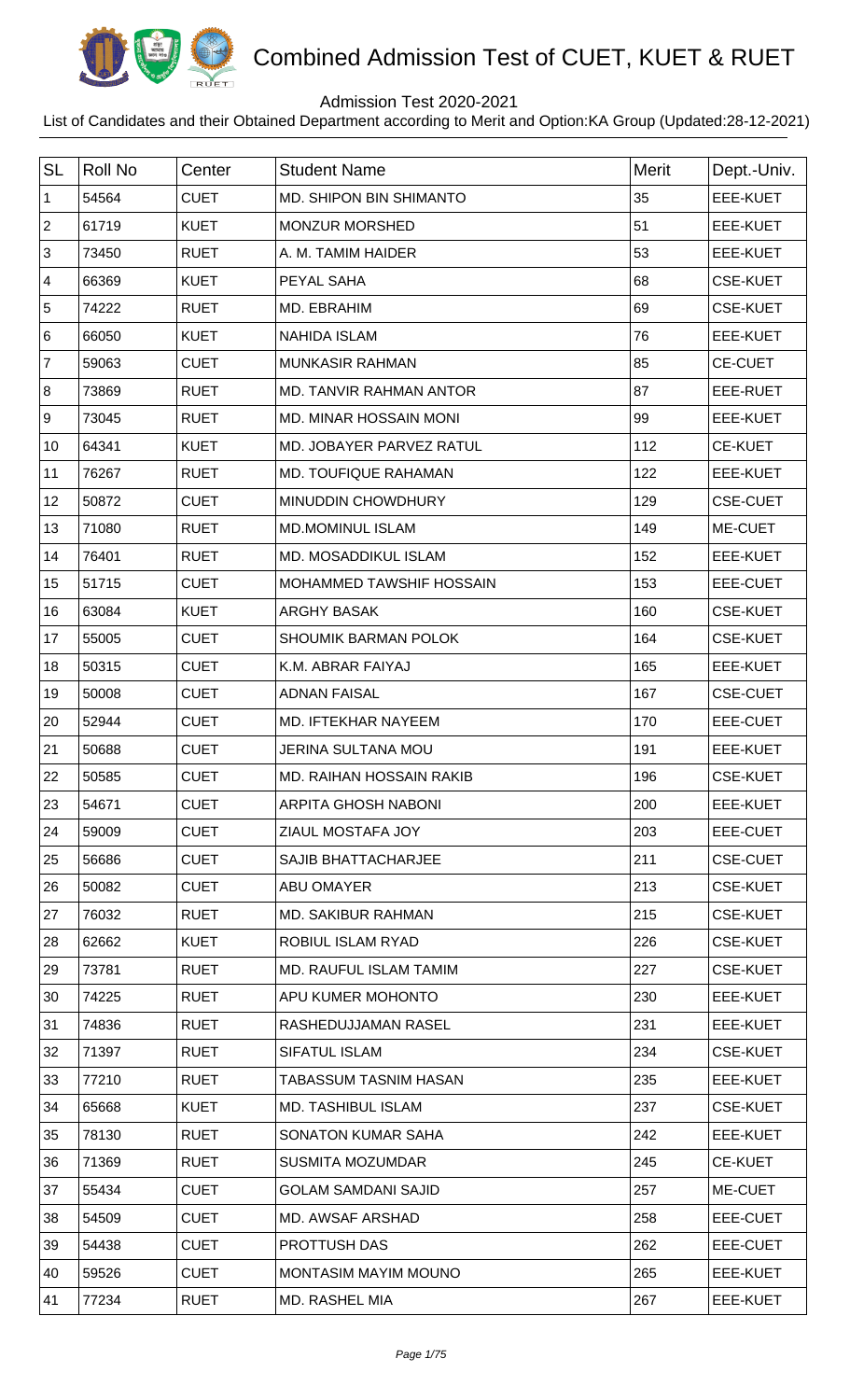

## Admission Test 2020-2021

| <b>SL</b> | <b>Roll No</b> | Center      | <b>Student Name</b>           | <b>Merit</b> | Dept.-Univ.     |
|-----------|----------------|-------------|-------------------------------|--------------|-----------------|
| 42        | 66184          | <b>KUET</b> | <b>SWOPARJITO GHOSE</b>       | 268          | EEE-KUET        |
| 43        | 54435          | <b>CUET</b> | <b>TABASSUM BASHER RASHFI</b> | 269          | <b>CSE-CUET</b> |
| 44        | 72116          | <b>RUET</b> | MD. FAHIM CHOWDHURY           | 272          | EEE-KUET        |
| 45        | 60668          | <b>KUET</b> | <b>MD. BYEJID HOSSAIN</b>     | 278          | <b>CSE-KUET</b> |
| 46        | 58622          | <b>CUET</b> | <b>ARNAB CHOWDHURY</b>        | 283          | EEE-CUET        |
| 47        | 69322          | <b>KUET</b> | <b>MD. SADMAN RAFID</b>       | 285          | <b>CE-KUET</b>  |
| 48        | 51706          | <b>CUET</b> | <b>MUHITUL ISLAM</b>          | 287          | <b>CSE-KUET</b> |
| 49        | 65806          | <b>KUET</b> | MD. TANVIR                    | 302          | <b>CSE-KUET</b> |
| 50        | 65087          | <b>KUET</b> | S. M. MARGUB ASHRAF           | 304          | EEE-KUET        |
| 51        | 50067          | <b>CUET</b> | <b>ISTIUK NESHAT</b>          | 307          | EEE-KUET        |
| 52        | 53569          | <b>CUET</b> | <b>SIAM SIDDIKY</b>           | 314          | EEE-KUET        |
| 53        | 52690          | <b>CUET</b> | <b>TAWSEEF SALIM RAFI</b>     | 316          | EEE-KUET        |
| 54        | 74608          | <b>RUET</b> | SUVODIP KUNDU ARNOB           | 333          | EEE-KUET        |
| 55        | 56809          | <b>CUET</b> | <b>SHOAB AHAMED</b>           | 335          | <b>CSE-KUET</b> |
| 56        | 63842          | <b>KUET</b> | <b>TANZIM AHMED SHANTO</b>    | 336          | EEE-KUET        |
| 57        | 73962          | <b>RUET</b> | <b>MAHDI MUNTAKIM</b>         | 337          | EEE-KUET        |
| 58        | 79423          | <b>RUET</b> | <b>DURJOY SARKAR DHRUBO</b>   | 338          | EEE-KUET        |
| 59        | 51011          | <b>CUET</b> | <b>MD. ABUL HASNAT</b>        | 340          | <b>CSE-CUET</b> |
| 60        | 74203          | <b>RUET</b> | MD. UMAR FARUK                | 341          | <b>CSE-KUET</b> |
| 61        | 71863          | <b>RUET</b> | <b>NASIF TAHMID</b>           | 346          | EEE-RUET        |
| 62        | 57242          | <b>CUET</b> | KHADIZA MOHAMMAD              | 349          | EEE-KUET        |
| 63        | 52645          | <b>CUET</b> | <b>SOWRAV NATH</b>            | 352          | <b>CSE-CUET</b> |
| 64        | 54981          | <b>CUET</b> | YASIN ARAFAT                  | 363          | <b>CSE-CUET</b> |
| 65        | 58868          | <b>CUET</b> | <b>FAIROJ TASNIM RUHI</b>     | 365          | EEE-CUET        |
| 66        | 70496          | <b>RUET</b> | MD. HAZROT ALI                | 370          | EEE-KUET        |
| 67        | 52960          | <b>CUET</b> | <b>MD. SAKHAOAT HOSSAIN</b>   | 371          | <b>CSE-KUET</b> |
| 68        | 53115          | <b>CUET</b> | <b>IMRUL HASAN SHUVO</b>      | 372          | EEE-KUET        |
| 69        | 65297          | <b>KUET</b> | <b>SHAHRIA AL RAFI</b>        | 374          | <b>CSE-KUET</b> |
| 70        | 54372          | <b>CUET</b> | MD. SHIFAT BIN SHAIKAT        | 380          | EEE-KUET        |
| 71        | 54001          | <b>CUET</b> | MD. JUNAEID SAFKATH           | 382          | EEE-CUET        |
| 72        | 60458          | <b>KUET</b> | <b>SUJOY SADHU</b>            | 388          | <b>CSE-KUET</b> |
| 73        | 60272          | <b>KUET</b> | ASHFAQ MAHMUD KHAN            | 389          | ME-KUET         |
| 74        | 77212          | <b>RUET</b> | AHSANUL HAQUE HASIB           | 393          | <b>CSE-KUET</b> |
| 75        | 56257          | <b>CUET</b> | <b>SYED CHINAUL ISLAM</b>     | 399          | EEE-CUET        |
| 76        | 65026          | <b>KUET</b> | MOHAMMAD TANZID AHMED         | 403          | EEE-KUET        |
| 77        | 75961          | <b>RUET</b> | <b>AMLAN SARKAR</b>           | 405          | <b>CSE-KUET</b> |
| 78        | 50158          | <b>CUET</b> | <b>MANSIEF BHYAN</b>          | 407          | <b>CSE-KUET</b> |
| 79        | 64061          | <b>KUET</b> | SHEIKH SALAHUDDIN             | 408          | EEE-KUET        |
| 80        | 52970          | <b>CUET</b> | MD. IMAM SIDDIQUE TAMIM       | 414          | EEE-CUET        |
| 81        | 52025          | <b>CUET</b> | RATNAJIT DHAR                 | 416          | <b>CSE-CUET</b> |
| 82        | 56666          | <b>CUET</b> | <b>NAZMUCH SAKIB</b>          | 421          | EEE-KUET        |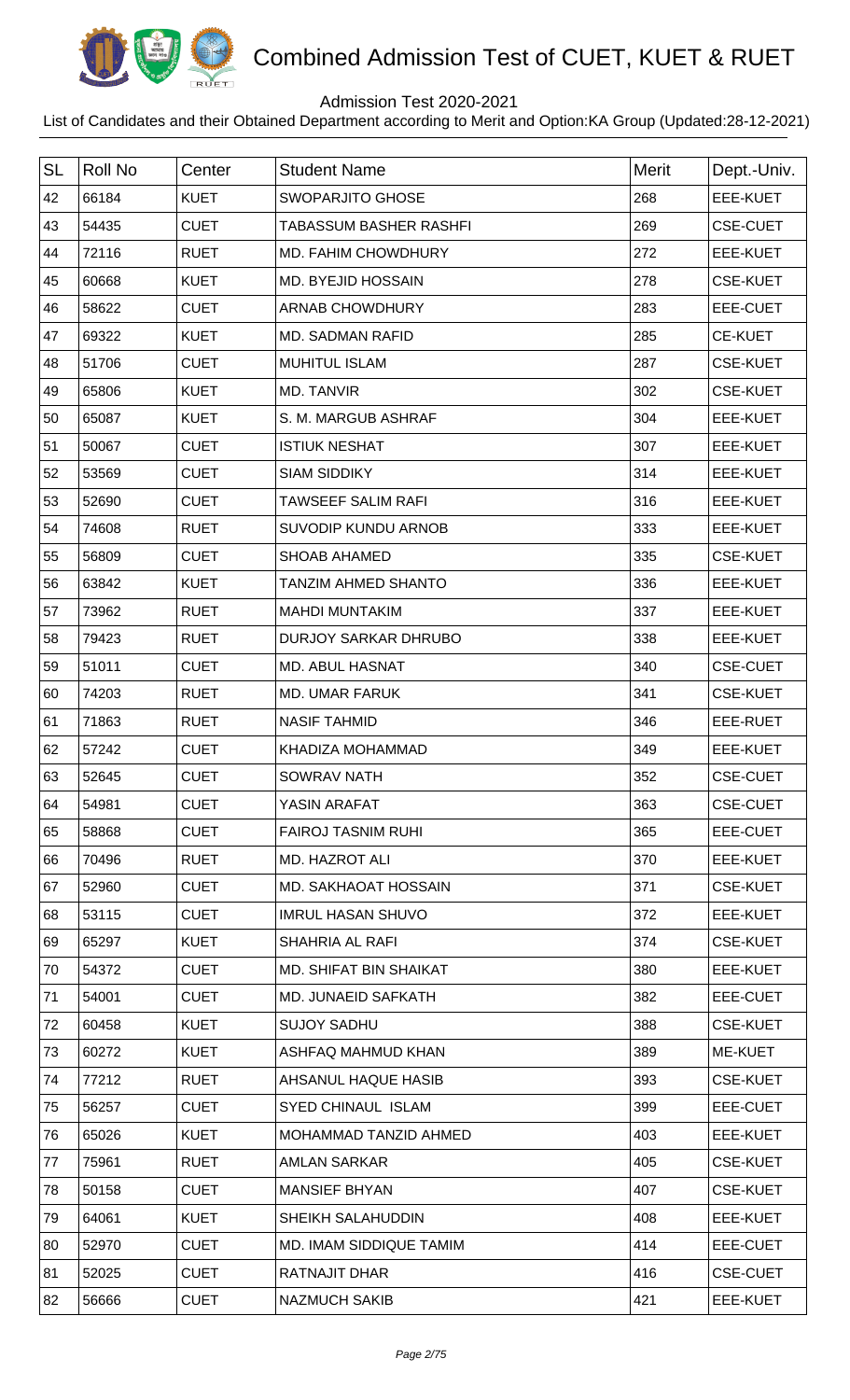

## Admission Test 2020-2021

| <b>SL</b> | Roll No | Center      | <b>Student Name</b>             | <b>Merit</b> | Dept.-Univ.     |
|-----------|---------|-------------|---------------------------------|--------------|-----------------|
| 83        | 77813   | <b>RUET</b> | <b>SAIKAT DAS</b>               | 422          | EEE-CUET        |
| 84        | 64408   | <b>KUET</b> | <b>MD. SIAMUL ISLAM SIAM</b>    | 423          | EEE-KUET        |
| 85        | 74152   | <b>RUET</b> | MD. SADAF MAHMUD                | 427          | EEE-KUET        |
| 86        | 70767   | <b>RUET</b> | MD. HASIBUJJAMAN CHOWDHURY EMON | 432          | <b>CSE-RUET</b> |
| 87        | 61748   | <b>KUET</b> | <b>FABIHA BUSHRA</b>            | 433          | EEE-KUET        |
| 88        | 54753   | <b>CUET</b> | <b>AKASH CHOWDHURY</b>          | 436          | <b>CSE-CUET</b> |
| 89        | 56986   | <b>CUET</b> | <b>AZMAIN TAZWAR</b>            | 441          | ME-CUET         |
| 90        | 77915   | <b>RUET</b> | FAHIM FAYSAL AHMAD              | 445          | EEE-RUET        |
| 91        | 75043   | <b>RUET</b> | <b>MD. ARIFUL ISLAM</b>         | 446          | <b>CSE-KUET</b> |
| 92        | 75706   | <b>RUET</b> | <b>MD. SAMIUL ISLAM SAMI</b>    | 448          | EEE-KUET        |
| 93        | 65621   | <b>KUET</b> | <b>MD. ROBIUL ISLAM</b>         | 450          | <b>EEE-KUET</b> |
| 94        | 74903   | <b>RUET</b> | <b>FARIHA SANZANA</b>           | 452          | <b>CSE-KUET</b> |
| 95        | 79408   | <b>RUET</b> | <b>HASIBUL HASAN</b>            | 453          | <b>CSE-KUET</b> |
| 96        | 55067   | <b>CUET</b> | MOHAMMAD ABIR RAHMAN            | 457          | <b>CSE-KUET</b> |
| 97        | 77514   | <b>RUET</b> | MD. ABU SAYEM                   | 458          | EEE-KUET        |
| 98        | 64230   | <b>KUET</b> | MD. RIDWAN ZANI                 | 460          | EEE-KUET        |
| 99        | 74333   | <b>RUET</b> | <b>MD. ARAFAT NADIB</b>         | 465          | EEE-KUET        |
| 100       | 79439   | <b>RUET</b> | <b>MD. TASNIMUL HAIDER</b>      | 469          | <b>EEE-KUET</b> |
| 101       | 51451   | <b>CUET</b> | <b>RAYHANUL AMIN TANVIR</b>     | 470          | <b>CSE-CUET</b> |
| 102       | 54742   | <b>CUET</b> | <b>NISHAT JAHAN</b>             | 474          | EEE-CUET        |
| 103       | 50314   | <b>CUET</b> | A. K. SAIKAT ALAM               | 475          | <b>EEE-KUET</b> |
| 104       | 63253   | <b>KUET</b> | MD. MUSHFIQUR RAHMAN            | 478          | <b>CSE-KUET</b> |
| 105       | 56145   | <b>CUET</b> | <b>MD. SAIFUL HOQUE</b>         | 487          | ME-CUET         |
| 106       | 65713   | <b>KUET</b> | MD. OHIDUZZAMAN SAJOL           | 490          | EEE-KUET        |
| 107       | 51325   | <b>CUET</b> | ABU YOUSUF MD. RAKIB UDDIN      | 495          | EEE-CUET        |
| 108       | 51331   | <b>CUET</b> | <b>MD. SAGOR CHOWDHURY</b>      | 496          | <b>CSE-CUET</b> |
| 109       | 60389   | <b>KUET</b> | <b>RESAL AHMED</b>              | 503          | EEE-KUET        |
| 110       | 53819   | <b>CUET</b> | ALVEE HASAN CHOWDHURY           | 504          | <b>CSE-CUET</b> |
| 111       | 74554   | <b>RUET</b> | NAYMA ISLAM NISHA               | 505          | EEE-KUET        |
| 112       | 76429   | <b>RUET</b> | MST. SIDDIKA HAMIMA MIM         | 509          | <b>CSE-RUET</b> |
| 113       | 54715   | <b>CUET</b> | <b>FAOZIA FARIHA</b>            | 510          | <b>CSE-CUET</b> |
| 114       | 75343   | <b>RUET</b> | JUBAYED HOSSION SIDDIQUE TONAY  | 516          | EEE-KUET        |
| 115       | 65658   | <b>KUET</b> | MD. MEZBAUR RAHMAN              | 521          | <b>CSE-KUET</b> |
| 116       | 60334   | <b>KUET</b> | M. RAHIMEEN FATIN               | 522          | <b>CSE-KUET</b> |
| 117       | 77433   | <b>RUET</b> | <b>RAUFUN AHSAN</b>             | 524          | <b>CSE-KUET</b> |
| 118       | 70526   | <b>RUET</b> | KHANDOKER SEFAYET ALAM          | 526          | <b>CSE-RUET</b> |
| 119       | 72214   | <b>RUET</b> | <b>TAKI TAMIM</b>               | 527          | <b>CSE-RUET</b> |
| 120       | 52308   | <b>CUET</b> | <b>MAYMUNA AKTER</b>            | 531          | EEE-CUET        |
| 121       | 73895   | <b>RUET</b> | <b>SIMANTO SAHA</b>             | 533          | EEE-KUET        |
| 122       | 50610   | <b>CUET</b> | <b>UDHAY CHOWDHURY</b>          | 538          | EEE-CUET        |
| 123       | 74406   | <b>RUET</b> | <b>SUMAIYA KHAN</b>             | 539          | <b>CSE-KUET</b> |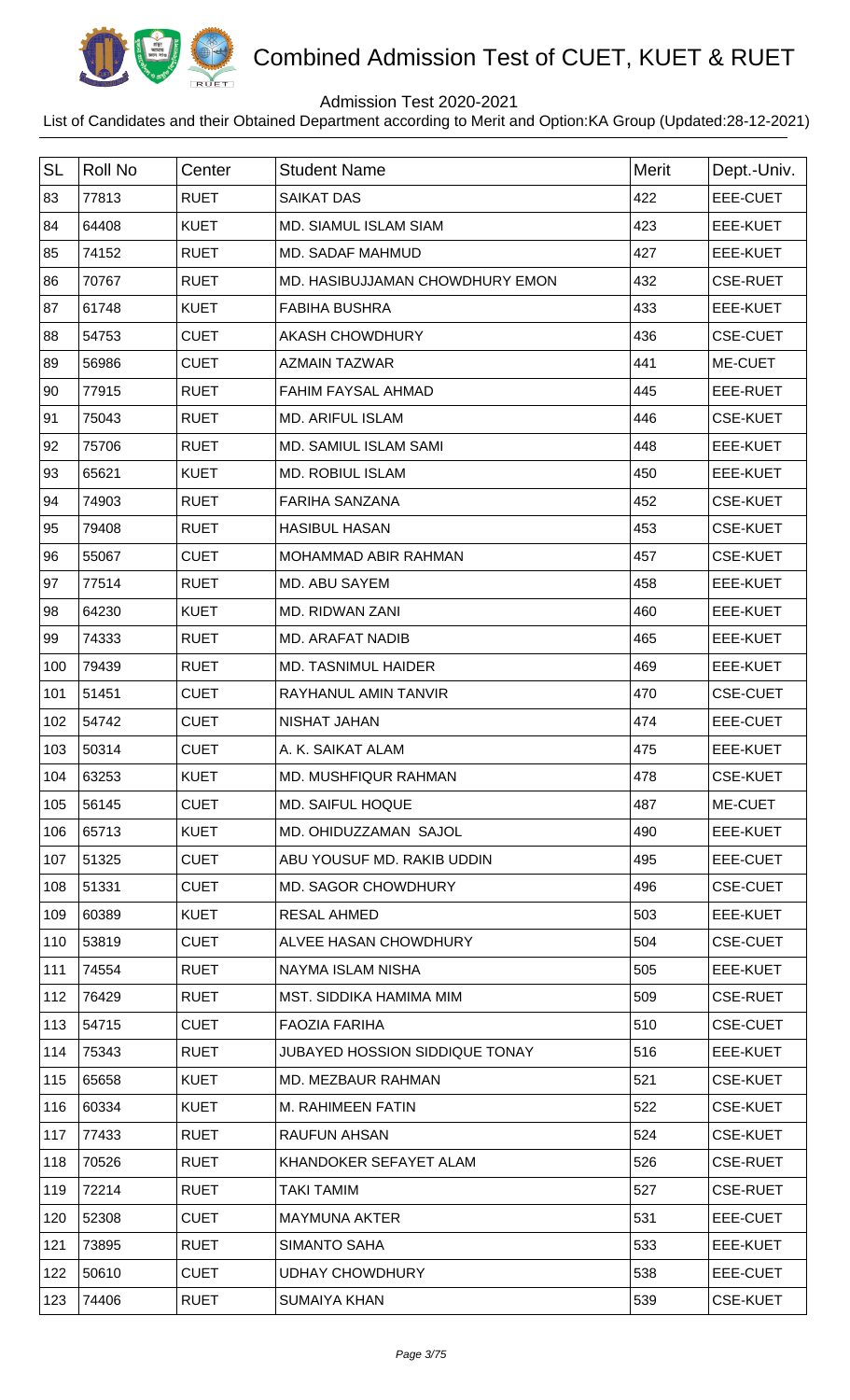

## Admission Test 2020-2021

| <b>SL</b> | <b>Roll No</b> | Center      | <b>Student Name</b>             | Merit | Dept.-Univ.     |
|-----------|----------------|-------------|---------------------------------|-------|-----------------|
| 124       | 66343          | <b>KUET</b> | <b>JANNATUL NAIM</b>            | 541   | <b>EEE-KUET</b> |
| 125       | 73520          | <b>RUET</b> | MD. ABDULLAH AL MARUF           | 542   | EEE-KUET        |
| 126       | 60279          | <b>KUET</b> | SADI MD. MOTASIM RAHMAN         | 548   | EEE-KUET        |
| 127       | 69266          | <b>KUET</b> | RAJESH KUMAR PAUL               | 550   | <b>EEE-KUET</b> |
| 128       | 73856          | <b>RUET</b> | <b>MD. SWAPON ISLAM SAIFUL</b>  | 556   | <b>EEE-KUET</b> |
| 129       | 63815          | <b>KUET</b> | <b>MOSABBIR HOSSEN</b>          | 559   | <b>CSE-KUET</b> |
| 130       | 52318          | <b>CUET</b> | S.M. SHAFKATUL ISLAM RISHAD     | 560   | EEE-CUET        |
| 131       | 72237          | <b>RUET</b> | MD. SHOBUZ SIKDER               | 564   | <b>EEE-KUET</b> |
| 132       | 75812          | <b>RUET</b> | <b>JAWADUL ALAM SHABAB</b>      | 568   | EEE-KUET        |
| 133       | 56691          | <b>CUET</b> | MD. ASHRAFUL ALAM TAMIM         | 569   | EEE-CUET        |
| 134       | 63944          | <b>KUET</b> | <b>AHNAF TAHMID TASEEN</b>      | 570   | <b>CSE-KUET</b> |
| 135       | 59189          | <b>CUET</b> | PRITHA SAHA                     | 575   | <b>CSE-CUET</b> |
| 136       | 64529          | <b>KUET</b> | <b>KAZI MESKAT OHEE</b>         | 578   | <b>EEE-KUET</b> |
| 137       | 62640          | <b>KUET</b> | <b>MST. SABEKUNNAHAR NABONI</b> | 581   | <b>CSE-KUET</b> |
| 138       | 75746          | <b>RUET</b> | M. M. SAYEB-BIN ISLAM           | 585   | <b>CE-CUET</b>  |
| 139       | 52693          | <b>CUET</b> | HUMAIRA SALIM TABASSUM          | 586   | EEE-CUET        |
| 140       | 64865          | <b>KUET</b> | <b>AMIT KUMAR DAS</b>           | 588   | EEE-KUET        |
| 141       | 73133          | <b>RUET</b> | MD. MUSTAFIJUR RAHMAN           | 589   | <b>EEE-KUET</b> |
| 142       | 71405          | <b>RUET</b> | <b>SHRAWOSY MODAK</b>           | 591   | <b>CSE-KUET</b> |
| 143       | 73756          | <b>RUET</b> | <b>SAYMA MUSHSHARAT</b>         | 594   | <b>CSE-KUET</b> |
| 144       | 65777          | <b>KUET</b> | MD. WASHIM MOLLA                | 596   | <b>EEE-KUET</b> |
| 145       | 51767          | <b>CUET</b> | ADIBA FAIROOZ CHOWDHURY         | 604   | <b>CSE-CUET</b> |
| 146       | 73287          | <b>RUET</b> | S. M. FAHIM SHAHRIAR            | 605   | EEE-KUET        |
| 147       | 65125          | <b>KUET</b> | <b>SADMAN SHAMYO</b>            | 606   | EEE-KUET        |
| 148       | 50689          | <b>CUET</b> | PROVA RANI PAUL                 | 608   | <b>CSE-KUET</b> |
| 149       | 71512          | <b>RUET</b> | MD. TAHMIDUL HOQUE TAMIM        | 611   | EEE-KUET        |
| 150       | 73338          | <b>RUET</b> | MD. NUR-A-ALAM SIDDIQUE         | 613   | EEE-KUET        |
| 151       | 64959          | <b>KUET</b> | <b>MD. RAJU AHMED</b>           | 614   | EEE-KUET        |
| 152       | 66181          | <b>KUET</b> | <b>NAVEED LIHAZI</b>            | 617   | <b>CSE-KUET</b> |
| 153       | 53957          | <b>CUET</b> | <b>WALISA ALAM</b>              | 622   | <b>CSE-CUET</b> |
| 154       | 50922          | <b>CUET</b> | <b>IBNUL MANSIB</b>             | 623   | <b>CSE-CUET</b> |
| 155       | 74035          | <b>RUET</b> | MD. ARMAN                       | 625   | EEE-KUET        |
| 156       | 56612          | <b>CUET</b> | <b>AMIT BARUA</b>               | 626   | EEE-CUET        |
| 157       | 77811          | <b>RUET</b> | TANJIM BIN KARIM                | 630   | EEE-KUET        |
| 158       | 71423          | <b>RUET</b> | <b>MD. KHATTAB HOSSAIN</b>      | 632   | EEE-KUET        |
| 159       | 58557          | <b>CUET</b> | MEHERU ZANNAT                   | 636   | <b>CSE-KUET</b> |
| 160       | 71614          | <b>RUET</b> | <b>NABIL MAHMUD</b>             | 637   | EEE-KUET        |
| 161       | 75563          | <b>RUET</b> | HUJJATUL ISLAM SHAOUM           | 638   | EEE-KUET        |
| 162       | 52059          | <b>CUET</b> | <b>RASHME AKTHER</b>            | 639   | <b>CSE-CUET</b> |
| 163       | 65486          | <b>KUET</b> | MD. MAHAMUDUL ISLAM SHAWCHA     | 640   | <b>CSE-KUET</b> |
| 164       | 78150          | <b>RUET</b> | MD. ABIR HOSSAIN BULBUL         | 641   | ME-RUET         |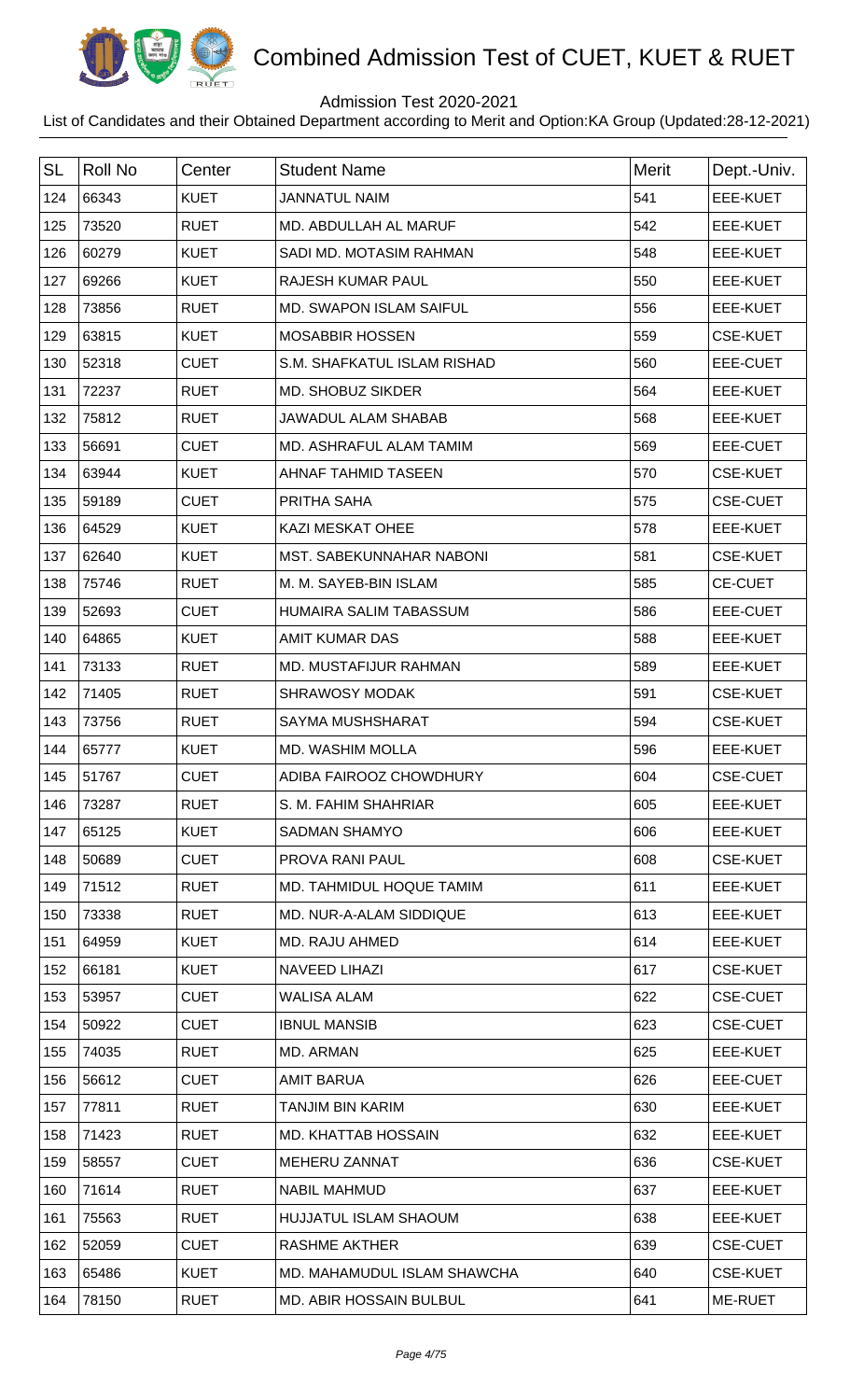

## Admission Test 2020-2021

| <b>SL</b> | <b>Roll No</b> | Center      | <b>Student Name</b>              | <b>Merit</b> | Dept.-Univ.     |
|-----------|----------------|-------------|----------------------------------|--------------|-----------------|
| 165       | 77076          | <b>RUET</b> | <b>SHAMS AL MUJADDID</b>         | 642          | EEE-KUET        |
| 166       | 66794          | <b>KUET</b> | <b>NAFIUL HASAN</b>              | 643          | <b>CSE-KUET</b> |
| 167       | 73587          | <b>RUET</b> | AL-SHARIAR KHAN SHATU            | 645          | EEE-KUET        |
| 168       | 74787          | <b>RUET</b> | <b>SAJIB BISWAS</b>              | 646          | <b>CSE-KUET</b> |
| 169       | 52210          | <b>CUET</b> | <b>IFFAT SAMIHA</b>              | 648          | <b>CE-CUET</b>  |
| 170       | 72227          | <b>RUET</b> | <b>MEEM ARAFAT HOSSAIN</b>       | 652          | EEE-KUET        |
| 171       | 52206          | <b>CUET</b> | MUSAMMAT NUSRAT TAZIN            | 655          | <b>CSE-CUET</b> |
| 172       | 77921          | <b>RUET</b> | <b>TANVIR MAHAMOOD</b>           | 656          | <b>CSE-RUET</b> |
| 173       | 78049          | <b>RUET</b> | <b>MD. MUSFIQUR RAHMAN</b>       | 657          | <b>CSE-KUET</b> |
| 174       | 54445          | <b>CUET</b> | AHAD BIN AZAD                    | 661          | ME-CUET         |
| 175       | 53942          | <b>CUET</b> | <b>TAHSIN HAQUE TOHA</b>         | 662          | EEE-CUET        |
| 176       | 71482          | <b>RUET</b> | <b>MAISHA FAHMIDA</b>            | 663          | EEE-KUET        |
| 177       | 72105          | <b>RUET</b> | <b>MD. ASIF RAHMAN</b>           | 665          | <b>CSE-KUET</b> |
| 178       | 77152          | <b>RUET</b> | MD. BABLA ISLAM                  | 666          | <b>CSE-KUET</b> |
| 179       | 77620          | <b>RUET</b> | KAZI MANSIF HAQUE MAHIN          | 667          | ME-KUET         |
| 180       | 64015          | <b>KUET</b> | MD. ASHIKUR RAHMAN               | 670          | EEE-KUET        |
| 181       | 53745          | <b>CUET</b> | H. M. MUNTAKIM RAHMAN            | 671          | <b>CSE-CUET</b> |
| 182       | 75356          | <b>RUET</b> | <b>MRINAL KANTI DHAR</b>         | 672          | EEE-KUET        |
| 183       | 65826          | <b>KUET</b> | <b>SHIBLI SAJID</b>              | 673          | EEE-KUET        |
| 184       | 73897          | <b>RUET</b> | MD. KAWSAR MAHMUD KHAN ZUNAYED   | 676          | <b>CSE-KUET</b> |
| 185       | 57187          | <b>CUET</b> | SK. MD. SHAFAYATUL HOQUE SHANMID | 679          | <b>CSE-CUET</b> |
| 186       | 72165          | <b>RUET</b> | <b>HEMAYETUL ISLAM JAMI</b>      | 680          | <b>CSE-KUET</b> |
| 187       | 74193          | <b>RUET</b> | SHAH MOHAMMAD JOBAER             | 682          | EEE-CUET        |
| 188       | 61673          | <b>KUET</b> | TANZIR MANNAN TURZO              | 684          | <b>CSE-KUET</b> |
| 189       | 74470          | <b>RUET</b> | S. M. SADIKUZZAMAN ABIR          | 685          | <b>CSE-KUET</b> |
| 190       | 63148          | <b>KUET</b> | <b>MD.TAHAJJUL ALAM</b>          | 690          | EEE-KUET        |
| 191       | 78087          | <b>RUET</b> | <b>FARHAN TANVIR</b>             | 691          | EEE-KUET        |
| 192       | 70331          | <b>RUET</b> | <b>SATYAZIT GHOSH</b>            | 693          | EEE-KUET        |
| 193       | 58900          | <b>CUET</b> | NABILAH TABASSUM                 | 694          | <b>CSE-CUET</b> |
| 194       | 54449          | <b>CUET</b> | <b>MD. AREFIN MOLLA</b>          | 696          | <b>CSE-KUET</b> |
| 195       | 76278          | <b>RUET</b> | ARAFATH HOSEN SIAM               | 697          | <b>CSE-KUET</b> |
| 196       | 70060          | <b>RUET</b> | MD. REZAUL ISLAM                 | 698          | EEE-KUET        |
| 197       | 72030          | <b>RUET</b> | <b>EFTY HASAN</b>                | 699          | <b>CSE-KUET</b> |
| 198       | 74420          | <b>RUET</b> | MD. SIAM REZA                    | 700          | <b>CSE-RUET</b> |
| 199       | 75565          | <b>RUET</b> | <b>KAZI TASRIF</b>               | 702          | <b>CSE-KUET</b> |
| 200       | 63839          | <b>KUET</b> | <b>AHNAF RAIS MAHI</b>           | 703          | <b>CSE-KUET</b> |
| 201       | 74254          | <b>RUET</b> | YAFIZ IBNE RAHMAN                | 707          | <b>CSE-RUET</b> |
| 202       | 52105          | <b>CUET</b> | MOHAMMAD IRSHAD JAHANGIR         | 711          | EEE-KUET        |
| 203       | 78702          | <b>RUET</b> | MD. FURKAN                       | 715          | EEE-KUET        |
| 204       | 54624          | <b>CUET</b> | <b>MOHAMMAD MUBASSIR RAFID</b>   | 720          | EEE-CUET        |
| 205       | 54892          | <b>CUET</b> | JANNATUL FARDINA                 | 722          | EEE-KUET        |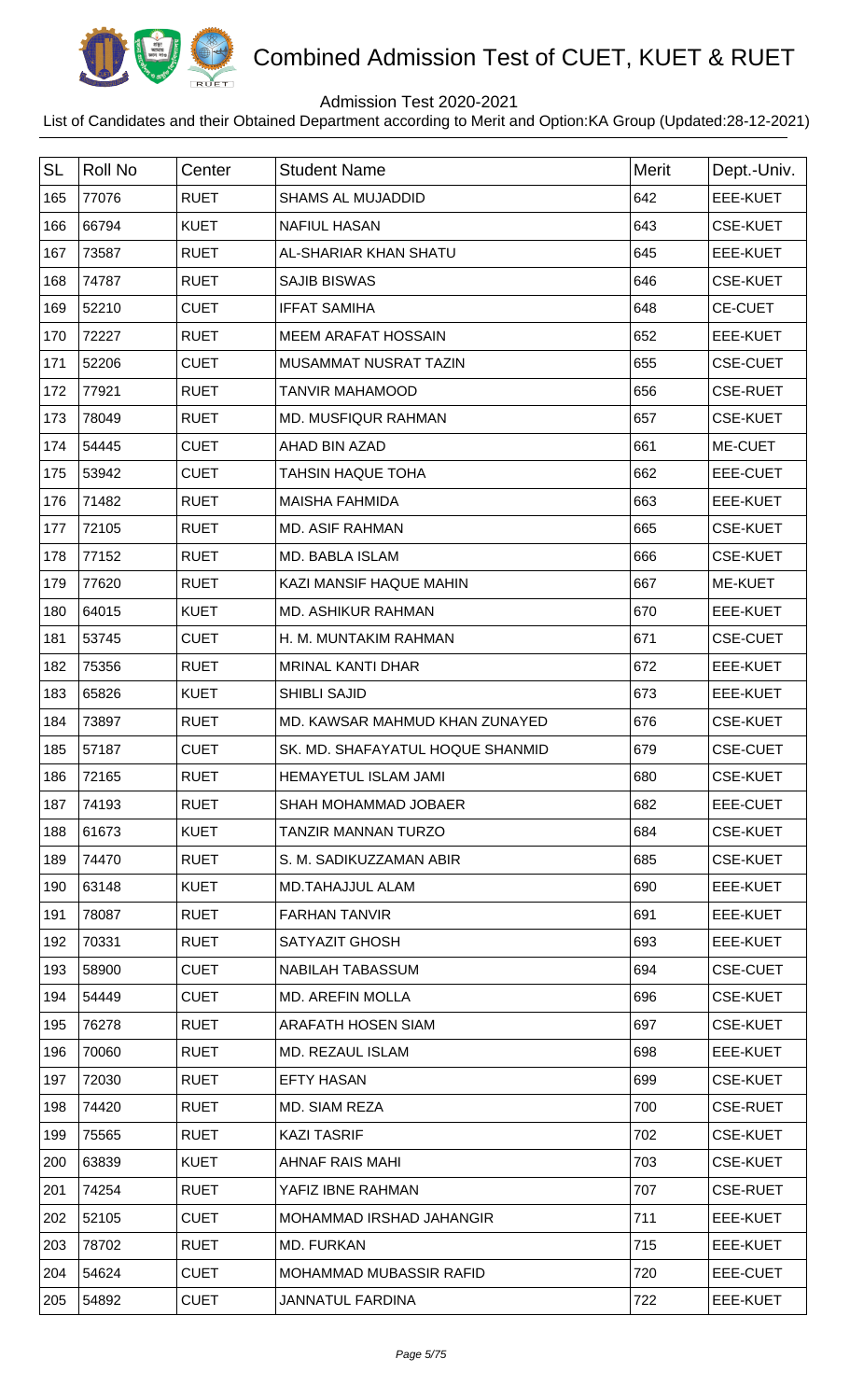

## Admission Test 2020-2021

| <b>SL</b> | <b>Roll No</b> | Center      | <b>Student Name</b>          | Merit | Dept.-Univ.     |
|-----------|----------------|-------------|------------------------------|-------|-----------------|
| 206       | 75643          | <b>RUET</b> | <b>ABDULLAH AL SHAFI</b>     | 723   | <b>CSE-KUET</b> |
| 207       | 77843          | <b>RUET</b> | KHONDOKAR IBNE RIFAT JOY     | 724   | <b>EEE-KUET</b> |
| 208       | 70457          | <b>RUET</b> | <b>FATIN NIHAL ISLAM</b>     | 726   | EEE-KUET        |
| 209       | 65155          | <b>KUET</b> | <b>AVISHEK DEBNATH</b>       | 727   | <b>CSE-KUET</b> |
| 210       | 52364          | <b>CUET</b> | <b>BORNIL CHOWDHURY</b>      | 729   | <b>CSE-KUET</b> |
| 211       | 72731          | <b>RUET</b> | <b>MOST. SUMAIYA AKTER</b>   | 730   | EEE-KUET        |
| 212       | 74482          | <b>RUET</b> | <b>MD. SANVI HOSSAIN</b>     | 731   | EEE-KUET        |
| 213       | 62334          | <b>KUET</b> | <b>SAJIB KUMAR KUNDU</b>     | 737   | EEE-RUET        |
| 214       | 56941          | <b>CUET</b> | MD. MEHEDI HASSAN JOY        | 738   | EEE-CUET        |
| 215       | 54266          | <b>CUET</b> | SHEFAT FAISAL                | 739   | <b>CSE-CUET</b> |
| 216       | 77928          | <b>RUET</b> | <b>SWAGOTO DAS BRINTO</b>    | 741   | <b>CSE-KUET</b> |
| 217       | 56059          | <b>CUET</b> | <b>SAIFUR RAHMAN</b>         | 742   | EEE-CUET        |
| 218       | 70385          | <b>RUET</b> | <b>MD. SHOBUJ ALI</b>        | 743   | <b>EEE-KUET</b> |
| 219       | 70189          | <b>RUET</b> | <b>MD. ASIF RAHMAN</b>       | 746   | EEE-KUET        |
| 220       | 78061          | <b>RUET</b> | ANOWER SHA SHAJALAL KASHMARY | 748   | <b>CSE-CUET</b> |
| 221       | 53970          | <b>CUET</b> | <b>ASIF MAHMUD</b>           | 750   | <b>CSE-KUET</b> |
| 222       | 73905          | <b>RUET</b> | MD. SAIF UDDIN               | 751   | EEE-KUET        |
| 223       | 61352          | <b>KUET</b> | SAYEDA FARIHA RAHMAN         | 753   | <b>EEE-KUET</b> |
| 224       | 53920          | <b>CUET</b> | MD. MEHEDI HASAN             | 754   | EEE-KUET        |
| 225       | 71169          | <b>RUET</b> | MD. SHOUROV REZA             | 758   | EEE-KUET        |
| 226       | 55015          | <b>CUET</b> | <b>ARPITA MALLIK</b>         | 759   | <b>CSE-CUET</b> |
| 227       | 58715          | <b>CUET</b> | MUHAMMAD ADNAN JAYED         | 760   | <b>CSE-CUET</b> |
| 228       | 71161          | <b>RUET</b> | SAAD ABDULLAH                | 762   | EEE-KUET        |
| 229       | 73018          | <b>RUET</b> | AL SHAHRIAR ROKON            | 763   | <b>CSE-KUET</b> |
| 230       | 53991          | <b>CUET</b> | <b>SHUAIB AL RASHID</b>      | 765   | ME-CUET         |
| 231       | 63768          | <b>KUET</b> | SANZIDA MOIN TITHI           | 766   | <b>CSE-KUET</b> |
| 232       | 71199          | <b>RUET</b> | FOYEZ AHMED DEWAN            | 767   | <b>CSE-RUET</b> |
| 233       | 50040          | <b>CUET</b> | ASHRAFUL ALAM                | 770   | EEE-CUET        |
| 234       | 74951          | <b>RUET</b> | <b>MEHEDI HASSAN OPU</b>     | 771   | EEE-RUET        |
| 235       | 61156          | <b>KUET</b> | SWAPNIL KUNDU ARGHA          | 772   | <b>CSE-KUET</b> |
| 236       | 54964          | <b>CUET</b> | DIPESH TALUKDER              | 773   | <b>CSE-KUET</b> |
| 237       | 78122          | <b>RUET</b> | MD. YASIN                    | 775   | EEE-KUET        |
| 238       | 55768          | <b>CUET</b> | <b>MD. RAKIB HASAN</b>       | 780   | <b>CSE-CUET</b> |
| 239       | 74132          | <b>RUET</b> | ABDULLAH MOHAMMAD SIAM       | 784   | EEE-KUET        |
| 240       | 77970          | <b>RUET</b> | <b>MD. OMAR HOSSAIN</b>      | 787   | <b>CSE-RUET</b> |
| 241       | 76951          | <b>RUET</b> | <b>ASIBUL ISLAM</b>          | 788   | EEE-KUET        |
| 242       | 53783          | <b>CUET</b> | <b>NAHIAN CHOWDHURY</b>      | 789   | <b>CSE-CUET</b> |
| 243       | 73021          | <b>RUET</b> | <b>FARHAN MIRAZ SHIHAB</b>   | 790   | <b>CSE-KUET</b> |
| 244       | 63122          | <b>KUET</b> | <b>NAZMUS SAKIB</b>          | 795   | EEE-KUET        |
| 245       | 72389          | <b>RUET</b> | MD. FORHAD ISLAM RONY        | 796   | <b>CSE-KUET</b> |
| 246       | 56949          | <b>CUET</b> | SHAMIM ASHRAF SIDDIQUE       | 800   | EEE-CUET        |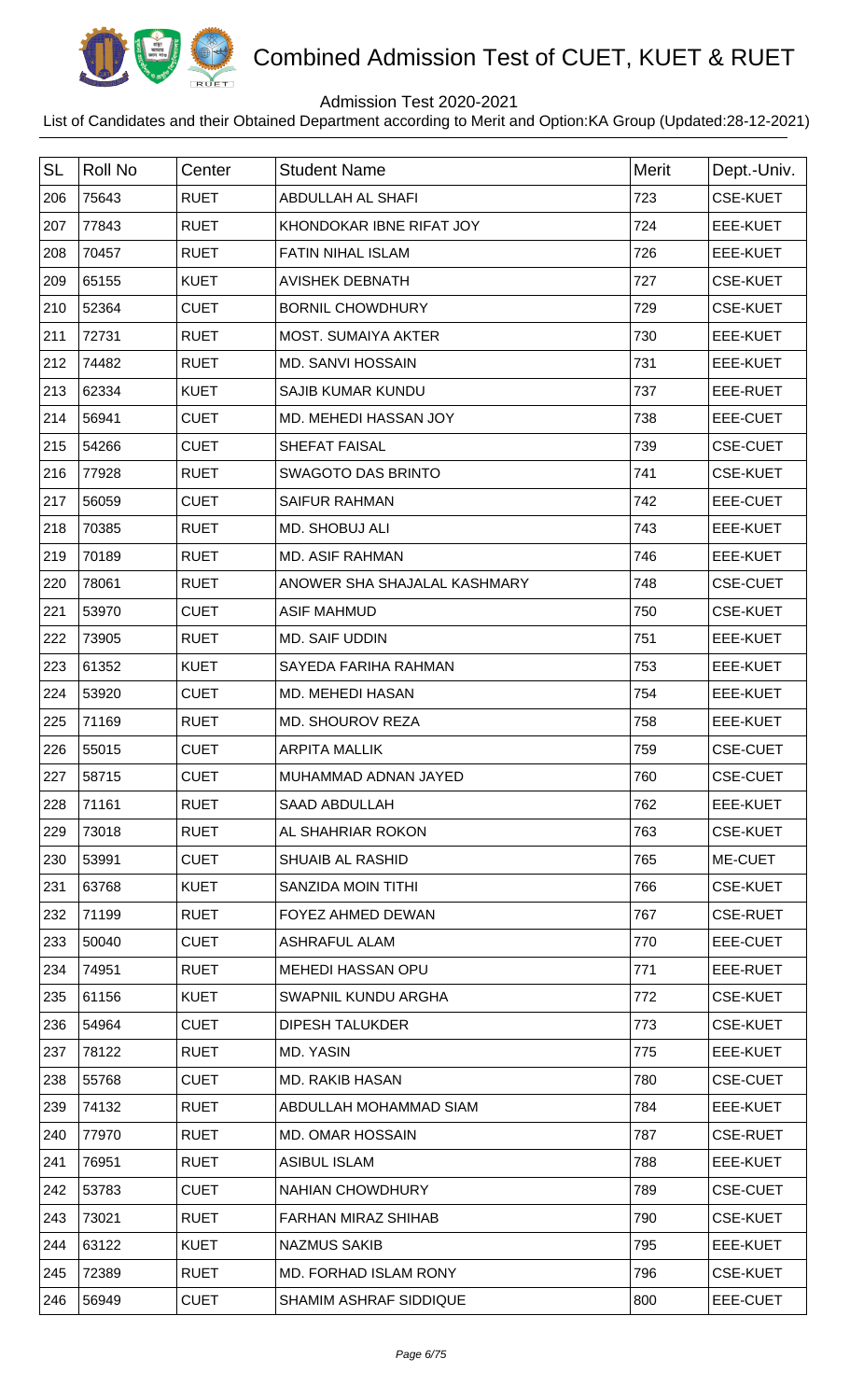

## Admission Test 2020-2021

| <b>SL</b> | Roll No | Center      | <b>Student Name</b>              | Merit | Dept.-Univ.     |
|-----------|---------|-------------|----------------------------------|-------|-----------------|
| 247       | 62139   | <b>KUET</b> | <b>ANTO KUMAR PAUL</b>           | 802   | <b>CSE-KUET</b> |
| 248       | 71011   | <b>RUET</b> | <b>SHAWON PRAMANIK</b>           | 803   | EEE-KUET        |
| 249       | 64332   | <b>KUET</b> | SUBHROJYOTI MANDAL               | 806   | EEE-KUET        |
| 250       | 58895   | <b>CUET</b> | ZUHAYR AHBAB ARIAN               | 811   | EEE-CUET        |
| 251       | 71431   | <b>RUET</b> | <b>MEHEDI HASAN</b>              | 813   | <b>EEE-KUET</b> |
| 252       | 60102   | <b>KUET</b> | <b>TAMAL PRIYO CHAKRABORTTY</b>  | 814   | <b>CSE-KUET</b> |
| 253       | 71795   | <b>RUET</b> | MD. FAYSAL MAHMUD                | 815   | <b>CSE-KUET</b> |
| 254       | 50014   | <b>CUET</b> | <b>AMIT KAIRY</b>                | 818   | <b>CSE-KUET</b> |
| 255       | 77253   | <b>RUET</b> | SHAHRIYA SAJJAD SHAJOL           | 820   | <b>EEE-KUET</b> |
| 256       | 73081   | <b>RUET</b> | <b>MD. RIFAT RAYHAN</b>          | 821   | EEE-KUET        |
| 257       | 72595   | <b>RUET</b> | <b>MD. KAWSAR HOSSEN</b>         | 823   | <b>EEE-KUET</b> |
| 258       | 50643   | <b>CUET</b> | <b>ABRAR AHMED FAHIM</b>         | 824   | EEE-KUET        |
| 259       | 70669   | <b>RUET</b> | TANJIL AHMED REAL                | 826   | <b>EEE-KUET</b> |
| 260       | 60994   | <b>KUET</b> | MD. ZAWAD HOSSAIN KHAN           | 827   | <b>EEE-KUET</b> |
| 261       | 66813   | <b>KUET</b> | <b>SHRABONY BISWAS</b>           | 832   | EEE-KUET        |
| 262       | 61672   | <b>KUET</b> | MD. SAAD UDDIN                   | 833   | <b>CSE-KUET</b> |
| 263       | 51140   | <b>CUET</b> | MD. ZIA UDDIN AZAD SIFAT         | 834   | EEE-CUET        |
| 264       | 73674   | <b>RUET</b> | <b>EKRAMUL ALAM</b>              | 835   | <b>CSE-KUET</b> |
| 265       | 59004   | <b>CUET</b> | SYEDA HAFSA TAZRIAN              | 836   | <b>CSE-KUET</b> |
| 266       | 61792   | <b>KUET</b> | <b>SHAON IRFAN</b>               | 838   | EEE-KUET        |
| 267       | 61063   | <b>KUET</b> | <b>MD. ASHIQUR RAHMAN</b>        | 839   | <b>EEE-KUET</b> |
| 268       | 76728   | <b>RUET</b> | MD. AHNAF JASIF RAHMAN CHOWDHURY | 843   | <b>EEE-KUET</b> |
| 269       | 71816   | <b>RUET</b> | MD. ABU LOMAN HOSSAIN SHUVO      | 844   | <b>CSE-KUET</b> |
| 270       | 74307   | <b>RUET</b> | <b>FAZLE RABBY</b>               | 845   | <b>CSE-RUET</b> |
| 271       | 54845   | <b>CUET</b> | SAZZAD IBN MOHSIN                | 847   | EEE-KUET        |
| 272       | 77277   | <b>RUET</b> | MD. MOFAZZAL HOSEN               | 848   | <b>CSE-KUET</b> |
| 273       | 79413   | <b>RUET</b> | <b>ISHRAK HOSSAIN</b>            | 849   | EEE-RUET        |
| 274       | 72997   | <b>RUET</b> | PRITOM DAS UTTSA                 | 850   | EEE-KUET        |
| 275       | 73130   | <b>RUET</b> | KAZI RAFID MUSTAFA               | 851   | EEE-KUET        |
| 276       | 77893   | <b>RUET</b> | ASIF AZAM BISWAS                 | 852   | <b>CSE-RUET</b> |
| 277       | 77355   | <b>RUET</b> | <b>NAFIS FOYSAL ASHIK</b>        | 854   | <b>CSE-KUET</b> |
| 278       | 59134   | <b>CUET</b> | <b>TASFIA ISLAM OBONI</b>        | 856   | EEE-CUET        |
| 279       | 50639   | <b>CUET</b> | <b>MD AZMAIN MUBASSIR</b>        | 857   | <b>CSE-KUET</b> |
| 280       | 71694   | <b>RUET</b> | MD. RAZOUN BHUIYAN               | 859   | ME-CUET         |
| 281       | 72801   | <b>RUET</b> | TONMOY KUNDU JIBON               | 860   | <b>CSE-KUET</b> |
| 282       | 60271   | <b>KUET</b> | PRANTO MALLIK                    | 865   | EEE-KUET        |
| 283       | 70907   | <b>RUET</b> | TASFIA ZAMAN SAMIHA              | 866   | <b>CSE-KUET</b> |
| 284       | 69443   | <b>KUET</b> | SAMMO SPANDAN ARKO               | 867   | EEE-KUET        |
| 285       | 61317   | <b>KUET</b> | <b>MD. SOUROV ISLAM</b>          | 868   | EEE-KUET        |
| 286       | 55249   | <b>CUET</b> | MD. INZAMAM UL HOQUE             | 876   | EEE-CUET        |
| 287       | 72717   | <b>RUET</b> | NIRVEEK SARKER                   | 877   | <b>CE-KUET</b>  |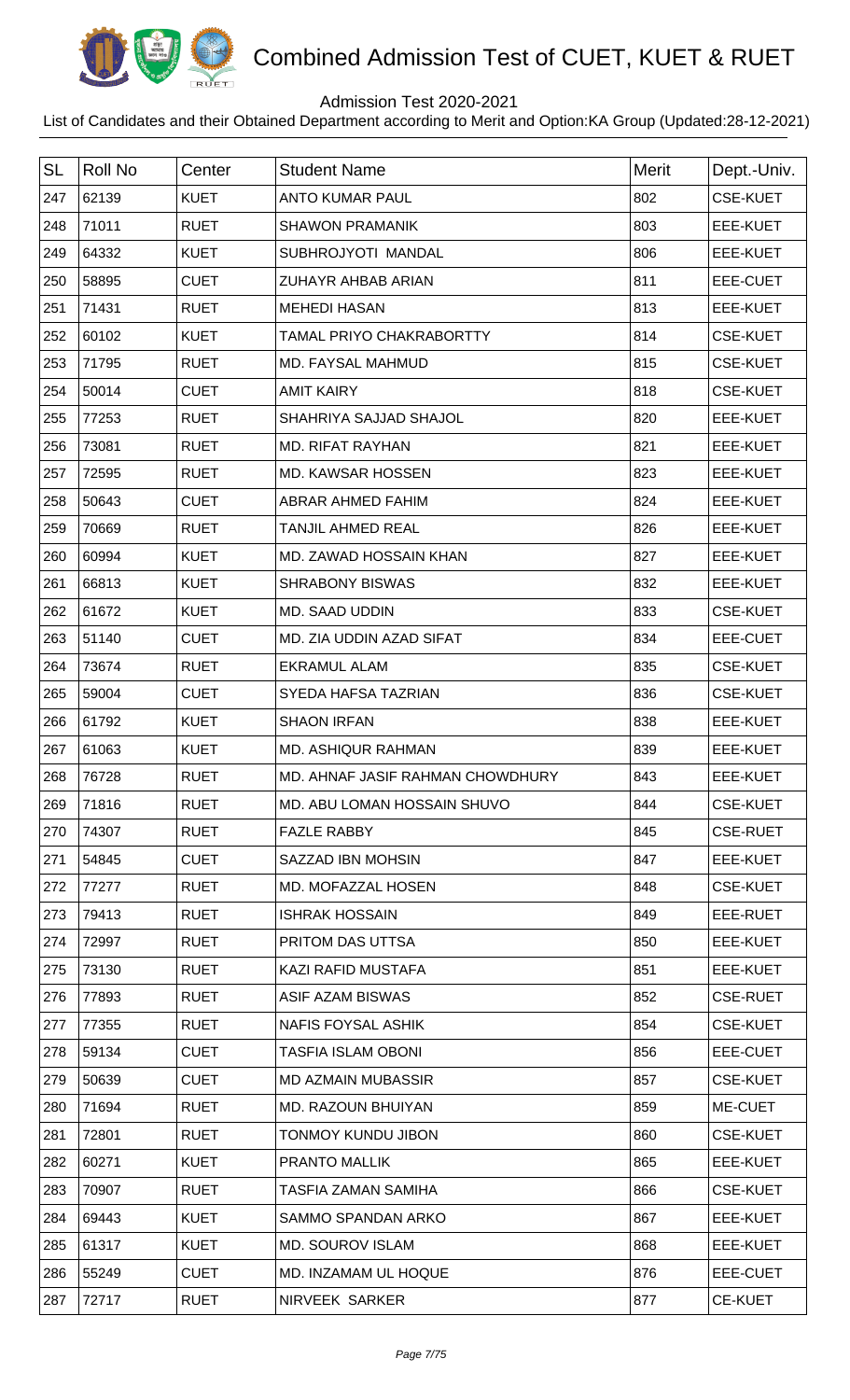

## Admission Test 2020-2021

| <b>SL</b> | Roll No | Center      | <b>Student Name</b>         | Merit | Dept.-Univ.     |
|-----------|---------|-------------|-----------------------------|-------|-----------------|
| 288       | 56905   | <b>CUET</b> | <b>MUHAMMAD SALMAN ASIF</b> | 878   | EEE-CUET        |
| 289       | 61917   | <b>KUET</b> | <b>BAYZED AHMED</b>         | 879   | <b>CSE-KUET</b> |
| 290       | 73731   | <b>RUET</b> | MD. SAYAD                   | 880   | EEE-RUET        |
| 291       | 71989   | <b>RUET</b> | <b>MAMORY AKTER MISTY</b>   | 883   | <b>EEE-KUET</b> |
| 292       | 70059   | <b>RUET</b> | MD. HAFIZUR RAHMAN          | 885   | <b>CSE-KUET</b> |
| 293       | 74497   | <b>RUET</b> | <b>MAHARUNNESAH ESHA</b>    | 888   | EEE-KUET        |
| 294       | 74868   | <b>RUET</b> | MD. MAHMUD-UN-NABI SAZID    | 893   | EEE-KUET        |
| 295       | 77188   | <b>RUET</b> | MD. SAKIBUL HOQUE           | 896   | <b>CSE-KUET</b> |
| 296       | 71534   | <b>RUET</b> | MD. TOUKIR AHMMED BAPPY     | 897   | EEE-RUET        |
| 297       | 75787   | <b>RUET</b> | MD. ARAFAT BEN SHARAFAT     | 899   | <b>CSE-KUET</b> |
| 298       | 51468   | <b>CUET</b> | <b>SHITI CHOWDHURY</b>      | 906   | <b>CSE-CUET</b> |
| 299       | 52333   | <b>CUET</b> | <b>ASHFAKUR RAHMAN</b>      | 907   | <b>CSE-CUET</b> |
| 300       | 61632   | <b>KUET</b> | MD. TANJIMUL HASSAN         | 908   | <b>CSE-KUET</b> |
| 301       | 51186   | <b>CUET</b> | <b>SAJIB TALUKDER</b>       | 909   | EEE-CUET        |
| 302       | 56953   | <b>CUET</b> | MD. ASHRARUL HAQUE SIFAT    | 910   | <b>CSE-KUET</b> |
| 303       | 56584   | <b>CUET</b> | <b>AMIT PAUL</b>            | 912   | <b>CSE-KUET</b> |
| 304       | 51722   | <b>CUET</b> | MUHAMMAD ABU HORAIRA        | 913   | <b>CSE-CUET</b> |
| 305       | 66118   | <b>KUET</b> | MD. SHAHRUKH KHAN SOHEL     | 914   | <b>CSE-KUET</b> |
| 306       | 52202   | <b>CUET</b> | ABDULLAH AL SOYKOT          | 916   | <b>CSE-KUET</b> |
| 307       | 62445   | <b>KUET</b> | SAYAKA ALAM                 | 917   | <b>CSE-KUET</b> |
| 308       | 71062   | <b>RUET</b> | <b>NILOY DAS</b>            | 919   | <b>CSE-KUET</b> |
| 309       | 76592   | <b>RUET</b> | <b>SHANZIDA RAHMAN MIM</b>  | 920   | <b>CSE-KUET</b> |
| 310       | 73227   | <b>RUET</b> | MAYESHA MARZIA ZAMAN MIM    | 921   | <b>CSE-KUET</b> |
| 311       | 62027   | <b>KUET</b> | MOSHAMMAD FARZANA RAHMAN    | 922   | <b>CSE-KUET</b> |
| 312       | 70113   | <b>RUET</b> | <b>IMRAN HOSSAN</b>         | 926   | EEE-RUET        |
| 313       | 50649   | <b>CUET</b> | <b>SAMIUL AREFIN</b>        | 927   | EEE-RUET        |
| 314       | 77155   | <b>RUET</b> | <b>MAHMUDUL HAQUE</b>       | 929   | EEE-RUET        |
| 315       | 56282   | <b>CUET</b> | SHAH MD, KHALIL ULLAH       | 930   | <b>CSE-KUET</b> |
| 316       | 71689   | <b>RUET</b> | <b>MD. TAHSINUR RAHMAN</b>  | 932   | <b>CSE-KUET</b> |
| 317       | 52369   | <b>CUET</b> | <b>JISHU PRASAD DAS</b>     | 934   | EEE-CUET        |
| 318       | 75552   | <b>RUET</b> | PROTICHI CHAKRABORTY        | 935   | ME-KUET         |
| 319       | 52994   | <b>CUET</b> | <b>JOY SAHA</b>             | 936   | <b>CE-CUET</b>  |
| 320       | 52451   | <b>CUET</b> | ARITRA NAHA LIKHAN          | 938   | <b>CSE-KUET</b> |
| 321       | 74188   | <b>RUET</b> | DURJOY ROY                  | 942   | ME-KUET         |
| 322       | 55347   | <b>CUET</b> | MD. IQBAL MAHAMUD MOON      | 944   | <b>CSE-KUET</b> |
| 323       | 75893   | <b>RUET</b> | <b>TOUSIF ARAFAT</b>        | 945   | <b>CE-KUET</b>  |
| 324       | 64650   | <b>KUET</b> | MD ZARIF CHOWDHURY AKIB     | 947   | <b>ME-KUET</b>  |
| 325       | 60282   | <b>KUET</b> | <b>MD. SABBIR HOSSAIN</b>   | 950   | ME-KUET         |
| 326       | 56556   | <b>CUET</b> | <b>SHADMAN SALEH</b>        | 952   | <b>CSE-CUET</b> |
| 327       | 52525   | <b>CUET</b> | EFAZ M. AFNAN FEROZ         | 953   | EEE-CUET        |
| 328       | 73192   | <b>RUET</b> | MD. SHARIAR RAHMAN          | 954   | EEE-CUET        |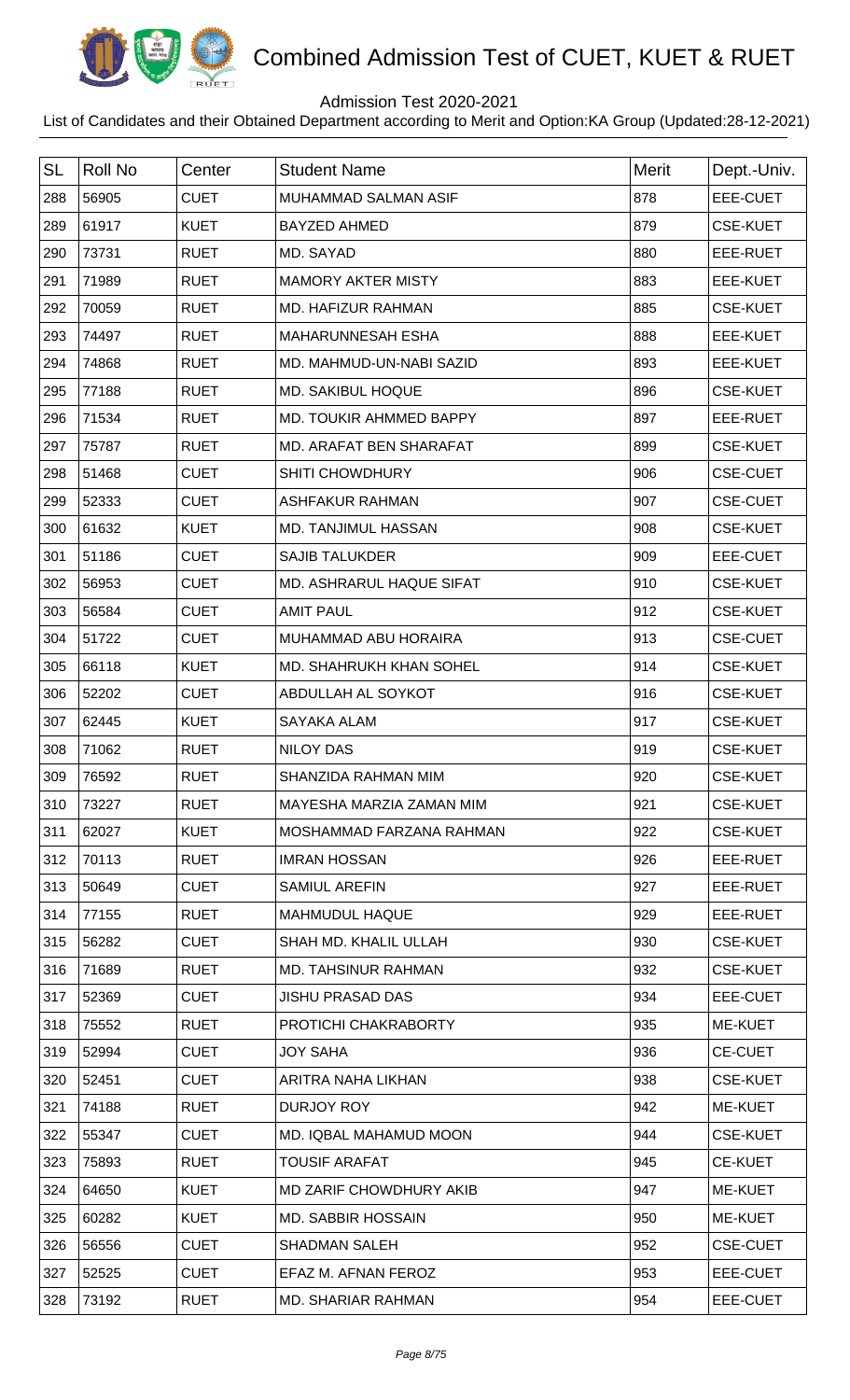

## Admission Test 2020-2021

| <b>SL</b> | <b>Roll No</b> | Center      | <b>Student Name</b>           | Merit | Dept.-Univ.     |
|-----------|----------------|-------------|-------------------------------|-------|-----------------|
| 329       | 73953          | <b>RUET</b> | ANIRBAN GHOSH ARGHA           | 955   | <b>CSE-KUET</b> |
| 330       | 54699          | <b>CUET</b> | <b>MD. RAIHANUL HASAN</b>     | 958   | <b>CSE-CUET</b> |
| 331       | 74997          | <b>RUET</b> | <b>MD. RAKIBUL HASAN</b>      | 959   | EEE-RUET        |
| 332       | 76292          | <b>RUET</b> | <b>MD. NAFIUL ISLAM</b>       | 960   | <b>CSE-KUET</b> |
| 333       | 78849          | <b>RUET</b> | MARZUKA ZANNAT CHOWDHURY      | 961   | <b>CSE-RUET</b> |
| 334       | 58854          | <b>CUET</b> | ABDULLAH MOHAMMED             | 963   | EEE-CUET        |
| 335       | 77358          | <b>RUET</b> | MD. EADUL HAQUE               | 965   | <b>CE-KUET</b>  |
| 336       | 53267          | <b>CUET</b> | NAYEEM MOHAMMAD MOSTAKIM      | 966   | EEE-RUET        |
| 337       | 65807          | <b>KUET</b> | <b>ANIRBAN ROY</b>            | 967   | <b>CSE-KUET</b> |
| 338       | 79281          | <b>RUET</b> | MD. AHANAF TAHMID             | 968   | <b>CSE-KUET</b> |
| 339       | 75984          | <b>RUET</b> | <b>BISHAL ROY</b>             | 969   | <b>CSE-KUET</b> |
| 340       | 61357          | <b>KUET</b> | <b>ARJU ARA AFRIN</b>         | 970   | <b>CSE-KUET</b> |
| 341       | 52187          | <b>CUET</b> | <b>MD. ATIQ SHAHRIAR</b>      | 971   | <b>CSE-CUET</b> |
| 342       | 59037          | <b>CUET</b> | SHUDIPTA PAUL SOURAV          | 973   | EEE-CUET        |
| 343       | 72626          | <b>RUET</b> | MD. KHONDOKER TAHMID ALAM     | 974   | <b>CSE-KUET</b> |
| 344       | 73349          | <b>RUET</b> | <b>NAFIS RAIHAN</b>           | 976   | <b>CSE-RUET</b> |
| 345       | 72059          | <b>RUET</b> | <b>MD. RAKIBUL HASNAT</b>     | 979   | <b>CE-KUET</b>  |
| 346       | 53624          | <b>CUET</b> | CHOYAN MITRA BARUA BIJOY      | 980   | <b>CSE-KUET</b> |
| 347       | 52128          | <b>CUET</b> | <b>MEHREEN RAHMAN</b>         | 981   | <b>CSE-CUET</b> |
| 348       | 56681          | <b>CUET</b> | SUMAIYA RAHIM SUMA            | 983   | <b>CSE-KUET</b> |
| 349       | 57124          | <b>CUET</b> | <b>MD. TANBIR ISLAM TANIM</b> | 984   | <b>CE-CUET</b>  |
| 350       | 70247          | <b>RUET</b> | <b>FAIYAZ MAHMUD</b>          | 985   | <b>CSE-KUET</b> |
| 351       | 59449          | <b>CUET</b> | <b>TANBIR HOSSEN SYMON</b>    | 986   | EEE-CUET        |
| 352       | 54588          | <b>CUET</b> | ATIKUR RAHMAN ASIB            | 987   | <b>CSE-KUET</b> |
| 353       | 77690          | <b>RUET</b> | SYED SHIFAT E RAHMAN          | 990   | <b>CSE-RUET</b> |
| 354       | 56088          | <b>CUET</b> | <b>MARUFA AKTER MEEM</b>      | 991   | <b>CSE-KUET</b> |
| 355       | 51359          | <b>CUET</b> | <b>ASIF AKBAR</b>             | 992   | <b>CSE-KUET</b> |
| 356       | 70357          | <b>RUET</b> | TANIM AHMMOD                  | 993   | EEE-RUET        |
| 357       | 52596          | <b>CUET</b> | MOHAMMED TANVIR HASSAN TAMIM  | 994   | ME-KUET         |
| 358       | 77075          | <b>RUET</b> | KHANDOKER ABID HASAN          | 995   | <b>CSE-KUET</b> |
| 359       | 64633          | <b>KUET</b> | <b>LABONI RAHMAN</b>          | 996   | <b>CSE-KUET</b> |
| 360       | 77011          | <b>RUET</b> | SOURAV DEBNATH                | 998   | <b>CSE-KUET</b> |
| 361       | 71862          | <b>RUET</b> | <b>MD. SAFAUL ISLAM</b>       | 1000  | EEE-RUET        |
| 362       | 76955          | <b>RUET</b> | <b>SHAYKA ISLAM</b>           | 1001  | <b>CSE-KUET</b> |
| 363       | 66287          | <b>KUET</b> | YASIN ARAFAT                  | 1003  | <b>CSE-CUET</b> |
| 364       | 71336          | <b>RUET</b> | <b>SIFAT RAHMAN</b>           | 1005  | <b>CE-KUET</b>  |
| 365       | 70690          | <b>RUET</b> | SHORIFUL HASAN RAHIM          | 1008  | EEE-CUET        |
| 366       | 62227          | <b>KUET</b> | PLABAN DAS                    | 1009  | <b>CSE-KUET</b> |
| 367       | 56523          | <b>CUET</b> | <b>AZHAR UDDIN</b>            | 1012  | <b>CSE-KUET</b> |
| 368       | 52667          | <b>CUET</b> | HANIUM MARIA JOLI             | 1015  | <b>CSE-KUET</b> |
| 369       | 62231          | <b>KUET</b> | AHMED-NUR-E SAFA              | 1020  | <b>CSE-KUET</b> |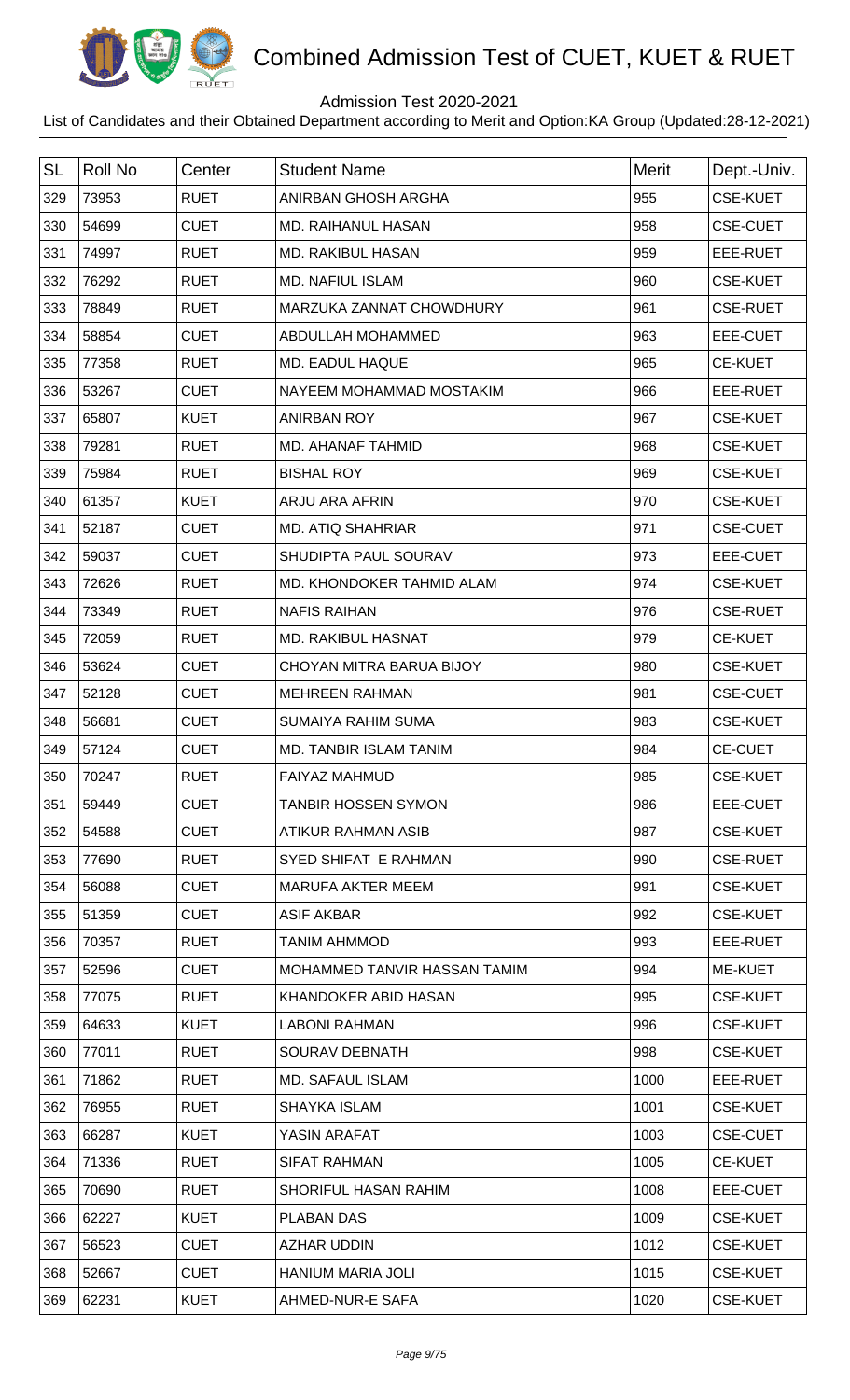

## Admission Test 2020-2021

| <b>SL</b> | <b>Roll No</b> | Center      | <b>Student Name</b>          | <b>Merit</b> | Dept.-Univ.     |
|-----------|----------------|-------------|------------------------------|--------------|-----------------|
| 370       | 72908          | <b>RUET</b> | MD. MINHAZ MAHMUD MAHADI     | 1023         | <b>CSE-KUET</b> |
| 371       | 73402          | <b>RUET</b> | SHAEER MUSARRAT SWAPNIL      | 1026         | <b>CSE-KUET</b> |
| 372       | 51698          | <b>CUET</b> | <b>TOWHIDUL KARIM</b>        | 1027         | EEE-CUET        |
| 373       | 63634          | <b>KUET</b> | MD. TAUFIQ BIN AMIN          | 1029         | ME-KUET         |
| 374       | 60824          | <b>KUET</b> | <b>TIRTHO MONDAL</b>         | 1030         | <b>CSE-KUET</b> |
| 375       | 73262          | <b>RUET</b> | RAHID AHAMED                 | 1031         | EEE-RUET        |
| 376       | 62241          | <b>KUET</b> | <b>MD.SHARIFUL ISLAM</b>     | 1032         | ME-KUET         |
| 377       | 52181          | <b>CUET</b> | <b>ARIZA AKTER</b>           | 1033         | EEE-RUET        |
| 378       | 61551          | <b>KUET</b> | <b>JOBAIR AHMED</b>          | 1034         | EEE-CUET        |
| 379       | 52642          | <b>CUET</b> | <b>MAHIR AZMAIN HAQUE</b>    | 1035         | <b>CE-KUET</b>  |
| 380       | 72635          | <b>RUET</b> | <b>DIPTO SAHA</b>            | 1036         | ME-KUET         |
| 381       | 73276          | <b>RUET</b> | S. M. SHIBLE SADIK           | 1037         | ME-KUET         |
| 382       | 61290          | <b>KUET</b> | <b>MD.RAKIBUL KABIR</b>      | 1039         | ME-KUET         |
| 383       | 56258          | <b>CUET</b> | NAZIB IRFAN AHMED            | 1040         | EEE-RUET        |
| 384       | 64083          | <b>KUET</b> | <b>FAIRINA ISLAM</b>         | 1043         | <b>CSE-RUET</b> |
| 385       | 65512          | <b>KUET</b> | RAIYAN AZAD HAMIM            | 1044         | ME-KUET         |
| 386       | 78505          | <b>RUET</b> | <b>MOSTASIM BILLAH TOKI</b>  | 1045         | <b>CE-KUET</b>  |
| 387       | 72924          | <b>RUET</b> | MD. TAHMIDUL HAQUE           | 1046         | <b>CE-KUET</b>  |
| 388       | 56329          | <b>CUET</b> | MUHAMMAD IBRAHIM             | 1047         | ME-CUET         |
| 389       | 61447          | <b>KUET</b> | KHAN ABDULLAH ALL NOMAN      | 1048         | ME-KUET         |
| 390       | 61984          | <b>KUET</b> | SHADESH ROY                  | 1049         | ME-KUET         |
| 391       | 76455          | <b>RUET</b> | <b>RAJIB HASAN</b>           | 1050         | <b>ME-KUET</b>  |
| 392       | 77197          | <b>RUET</b> | MIR MOHAMMAD RAYHAN MALOT    | 1052         | ME-KUET         |
| 393       | 52027          | <b>CUET</b> | <b>DEBAKAR NATH</b>          | 1053         | EEE-CUET        |
| 394       | 63872          | <b>KUET</b> | <b>SHUVRO DAS</b>            | 1055         | <b>CSE-CUET</b> |
| 395       | 55750          | <b>CUET</b> | NUZHAT JAHAN                 | 1056         | EEE-CUET        |
| 396       | 76056          | <b>RUET</b> | RAIHAN-UL-ISLAM              | 1057         | <b>CSE-RUET</b> |
| 397       | 63297          | <b>KUET</b> | INSHERAH NAZIAT SOA          | 1058         | <b>CE-KUET</b>  |
| 398       | 63791          | <b>KUET</b> | MD. RAKEBUL HASAN NUR        | 1059         | <b>CSE-RUET</b> |
| 399       | 57259          | <b>CUET</b> | K. M. TANZED HASAN           | 1060         | <b>CSE-CUET</b> |
| 400       | 60875          | <b>KUET</b> | MD. ASLAM BEG AKASH          | 1061         | ME-KUET         |
| 401       | 62587          | <b>KUET</b> | DIP PAL                      | 1062         | ME-KUET         |
| 402       | 54220          | <b>CUET</b> | KHANDAKER IMRUL KAYES        | 1064         | <b>CSE-CUET</b> |
| 403       | 77012          | <b>RUET</b> | ABRAR IHTASHUM AFIF          | 1065         | ME-KUET         |
| 404       | 53315          | <b>CUET</b> | <b>FUAD HASAN SOHAN</b>      | 1067         | ME-KUET         |
| 405       | 75952          | <b>RUET</b> | <b>ADIB HASSAN</b>           | 1073         | EEE-RUET        |
| 406       | 70712          | <b>RUET</b> | SHAKHAWAT HOSSAIN TAPU       | 1074         | <b>CE-KUET</b>  |
| 407       | 54290          | <b>CUET</b> | ABRAR HAFIZ RABBANI          | 1075         | <b>CSE-CUET</b> |
| 408       | 69019          | <b>KUET</b> | <b>TANGIL HOSSAIN SHAWON</b> | 1076         | <b>CSE-CUET</b> |
| 409       | 74866          | <b>RUET</b> | MD. ABDULLAH                 | 1077         | EEE-RUET        |
| 410       | 73894          | <b>RUET</b> | <b>TONMOY CHAKRABORTY</b>    | 1078         | ME-KUET         |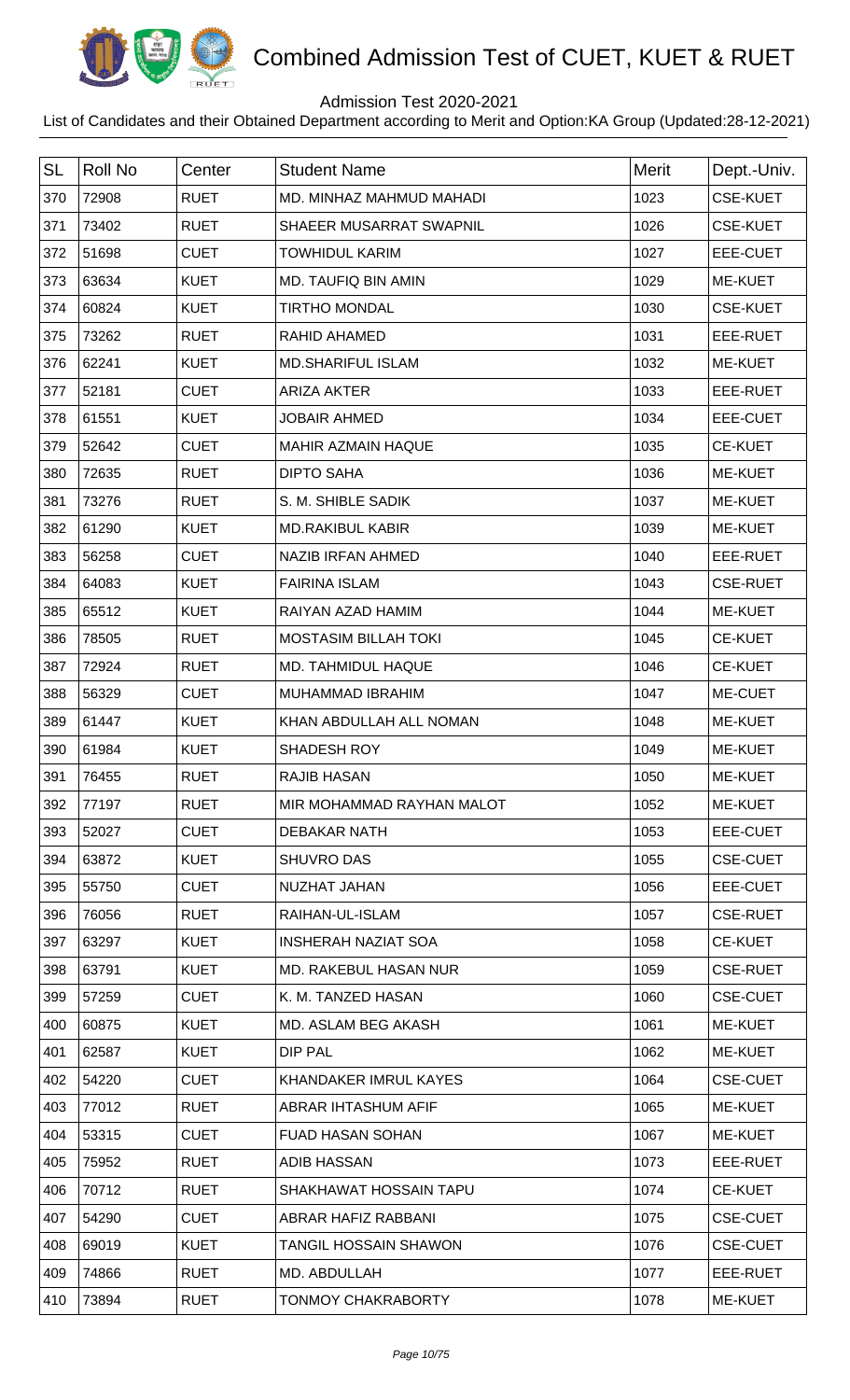

## Admission Test 2020-2021

| <b>SL</b> | <b>Roll No</b> | Center      | <b>Student Name</b>           | <b>Merit</b> | Dept.-Univ.     |
|-----------|----------------|-------------|-------------------------------|--------------|-----------------|
| 411       | 60960          | <b>KUET</b> | KAZI S.M.JAMAN FAHIM          | 1080         | ME-KUET         |
| 412       | 50316          | <b>CUET</b> | <b>ANINDO BARUA</b>           | 1081         | <b>CSE-CUET</b> |
| 413       | 77560          | <b>RUET</b> | KAMRUN NAHAR KEYA             | 1082         | <b>CSE-RUET</b> |
| 414       | 50189          | <b>CUET</b> | MOHAMMAD MEHEDI HASSAN        | 1083         | ME-KUET         |
| 415       | 58815          | <b>CUET</b> | SIDRATUL MUNTAHA              | 1084         | <b>CSE-CUET</b> |
| 416       | 76174          | <b>RUET</b> | MD. TANJIR AHMMED             | 1085         | EEE-RUET        |
| 417       | 76256          | <b>RUET</b> | <b>TAHMIDUR RAHMAN</b>        | 1087         | <b>CE-KUET</b>  |
| 418       | 50374          | <b>CUET</b> | MOHAMMAD FOYSAL               | 1091         | <b>CSE-CUET</b> |
| 419       | 50075          | <b>CUET</b> | <b>SAKIBUL HASAN</b>          | 1092         | <b>CSE-CUET</b> |
| 420       | 56078          | <b>CUET</b> | MOHAMMAD YASIR AFNAN          | 1093         | ME-CUET         |
| 421       | 77452          | <b>RUET</b> | <b>FAIRUZ FAKHERA ROHINY</b>  | 1094         | ME-KUET         |
| 422       | 74935          | <b>RUET</b> | <b>ANKON DATTA</b>            | 1097         | EEE-RUET        |
| 423       | 62656          | <b>KUET</b> | <b>MARZAN FERDOUS SROT</b>    | 1098         | ME-KUET         |
| 424       | 64576          | <b>KUET</b> | <b>MEHZABIN NAHAR</b>         | 1099         | ME-KUET         |
| 425       | 51662          | <b>CUET</b> | <b>MOHAMMAD SAKIB RAIHAN</b>  | 1100         | EEE-CUET        |
| 426       | 71817          | <b>RUET</b> | SAJID AL SIRAJ                | 1101         | EEE-RUET        |
| 427       | 72828          | <b>RUET</b> | SOSCHO SHAMUEL GREGORY        | 1102         | <b>CSE-RUET</b> |
| 428       | 75708          | <b>RUET</b> | MOHMMAD MEHEDI HASAN AKASH    | 1103         | <b>CSE-RUET</b> |
| 429       | 74658          | <b>RUET</b> | <b>UMME SALMA TAMANNA</b>     | 1104         | EEE-RUET        |
| 430       | 60794          | <b>KUET</b> | <b>EHSANUL FERDOUS</b>        | 1105         | EEE-RUET        |
| 431       | 51086          | <b>CUET</b> | <b>RAJESH MITRA</b>           | 1106         | EEE-CUET        |
| 432       | 72112          | <b>RUET</b> | <b>ASIF AHAMED</b>            | 1110         | <b>EEE-RUET</b> |
| 433       | 61639          | <b>KUET</b> | BORNONA MOGNOTA RAHMAN        | 1111         | ME-KUET         |
| 434       | 71078          | <b>RUET</b> | <b>HASIBUL HASAN</b>          | 1112         | <b>CSE-RUET</b> |
| 435       | 53971          | <b>CUET</b> | MD. ASRAFUL KARIM ROBIN       | 1113         | ME-KUET         |
| 436       | 51462          | <b>CUET</b> | MOHAMMAD HASAN CHOWDHURY      | 1115         | EEE-CUET        |
| 437       | 62086          | <b>KUET</b> | <b>SARMIN SULTANA</b>         | 1116         | ME-KUET         |
| 438       | 61407          | <b>KUET</b> | <b>OLIUR RAHMAN</b>           | 1117         | ME-KUET         |
| 439       | 54889          | <b>CUET</b> | MD. KHALED ARAFAT             | 1118         | EEE-CUET        |
| 440       | 78094          | <b>RUET</b> | FATEMA TUZ ZOHORA PRIYANKA    | 1120         | EEE-RUET        |
| 441       | 55702          | <b>CUET</b> | MOST. NAZIFA SULTANA RAISA    | 1123         | <b>CSE-CUET</b> |
| 442       | 68600          | <b>KUET</b> | KAZI MASHFIQ FAHMID           | 1124         | <b>CE-KUET</b>  |
| 443       | 52080          | <b>CUET</b> | <b>MD. TANBIR HASAN</b>       | 1126         | EEE-CUET        |
| 444       | 74748          | <b>RUET</b> | <b>MD. SUMON SARKAR</b>       | 1127         | EEE-RUET        |
| 445       | 64127          | <b>KUET</b> | NAHID NIYAZ SHOVON            | 1128         | <b>CSE-RUET</b> |
| 446       | 58560          | <b>CUET</b> | <b>HABIBA AKTER</b>           | 1129         | <b>CSE-CUET</b> |
| 447       | 63334          | <b>KUET</b> | <b>MUSFIQUR RAHMAN</b>        | 1131         | ME-KUET         |
| 448       | 55391          | <b>CUET</b> | <b>MD. SAIMUM ISLAM</b>       | 1134         | <b>CSE-CUET</b> |
| 449       | 56940          | <b>CUET</b> | MD. ABDULLAH AL MAHADI APURBO | 1135         | <b>CSE-CUET</b> |
| 450       | 51119          | <b>CUET</b> | MD. EFTAKHARUL HAQUE REYAD    | 1136         | <b>CSE-CUET</b> |
| 451       | 62774          | <b>KUET</b> | <b>IAZ SHAZID TURZO</b>       | 1137         | EEE-RUET        |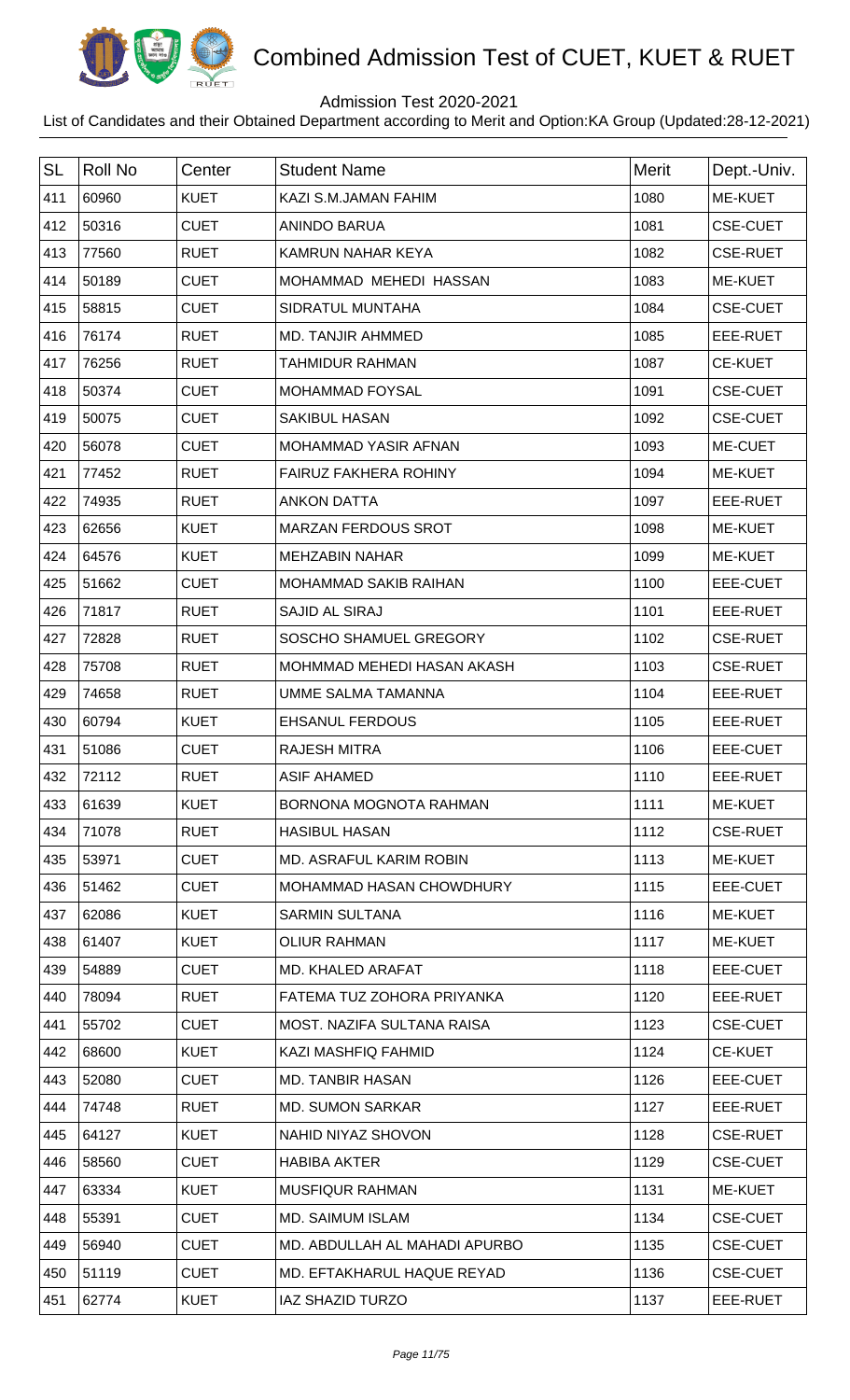

## Admission Test 2020-2021

| <b>SL</b> | <b>Roll No</b> | Center      | <b>Student Name</b>          | <b>Merit</b> | Dept.-Univ.     |
|-----------|----------------|-------------|------------------------------|--------------|-----------------|
| 452       | 50488          | <b>CUET</b> | <b>LAMIA TASNIM KHAN</b>     | 1140         | <b>CSE-CUET</b> |
| 453       | 73145          | <b>RUET</b> | <b>ABUL KHAYER</b>           | 1144         | <b>CSE-RUET</b> |
| 454       | 61462          | <b>KUET</b> | MOSTOFA AADEEB CHOWDHURY     | 1145         | ME-KUET         |
| 455       | 73870          | <b>RUET</b> | MD. SHAHRIAR RAHMAN HRIDOY   | 1147         | EEE-RUET        |
| 456       | 52352          | <b>CUET</b> | MASPUKUL ALAM ARZU           | 1148         | EEE-CUET        |
| 457       | 75403          | <b>RUET</b> | <b>IFFAT JAHAN</b>           | 1149         | <b>CE-KUET</b>  |
| 458       | 76222          | <b>RUET</b> | <b>MD.KAMRUL ISLAM BIPUL</b> | 1150         | ME-KUET         |
| 459       | 53903          | <b>CUET</b> | <b>MUHIMENUL ISLAM</b>       | 1151         | <b>CSE-RUET</b> |
| 460       | 71131          | <b>RUET</b> | REZWANUL HAQUE SHOPNIL       | 1152         | EEE-RUET        |
| 461       | 51545          | <b>CUET</b> | <b>AHSAN HABIB AKIB</b>      | 1154         | <b>CSE-CUET</b> |
| 462       | 51084          | <b>CUET</b> | <b>JABUN NISSA</b>           | 1155         | <b>CSE-CUET</b> |
| 463       | 54457          | <b>CUET</b> | MD. ABU SAIF                 | 1156         | EEE-CUET        |
| 464       | 72122          | <b>RUET</b> | MD. ABU TALHA                | 1157         | EEE-RUET        |
| 465       | 79067          | <b>RUET</b> | POLOK CHANDRA SAHA           | 1158         | EEE-RUET        |
| 466       | 59287          | <b>CUET</b> | SADIA RAHMAN SHARNA          | 1159         | <b>CSE-RUET</b> |
| 467       | 60040          | <b>KUET</b> | SOWMITRO BISWAS              | 1163         | <b>ECE-KUET</b> |
| 468       | 53373          | <b>CUET</b> | <b>MIFTAHUL ISLAM</b>        | 1164         | <b>CSE-CUET</b> |
| 469       | 65740          | <b>KUET</b> | <b>MEHEDI HASSAN SAIKAT</b>  | 1167         | EEE-CUET        |
| 470       | 76168          | <b>RUET</b> | MD. HABIBOUR RAHMAN          | 1169         | <b>CSE-RUET</b> |
| 471       | 66542          | <b>KUET</b> | <b>GAZI MUJTABA RAFID</b>    | 1170         | ME-KUET         |
| 472       | 65129          | <b>KUET</b> | K. M. NAFIS TAJWAR           | 1171         | EEE-RUET        |
| 473       | 75311          | <b>RUET</b> | K. M. TANVIR AHMED           | 1172         | <b>CSE-RUET</b> |
| 474       | 74283          | <b>RUET</b> | MD. ISTIAK AHMMED ANIK       | 1173         | EEE-RUET        |
| 475       | 50535          | <b>CUET</b> | MD. NUR ALAM                 | 1176         | <b>CE-CUET</b>  |
| 476       | 74416          | <b>RUET</b> | <b>MD. SAMIUL KABIR</b>      | 1177         | ME-KUET         |
| 477       | 70600          | <b>RUET</b> | <b>MD. ABIR HOSSEN</b>       | 1178         | EEE-RUET        |
| 478       | 74350          | <b>RUET</b> | MD. ASHIK ALI                | 1181         | EEE-RUET        |
| 479       | 66627          | <b>KUET</b> | MD. TAJBIR HASAN SHUVO       | 1182         | <b>CSE-RUET</b> |
| 480       | 63671          | <b>KUET</b> | MD. SHAMIM AHMED SUMON       | 1183         | EEE-RUET        |
| 481       | 75336          | <b>RUET</b> | ABDULLAH ASHRAF              | 1184         | EEE-RUET        |
| 482       | 50353          | <b>CUET</b> | SAGAR BHATTACHARJEE          | 1185         | EEE-CUET        |
| 483       | 56255          | <b>CUET</b> | <b>MD. ASHIK TAHMID</b>      | 1186         | <b>CE-CUET</b>  |
| 484       | 56830          | <b>CUET</b> | MADIHA AHMED CHOWDHURY       | 1189         | <b>CSE-CUET</b> |
| 485       | 70853          | <b>RUET</b> | <b>TOUSIF EBNE JAVED</b>     | 1190         | <b>CSE-RUET</b> |
| 486       | 76029          | <b>RUET</b> | ANISHA ISLAM DINA            | 1191         | <b>CE-KUET</b>  |
| 487       | 75613          | <b>RUET</b> | MD. MUKSETUR RAHMAN          | 1192         | <b>CE-CUET</b>  |
| 488       | 63504          | <b>KUET</b> | <b>MD.SOUROV AHMED</b>       | 1193         | ME-KUET         |
| 489       | 78116          | <b>RUET</b> | <b>TANVIR KHAN</b>           | 1195         | ME-KUET         |
| 490       | 71643          | <b>RUET</b> | <b>REDWAN MAHMUD</b>         | 1197         | EEE-CUET        |
| 491       | 76474          | <b>RUET</b> | KAOSAR AHAMED NOMAN          | 1199         | ME-KUET         |
| 492       | 51501          | <b>CUET</b> | <b>TOMAL PAUL JOY</b>        | 1200         | <b>CSE-CUET</b> |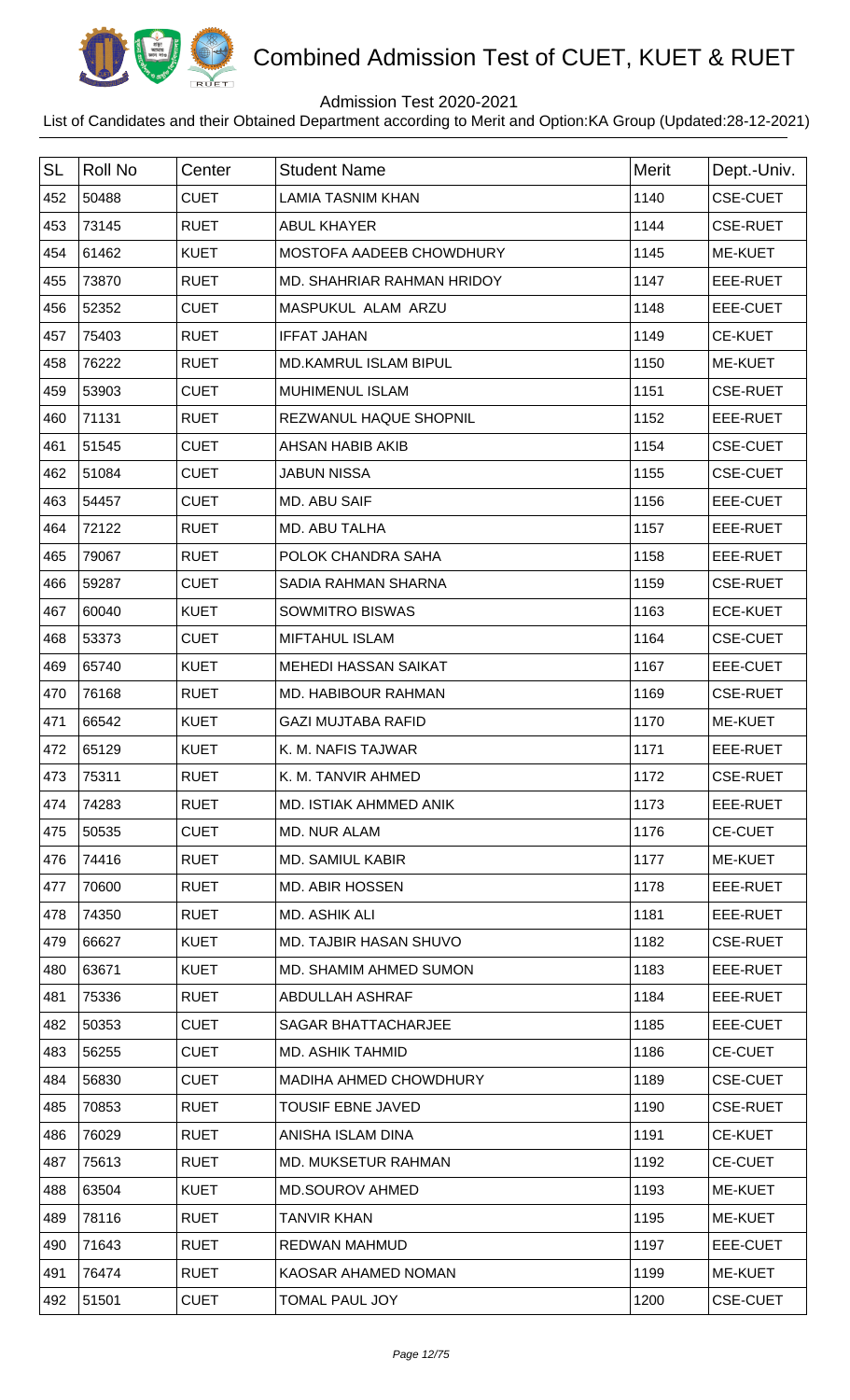

## Admission Test 2020-2021

| <b>SL</b> | <b>Roll No</b> | Center      | <b>Student Name</b>         | <b>Merit</b> | Dept.-Univ.     |
|-----------|----------------|-------------|-----------------------------|--------------|-----------------|
| 493       | 51977          | <b>CUET</b> | <b>RIPTA DAS</b>            | 1202         | EEE-CUET        |
| 494       | 76825          | <b>RUET</b> | MD. KHUBAEB                 | 1204         | ME-RUET         |
| 495       | 71222          | <b>RUET</b> | NAFIUL AHMED NAZIL          | 1205         | EEE-CUET        |
| 496       | 53176          | <b>CUET</b> | <b>TAKMIM HASAN</b>         | 1206         | EEE-CUET        |
| 497       | 74430          | <b>RUET</b> | MD. NAJMUL HUDA             | 1207         | EEE-RUET        |
| 498       | 52550          | <b>CUET</b> | <b>MD. SADMAN KABIR</b>     | 1208         | <b>CE-CUET</b>  |
| 499       | 70252          | <b>RUET</b> | <b>TAUSEEF AHMAD</b>        | 1209         | ME-KUET         |
| 500       | 72903          | <b>RUET</b> | MD. NISSAN ALI              | 1210         | <b>CSE-RUET</b> |
| 501       | 55026          | <b>CUET</b> | <b>LAMIA KHAN</b>           | 1213         | <b>CE-KUET</b>  |
| 502       | 54989          | <b>CUET</b> | ZABED IQBAL CHOWDHURY       | 1215         | <b>CSE-RUET</b> |
| 503       | 73624          | <b>RUET</b> | MD. BORHAN UDDIN HAMIM      | 1216         | EEE-RUET        |
| 504       | 63295          | <b>KUET</b> | SADIA SULTANA KHEYAL        | 1217         | EEE-RUET        |
| 505       | 51127          | <b>CUET</b> | MD. ABDUS SAMAD AZAD        | 1218         | EEE-CUET        |
| 506       | 72120          | <b>RUET</b> | MD. BARKULLAH               | 1219         | <b>CSE-RUET</b> |
| 507       | 56057          | <b>CUET</b> | <b>MIFTIAZ INTI SAMI</b>    | 1223         | <b>CSE-CUET</b> |
| 508       | 60790          | <b>KUET</b> | SHAHZIAR KARIM SAFIT        | 1226         | EEE-RUET        |
| 509       | 76236          | <b>RUET</b> | <b>NOSHIB AL MOEID</b>      | 1229         | EEE-CUET        |
| 510       | 50005          | <b>CUET</b> | SYED IFAZ BIN JAMAL         | 1230         | <b>CSE-CUET</b> |
| 511       | 73219          | <b>RUET</b> | SHEIKH SHAHRIAR KABIR MUNNA | 1231         | <b>CSE-RUET</b> |
| 512       | 79004          | <b>RUET</b> | ASFAQ AHMED SAJID           | 1232         | EEE-RUET        |
| 513       | 65852          | <b>KUET</b> | <b>RAFSAN SAMI</b>          | 1233         | EEE-RUET        |
| 514       | 65968          | KUET        | ORPAN TALUCKDER UTHSHA      | 1237         | ME-KUET         |
| 515       | 61388          | <b>KUET</b> | <b>RUPOK SAHA</b>           | 1242         | EEE-RUET        |
| 516       | 73143          | <b>RUET</b> | <b>MD. JAHURUL ISLAM</b>    | 1245         | EEE-RUET        |
| 517       | 76288          | <b>RUET</b> | MD. AL ISMAM                | 1247         | EEE-RUET        |
| 518       | 74191          | <b>RUET</b> | <b>NAHID HASAN</b>          | 1248         | <b>CSE-RUET</b> |
| 519       | 73202          | <b>RUET</b> | <b>MD. RABIUL ISLAM</b>     | 1249         | EEE-RUET        |
| 520       | 51461          | <b>CUET</b> | <b>MD. MAHIMUL ISLAM</b>    | 1251         | <b>CE-KUET</b>  |
| 521       | 76933          | <b>RUET</b> | <b>SAAD RAIYAN SANIM</b>    | 1252         | <b>CE-KUET</b>  |
| 522       | 60316          | <b>KUET</b> | SABBIR RAYHAN MAHEE         | 1253         | <b>CSE-CUET</b> |
| 523       | 53183          | <b>CUET</b> | <b>MUKUT DAS</b>            | 1254         | ME-KUET         |
| 524       | 77917          | <b>RUET</b> | <b>MOLOY KUMAR DAS</b>      | 1256         | <b>CSE-RUET</b> |
| 525       | 61026          | <b>KUET</b> | ABDULLHA AL MAHMUD          | 1257         | <b>CSE-CUET</b> |
| 526       | 74134          | <b>RUET</b> | MD. SHAH JOBAYER CHOWDHURY  | 1258         | <b>CE-CUET</b>  |
| 527       | 73923          | <b>RUET</b> | <b>MIRAT SAFIN TURJO</b>    | 1259         | EEE-RUET        |
| 528       | 76727          | <b>RUET</b> | <b>MD. FAHIM FERDOUS</b>    | 1261         | <b>CSE-CUET</b> |
| 529       | 76146          | <b>RUET</b> | <b>MAHAMUDUL HAQUE</b>      | 1264         | EEE-RUET        |
| 530       | 58837          | <b>CUET</b> | MOHAMMAD JAHIDUR RAHMAN     | 1266         | EEE-CUET        |
| 531       | 53118          | <b>CUET</b> | <b>MD TASIN ABDULLAH</b>    | 1267         | <b>CSE-CUET</b> |
| 532       | 54915          | <b>CUET</b> | NURAL FAHIM CHOUDHURY OVE   | 1269         | EEE-RUET        |
| 533       | 66765          | <b>KUET</b> | <b>MD. SABBIR HOSSAIN</b>   | 1270         | EEE-CUET        |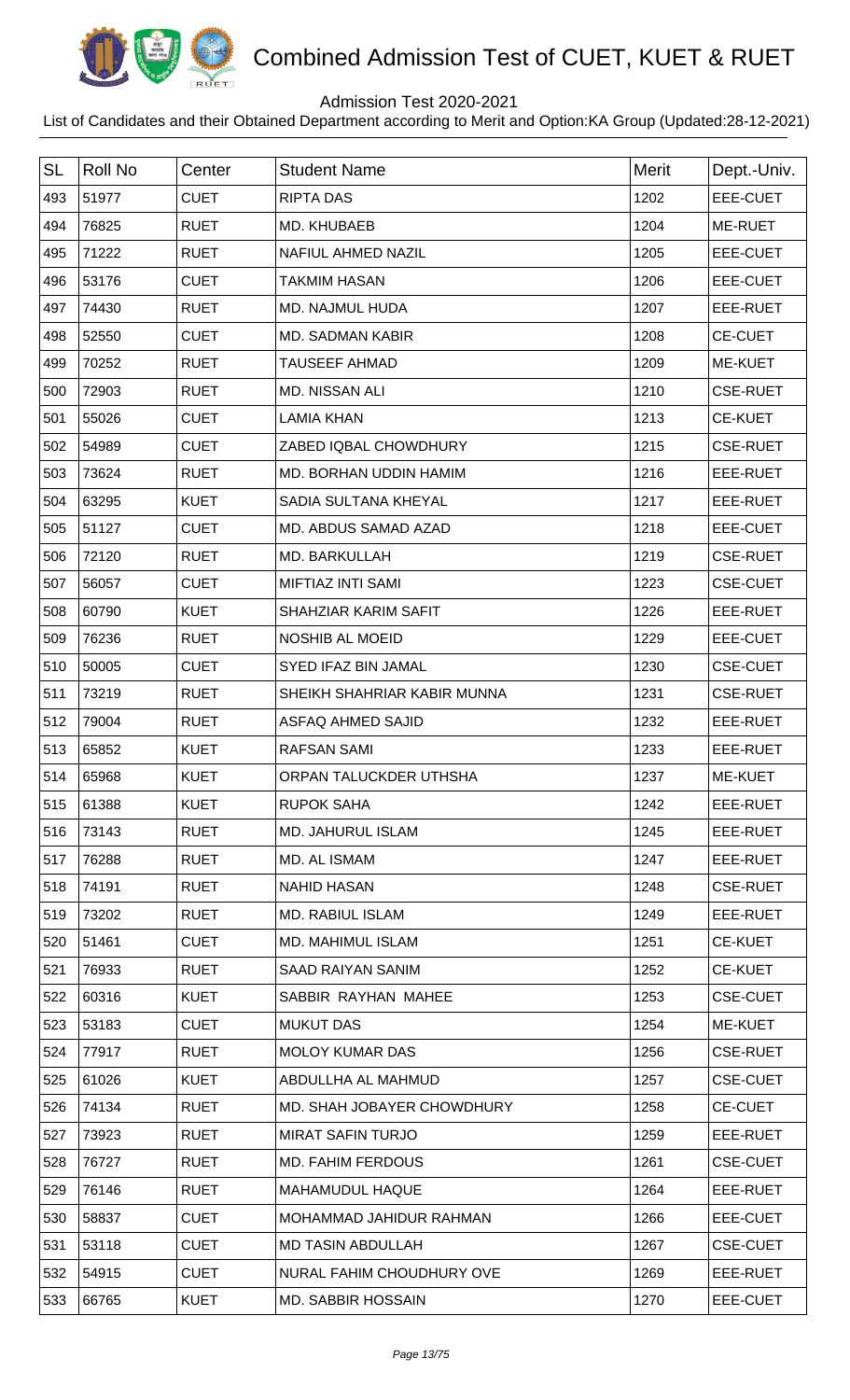

## Admission Test 2020-2021

| <b>SL</b> | <b>Roll No</b> | Center      | <b>Student Name</b>           | <b>Merit</b> | Dept.-Univ.     |
|-----------|----------------|-------------|-------------------------------|--------------|-----------------|
| 534       | 53737          | <b>CUET</b> | MD. MOHIUDDIN SHAH TASBEH     | 1271         | <b>CSE-CUET</b> |
| 535       | 61066          | <b>KUET</b> | <b>SAIFUL ISLAM</b>           | 1275         | ME-KUET         |
| 536       | 52811          | <b>CUET</b> | <b>MD. MASHRUR MOHTASIM</b>   | 1277         | <b>CSE-CUET</b> |
| 537       | 70119          | <b>RUET</b> | DHRUBO ROY                    | 1278         | ME-KUET         |
| 538       | 52608          | <b>CUET</b> | <b>NABIL ISHMAM SIDDIQUEE</b> | 1279         | <b>CE-KUET</b>  |
| 539       | 54513          | <b>CUET</b> | <b>TASHFIQUE HOSSAIN</b>      | 1281         | EEE-CUET        |
| 540       | 77044          | <b>RUET</b> | MD. REDWANUR RAHMAN           | 1282         | ME-KUET         |
| 541       | 54681          | <b>CUET</b> | <b>AMIT BARUA</b>             | 1283         | <b>CSE-CUET</b> |
| 542       | 63488          | <b>KUET</b> | <b>IFTIAR RAHMAN</b>          | 1289         | ME-KUET         |
| 543       | 79077          | <b>RUET</b> | <b>TASNIM RANA</b>            | 1290         | <b>CE-RUET</b>  |
| 544       | 73787          | <b>RUET</b> | AHSANUL HAQUE                 | 1291         | EEE-RUET        |
| 545       | 66187          | <b>KUET</b> | <b>NAZMUS BINTE NASIR</b>     | 1293         | <b>BME-KUET</b> |
| 546       | 71158          | <b>RUET</b> | <b>AMINUL ISLAM</b>           | 1294         | <b>CSE-CUET</b> |
| 547       | 55495          | <b>CUET</b> | <b>RIFAT HOSSIN</b>           | 1295         | ME-KUET         |
| 548       | 78993          | <b>RUET</b> | <b>ARPON SARKAR</b>           | 1296         | ME-KUET         |
| 549       | 71517          | <b>RUET</b> | <b>DIGANTA DAS DROBA</b>      | 1297         | <b>CSE-CUET</b> |
| 550       | 60585          | <b>KUET</b> | AFIA JAHIN JANNY              | 1298         | <b>ME-KUET</b>  |
| 551       | 60707          | <b>KUET</b> | <b>NAFIS SAMI</b>             | 1299         | <b>CE-KUET</b>  |
| 552       | 65747          | <b>KUET</b> | SPORSHA PAUL SHANTO           | 1302         | <b>CSE-RUET</b> |
| 553       | 76223          | <b>RUET</b> | MD. MOSHIUR RAHMAN            | 1304         | <b>CE-KUET</b>  |
| 554       | 50154          | <b>CUET</b> | <b>TANVIR KABIR RAFEE</b>     | 1305         | <b>ME-KUET</b>  |
| 555       | 60431          | <b>KUET</b> | <b>MD. NAHID HASAN PARVEZ</b> | 1306         | EEE-RUET        |
| 556       | 58640          | <b>CUET</b> | NANJIBA NAWAR                 | 1307         | EEE-CUET        |
| 557       | 56722          | <b>CUET</b> | <b>BRISHTI PAUL</b>           | 1308         | EEE-CUET        |
| 558       | 75781          | <b>RUET</b> | MIR SHAHARIAR MEZBAH          | 1309         | ME-KUET         |
| 559       | 78020          | <b>RUET</b> | MD. EMON SHAH                 | 1310         | <b>CE-KUET</b>  |
| 560       | 78836          | <b>RUET</b> | MD. TAZRIAN SHARIF            | 1311         | EEE-RUET        |
| 561       | 71871          | <b>RUET</b> | MD. ARAFAT HOSSAIN            | 1313         | EEE-RUET        |
| 562       | 74967          | <b>RUET</b> | MD. SALAUDDIN AHMED RAKIB     | 1314         | ME-KUET         |
| 563       | 77422          | <b>RUET</b> | SHAHRIAR FARHAN KARIM         | 1315         | <b>CSE-CUET</b> |
| 564       | 70350          | <b>RUET</b> | <b>JOY SARKER</b>             | 1316         | <b>CE-KUET</b>  |
| 565       | 71065          | <b>RUET</b> | KAMRUL HOSSAIN RAFI           | 1317         | ME-KUET         |
| 566       | 76876          | <b>RUET</b> | <b>FARIHA FAIRUZ</b>          | 1318         | <b>CSE-RUET</b> |
| 567       | 70791          | <b>RUET</b> | <b>MIR MASRUR</b>             | 1319         | EEE-RUET        |
| 568       | 77177          | <b>RUET</b> | <b>MOST. RUBAIYA TASNUR</b>   | 1320         | EEE-RUET        |
| 569       | 59217          | <b>CUET</b> | MOHAMMAD RAHAMAT ULLAH        | 1321         | EEE-CUET        |
| 570       | 70648          | <b>RUET</b> | <b>MD. SAGOR HOSSEN</b>       | 1323         | EEE-RUET        |
| 571       | 50532          | <b>CUET</b> | <b>ASHEKUL MOSTAFA</b>        | 1325         | <b>CSE-CUET</b> |
| 572       | 74511          | <b>RUET</b> | RAKIB AL-HASAN                | 1326         | <b>CSE-CUET</b> |
| 573       | 76378          | <b>RUET</b> | <b>REZWANA SIDDIKA</b>        | 1328         | <b>CSE-RUET</b> |
| 574       | 52715          | <b>CUET</b> | ABDULLAH AL ZUBAER MOJUMDER   | 1329         | EEE-CUET        |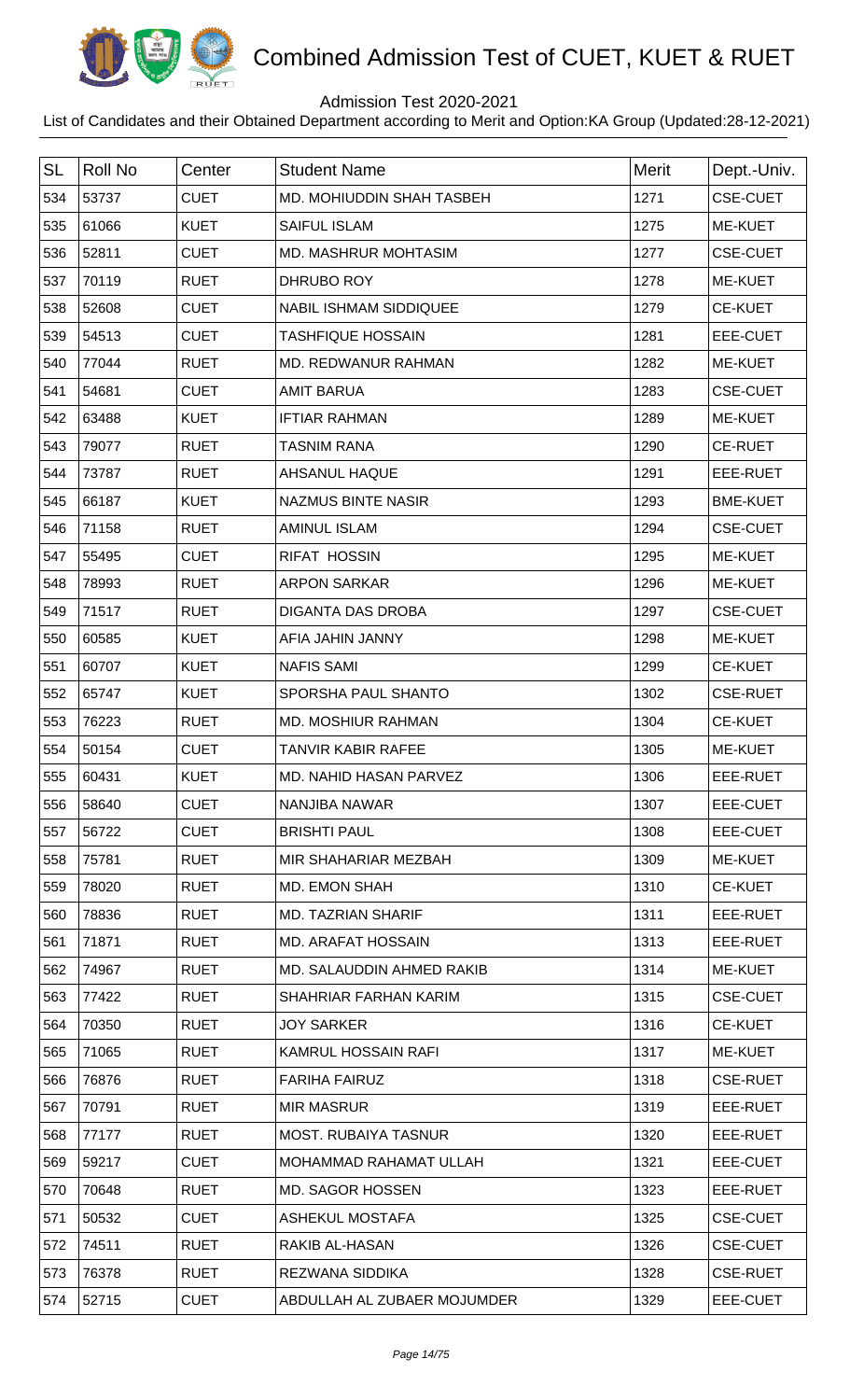

## Admission Test 2020-2021

| <b>SL</b> | <b>Roll No</b> | Center      | <b>Student Name</b>             | <b>Merit</b> | Dept.-Univ.     |
|-----------|----------------|-------------|---------------------------------|--------------|-----------------|
| 575       | 51474          | <b>CUET</b> | A. S. M. JUBAYER MUFID          | 1331         | ME-KUET         |
| 576       | 52116          | <b>CUET</b> | <b>IFTAHUL AMIN CHOWDHURY</b>   | 1333         | ME-CUET         |
| 577       | 68979          | <b>KUET</b> | <b>MD. OMAR FARUK</b>           | 1334         | <b>CSE-RUET</b> |
| 578       | 57190          | <b>CUET</b> | <b>FARHAN AMIN</b>              | 1335         | <b>CSE-CUET</b> |
| 579       | 56928          | <b>CUET</b> | <b>MD. SHAHRIAR HOSSAIN</b>     | 1336         | <b>CSE-CUET</b> |
| 580       | 52831          | <b>CUET</b> | <b>PAMEL DAS</b>                | 1337         | EEE-CUET        |
| 581       | 75442          | <b>RUET</b> | MD. FATIN NIHAL PROTTOY         | 1338         | ME-KUET         |
| 582       | 53941          | <b>CUET</b> | <b>ARPON SAHA</b>               | 1340         | EEE-CUET        |
| 583       | 65302          | <b>KUET</b> | MD. OLIUL ISLAM MRIDHA          | 1342         | ME-KUET         |
| 584       | 74319          | <b>RUET</b> | ABDULLAH-AL-NOMAN               | 1343         | EEE-RUET        |
| 585       | 62243          | <b>KUET</b> | MD. HASIBUL HASAN               | 1344         | <b>CE-KUET</b>  |
| 586       | 64911          | <b>KUET</b> | RIDWANUL ISLAM                  | 1346         | <b>CSE-RUET</b> |
| 587       | 71467          | <b>RUET</b> | <b>FARIA OMAR</b>               | 1347         | <b>CE-KUET</b>  |
| 588       | 70656          | <b>RUET</b> | SHIHAB SARAR ISLAM RAFID        | 1350         | <b>CSE-RUET</b> |
| 589       | 56264          | <b>CUET</b> | TAHASNUL HAQUE CHOWDHURY SHAKIB | 1351         | <b>CSE-CUET</b> |
| 590       | 52168          | <b>CUET</b> | MOHAMMED RAKIBUL HOQUE          | 1353         | EEE-CUET        |
| 591       | 56200          | <b>CUET</b> | <b>NABILA TAHSIN JARIN</b>      | 1354         | EEE-CUET        |
| 592       | 65059          | <b>KUET</b> | GALIBUZZAMAN                    | 1356         | <b>CE-KUET</b>  |
| 593       | 53831          | <b>CUET</b> | AHMED TALAL WAZIH               | 1357         | <b>CSE-CUET</b> |
| 594       | 54862          | <b>CUET</b> | <b>SUSMIT ACHARJEE</b>          | 1359         | EEE-CUET        |
| 595       | 63126          | <b>KUET</b> | ABDUR RAHAMAN                   | 1361         | ME-KUET         |
| 596       | 53988          | CUET        | NADIA SULTANA                   | 1362         | EEE-CUET        |
| 597       | 61375          | <b>KUET</b> | JAEED MAHMUD NUHIN              | 1363         | <b>CSE-RUET</b> |
| 598       | 51210          | <b>CUET</b> | <b>SUD ABRAR</b>                | 1364         | EEE-CUET        |
| 599       | 60932          | <b>KUET</b> | JUBAER HOSSAIN SAZIN            | 1365         | ME-KUET         |
| 600       | 78767          | <b>RUET</b> | MD. HASIBUR RAHMAN RATUL        | 1367         | ME-KUET         |
| 601       | 63747          | <b>KUET</b> | MD. TASREFUL ISLAM              | 1368         | <b>CSE-RUET</b> |
| 602       | 70971          | <b>RUET</b> | MD. ABDULLA                     | 1369         | <b>CSE-CUET</b> |
| 603       | 77785          | <b>RUET</b> | MD. MUZAHIDUL ISLAM             | 1370         | CE-KUET         |
| 604       | 65970          | <b>KUET</b> | MD. AKIBUR RAHAT JIM            | 1372         | ME-KUET         |
| 605       | 73333          | <b>RUET</b> | MD. SHORIFUL ISLAM SHOBUJ       | 1374         | EEE-RUET        |
| 606       | 54410          | <b>CUET</b> | <b>SANJANA CHOWDHURY</b>        | 1376         | ME-KUET         |
| 607       | 72817          | <b>RUET</b> | MD. NAIM PARVEZ                 | 1377         | <b>CSE-RUET</b> |
| 608       | 55618          | <b>CUET</b> | <b>TOWHID AL FAYSAL</b>         | 1378         | <b>CSE-CUET</b> |
| 609       | 77146          | <b>RUET</b> | S. M. RASHEL HOSSAIN            | 1379         | EEE-RUET        |
| 610       | 65110          | <b>KUET</b> | KAMRUZZAMAN KHAN ALVE           | 1380         | <b>CSE-RUET</b> |
| 611       | 64826          | <b>KUET</b> | <b>JERIN MAHPARA TAHSIN</b>     | 1381         | <b>CE-KUET</b>  |
| 612       | 72115          | <b>RUET</b> | <b>NAHIN MUNKAR</b>             | 1382         | <b>CSE-CUET</b> |
| 613       | 62631          | <b>KUET</b> | NAFISA MALIYAT MOON             | 1383         | EEE-RUET        |
| 614       | 50418          | <b>CUET</b> | MD. ASIF IQBAL ERESH            | 1384         | CHE-KUET        |
| 615       | 71451          | <b>RUET</b> | MD. SHIFAT ALAM                 | 1385         | <b>CSE-RUET</b> |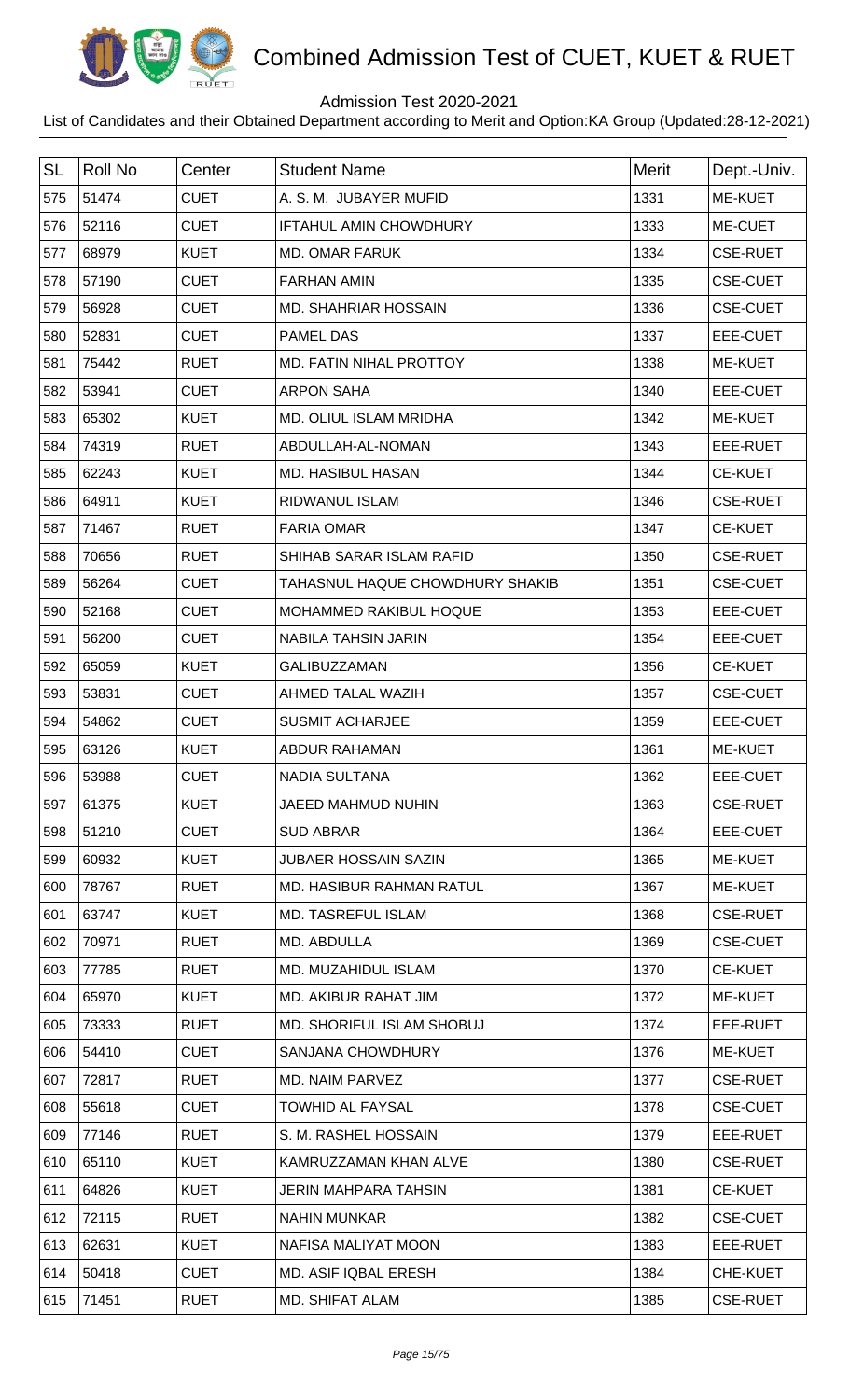

## Admission Test 2020-2021

| <b>SL</b> | <b>Roll No</b> | Center      | <b>Student Name</b>            | <b>Merit</b> | Dept.-Univ.     |
|-----------|----------------|-------------|--------------------------------|--------------|-----------------|
| 616       | 77728          | <b>RUET</b> | <b>SHAWON SHAHRIN</b>          | 1386         | <b>ME-KUET</b>  |
| 617       | 52578          | <b>CUET</b> | <b>SAIKA SHUHADA</b>           | 1389         | EEE-CUET        |
| 618       | 64941          | <b>KUET</b> | K. M. MAHEDI HASSAN FAHIM      | 1390         | ME-KUET         |
| 619       | 78926          | <b>RUET</b> | MD. MEHEDI HASAN               | 1391         | EEE-RUET        |
| 620       | 52129          | <b>CUET</b> | <b>SHAWRIN FOUZIA</b>          | 1392         | <b>CSE-CUET</b> |
| 621       | 61764          | <b>KUET</b> | <b>JARIN TASNIM SINTHEA</b>    | 1394         | <b>CE-KUET</b>  |
| 622       | 64677          | <b>KUET</b> | SAFAYAT BIN RAHMAN             | 1395         | ME-KUET         |
| 623       | 58629          | <b>CUET</b> | ANIK KUMAR BANIK               | 1398         | ME-CUET         |
| 624       | 78608          | <b>RUET</b> | <b>BISSWASH MD.ABUL HASNAT</b> | 1399         | <b>CE-KUET</b>  |
| 625       | 70151          | <b>RUET</b> | ZARIF ZAWAD NAFI               | 1400         | EEE-RUET        |
| 626       | 73763          | <b>RUET</b> | <b>JENEVA YEASMIN JISHA</b>    | 1401         | <b>BME-KUET</b> |
| 627       | 77798          | <b>RUET</b> | JOBAYER MANSUR MUFTI           | 1402         | <b>CSE-RUET</b> |
| 628       | 74668          | <b>RUET</b> | <b>MD. ASIBUL ALOM</b>         | 1403         | EEE-RUET        |
| 629       | 70410          | <b>RUET</b> | SHUVODWIP SAHA                 | 1404         | <b>CSE-CUET</b> |
| 630       | 57182          | <b>CUET</b> | <b>MOAMMAD JUNAID</b>          | 1405         | <b>CSE-CUET</b> |
| 631       | 52570          | <b>CUET</b> | HASANUL HAQUE OLI              | 1406         | ME-KUET         |
| 632       | 55353          | <b>CUET</b> | TANAYEM AHMED TANIM            | 1408         | <b>CSE-CUET</b> |
| 633       | 68681          | <b>KUET</b> | MD. JUBAER HOSSAIN SHAWON      | 1410         | EEE-RUET        |
| 634       | 68694          | <b>KUET</b> | <b>MD. MORSHED ALAM FAISAL</b> | 1411         | <b>EEE-CUET</b> |
| 635       | 63494          | <b>KUET</b> | MD. HABIBUR RAHMAN             | 1413         | <b>CSE-RUET</b> |
| 636       | 74629          | <b>RUET</b> | S. M. FARDIN - AL- HASNAT ALIF | 1414         | <b>ME-KUET</b>  |
| 637       | 74808          | <b>RUET</b> | MD. RASHEDUZZAMAN NOOR         | 1416         | EEE-RUET        |
| 638       | 59473          | <b>CUET</b> | <b>REHENUMA ILMAN</b>          | 1417         | <b>CSE-CUET</b> |
| 639       | 76140          | <b>RUET</b> | <b>FARDIN AHMED</b>            | 1418         | EEE-RUET        |
| 640       | 63288          | <b>KUET</b> | <b>SYED EHSUN AHMED</b>        | 1419         | <b>CSE-CUET</b> |
| 641       | 75300          | <b>RUET</b> | <b>MAYABEE MORZINA</b>         | 1421         | EEE-RUET        |
| 642       | 78580          | <b>RUET</b> | <b>SAMIA TAHSIN</b>            | 1422         | <b>BME-KUET</b> |
| 643       | 77658          | <b>RUET</b> | NAIMUR RAHMAN                  | 1423         | <b>CE-KUET</b>  |
| 644       | 77864          | <b>RUET</b> | MD. NAHIDUL ISLAM              | 1424         | EEE-RUET        |
| 645       | 56008          | <b>CUET</b> | <b>S.M MAHIR FAISAL</b>        | 1426         | EEE-CUET        |
| 646       | 51530          | <b>CUET</b> | SHANEWAZ MAHMUD                | 1427         | <b>CSE-CUET</b> |
| 647       | 70013          | <b>RUET</b> | MD. FARDIN RAHMAN              | 1430         | EEE-RUET        |
| 648       | 62383          | <b>KUET</b> | K.M. ABRAR FAIAZ YEAMIN        | 1431         | <b>CE-KUET</b>  |
| 649       | 70024          | <b>RUET</b> | MD. RAFIKUL ISLAM TOFAYEL      | 1433         | <b>ME-KUET</b>  |
| 650       | 56811          | <b>CUET</b> | AHASANUL ISLAM                 | 1434         | <b>ME-KUET</b>  |
| 651       | 73610          | <b>RUET</b> | PARTHO MONDOL                  | 1435         | ME-KUET         |
| 652       | 74481          | <b>RUET</b> | RESALAT MILLAT RUDDRO          | 1436         | EEE-RUET        |
| 653       | 74125          | <b>RUET</b> | <b>GULFAT ARA SRITI</b>        | 1440         | ME-KUET         |
| 654       | 77297          | <b>RUET</b> | MOHAMMAD MOYEENUR RAHMAN       | 1441         | EEE-RUET        |
| 655       | 74455          | <b>RUET</b> | NAVEED-BIN-HANNAN              | 1443         | <b>CSE-RUET</b> |
| 656       | 75724          | <b>RUET</b> | MD. HAMIM BIN SAJED            | 1446         | ME-KUET         |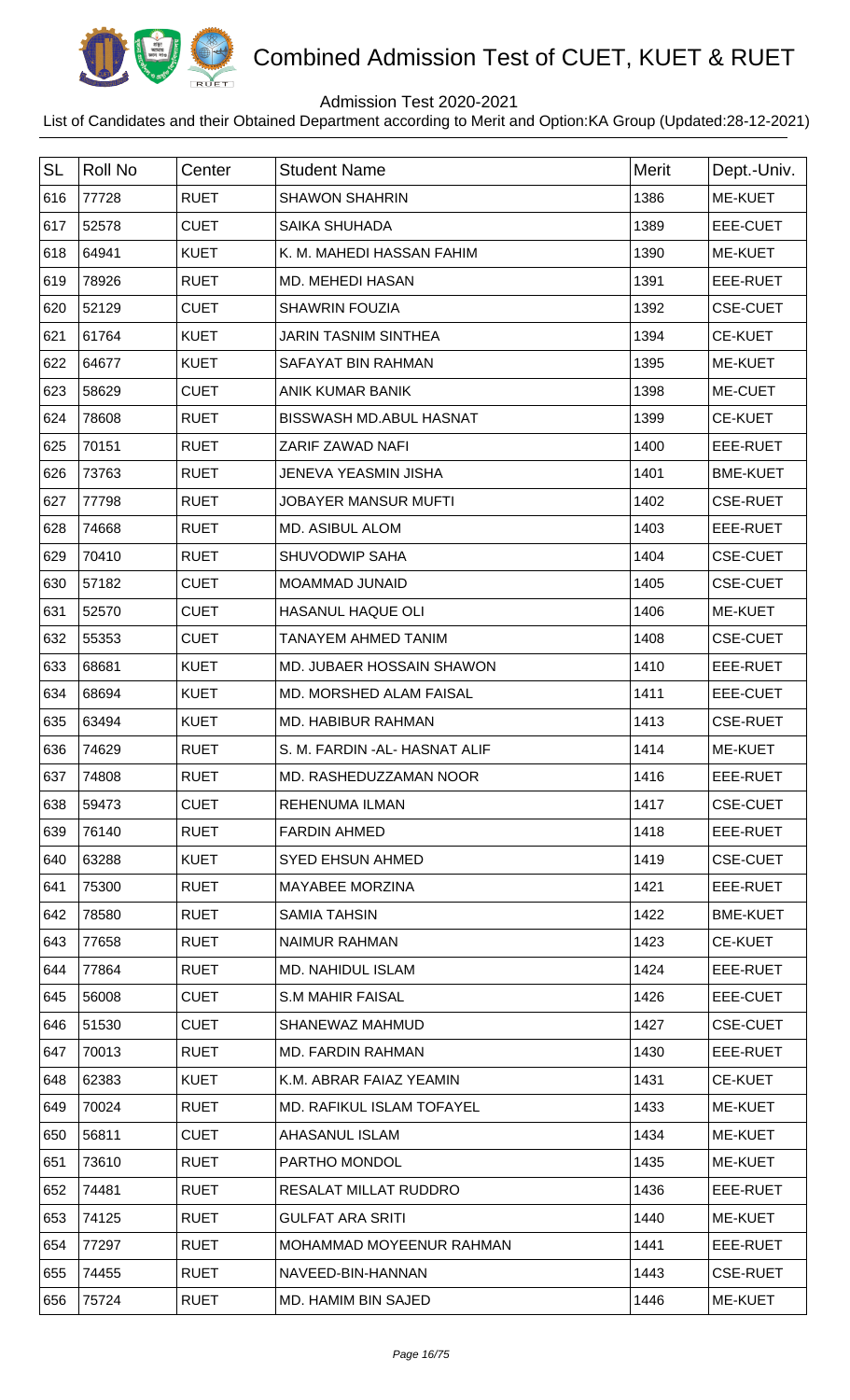

## Admission Test 2020-2021

| <b>SL</b> | <b>Roll No</b> | Center      | <b>Student Name</b>              | <b>Merit</b> | Dept.-Univ.     |
|-----------|----------------|-------------|----------------------------------|--------------|-----------------|
| 657       | 53003          | <b>CUET</b> | <b>ADID RAHMAN</b>               | 1449         | <b>CSE-CUET</b> |
| 658       | 77371          | <b>RUET</b> | KOTHA KOLI SARKER                | 1450         | <b>ME-KUET</b>  |
| 659       | 74238          | <b>RUET</b> | MD. ZAYED ANAM                   | 1451         | ME-KUET         |
| 660       | 51585          | <b>CUET</b> | <b>ANKON DEY</b>                 | 1452         | EEE-CUET        |
| 661       | 71012          | <b>RUET</b> | FAHAD BIN AZIZ NABIL             | 1454         | <b>CSE-CUET</b> |
| 662       | 75982          | <b>RUET</b> | <b>JARIN TASNIM</b>              | 1456         | <b>BME-KUET</b> |
| 663       | 79175          | <b>RUET</b> | <b>TANZILA SULTANA</b>           | 1457         | EEE-RUET        |
| 664       | 71323          | <b>RUET</b> | <b>MD. MARUF HOSSAIN</b>         | 1458         | <b>CE-KUET</b>  |
| 665       | 52664          | <b>CUET</b> | ARFANUL KARIM SAIMON             | 1459         | EEE-CUET        |
| 666       | 51330          | <b>CUET</b> | MD. ALI ASHRAF                   | 1461         | <b>EEE-CUET</b> |
| 667       | 62108          | <b>KUET</b> | <b>MST. JEASMIN KHATUN</b>       | 1462         | <b>CSE-RUET</b> |
| 668       | 54746          | <b>CUET</b> | AL NAHIAN JIM                    | 1463         | EEE-CUET        |
| 669       | 63232          | <b>KUET</b> | <b>MD. SHAHRUL ISLAM</b>         | 1464         | EEE-RUET        |
| 670       | 71433          | <b>RUET</b> | <b>TANZID MAHMUD</b>             | 1465         | <b>ME-KUET</b>  |
| 671       | 72284          | <b>RUET</b> | <b>MD. SAPHIN HASAN</b>          | 1466         | ME-KUET         |
| 672       | 75221          | <b>RUET</b> | ZARIN ANJUM HOSSAIN              | 1469         | EEE-RUET        |
| 673       | 60778          | <b>KUET</b> | <b>AQIB MAHMOOD</b>              | 1470         | <b>CE-KUET</b>  |
| 674       | 52226          | <b>CUET</b> | SAKIB MD. SAFWANUR RAHMAN        | 1471         | <b>CSE-CUET</b> |
| 675       | 59036          | <b>CUET</b> | <b>MD. IFTIAR RAFI</b>           | 1472         | <b>CSE-RUET</b> |
| 676       | 76593          | <b>RUET</b> | ATFAN BIN NUR                    | 1473         | <b>CSE-CUET</b> |
| 677       | 52985          | <b>CUET</b> | <b>TOWSHIN HOSSAIN TUSHI</b>     | 1475         | <b>CSE-CUET</b> |
| 678       | 57318          | <b>CUET</b> | ZABER AHSAN BHUIYAN              | 1476         | EEE-CUET        |
| 679       | 74294          | <b>RUET</b> | MD. AZIZ REZA                    | 1477         | EEE-RUET        |
| 680       | 56987          | <b>CUET</b> | <b>ANTAR BAISHNAB</b>            | 1478         | EEE-CUET        |
| 681       | 75399          | <b>RUET</b> | RAJU AHMED SAGOUR                | 1482         | EEE-CUET        |
| 682       | 77090          | <b>RUET</b> | <b>MD. TANJIM HASAN</b>          | 1483         | EEE-RUET        |
| 683       | 65091          | <b>KUET</b> | <b>NOSHIN AKTHER</b>             | 1486         | <b>ECE-KUET</b> |
| 684       | 76723          | <b>RUET</b> | MD. NAIEM ISLAM NAHID            | 1487         | <b>CSE-RUET</b> |
| 685       | 59498          | <b>CUET</b> | <b>SHOUGATA PAUL</b>             | 1488         | <b>CSE-CUET</b> |
| 686       | 73297          | <b>RUET</b> | MD. NAIMUR RAHMAN NAIM           | 1489         | <b>CE-KUET</b>  |
| 687       | 66867          | <b>KUET</b> | <b>MD.ROHAN AHAMMED</b>          | 1491         | EEE-CUET        |
| 688       | 66200          | <b>KUET</b> | RAYEED YOUSUF REAZ               | 1492         | ME-KUET         |
| 689       | 72600          | <b>RUET</b> | MD. MOZAHID HOSSAIN RIZWON       | 1493         | ME-KUET         |
| 690       | 63758          | <b>KUET</b> | ABID AL-HOSSAIN                  | 1494         | <b>CSE-CUET</b> |
| 691       | 59426          | <b>CUET</b> | MUHAMMAD ABIDUR RAHMAN CHOWDHURY | 1495         | EEE-RUET        |
| 692       | 55379          | <b>CUET</b> | <b>MD. MOFASSER BILLAH</b>       | 1496         | EEE-RUET        |
| 693       | 56619          | <b>CUET</b> | <b>SAMIHA HOSSAIN</b>            | 1498         | EEE-CUET        |
| 694       | 69117          | <b>KUET</b> | <b>ABID HASAN</b>                | 1501         | EEE-RUET        |
| 695       | 75530          | <b>RUET</b> | <b>RAKIBUL HASAN DURJOY</b>      | 1503         | <b>CSE-RUET</b> |
| 696       | 70147          | <b>RUET</b> | NAZYA MUSTAFIZ                   | 1504         | EEE-CUET        |
| 697       | 59104          | <b>CUET</b> | <b>ISRATH JAHAN</b>              | 1505         | EEE-CUET        |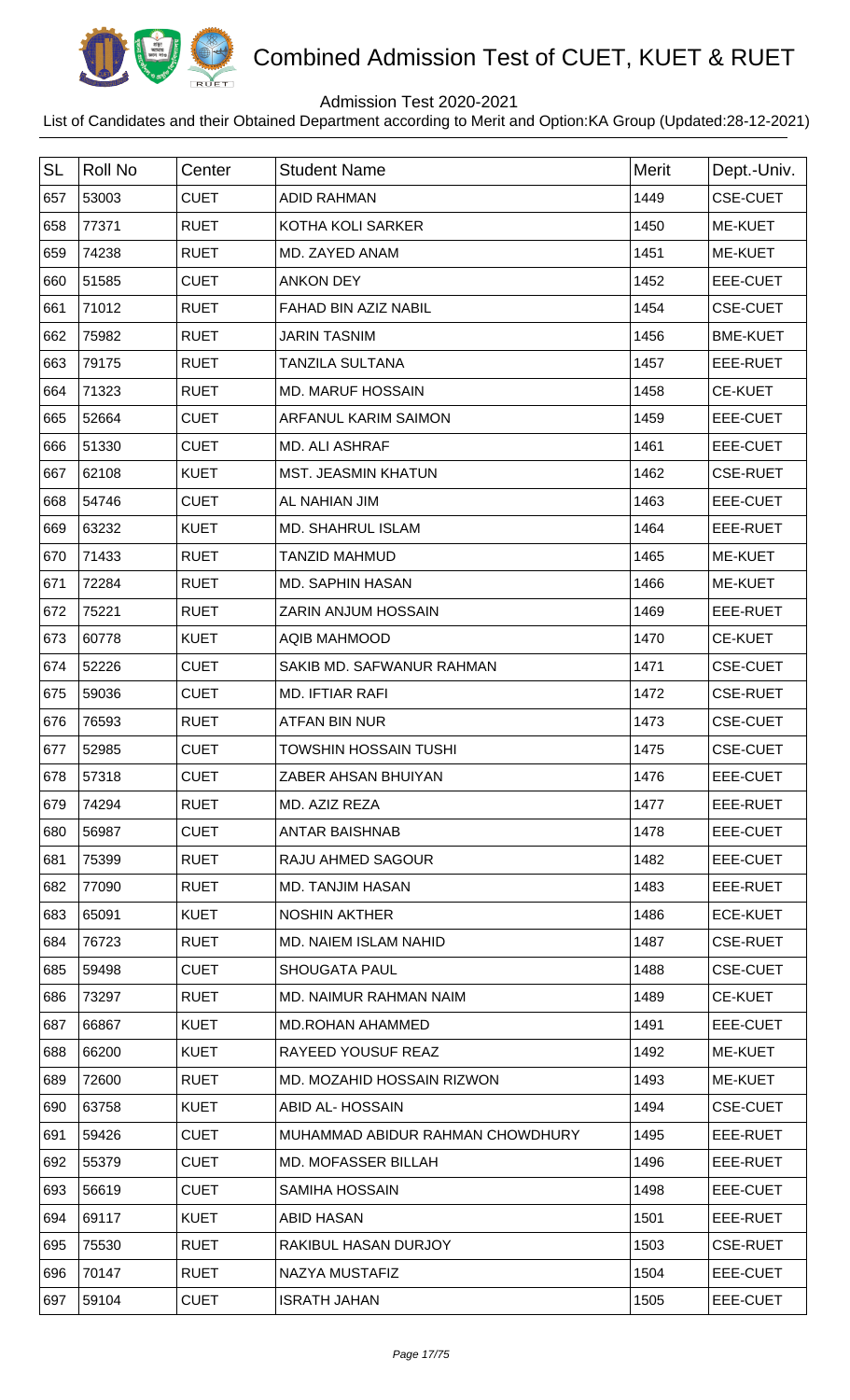

## Admission Test 2020-2021

| <b>SL</b> | <b>Roll No</b> | Center      | <b>Student Name</b>         | <b>Merit</b> | Dept.-Univ.     |
|-----------|----------------|-------------|-----------------------------|--------------|-----------------|
| 698       | 61818          | <b>KUET</b> | <b>MD. JAKIRUL ISLAM</b>    | 1506         | <b>CE-KUET</b>  |
| 699       | 72722          | <b>RUET</b> | MD. ARAFAT HOSSAIN          | 1508         | EEE-RUET        |
| 700       | 73831          | <b>RUET</b> | <b>MD. MUBTASIM SHOUMIK</b> | 1509         | <b>CE-RUET</b>  |
| 701       | 72129          | <b>RUET</b> | SHOVON DAS SWASCHO          | 1510         | <b>CE-KUET</b>  |
| 702       | 72096          | <b>RUET</b> | <b>MD.SAFAT KHONDOKER</b>   | 1511         | EEE-CUET        |
| 703       | 53131          | <b>CUET</b> | <b>TWINKLE DAS</b>          | 1512         | EEE-CUET        |
| 704       | 60439          | <b>KUET</b> | <b>MD.SHAHRIAR RIMON</b>    | 1513         | ME-KUET         |
| 705       | 51940          | <b>CUET</b> | SANJIDA TAHSIN RAIDA        | 1514         | EEE-CUET        |
| 706       | 71221          | <b>RUET</b> | PARTHA PAUL                 | 1515         | <b>CSE-RUET</b> |
| 707       | 60685          | <b>KUET</b> | K.M. TAHOMID AHASAN         | 1516         | <b>CSE-RUET</b> |
| 708       | 78616          | <b>RUET</b> | S. M. NOOR YEAMIN           | 1518         | EEE-RUET        |
| 709       | 51238          | <b>CUET</b> | MD. MAHMODUL HAQUE ALVE     | 1520         | EEE-CUET        |
| 710       | 72873          | <b>RUET</b> | K. M. RIFAT AL EMAN SHORON  | 1521         | EEE-RUET        |
| 711       | 73098          | <b>RUET</b> | MOWMITA JOYNOB MITU         | 1523         | EEE-RUET        |
| 712       | 70377          | <b>RUET</b> | MD. ABDUL KAIUM             | 1525         | EEE-CUET        |
| 713       | 50789          | <b>CUET</b> | <b>ARUPA BARUA</b>          | 1526         | <b>CSE-CUET</b> |
| 714       | 74018          | <b>RUET</b> | M.A. RAIHAN SAMI            | 1527         | EEE-RUET        |
| 715       | 52582          | <b>CUET</b> | <b>AYESHA RIFAT</b>         | 1528         | EEE-CUET        |
| 716       | 74735          | <b>RUET</b> | MASBA-UL HASAN MUNNA        | 1529         | <b>CE-KUET</b>  |
| 717       | 79446          | <b>RUET</b> | <b>FARZANA KHAN</b>         | 1530         | <b>CE-KUET</b>  |
| 718       | 72540          | <b>RUET</b> | MD. SHAKIBUL HASAN          | 1531         | <b>CSE-RUET</b> |
| 719       | 55462          | <b>CUET</b> | JANNATUL FARZANA RASHUMONI  | 1532         | <b>CSE-CUET</b> |
| 720       | 51108          | <b>CUET</b> | MD. TASNIMUR RAHMAN         | 1533         | <b>CSE-CUET</b> |
| 721       | 71208          | <b>RUET</b> | <b>RAJAT SARKAR</b>         | 1534         | EEE-RUET        |
| 722       | 51597          | <b>CUET</b> | <b>SHOMEN DAS GUPTA</b>     | 1536         | EEE-CUET        |
| 723       | 72931          | <b>RUET</b> | MD. ZUNAYED ALI             | 1537         | EEE-RUET        |
| 724       | 69217          | <b>KUET</b> | <b>MAHIR ASHAB</b>          | 1538         | EEE-RUET        |
| 725       | 63237          | <b>KUET</b> | <b>CHINMOY SAHA</b>         | 1539         | EEE-RUET        |
| 726       | 60175          | <b>KUET</b> | NONDITA DEB NATH            | 1540         | <b>CE-KUET</b>  |
| 727       | 53925          | <b>CUET</b> | <b>NAHIDUL ISLAM</b>        | 1541         | EEE-CUET        |
| 728       | 72051          | <b>RUET</b> | <b>NAFEES AHAMED</b>        | 1542         | <b>CSE-RUET</b> |
| 729       | 58649          | <b>CUET</b> | <b>OMAR ABDULLAH</b>        | 1543         | EEE-CUET        |
| 730       | 51464          | <b>CUET</b> | <b>SUDIP BISWAS</b>         | 1545         | EEE-CUET        |
| 731       | 75693          | <b>RUET</b> | <b>SHAD BIN WAHID</b>       | 1546         | EEE-RUET        |
| 732       | 71437          | <b>RUET</b> | <b>SHUAIB AHMED</b>         | 1548         | <b>CE-RUET</b>  |
| 733       | 77265          | <b>RUET</b> | MEFTAHUL JANNAT NUHA        | 1549         | EEE-RUET        |
| 734       | 56335          | <b>CUET</b> | <b>FARHAN SHAHRIAR</b>      | 1551         | EEE-RUET        |
| 735       | 68751          | <b>KUET</b> | <b>FARHAN ISHRAQ</b>        | 1552         | <b>ME-KUET</b>  |
| 736       | 70859          | <b>RUET</b> | MOHAMMAD FATIN ALAM         | 1553         | <b>CE-RUET</b>  |
| 737       | 56983          | <b>CUET</b> | RAISATUL MUKARRAMA          | 1554         | <b>CSE-CUET</b> |
| 738       | 72487          | <b>RUET</b> | MD. TAHMIDUR RAHMAN         | 1555         | EEE-RUET        |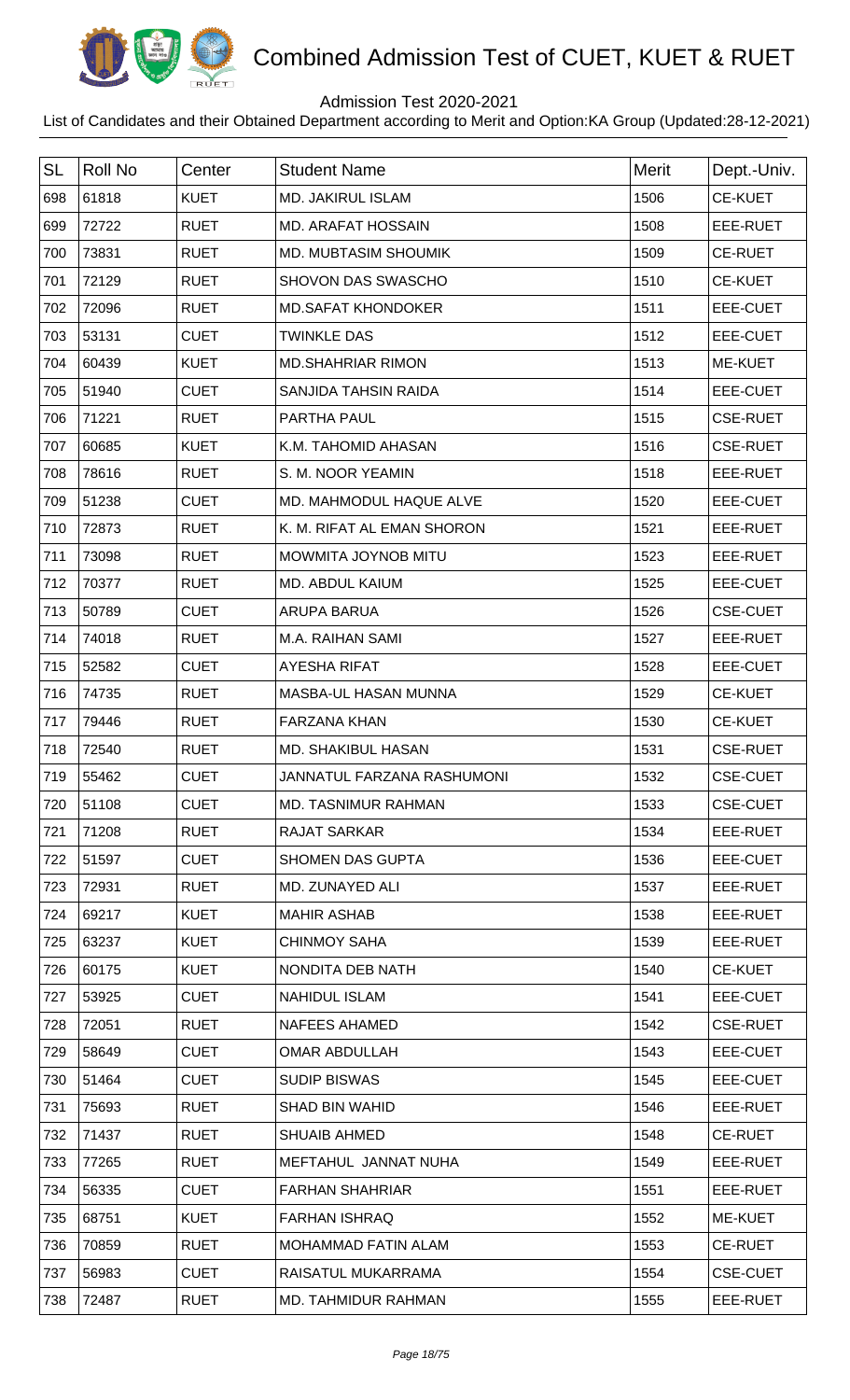

## Admission Test 2020-2021

| <b>SL</b> | <b>Roll No</b> | Center      | <b>Student Name</b>           | Merit | Dept.-Univ.     |
|-----------|----------------|-------------|-------------------------------|-------|-----------------|
| 739       | 73934          | <b>RUET</b> | AR SADMAN SALIM RAHMAN ASIF   | 1556  | ME-RUET         |
| 740       | 77328          | <b>RUET</b> | <b>DOHA KARAR</b>             | 1557  | <b>CE-KUET</b>  |
| 741       | 71722          | <b>RUET</b> | <b>APON BISWAS</b>            | 1558  | ME-KUET         |
| 742       | 75865          | <b>RUET</b> | PROTHOM ANTOR BANIK           | 1559  | <b>CSE-RUET</b> |
| 743       | 72083          | <b>RUET</b> | <b>MD. RIDWAN SIDDIQUE</b>    | 1560  | EEE-RUET        |
| 744       | 72386          | <b>RUET</b> | <b>MD. MUHTASIM</b>           | 1562  | EEE-RUET        |
| 745       | 71066          | <b>RUET</b> | MD. SHAHRIAR HASAN BIDYUT     | 1563  | <b>CSE-CUET</b> |
| 746       | 51393          | <b>CUET</b> | SHREYOSHI CHOWDHURY           | 1566  | EEE-CUET        |
| 747       | 53508          | <b>CUET</b> | SHARIYAR HOSSAIN DURJOY       | 1567  | <b>CSE-RUET</b> |
| 748       | 76575          | <b>RUET</b> | MD. SAZZADUL HAQUE            | 1568  | EEE-CUET        |
| 749       | 51941          | <b>CUET</b> | SHEIKH GALIB BIN NIZAM        | 1569  | EEE-CUET        |
| 750       | 55102          | <b>CUET</b> | <b>MUBASSIR KABIR MARUF</b>   | 1570  | <b>CE-RUET</b>  |
| 751       | 65402          | <b>KUET</b> | JARIN ANJUM JOARDER           | 1571  | <b>CSE-RUET</b> |
| 752       | 64380          | <b>KUET</b> | YUVRAJ KUMAR NATH             | 1572  | <b>ME-KUET</b>  |
| 753       | 72980          | <b>RUET</b> | <b>MUBTASIM SHAHRIAR</b>      | 1574  | ME-KUET         |
| 754       | 61057          | <b>KUET</b> | SADIK IHTESHAM ANON           | 1575  | <b>CSE-RUET</b> |
| 755       | 63952          | <b>KUET</b> | <b>ASIF MAHMUD</b>            | 1576  | <b>CE-KUET</b>  |
| 756       | 74675          | <b>RUET</b> | MD. AFJOL HOSSAIN JOY BHUIYAN | 1579  | <b>CSE-RUET</b> |
| 757       | 53840          | <b>CUET</b> | <b>MD. TAHASIR NOOR</b>       | 1580  | <b>CE-CUET</b>  |
| 758       | 61461          | <b>KUET</b> | <b>MD KHAIRUL ISLAM</b>       | 1582  | ME-KUET         |
| 759       | 77885          | <b>RUET</b> | <b>SADIA YASMIN</b>           | 1584  | <b>CE-KUET</b>  |
| 760       | 56399          | <b>CUET</b> | <b>MOHAMMAD SAYEED</b>        | 1585  | EEE-CUET        |
| 761       | 69339          | <b>KUET</b> | KHALID AFZAL FARAZI           | 1588  | ME-KUET         |
| 762       | 57389          | <b>CUET</b> | <b>MOHAMMAD ABID</b>          | 1589  | EEE-CUET        |
| 763       | 77730          | <b>RUET</b> | MD. ABIR HOSSAIN HASIB        | 1591  | ME-KUET         |
| 764       | 70696          | <b>RUET</b> | <b>MD. TASNIMUL HASAN</b>     | 1593  | EEE-CUET        |
| 765       | 50681          | <b>CUET</b> | <b>MOHIUDDIN AHMED RIAD</b>   | 1594  | EEE-CUET        |
| 766       | 70741          | <b>RUET</b> | MD. ZAHED HOSSAIN BHUIYAN     | 1595  | EEE-CUET        |
| 767       | 61683          | <b>KUET</b> | <b>MD.BASARATUL FERDAUS</b>   | 1596  | <b>CSE-RUET</b> |
| 768       | 75218          | <b>RUET</b> | MUSRAT JAHAN RAFA             | 1597  | <b>CE-KUET</b>  |
| 769       | 71441          | <b>RUET</b> | <b>FAHAD ABDULLAH</b>         | 1598  | <b>CE-RUET</b>  |
| 770       | 61256          | <b>KUET</b> | SHEIKH ISMAIL HOSSAIN         | 1600  | <b>CSE-RUET</b> |
| 771       | 60910          | <b>KUET</b> | <b>ULLASH KUMAR ROY</b>       | 1601  | ME-KUET         |
| 772       | 75325          | <b>RUET</b> | <b>CHANDAN KUMAR BISWAS</b>   | 1603  | <b>CE-KUET</b>  |
| 773       | 57286          | <b>CUET</b> | MD. TAHFIM JUWEL CHOWDHURY    | 1604  | <b>CSE-CUET</b> |
| 774       | 64350          | <b>KUET</b> | MD. HASHIBUR RAHMAN           | 1605  | <b>CE-KUET</b>  |
| 775       | 79438          | <b>RUET</b> | MD. MINHAZUL ISLAM MINAR      | 1606  | <b>CSE-CUET</b> |
| 776       | 70343          | <b>RUET</b> | <b>SHAMIM AL BORHAN</b>       | 1607  | CHE-KUET        |
| 777       | 56897          | <b>CUET</b> | <b>ISTIAQUE AHMED NIZAMI</b>  | 1608  | <b>CSE-CUET</b> |
| 778       | 50646          | <b>CUET</b> | <b>DIBYA JOTI GHOSH</b>       | 1609  | EEE-CUET        |
| 779       | 56087          | <b>CUET</b> | ABDULLA ALL MAHI              | 1610  | EEE-CUET        |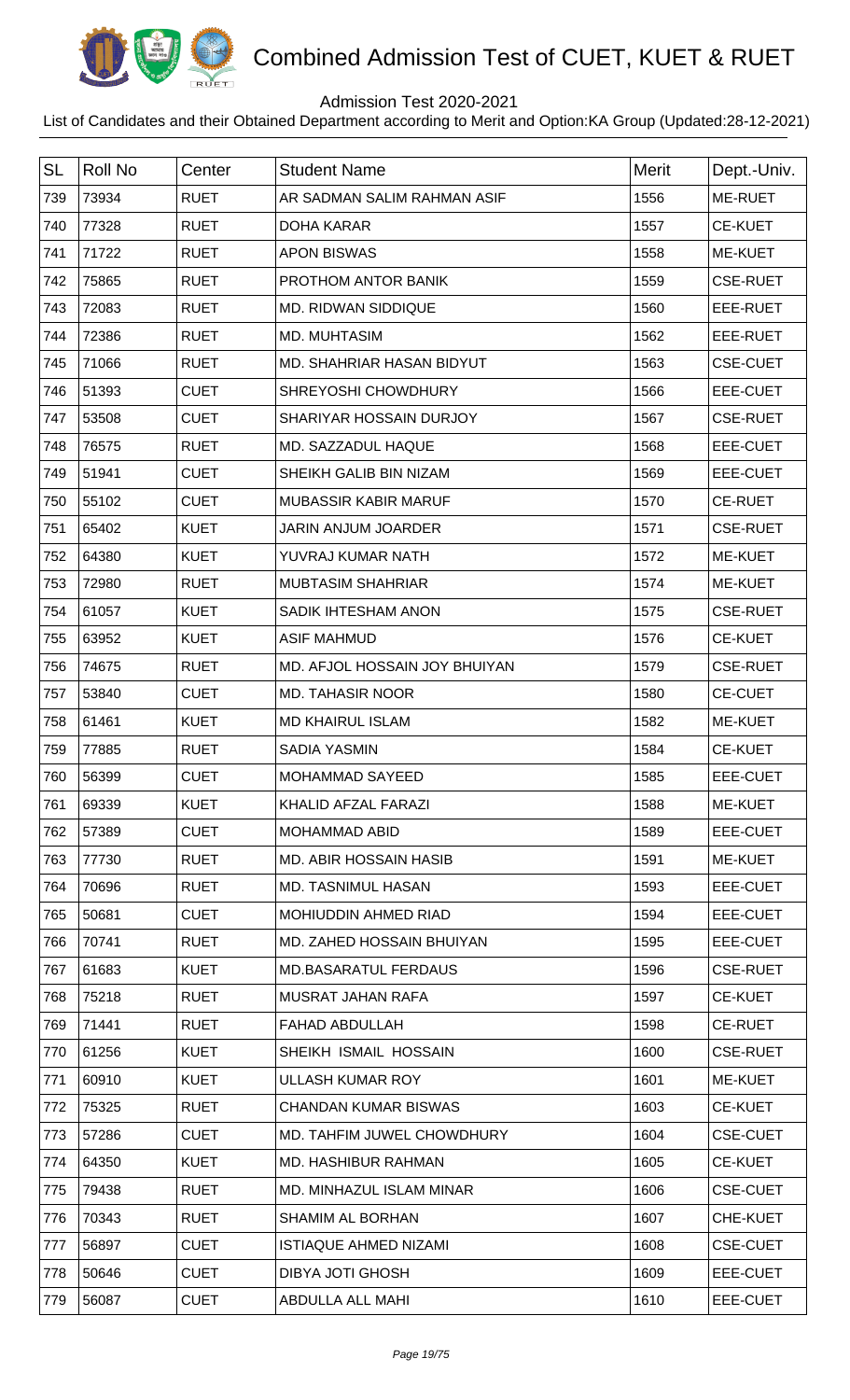

## Admission Test 2020-2021

| <b>SL</b> | <b>Roll No</b> | Center      | <b>Student Name</b>                | Merit | Dept.-Univ.     |
|-----------|----------------|-------------|------------------------------------|-------|-----------------|
| 780       | 66264          | <b>KUET</b> | <b>SAZID ISLAM</b>                 | 1611  | ME-KUET         |
| 781       | 73948          | <b>RUET</b> | ATIKIA FAIZA ASKA                  | 1613  | <b>CSE-CUET</b> |
| 782       | 72362          | <b>RUET</b> | <b>MD. NUR SIDDIK RUMAN</b>        | 1614  | <b>CSE-CUET</b> |
| 783       | 52266          | <b>CUET</b> | <b>MD.SAFAYAT BIN NASIR</b>        | 1615  | <b>CSE-CUET</b> |
| 784       | 56714          | <b>CUET</b> | <b>ARIJIT CHOWDHURY ECON</b>       | 1616  | <b>ME-KUET</b>  |
| 785       | 77779          | <b>RUET</b> | MD. WAKILUL ARIFIN AKASH           | 1619  | <b>CSE-RUET</b> |
| 786       | 50343          | <b>CUET</b> | <b>ESNAT JAHAN ENA</b>             | 1620  | <b>CSE-CUET</b> |
| 787       | 55485          | <b>CUET</b> | <b>TANJINA AFRIN TITHI</b>         | 1621  | EEE-CUET        |
| 788       | 65224          | <b>KUET</b> | MD. ABDULLA AL MASUM               | 1622  | ME-KUET         |
| 789       | 75306          | <b>RUET</b> | MD. ROSTOM ALI                     | 1623  | EEE-RUET        |
| 790       | 79044          | <b>RUET</b> | <b>ANIKA MAHBUBA</b>               | 1625  | <b>CSE-RUET</b> |
| 791       | 50252          | <b>CUET</b> | <b>MD. ARMAN HOSSAIN</b>           | 1626  | ME-CUET         |
| 792       | 70390          | <b>RUET</b> | MAHEEYA TABASSUM MAHEE             | 1627  | EEE-RUET        |
| 793       | 71266          | <b>RUET</b> | MD. SIYAM                          | 1628  | EEE-RUET        |
| 794       | 50735          | <b>CUET</b> | MD. JOBAYER KHAN                   | 1629  | <b>CE-KUET</b>  |
| 795       | 70440          | <b>RUET</b> | SYEDA MUSTAQIMA RAB                | 1630  | ME-KUET         |
| 796       | 77596          | <b>RUET</b> | <b>SYED RUBAITH AHMED</b>          | 1631  | ETE-CUET        |
| 797       | 59382          | <b>CUET</b> | DENESH BARUA PANTHO.               | 1633  | <b>CSE-CUET</b> |
| 798       | 77165          | <b>RUET</b> | MD. HIMEL RANA                     | 1634  | EEE-CUET        |
| 799       | 71903          | <b>RUET</b> | MD. MARUF UDDIN KHAN               | 1635  | EEE-RUET        |
| 800       | 72627          | <b>RUET</b> | <b>MD. FAHIMUL HASAN</b>           | 1636  | EEE-RUET        |
| 801       | 65023          | <b>KUET</b> | ANIKA TABASSUM ARNY                | 1637  | <b>CSE-CUET</b> |
| 802       | 75242          | <b>RUET</b> | <b>MD. MONEM SHAHARIA</b>          | 1639  | ME-RUET         |
| 803       | 74032          | <b>RUET</b> | RAKIBUL ISLAM RUMEL                | 1640  | <b>CSE-CUET</b> |
| 804       | 60926          | <b>KUET</b> | TAHMIDUL ISLAM                     | 1641  | ME-KUET         |
| 805       | 72441          | <b>RUET</b> | ABU SHAHADAT RABBY                 | 1642  | <b>CSE-RUET</b> |
| 806       | 61454          | <b>KUET</b> | <b>MD. SAKIB KHAN</b>              | 1643  | EEE-RUET        |
| 807       | 77357          | <b>RUET</b> | <b>MD. MASNUN HASNINE</b>          | 1644  | EEE-RUET        |
| 808       | 55595          | <b>CUET</b> | <b>ANKON CHOWDHURY</b>             | 1645  | EEE-CUET        |
| 809       | 75946          | <b>RUET</b> | AHMED FAHMEED RIYAD KIBRIA SUBARNO | 1646  | EEE-RUET        |
| 810       | 52734          | <b>CUET</b> | <b>HRIDETA BARUA</b>               | 1649  | EEE-CUET        |
| 811       | 68829          | <b>KUET</b> | <b>NAWSHIN ORPITA</b>              | 1650  | <b>ECE-KUET</b> |
| 812       | 73709          | <b>RUET</b> | MD. ABDUL HAKIM                    | 1651  | ME-KUET         |
| 813       | 76893          | <b>RUET</b> | KHALEKUZZAMAN ROBIN                | 1652  | <b>CSE-CUET</b> |
| 814       | 72880          | <b>RUET</b> | MD. SIAM ISLAM                     | 1653  | ME-KUET         |
| 815       | 73399          | <b>RUET</b> | TAIYEBAH TAZKIYAH                  | 1654  | <b>CSE-RUET</b> |
| 816       | 52618          | <b>CUET</b> | <b>MD. RIPON MIA</b>               | 1655  | <b>CSE-CUET</b> |
| 817       | 52849          | <b>CUET</b> | <b>MEHEDI BEPARY</b>               | 1656  | <b>CSE-CUET</b> |
| 818       | 61095          | <b>KUET</b> | MD. RASHEDUL ISLAM                 | 1657  | <b>CSE-RUET</b> |
| 819       | 71639          | <b>RUET</b> | MD. ASEER ISHRAQ TASIN             | 1658  | <b>CSE-RUET</b> |
| 820       | 72504          | <b>RUET</b> | ASHA RANI SHORMA                   | 1659  | <b>ME-KUET</b>  |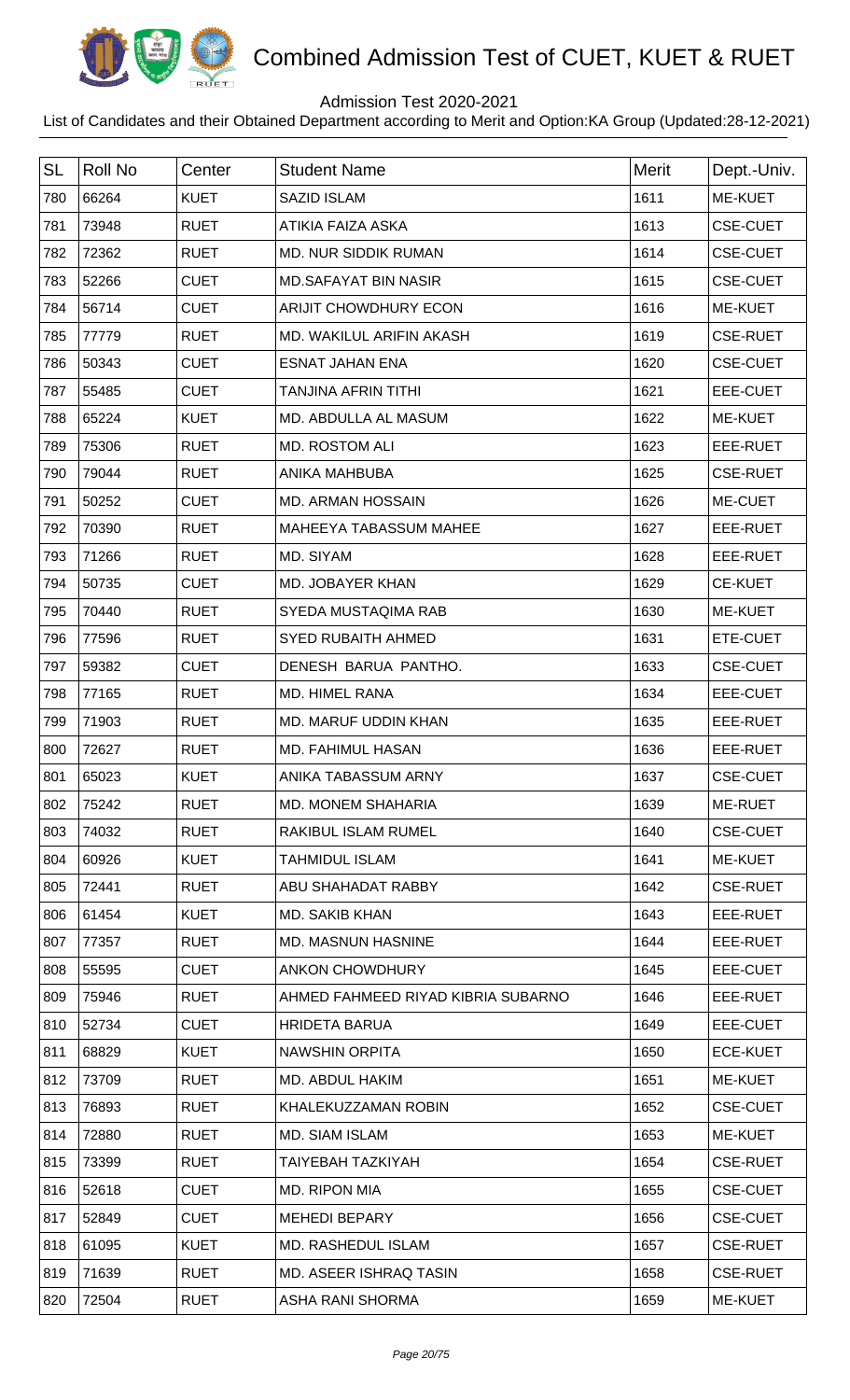

## Admission Test 2020-2021

| <b>SL</b> | <b>Roll No</b> | Center      | <b>Student Name</b>            | <b>Merit</b> | Dept.-Univ.     |
|-----------|----------------|-------------|--------------------------------|--------------|-----------------|
| 821       | 61973          | <b>KUET</b> | MD. MOMINUR CHOWDHURY          | 1661         | EEE-RUET        |
| 822       | 73476          | <b>RUET</b> | <b>MAISHA RAHMAN</b>           | 1663         | <b>CE-KUET</b>  |
| 823       | 56465          | <b>CUET</b> | <b>TANVIRUL HASAN SAJIN</b>    | 1665         | EEE-CUET        |
| 824       | 65787          | <b>KUET</b> | <b>TAHMID SUDAD</b>            | 1666         | <b>CSE-RUET</b> |
| 825       | 78945          | <b>RUET</b> | <b>SAFIQUL ISLAM SAFIN</b>     | 1667         | ME-KUET         |
| 826       | 54782          | <b>CUET</b> | MD. NAYAMAT ULLAH CHOWDHURY    | 1668         | <b>CSE-CUET</b> |
| 827       | 77853          | <b>RUET</b> | <b>SAROAR HOSSAIN</b>          | 1669         | EEE-CUET        |
| 828       | 69021          | <b>KUET</b> | MD. AL-ZAMI ASHRAF             | 1670         | <b>CSE-RUET</b> |
| 829       | 63365          | <b>KUET</b> | <b>MD.IMRAN HOSSAIN</b>        | 1671         | <b>CE-KUET</b>  |
| 830       | 65277          | <b>KUET</b> | <b>IMTIAJ HOSSAIN SAIKAT</b>   | 1672         | <b>CSE-RUET</b> |
| 831       | 65056          | <b>KUET</b> | <b>MD ABU SIAM</b>             | 1673         | EEE-RUET        |
| 832       | 73685          | <b>RUET</b> | <b>TONMOY SAHA</b>             | 1674         | <b>CSE-RUET</b> |
| 833       | 75571          | <b>RUET</b> | <b>MAISHA FARZANA</b>          | 1676         | <b>CSE-RUET</b> |
| 834       | 62618          | <b>KUET</b> | <b>ARIF AHMMED</b>             | 1678         | EEE-RUET        |
| 835       | 65104          | <b>KUET</b> | <b>JUBAER MAHMUD</b>           | 1679         | ME-KUET         |
| 836       | 65124          | <b>KUET</b> | <b>TAISIR KHANDAKER</b>        | 1680         | <b>ME-KUET</b>  |
| 837       | 70181          | <b>RUET</b> | MUSTAFA MAHIR DAIYAN           | 1682         | <b>CE-KUET</b>  |
| 838       | 74177          | <b>RUET</b> | <b>SOMPA RANI BISWAS</b>       | 1685         | <b>CSE-CUET</b> |
| 839       | 75749          | <b>RUET</b> | RAIYEAN MAHMUD                 | 1686         | ME-KUET         |
| 840       | 60907          | <b>KUET</b> | <b>G M TANVIR AHMED</b>        | 1687         | ME-KUET         |
| 841       | 74215          | <b>RUET</b> | <b>MD. ASHRAFUL ISLAM ASIF</b> | 1688         | EEE-CUET        |
| 842       | 78651          | <b>RUET</b> | ABDULLAH AL USAMA              | 1689         | <b>ME-KUET</b>  |
| 843       | 66332          | <b>KUET</b> | MD. TANVIR AHMED               | 1690         | ME-KUET         |
| 844       | 65644          | <b>KUET</b> | <b>G M FAYSAL TAYSIR</b>       | 1691         | <b>CSE-CUET</b> |
| 845       | 76402          | <b>RUET</b> | <b>MD. RAJAUL ISLAM</b>        | 1694         | EEE-CUET        |
| 846       | 58871          | <b>CUET</b> | <b>ADIBA MAHMUD</b>            | 1696         | EEE-CUET        |
| 847       | 74076          | <b>RUET</b> | <b>CHITRODIP SEN</b>           | 1697         | ME-KUET         |
| 848       | 73801          | <b>RUET</b> | SUDARSHAN MOZUMDER             | 1698         | <b>ME-KUET</b>  |
| 849       | 63304          | <b>KUET</b> | <b>MD. NAHID HASSAN</b>        | 1700         | <b>ME-KUET</b>  |
| 850       | 52936          | <b>CUET</b> | ZANNATUL MAWYA                 | 1703         | EEE-CUET        |
| 851       | 76216          | <b>RUET</b> | S. M. TANVIR RIFAT             | 1704         | EEE-RUET        |
| 852       | 64771          | <b>KUET</b> | <b>MD. SADMAN HOSSIN</b>       | 1705         | <b>CSE-CUET</b> |
| 853       | 50862          | <b>CUET</b> | MD. RAKIBUL HOQUE              | 1707         | <b>CE-CUET</b>  |
| 854       | 73233          | <b>RUET</b> | MD. NAHIAN ABDULLAH            | 1708         | EEE-CUET        |
| 855       | 71173          | <b>RUET</b> | <b>ANIK KUMAR SHEN</b>         | 1710         | EEE-RUET        |
| 856       | 57077          | <b>CUET</b> | <b>BIPUL DAS</b>               | 1712         | <b>CSE-CUET</b> |
| 857       | 63902          | <b>KUET</b> | <b>MST. AJMAIN FAIRUSE</b>     | 1713         | <b>CE-KUET</b>  |
| 858       | 61164          | <b>KUET</b> | <b>SHAGOTA MAJUMDER</b>        | 1714         | <b>ECE-KUET</b> |
| 859       | 52761          | <b>CUET</b> | <b>SOMAYA SHIKDER</b>          | 1715         | <b>CSE-CUET</b> |
| 860       | 53752          | <b>CUET</b> | MUHAMMAD ASIF UL ALAM          | 1716         | <b>CE-CUET</b>  |
| 861       | 72272          | <b>RUET</b> | <b>MOAZ HASAN</b>              | 1717         | <b>CSE-CUET</b> |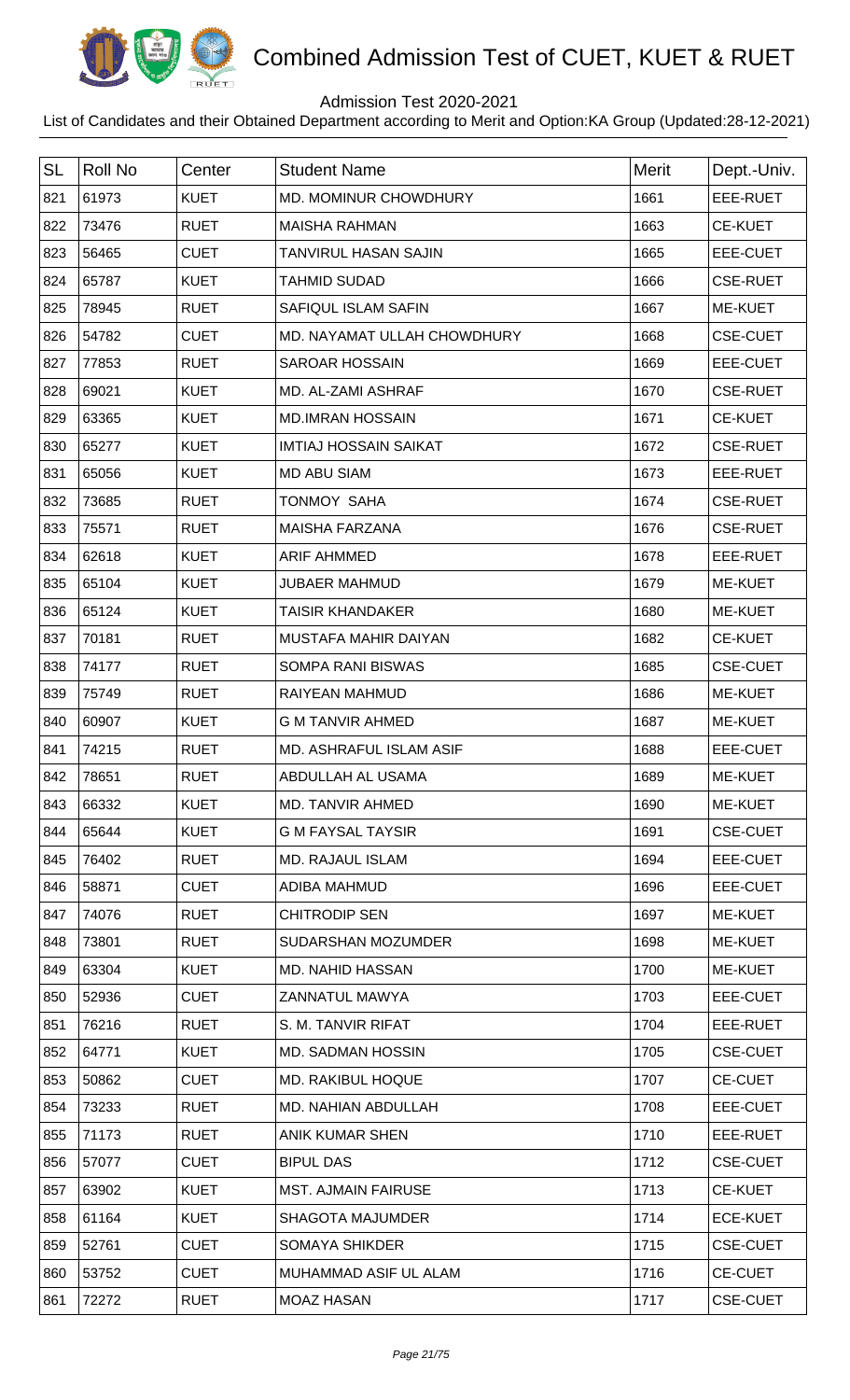

## Admission Test 2020-2021

| <b>SL</b> | <b>Roll No</b> | Center      | <b>Student Name</b>           | <b>Merit</b> | Dept.-Univ.     |
|-----------|----------------|-------------|-------------------------------|--------------|-----------------|
| 862       | 61161          | <b>KUET</b> | <b>SHAMSUR RAHMAN</b>         | 1719         | <b>CE-KUET</b>  |
| 863       | 76695          | <b>RUET</b> | <b>JOY DAS</b>                | 1720         | <b>CSE-CUET</b> |
| 864       | 64831          | <b>KUET</b> | SADIA ALAM ESHA               | 1721         | ME-KUET         |
| 865       | 73557          | <b>RUET</b> | <b>JUGANTO ROY</b>            | 1722         | <b>CE-KUET</b>  |
| 866       | 78980          | <b>RUET</b> | <b>MUKTADIR AHMED ASHIR</b>   | 1723         | <b>CSE-CUET</b> |
| 867       | 65827          | <b>KUET</b> | <b>JOAIRIA RAHMAN ANTORA</b>  | 1724         | EEE-RUET        |
| 868       | 78736          | <b>RUET</b> | <b>MD. ABU-TALHA RONI</b>     | 1725         | EEE-RUET        |
| 869       | 72772          | <b>RUET</b> | S. M. FARHAN FIAZ             | 1726         | EEE-RUET        |
| 870       | 72654          | <b>RUET</b> | <b>MD.ABU SUFYAN</b>          | 1727         | <b>CSE-RUET</b> |
| 871       | 76159          | <b>RUET</b> | <b>MD.SAYEL</b>               | 1728         | <b>CSE-CUET</b> |
| 872       | 55718          | <b>CUET</b> | <b>SHAAD IBNA KAMAL</b>       | 1731         | EEE-CUET        |
| 873       | 63556          | <b>KUET</b> | <b>KAZI MAHIN REZA</b>        | 1732         | ME-KUET         |
| 874       | 75685          | <b>RUET</b> | MD. SAMIR HASAN               | 1733         | EEE-CUET        |
| 875       | 71448          | <b>RUET</b> | <b>MD. ISMAIL HOSSAIN</b>     | 1734         | EEE-CUET        |
| 876       | 51257          | <b>CUET</b> | NAZMUS SAKIB MD. ADIL         | 1735         | <b>CSE-CUET</b> |
| 877       | 55956          | <b>CUET</b> | <b>TRAYEE DAS</b>             | 1736         | <b>CSE-CUET</b> |
| 878       | 74386          | <b>RUET</b> | DRUBO DEV PRAMANIK            | 1737         | <b>CSE-RUET</b> |
| 879       | 65964          | <b>KUET</b> | DIN MUHAMMAD TANVEER          | 1739         | EEE-RUET        |
| 880       | 59517          | <b>CUET</b> | <b>MANSEEB M. MANNAF</b>      | 1740         | ME-KUET         |
| 881       | 65278          | <b>KUET</b> | ABU BAKAR ASAD                | 1741         | <b>CE-KUET</b>  |
| 882       | 53688          | <b>CUET</b> | <b>RAJIN SALEHIN</b>          | 1742         | ME-KUET         |
| 883       | 71293          | <b>RUET</b> | MD. ZISHAN ALAM               | 1744         | <b>ME-KUET</b>  |
| 884       | 73679          | <b>RUET</b> | <b>FARZANA HAIDER</b>         | 1745         | <b>CSE-RUET</b> |
| 885       | 51326          | <b>CUET</b> | <b>ISHTIAQUE AHMED SAIKOT</b> | 1749         | <b>CSE-RUET</b> |
| 886       | 71241          | <b>RUET</b> | MAMDUDUR RAHMAN RHYME         | 1750         | ME-KUET         |
| 887       | 71641          | <b>RUET</b> | <b>ISTAHAK AHAMMED</b>        | 1752         | <b>CSE-CUET</b> |
| 888       | 73381          | <b>RUET</b> | MD. TAMIM ISLAM JOY           | 1753         | EEE-RUET        |
| 889       | 64830          | <b>KUET</b> | MOST. ANAMIKA AKTER ZEDNI     | 1755         | <b>CSE-RUET</b> |
| 890       | 54833          | <b>CUET</b> | <b>TOWKIR AHMED</b>           | 1756         | EEE-CUET        |
| 891       | 71144          | <b>RUET</b> | <b>MOUSHI ESHA</b>            | 1757         | <b>IEM-KUET</b> |
| 892       | 78028          | <b>RUET</b> | <b>TONMOY</b>                 | 1758         | <b>CSE-RUET</b> |
| 893       | 71196          | <b>RUET</b> | <b>MAHIA RIBAHNA</b>          | 1759         | <b>CSE-RUET</b> |
| 894       | 79051          | <b>RUET</b> | <b>MST. TABASSUM HAFSA</b>    | 1760         | <b>CSE-RUET</b> |
| 895       | 75997          | <b>RUET</b> | MD. MASHRAFI ZAMAN            | 1761         | <b>ECE-KUET</b> |
| 896       | 66214          | <b>KUET</b> | JOHFA JAHABUN BINTE FARUKH    | 1763         | EEE-RUET        |
| 897       | 52349          | <b>CUET</b> | MOHAMMED MUSFIQ SABERI        | 1764         | EEE-CUET        |
| 898       | 75076          | <b>RUET</b> | <b>MD. SHISHIR MONDOL</b>     | 1765         | EEE-RUET        |
| 899       | 72198          | <b>RUET</b> | MD. SHAFIUL ISLAM KHOKON      | 1766         | EEE-CUET        |
| 900       | 50983          | <b>CUET</b> | ZAHRA ABSAR                   | 1767         | EEE-CUET        |
| 901       | 56649          | <b>CUET</b> | <b>SEJUTI DHALI</b>           | 1768         | <b>BME-KUET</b> |
| 902       | 72027          | <b>RUET</b> | MD. ABDULLAH AL MAMUN         | 1769         | <b>CSE-RUET</b> |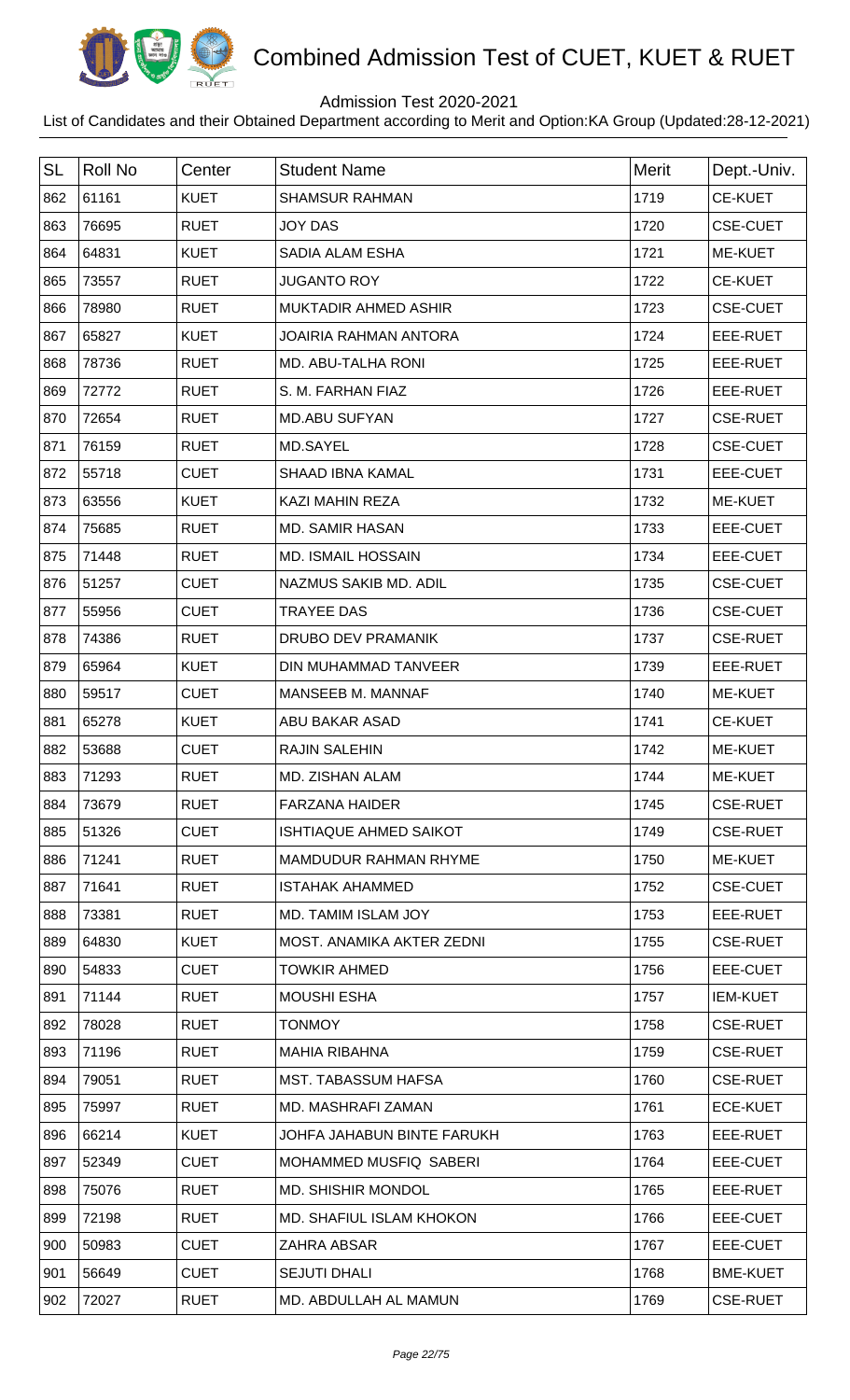

## Admission Test 2020-2021

| <b>SL</b> | <b>Roll No</b> | Center      | <b>Student Name</b>            | Merit | Dept.-Univ.     |
|-----------|----------------|-------------|--------------------------------|-------|-----------------|
| 903       | 70097          | <b>RUET</b> | MD. SADBIN ALAM DIDAR          | 1770  | EEE-RUET        |
| 904       | 62182          | <b>KUET</b> | <b>SHANTONU DAS</b>            | 1771  | <b>CE-KUET</b>  |
| 905       | 77597          | <b>RUET</b> | <b>ARNOP KANTI SARKAR</b>      | 1773  | EEE-CUET        |
| 906       | 74297          | <b>RUET</b> | <b>FOYSAL AHMED SHESHIR</b>    | 1775  | ME-KUET         |
| 907       | 53480          | <b>CUET</b> | <b>MOHAMMED ABRAR FASEEH</b>   | 1776  | <b>CSE-CUET</b> |
| 908       | 68706          | <b>KUET</b> | PRAN GOPAL ROY ANIK            | 1778  | ME-KUET         |
| 909       | 72688          | <b>RUET</b> | <b>MD. MAHIR ALOM SANJID</b>   | 1779  | EEE-RUET        |
| 910       | 68516          | <b>KUET</b> | <b>TAHMID RAHMAN</b>           | 1780  | <b>CE-KUET</b>  |
| 911       | 52996          | <b>CUET</b> | MD. RUMMAN AL SHAHRIAR         | 1782  | EEE-CUET        |
| 912       | 56977          | <b>CUET</b> | <b>MD. SHIHAB SHAKIB</b>       | 1783  | EEE-CUET        |
| 913       | 50168          | <b>CUET</b> | ABID SARKER DIPTO              | 1784  | <b>CSE-CUET</b> |
| 914       | 62286          | <b>KUET</b> | <b>G.M. AZRAF SAKEEF</b>       | 1785  | <b>CSE-RUET</b> |
| 915       | 72849          | <b>RUET</b> | <b>BIJOY KRISHNA SAHA</b>      | 1786  | ME-KUET         |
| 916       | 61914          | <b>KUET</b> | TANVIR AL AHASAN               | 1789  | <b>ME-KUET</b>  |
| 917       | 69289          | <b>KUET</b> | SHEEHAB SHAFIQUE               | 1790  | ME-KUET         |
| 918       | 77221          | <b>RUET</b> | <b>AYMAN TAHMID</b>            | 1791  | <b>CSE-RUET</b> |
| 919       | 63594          | <b>KUET</b> | A.K.M NAZMUS SAADAT            | 1792  | <b>ME-KUET</b>  |
| 920       | 78180          | <b>RUET</b> | <b>SOURAV SHIKDER</b>          | 1793  | EEE-RUET        |
| 921       | 74302          | <b>RUET</b> | MD. SHAJU HOSSAIN              | 1795  | <b>CSE-RUET</b> |
| 922       | 76038          | <b>RUET</b> | MD. TAMEEM RAHMAN              | 1797  | <b>CSE-RUET</b> |
| 923       | 70253          | <b>RUET</b> | <b>MOWMITA HAQUE</b>           | 1798  | <b>CSE-RUET</b> |
| 924       | 59520          | <b>CUET</b> | <b>SUPANTHA BARUA</b>          | 1799  | EEE-CUET        |
| 925       | 73359          | <b>RUET</b> | MD. GOLAM RABBY                | 1800  | EEE-CUET        |
| 926       | 77604          | <b>RUET</b> | MD. NAHIN FARHAN               | 1802  | <b>CSE-CUET</b> |
| 927       | 77434          | <b>RUET</b> | <b>MD. JUBAYER HASAN</b>       | 1803  | EEE-RUET        |
| 928       | 76125          | <b>RUET</b> | MD. SAJJAD HOSSAIN SHAKIL      | 1804  | EEE-RUET        |
| 929       | 50947          | <b>CUET</b> | <b>MD. SAKIB KABIR</b>         | 1805  | EEE-CUET        |
| 930       | 59415          | <b>CUET</b> | MOHAMMAD TANVIR ANJUM          | 1806  | EEE-CUET        |
| 931       | 56715          | <b>CUET</b> | AVISHEK TALUKDER SHUVO         | 1807  | <b>CE-CUET</b>  |
| 932       | 54009          | <b>CUET</b> | <b>TASFIA AFROZ RIDI</b>       | 1808  | <b>CSE-CUET</b> |
| 933       | 62414          | <b>KUET</b> | NIBIR ADHIKARY                 | 1809  | CE-KUET         |
| 934       | 76848          | <b>RUET</b> | SADMAN AL JAMI TURJO           | 1811  | <b>CSE-CUET</b> |
| 935       | 66156          | <b>KUET</b> | MD. AFRIDI AHAMED              | 1812  | <b>ME-KUET</b>  |
| 936       | 66833          | <b>KUET</b> | TANJIA TABASSUM TANI           | 1814  | <b>CE-KUET</b>  |
| 937       | 59521          | <b>CUET</b> | CHOWDHURY FAHIM FAISAL MAHMUD  | 1815  | EEE-CUET        |
| 938       | 79158          | <b>RUET</b> | MARIA ANJUM SUJANA             | 1818  | EEE-RUET        |
| 939       | 65831          | <b>KUET</b> | ABDULLAH AL FAHAD              | 1819  | <b>ME-KUET</b>  |
| 940       | 62508          | <b>KUET</b> | <b>KAHARUL ISLAM</b>           | 1821  | ME-KUET         |
| 941       | 52851          | <b>CUET</b> | <b>MEHEJABIN RASHID DRISTY</b> | 1822  | <b>BME-KUET</b> |
| 942       | 63635          | <b>KUET</b> | MD. DALIM ALI                  | 1823  | EEE-RUET        |
| 943       | 65377          | <b>KUET</b> | <b>MD TAUSIF HASAN ABIR</b>    | 1824  | EEE-RUET        |
|           |                |             |                                |       |                 |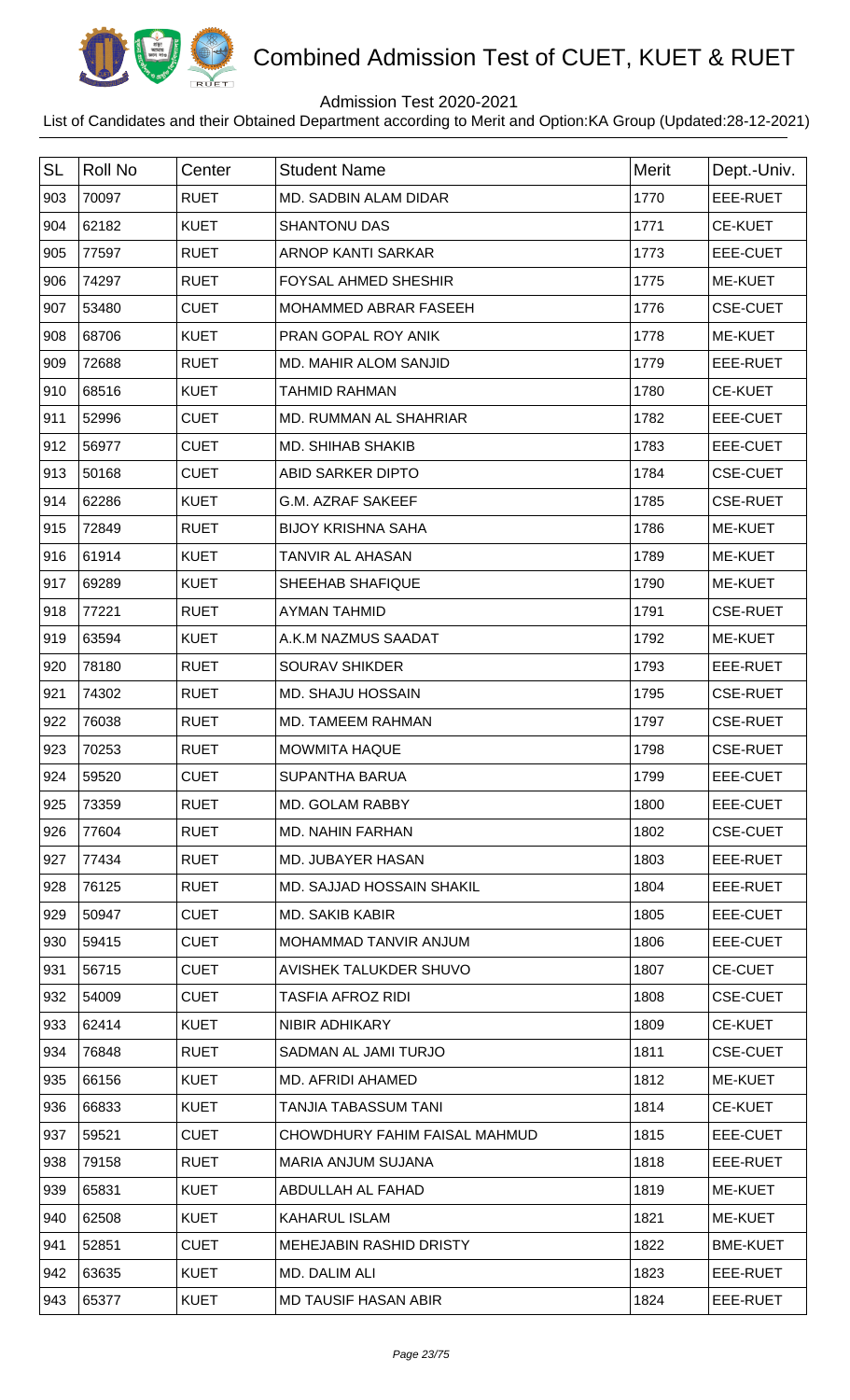

## Admission Test 2020-2021

| <b>SL</b> | <b>Roll No</b> | Center      | <b>Student Name</b>             | <b>Merit</b> | Dept.-Univ.     |
|-----------|----------------|-------------|---------------------------------|--------------|-----------------|
| 944       | 72569          | <b>RUET</b> | <b>AKHI ROY</b>                 | 1825         | <b>CE-CUET</b>  |
| 945       | 72377          | <b>RUET</b> | <b>TASNIN HASAN ANTO</b>        | 1826         | ME-KUET         |
| 946       | 59290          | <b>CUET</b> | <b>OWAHIDUL HOQUE CHOWDHURY</b> | 1829         | <b>CSE-CUET</b> |
| 947       | 71237          | <b>RUET</b> | AWORONGO ALIF                   | 1830         | EEE-CUET        |
| 948       | 78045          | <b>RUET</b> | JARIN TASNIM TITHI              | 1831         | EEE-RUET        |
| 949       | 70597          | <b>RUET</b> | <b>KAZI NAFIS AHMAD</b>         | 1832         | <b>CE-KUET</b>  |
| 950       | 50111          | <b>CUET</b> | <b>TANMOY DAS</b>               | 1833         | <b>CSE-CUET</b> |
| 951       | 68966          | <b>KUET</b> | <b>MD. FAHIM SHAHORIAR</b>      | 1834         | <b>CE-KUET</b>  |
| 952       | 70509          | <b>RUET</b> | TAHMID AL MUSTAKIM              | 1835         | <b>CE-KUET</b>  |
| 953       | 53888          | <b>CUET</b> | KOWSHIK DAS USHNA               | 1836         | <b>CSE-CUET</b> |
| 954       | 54494          | <b>CUET</b> | <b>JAHIDUL ISLAM IFAT</b>       | 1837         | EEE-CUET        |
| 955       | 57413          | <b>CUET</b> | ABID AHMED CHOWDHURY            | 1838         | EEE-CUET        |
| 956       | 63007          | <b>KUET</b> | MD. SAZID FEROZ SAIF            | 1839         | EEE-RUET        |
| 957       | 71440          | <b>RUET</b> | <b>TANVIR AHAMED DIRAZ</b>      | 1840         | <b>IEM-KUET</b> |
| 958       | 74549          | <b>RUET</b> | <b>NAIM HOSSAIN</b>             | 1841         | EEE-CUET        |
| 959       | 70137          | <b>RUET</b> | MD. HASANUL BANNA RAHAT         | 1842         | EEE-CUET        |
| 960       | 74919          | <b>RUET</b> | <b>FAHIM AHMED</b>              | 1843         | EEE-RUET        |
| 961       | 52809          | <b>CUET</b> | KAZI HOSSAIN BIN BILLAL         | 1845         | EEE-CUET        |
| 962       | 75232          | <b>RUET</b> | <b>MD. RIFAT HOSSEN</b>         | 1846         | <b>CSE-RUET</b> |
| 963       | 55154          | <b>CUET</b> | AJANTA KARMAKAR                 | 1847         | EEE-CUET        |
| 964       | 79307          | <b>RUET</b> | TANJIM MOHAMMAD MUBARRAT        | 1849         | <b>CSE-RUET</b> |
| 965       | 64264          | <b>KUET</b> | <b>NAHID MONTASIR RIFAT</b>     | 1850         | <b>CSE-RUET</b> |
| 966       | 64605          | <b>KUET</b> | <b>OMOR FARUK KHAN</b>          | 1851         | ME-CUET         |
| 967       | 76148          | <b>RUET</b> | SAAD AHMED                      | 1852         | <b>CSE-RUET</b> |
| 968       | 55316          | <b>CUET</b> | <b>JAHIN TASNEEM</b>            | 1853         | <b>CSE-RUET</b> |
| 969       | 71478          | <b>RUET</b> | MD. MONIR HOSSAIN RIDOY         | 1854         | EEE-RUET        |
| 970       | 63548          | <b>KUET</b> | <b>SADIA TASNIM</b>             | 1855         | <b>CE-KUET</b>  |
| 971       | 75146          | <b>RUET</b> | <b>IQBAL MAHMUD</b>             | 1856         | CE-KUET         |
| 972       | 76391          | <b>RUET</b> | DIPTARAJ MONDAL                 | 1857         | <b>CE-KUET</b>  |
| 973       | 69221          | <b>KUET</b> | <b>NABILA HAQUE</b>             | 1859         | <b>CSE-RUET</b> |
| 974       | 51499          | <b>CUET</b> | <b>TAKIYA FERDOSHI</b>          | 1860         | EEE-CUET        |
| 975       | 72088          | <b>RUET</b> | <b>KHANDAKER AFNAN</b>          | 1861         | EEE-CUET        |
| 976       | 52392          | <b>CUET</b> | <b>REDWAN AHMED</b>             | 1862         | EEE-CUET        |
| 977       | 63951          | <b>KUET</b> | <b>PUJA SAHA</b>                | 1863         | <b>CSE-RUET</b> |
| 978       | 70839          | <b>RUET</b> | <b>MST. SOHANA ARIFIN</b>       | 1864         | <b>CE-KUET</b>  |
| 979       | 75204          | <b>RUET</b> | <b>SHAHID MIAH</b>              | 1866         | EEE-CUET        |
| 980       | 63945          | <b>KUET</b> | SUMAIYA ISLAM SATHI             | 1867         | <b>CE-KUET</b>  |
| 981       | 72607          | <b>RUET</b> | MST. NUSRAT JAHAN JERIN         | 1869         | <b>CSE-RUET</b> |
| 982       | 65436          | <b>KUET</b> | <b>SUSHMOY ROY SUVRO</b>        | 1870         | EEE-RUET        |
| 983       | 77022          | <b>RUET</b> | PREETOM ROY SHAIBAL             | 1871         | <b>CE-KUET</b>  |
| 984       | 66587          | <b>KUET</b> | MD. AHASAN HABIB SHIMUL         | 1872         | EEE-RUET        |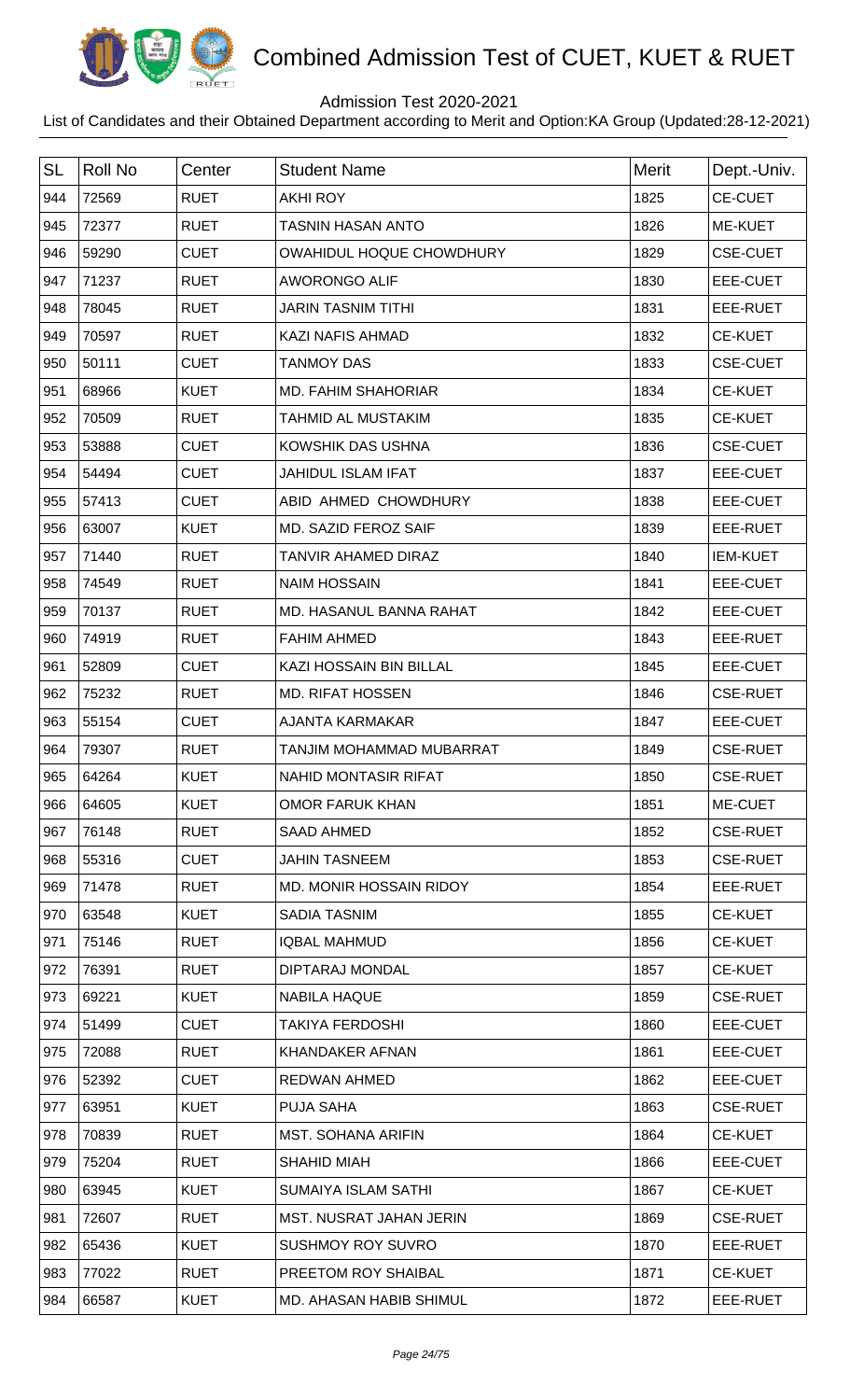

## Admission Test 2020-2021

| <b>SL</b> | Roll No    | Center      | <b>Student Name</b>               | Merit | Dept.-Univ.     |
|-----------|------------|-------------|-----------------------------------|-------|-----------------|
| 985       | 71956      | <b>RUET</b> | MD. ABDULLAH AL MAMUN             | 1873  | EEE-RUET        |
| 986       | 77248      | <b>RUET</b> | ANIKA TASNIM OHANA                | 1874  | EEE-RUET        |
| 987       | 73284      | <b>RUET</b> | MD. AZMAYAN INQUIAD RAFI          | 1875  | EEE-RUET        |
| 988       | 51794      | <b>CUET</b> | MD. IBRAHIM SARKER RAIYAN         | 1876  | <b>CSE-RUET</b> |
| 989       | 78851      | <b>RUET</b> | <b>FARHANA DIPTI PAYEL</b>        | 1878  | EEE-RUET        |
| 990       | 54670      | <b>CUET</b> | AHNAF TAHMID TANIM                | 1879  | EEE-CUET        |
| 991       | 78652      | <b>RUET</b> | <b>KHALID HARUN JOY</b>           | 1881  | EEE-CUET        |
| 992       | 52639      | <b>CUET</b> | <b>FAHIM RAIHAN RAFI</b>          | 1886  | EEE-RUET        |
| 993       | 51349      | <b>CUET</b> | <b>TONMOY BARUA</b>               | 1890  | EEE-CUET        |
| 994       | 55001      | <b>CUET</b> | KAZI MONOWAR SADAT                | 1891  | <b>EEE-CUET</b> |
| 995       | 54743      | <b>CUET</b> | <b>MD. ASIFUR RAHMAN</b>          | 1893  | EEE-CUET        |
| 996       | 74094      | <b>RUET</b> | PRATYAY GOPE TARAPDAR             | 1894  | <b>EEE-CUET</b> |
| 997       | 68830      | <b>KUET</b> | PRAPTI DAS                        | 1895  | <b>CE-KUET</b>  |
| 998       | 57015      | <b>CUET</b> | <b>IRFAT SULTANA TISHA</b>        | 1896  | EEE-CUET        |
| 999       | 77353      | <b>RUET</b> | MD. ABDULLAH AL SINDID            | 1897  | EEE-CUET        |
| 1000      | 72434      | <b>RUET</b> | ABDULLAH SALEH AL OBAID           | 1898  | EEE-RUET        |
| 1001      | 75529      | <b>RUET</b> | <b>MOST. TAJRIMA AKTER OISHEE</b> | 1901  | EEE-CUET        |
| 1002      | 74052      | <b>RUET</b> | MD. REZANUR AKNDO REAYD           | 1902  | <b>CSE-RUET</b> |
|           | 1003 64755 | <b>KUET</b> | LOWHE MAHAFUJ MIRAJ               | 1903  | <b>CE-KUET</b>  |
| 1004      | 70988      | <b>RUET</b> | MD. AZIZUL HAQUE                  | 1904  | <b>CSE-RUET</b> |
| 1005      | 77224      | <b>RUET</b> | <b>UMME TASFIHA RAHMAN</b>        | 1905  | EEE-CUET        |
|           | 1006 51317 | <b>CUET</b> | <b>BIJOY DAS</b>                  | 1906  | EEE-CUET        |
|           | 1007 52425 | <b>CUET</b> | <b>DEBASMITA DHAR</b>             | 1908  | EEE-CUET        |
|           | 1008 79401 | <b>RUET</b> | RAHITA AZMIR                      | 1911  | <b>CE-RUET</b>  |
|           | 1009 53406 | <b>CUET</b> | <b>MASUD ALAM</b>                 | 1913  | <b>CSE-RUET</b> |
|           | 1010 78944 | <b>RUET</b> | NIKHIL RONJON ROY                 | 1914  | <b>CE-KUET</b>  |
|           | 1011 66590 | <b>KUET</b> | <b>ANIKA HOSSAIN</b>              | 1915  | <b>CSE-RUET</b> |
|           | 1012 61817 | <b>KUET</b> | <b>JAMIA SULTANA</b>              | 1916  | EEE-RUET        |
|           | 1013 57213 | <b>CUET</b> | MD. MIZANUR RAHMAN                | 1917  | EEE-CUET        |
|           | 1014 64895 | <b>KUET</b> | <b>MORIOM JERIN SHITHIL</b>       | 1918  | <b>ECE-KUET</b> |
|           | 1015 73257 | <b>RUET</b> | <b>RISHIKESH MANDAL</b>           | 1920  | EEE-RUET        |
|           | 1016 73254 | <b>RUET</b> | MD. FARHANUR REZA                 | 1921  | EEE-RUET        |
|           | 1017 61160 | <b>KUET</b> | DIPTO DEY                         | 1922  | EEE-RUET        |
|           | 1018 60802 | <b>KUET</b> | MD. NAHIDUZZMAN SANA NOYON        | 1923  | <b>CE-KUET</b>  |
|           | 1019 54111 | <b>CUET</b> | SATYAJIT SHARMA                   | 1925  | EEE-RUET        |
|           | 1020 70668 | <b>RUET</b> | ROJLEEN HAQUE NEHA                | 1926  | <b>CSE-RUET</b> |
|           | 1021 51064 | <b>CUET</b> | MD. NAFIUL CHOWDHURY              | 1927  | EEE-CUET        |
|           | 1022 75096 | <b>RUET</b> | MD. ABDULLA- AL JOBAYER           | 1928  | EEE-RUET        |
|           | 1023 75177 | <b>RUET</b> | MOST. NURUNNESA TITHY             | 1929  | EEE-RUET        |
|           | 1024 57017 | <b>CUET</b> | <b>MAHMUD HASAN</b>               | 1930  | EEE-CUET        |
|           | 1025 56803 | <b>CUET</b> | MD. TAWSIF RAHMAN SADMAN          | 1931  | EEE-CUET        |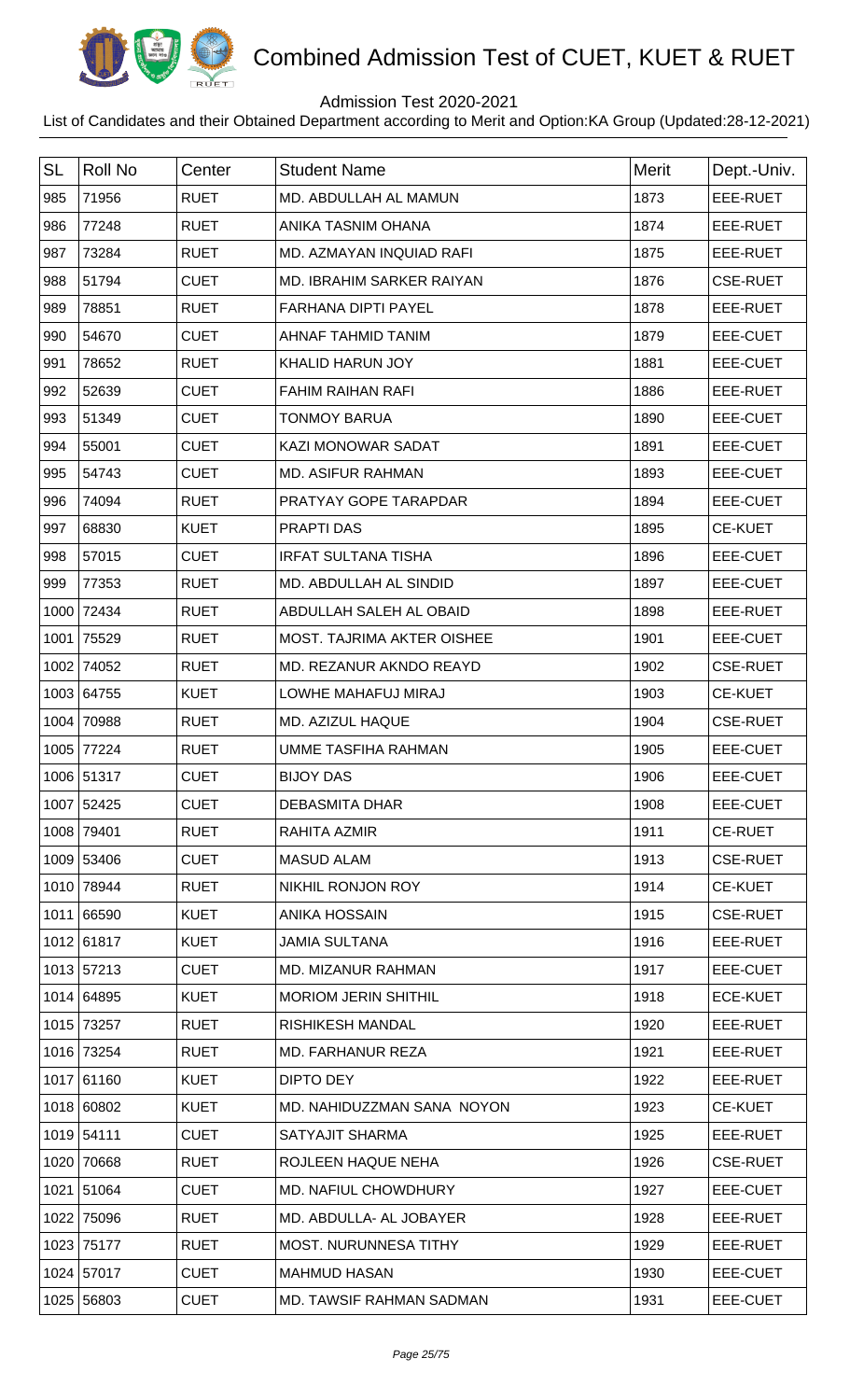

## Admission Test 2020-2021

| <b>SL</b> | <b>Roll No</b> | Center      | <b>Student Name</b>           | <b>Merit</b> | Dept.-Univ.     |
|-----------|----------------|-------------|-------------------------------|--------------|-----------------|
|           | 1026 54130     | <b>CUET</b> | <b>RAISA BILKIS</b>           | 1933         | <b>EEE-CUET</b> |
|           | 1027 71204     | <b>RUET</b> | MOHAMMAD JUBAIR ABEDIN        | 1934         | <b>CSE-RUET</b> |
| 1028      | 74640          | <b>RUET</b> | <b>MD. LEJON MAHMUD</b>       | 1935         | EEE-RUET        |
| 1029      | 78953          | <b>RUET</b> | MD. SOYKOT AHMMED             | 1936         | <b>CE-KUET</b>  |
|           | 1030 73862     | <b>RUET</b> | SAJIDUR RAHMAN TARAFDER       | 1937         | <b>CSE-RUET</b> |
|           | 1031 66125     | <b>KUET</b> | <b>FAHEDUL ISLAM</b>          | 1938         | <b>CSE-RUET</b> |
|           | 1032 71555     | <b>RUET</b> | NURANI HAQUE BARSHA           | 1940         | EEE-CUET        |
|           | 1033 53469     | <b>CUET</b> | MD. ZIYAUR RAHMAN             | 1941         | <b>CE-CUET</b>  |
|           | 1034 54813     | <b>CUET</b> | <b>IMRAN MAHMUD SABBIR</b>    | 1942         | <b>CSE-RUET</b> |
| 1035      | 79014          | <b>RUET</b> | MD. ANOWER SADAT              | 1944         | EEE-RUET        |
|           | 1036 72729     | <b>RUET</b> | MST. NUSRATUL JANNAT MARY     | 1945         | EEE-RUET        |
|           | 1037 55105     | <b>CUET</b> | <b>SULTANA NAFEEO HOSSAIN</b> | 1946         | <b>CSE-RUET</b> |
|           | 1038 63754     | <b>KUET</b> | JUBIAR AL MAHMUD PRINCE       | 1947         | EEE-CUET        |
|           | 1039 76379     | <b>RUET</b> | <b>NAZNIN SULTANA</b>         | 1948         | <b>CE-KUET</b>  |
|           | 1040 52384     | <b>CUET</b> | <b>HIMEL DAS</b>              | 1949         | EEE-CUET        |
|           | 1041 71282     | <b>RUET</b> | MD. ABDUR RAHAMAN             | 1951         | <b>CSE-RUET</b> |
| 1042      | 77796          | <b>RUET</b> | <b>NAIMA ISLAM</b>            | 1952         | <b>CE-KUET</b>  |
|           | 1043 74051     | <b>RUET</b> | <b>MD. ATHAR ISTIAK</b>       | 1954         | EEE-RUET        |
|           | 1044 70972     | <b>RUET</b> | <b>AFRA ANJUM</b>             | 1956         | <b>CE-KUET</b>  |
|           | 1045 74649     | <b>RUET</b> | MD. RAGIB HASSIN PREYO        | 1958         | <b>CE-KUET</b>  |
|           | 1046 53898     | <b>CUET</b> | <b>SANJIN AFRIN DRISTY</b>    | 1959         | <b>CSE-RUET</b> |
|           | 1047 55766     | <b>CUET</b> | MD. JAMIL HASAN TONMOY        | 1960         | <b>EEE-CUET</b> |
|           | 1048 76059     | <b>RUET</b> | MD. ZIAUL HAQUE               | 1961         | <b>CE-KUET</b>  |
|           | 1049 76881     | <b>RUET</b> | ALIF AREANA AURIN             | 1962         | <b>CSE-RUET</b> |
|           | 1050 74289     | <b>RUET</b> | MOST. LABIBA AKTER BIVA       | 1964         | <b>CSE-RUET</b> |
|           | 1051 68618     | <b>KUET</b> | SALSABIL MEHRIN ANIKA         | 1965         | <b>CE-KUET</b>  |
|           | 1052 73935     | <b>RUET</b> | MD. MEHEDI HASAN MARUF        | 1966         | <b>CSE-RUET</b> |
|           | 1053 71273     | <b>RUET</b> | MD. SAFIULLAH                 | 1967         | EEE-RUET        |
|           | 1054 61469     | <b>KUET</b> | MD. ISTIACK AHAMMED           | 1968         | EEE-RUET        |
|           | 1055 73504     | <b>RUET</b> | <b>CHANDAN SAHA</b>           | 1969         | EEE-CUET        |
|           | 1056 73316     | <b>RUET</b> | AHM RAZOYAN KABIR LITU        | 1971         | MTE-KUET        |
|           | 1057 53192     | <b>CUET</b> | MD.MASUD-UL-ISLAM             | 1972         | EEE-CUET        |
|           | 1058 53129     | <b>CUET</b> | ABU ZAHAR MAHBUB UDDIN AHMED  | 1974         | <b>CSE-RUET</b> |
|           | 1059 77945     | <b>RUET</b> | MD. GOLAM MOSTOFA NAYAN       | 1975         | <b>CE-KUET</b>  |
|           | 1060 76988     | <b>RUET</b> | <b>BIDIPTA SHARMA PRANTA</b>  | 1977         | EEE-CUET        |
|           | 1061 61329     | <b>KUET</b> | <b>RAHATUL ISLAM</b>          | 1978         | <b>CE-KUET</b>  |
|           | 1062 64905     | <b>KUET</b> | S. M. SHAREAR RAHMAN          | 1980         | <b>CSE-RUET</b> |
|           | 1063 71951     | <b>RUET</b> | MD.ASHIFUR RAHMAN AKHAND      | 1981         | EEE-RUET        |
|           | 1064 52268     | <b>CUET</b> | AHSANUL AMIN                  | 1982         | EEE-CUET        |
|           | 1065 75691     | <b>RUET</b> | ABIR CHANDRA DAS              | 1983         | <b>CSE-RUET</b> |
|           | 1066 76030     | <b>RUET</b> | SAHARIAR KABIR                | 1984         | <b>CE-KUET</b>  |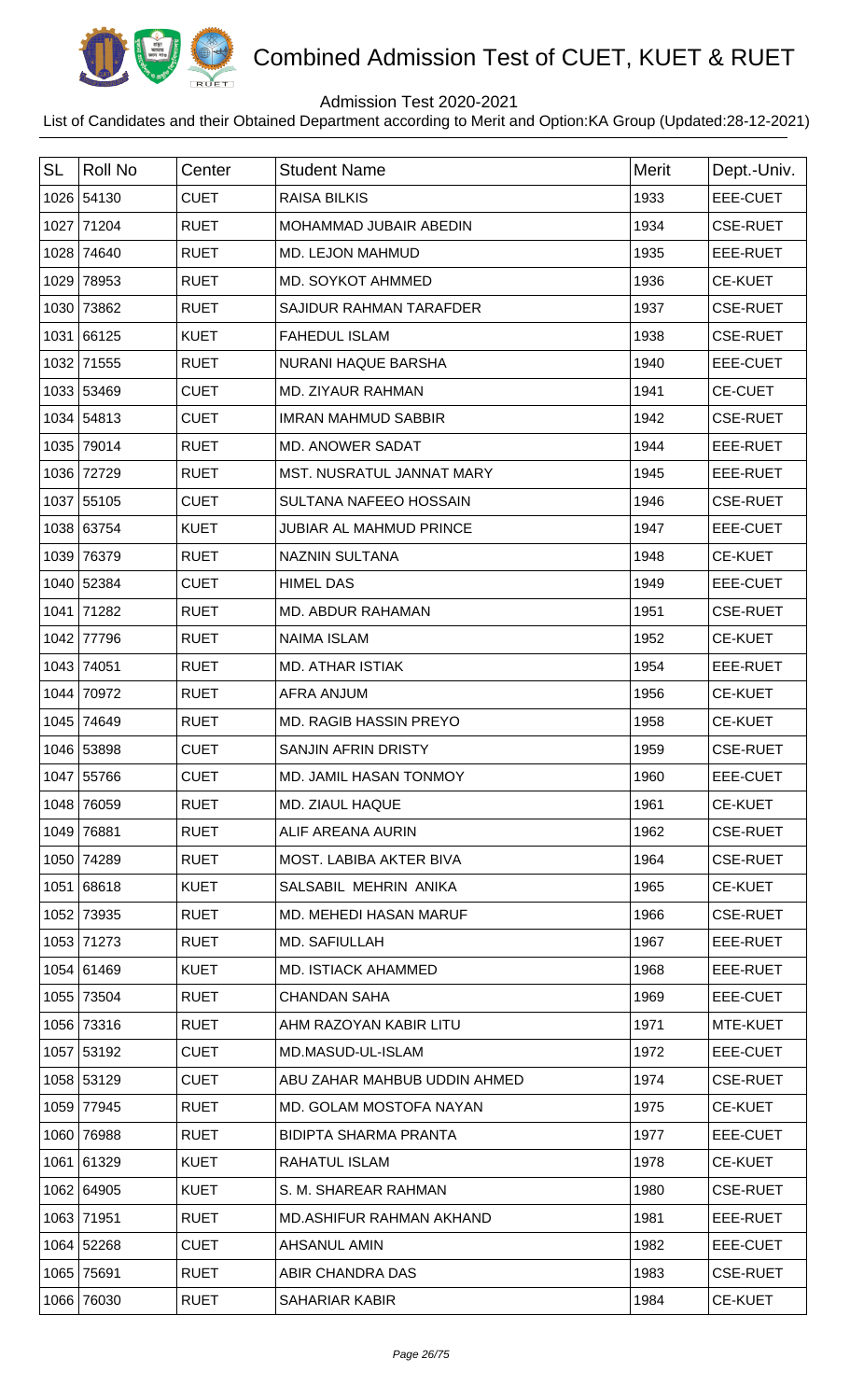

## Admission Test 2020-2021

| <b>SL</b> | <b>Roll No</b> | Center      | <b>Student Name</b>           | <b>Merit</b> | Dept.-Univ.     |
|-----------|----------------|-------------|-------------------------------|--------------|-----------------|
|           | 1067 50868     | <b>CUET</b> | <b>ADNAN SAMI SARKER</b>      | 1985         | EEE-CUET        |
|           | 1068 76981     | <b>RUET</b> | MD. FAHAD HOSHEN              | 1987         | <b>CE-KUET</b>  |
|           | 1069 54306     | <b>CUET</b> | <b>ARPON KUNDU</b>            | 1988         | EEE-CUET        |
|           | 1070 66507     | <b>KUET</b> | MD. MUHAIMINUL ISLAM TAHSIN   | 1989         | EEE-RUET        |
|           | 1071 54413     | <b>CUET</b> | UMME MABRURA UMAMA            | 1990         | EEE-CUET        |
|           | 1072 63836     | <b>KUET</b> | <b>MD. SAMIR</b>              | 1992         | <b>CSE-RUET</b> |
|           | 1073 50782     | <b>CUET</b> | <b>ANIK KUMAR ROY</b>         | 1995         | EEE-CUET        |
|           | 1074 59474     | <b>CUET</b> | <b>GOURAB KANTI SAHA</b>      | 1996         | <b>CSE-RUET</b> |
|           | 1075 68728     | <b>KUET</b> | <b>AL SAMI</b>                | 1998         | <b>CE-KUET</b>  |
|           | 1076 73380     | <b>RUET</b> | PROTOY MAHMUD                 | 1999         | EEE-RUET        |
|           | 1077 73245     | <b>RUET</b> | <b>ABRAR MUNIF</b>            | 2000         | EEE-RUET        |
|           | 1078 51323     | <b>CUET</b> | SAMANTA NAJ MEHBUBA           | 2001         | EEE-CUET        |
|           | 1079 77231     | <b>RUET</b> | <b>WALID AHMMED AURNOB</b>    | 2003         | EEE-RUET        |
|           | 1080 63765     | <b>KUET</b> | TALUKDER NAEMUL HASAN NAEM    | 2007         | EEE-RUET        |
|           | 1081 71191     | <b>RUET</b> | <b>SHAKHAWAT MUNSHI</b>       | 2009         | <b>CSE-RUET</b> |
|           | 1082 73006     | <b>RUET</b> | <b>MD. RAFIUL BARI</b>        | 2010         | EEE-RUET        |
|           | 1083 51738     | <b>CUET</b> | S.M. SHADIK-UR-RAHMAN         | 2011         | EEE-CUET        |
|           | 1084 71429     | <b>RUET</b> | A M AMIO KARIM                | 2012         | <b>ECE-KUET</b> |
|           | 1085 56682     | <b>CUET</b> | ABDULLAH ABRAR MAJUMDER       | 2013         | EEE-CUET        |
|           | 1086 64829     | <b>KUET</b> | ZARIN TASNIM CHANDRIKA        | 2014         | EEE-RUET        |
|           | 1087 59044     | <b>CUET</b> | <b>JEBA TASTIN ISLAM</b>      | 2015         | <b>CE-KUET</b>  |
|           | 1088 62779     | <b>KUET</b> | MD.NAZIM UDDIN ALAM THEPO     | 2016         | <b>CSE-RUET</b> |
|           | 1089 60946     | <b>KUET</b> | SADIA ANJUM JUI               | 2017         | <b>ECE-KUET</b> |
|           | 1090 61888     | <b>KUET</b> | <b>MD. YUSUF ALI NAIM</b>     | 2019         | <b>CE-KUET</b>  |
|           | 1091 52484     | <b>CUET</b> | <b>ARPITA DAS</b>             | 2020         | EEE-CUET        |
| 1092      | 78576          | <b>RUET</b> | <b>TAJUL ISLAM</b>            | 2021         | <b>CSE-RUET</b> |
|           | 1093 64281     | <b>KUET</b> | <b>TAUHEDUR RAHMAN TAUSIK</b> | 2022         | EEE-RUET        |
|           | 1094 51856     | <b>CUET</b> | MUHAMMAD TANMIN RAIYAN NIOM   | 2024         | <b>ECE-KUET</b> |
|           | 1095 66564     | <b>KUET</b> | <b>SADEK AHSAN</b>            | 2025         | EEE-RUET        |
|           | 1096 60074     | <b>KUET</b> | S. M. KHALID MOSTOFA          | 2026         | <b>CE-KUET</b>  |
|           | 1097 74689     | <b>RUET</b> | <b>RADIN BIN HOSSAIN</b>      | 2028         | EEE-RUET        |
|           | 1098 78571     | <b>RUET</b> | <b>ISRAK BIN SAMIM</b>        | 2031         | <b>CE-KUET</b>  |
|           | 1099 52103     | <b>CUET</b> | <b>IRFANUL KARIM TOHA</b>     | 2034         | EEE-CUET        |
|           | 1100 56883     | <b>CUET</b> | <b>MD. ARIFUL ISLAM</b>       | 2035         | EEE-CUET        |
|           | 1101 75381     | <b>RUET</b> | MD. SIAM AL BURUZ             | 2036         | EEE-RUET        |
|           | 1102 76166     | <b>RUET</b> | <b>LESON PRODHAN</b>          | 2037         | EEE-RUET        |
|           | 1103 71750     | <b>RUET</b> | A. S. M. REDOUN ALAM          | 2039         | EEE-RUET        |
|           | 1104 71288     | <b>RUET</b> | <b>MD. NAHID HASSAN LOTUS</b> | 2040         | EEE-RUET        |
|           | 1105 61413     | <b>KUET</b> | MD. SHAHIDUL ISLAM DIPU       | 2042         | <b>CSE-RUET</b> |
|           | 1106 62117     | <b>KUET</b> | MD. SADMAN SAKIB CHOWDHURY    | 2043         | ME-CUET         |
|           | 1107 55144     | <b>CUET</b> | NUZHAT JAHAN                  | 2044         | <b>CE-CUET</b>  |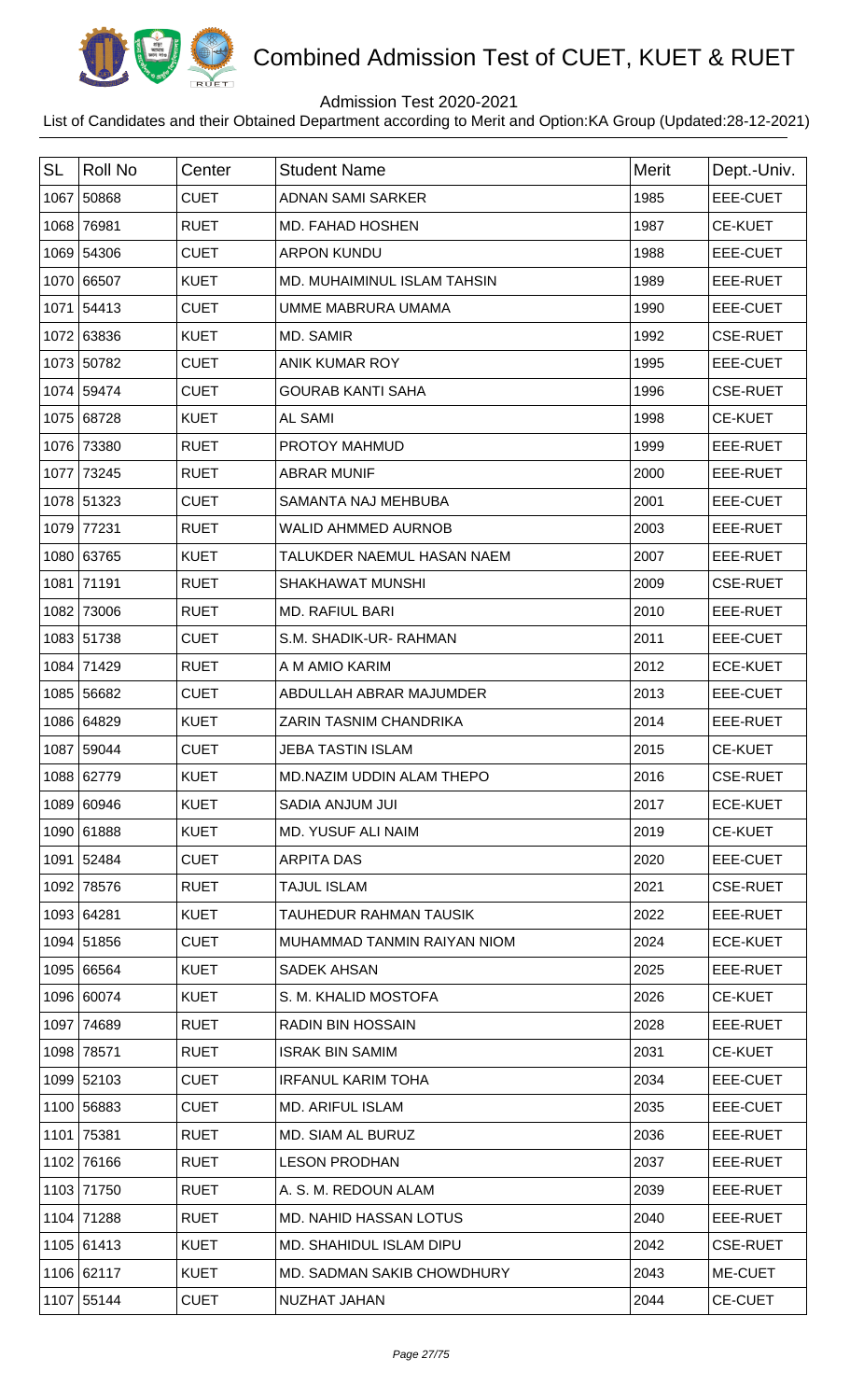

## Admission Test 2020-2021

| <b>SL</b> | Roll No    | Center      | <b>Student Name</b>         | <b>Merit</b> | Dept.-Univ.     |
|-----------|------------|-------------|-----------------------------|--------------|-----------------|
|           | 1108 51797 | <b>CUET</b> | NILOY DEV                   | 2045         | <b>CSE-RUET</b> |
|           | 1109 50549 | <b>CUET</b> | RAISA SHARMIN MURTAZA       | 2046         | <b>CE-CUET</b>  |
|           | 1110 74153 | <b>RUET</b> | <b>MD. KAMRUL AHSAN</b>     | 2047         | EEE-CUET        |
|           | 1111 76344 | <b>RUET</b> | MD. TAJBID AHMMED           | 2049         | EEE-RUET        |
|           | 1112 73188 | <b>RUET</b> | MD. NAZMUL ISLAM            | 2050         | EEE-CUET        |
|           | 1113 71959 | <b>RUET</b> | <b>MD. SIAM MOSTAKIM</b>    | 2051         | EEE-RUET        |
|           | 1114 56389 | <b>CUET</b> | MUHAMMAD MAHMUDUL HASAN     | 2053         | EEE-RUET        |
|           | 1115 63817 | <b>KUET</b> | <b>AYON SHIKDER</b>         | 2054         | <b>CSE-RUET</b> |
|           | 1116 55396 | <b>CUET</b> | <b>NAHIAN FAIZA FIRDOWS</b> | 2055         | <b>CSE-RUET</b> |
|           | 1117 63591 | <b>KUET</b> | <b>ARKA NAG</b>             | 2056         | <b>CE-KUET</b>  |
|           | 1118 72031 | <b>RUET</b> | <b>ANIK KUMAR</b>           | 2057         | EEE-RUET        |
|           | 1119 55582 | <b>CUET</b> | <b>RUSHNAN REAZ</b>         | 2059         | <b>CSE-RUET</b> |
|           | 1120 65649 | <b>KUET</b> | MD. MASHFIQUR RAHMAN        | 2060         | EEE-RUET        |
|           | 1121 62519 | <b>KUET</b> | MST. RAYNA ISLAM RAYNA      | 2061         | <b>CSE-RUET</b> |
|           | 1122 50319 | <b>CUET</b> | <b>IFFAT ARA FABIHA</b>     | 2063         | EEE-RUET        |
|           | 1123 76147 | <b>RUET</b> | MD. SABBIR HOSSAIN          | 2064         | EEE-RUET        |
|           | 1124 75759 | <b>RUET</b> | SHAH AHMED RAAD             | 2066         | <b>CSE-RUET</b> |
|           | 1125 52113 | <b>CUET</b> | <b>TOFAEL AHMED AKIB</b>    | 2067         | ME-CUET         |
|           | 1126 73221 | <b>RUET</b> | MD. TAJDID BIN TAWHID       | 2068         | <b>CSE-RUET</b> |
|           | 1127 62725 | <b>KUET</b> | SANJIDUL HAQUE SAJIN        | 2069         | <b>CE-KUET</b>  |
|           | 1128 72502 | <b>RUET</b> | MD. JUBAYER MAHMUD          | 2070         | <b>CSE-RUET</b> |
|           | 1129 60998 | <b>KUET</b> | MD. ASHIKUR RAHMAN AKASH    | 2071         | EEE-RUET        |
|           | 1130 65519 | <b>KUET</b> | SADIA ANJUM                 | 2072         | <b>CSE-RUET</b> |
|           | 1131 75725 | <b>RUET</b> | <b>EMRAN HASSAN</b>         | 2073         | EEE-RUET        |
|           | 1132 75930 | <b>RUET</b> | SUTOPA SARKAR SHRUTI        | 2075         | EEE-RUET        |
|           | 1133 76282 | <b>RUET</b> | <b>MD. LATIFUR RAHMAN</b>   | 2077         | <b>CSE-RUET</b> |
|           | 1134 55020 | <b>CUET</b> | <b>FAHIMA SULTANA</b>       | 2079         | <b>CE-CUET</b>  |
|           | 1135 68819 | <b>KUET</b> | UDITA RAHMAN ARSHEE         | 2080         | <b>ECE-KUET</b> |
|           | 1136 76057 | <b>RUET</b> | MST. AFIA JAHAN             | 2081         | EEE-RUET        |
|           | 1137 55313 | <b>CUET</b> | MD. SHIHAB ANJUM SYKAT      | 2082         | ME-RUET         |
|           | 1138 61267 | <b>KUET</b> | <b>USMI AKTER</b>           | 2084         | <b>CE-KUET</b>  |
|           | 1139 60294 | <b>KUET</b> | MD. REZWAN KABIR RAHAT      | 2085         | EEE-RUET        |
|           | 1140 51453 | <b>CUET</b> | <b>ISRAT JAHAN HABIBA</b>   | 2086         | EEE-RUET        |
|           | 1141 54339 | <b>CUET</b> | <b>RAIHAN ZAMAN</b>         | 2087         | ME-CUET         |
|           | 1142 77071 | <b>RUET</b> | <b>SOHANUR RAHMAN</b>       | 2089         | <b>CE-KUET</b>  |
|           | 1143 56467 | <b>CUET</b> | KAZI SHARIFUL ISLAM         | 2090         | <b>CSE-RUET</b> |
|           | 1144 60812 | <b>KUET</b> | <b>DIBYENDU MONDAL</b>      | 2092         | <b>CE-KUET</b>  |
|           | 1145 63525 | <b>KUET</b> | MD. KAMRUL HASAN            | 2093         | <b>CE-KUET</b>  |
|           | 1146 71124 | <b>RUET</b> | NUR-E-ZANNAT                | 2094         | <b>CSE-RUET</b> |
|           | 1147 71444 | <b>RUET</b> | <b>MD. ALOK MONDOL</b>      | 2095         | <b>CSE-RUET</b> |
|           | 1148 76302 | <b>RUET</b> | SHAJID HASAN NAIM           | 2096         | ME-CUET         |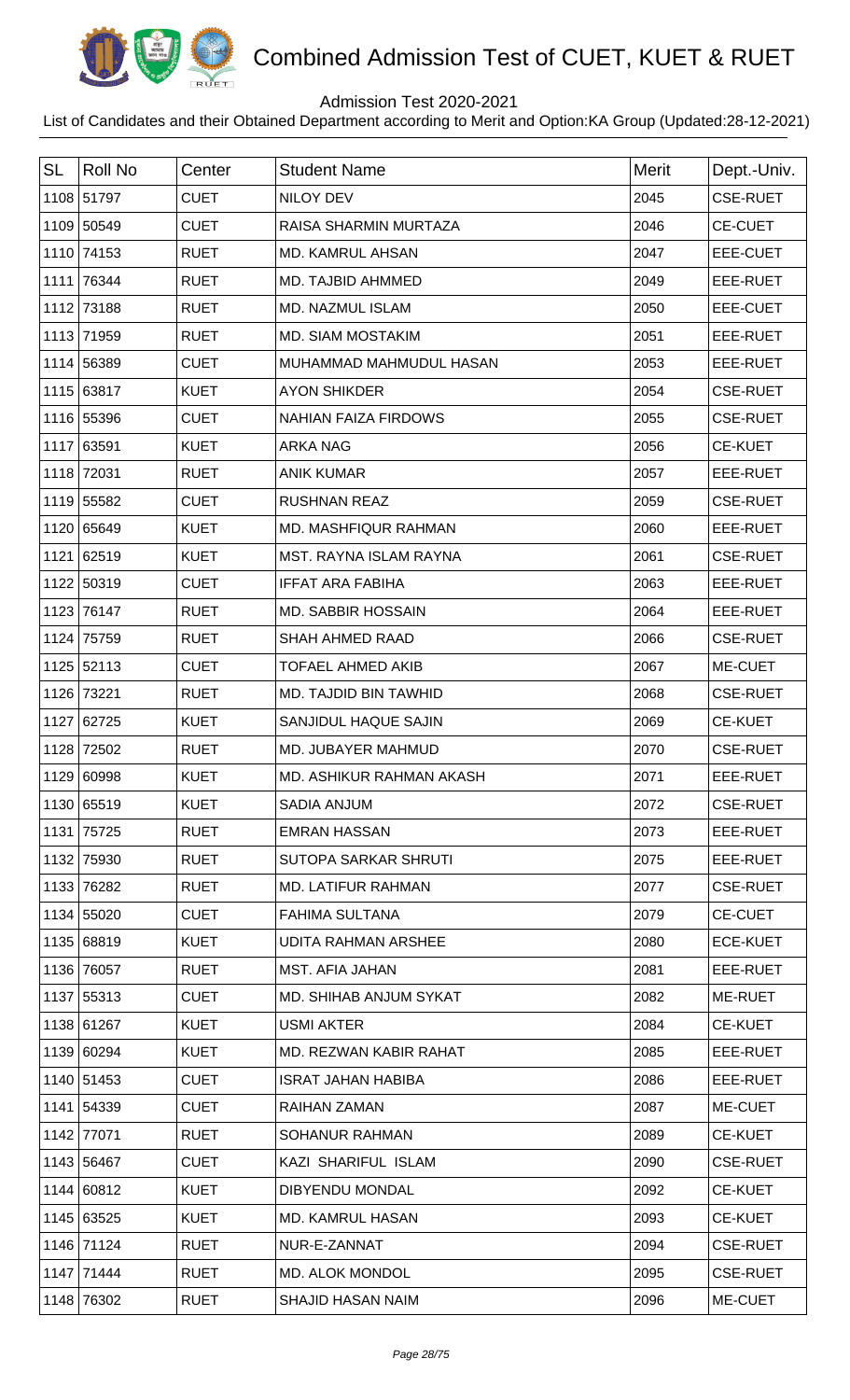

## Admission Test 2020-2021

| <b>SL</b> | <b>Roll No</b> | Center      | <b>Student Name</b>           | <b>Merit</b> | Dept.-Univ.     |
|-----------|----------------|-------------|-------------------------------|--------------|-----------------|
|           | 1149 71825     | <b>RUET</b> | <b>SHAHRIAR RIZVI</b>         | 2097         | <b>CSE-RUET</b> |
|           | 1150 77006     | <b>RUET</b> | <b>JAMIL HASAN</b>            | 2099         | EEE-RUET        |
| 1151      | 73964          | <b>RUET</b> | <b>VABNA SARKAR</b>           | 2101         | <b>CSE-RUET</b> |
|           | 1152 64056     | <b>KUET</b> | <b>NAJIB TAZOAR</b>           | 2103         | <b>CE-KUET</b>  |
|           | 1153 51775     | <b>CUET</b> | MAHIR DHIYAN CHOWDHURY        | 2104         | ME-CUET         |
|           | 1154 77647     | <b>RUET</b> | <b>ALTAF UDDIN</b>            | 2105         | EEE-RUET        |
|           | 1155 70069     | <b>RUET</b> | MD. SHEFAT HOSSEN SHOIKAT     | 2106         | <b>CSE-RUET</b> |
|           | 1156 71180     | <b>RUET</b> | <b>IFAZ AHMED SIUM</b>        | 2107         | ME-CUET         |
|           | 1157 66442     | <b>KUET</b> | <b>TASIN TASNIM DIPITA</b>    | 2108         | <b>CE-KUET</b>  |
|           | 1158 70057     | <b>RUET</b> | AL HERA BHUYAN PROVAT         | 2111         | <b>CE-KUET</b>  |
|           | 1159 70640     | <b>RUET</b> | <b>KAZI NIMAT HASAN</b>       | 2112         | <b>BME-KUET</b> |
|           | 1160 65731     | <b>KUET</b> | <b>SUVO PAUL</b>              | 2113         | <b>CSE-RUET</b> |
|           | 1161 57106     | <b>CUET</b> | ABDULLAH-AL-MUNAWAR SHAFI     | 2115         | <b>CSE-RUET</b> |
|           | 1162 52131     | <b>CUET</b> | ATIA AFAF MAISHA              | 2118         | <b>CE-CUET</b>  |
|           | 1163 51686     | <b>CUET</b> | ASHFAQUE CHOWDHURY            | 2119         | ME-CUET         |
|           | 1164 50490     | <b>CUET</b> | MD. ALI OSMAN                 | 2120         | ME-CUET         |
|           | 1165 71877     | <b>RUET</b> | MD. SARTAJ ALAM PRITOM        | 2121         | <b>CSE-RUET</b> |
|           | 1166 60718     | <b>KUET</b> | <b>ARPON ROY</b>              | 2122         | <b>CE-KUET</b>  |
|           | 1167 50567     | <b>CUET</b> | <b>FAHAD HOSSAIN RAKIB</b>    | 2126         | <b>CE-KUET</b>  |
|           | 1168 70661     | <b>RUET</b> | SAFAET AL SIFAT               | 2128         | <b>CE-KUET</b>  |
|           | 1169 76838     | <b>RUET</b> | AL JUBAIYA ALAM               | 2129         | <b>CE-CUET</b>  |
|           | 1170 66117     | KUET        | S.M. ABRAR SIRAJ OLY          | 2130         | <b>CE-KUET</b>  |
|           | 1171 74362     | <b>RUET</b> | MD. FAHIM HOSSAIN             | 2131         | <b>CSE-RUET</b> |
|           | 1172 52394     | <b>CUET</b> | NILOY CHOWDHURY               | 2132         | ME-CUET         |
|           | 1173 77691     | <b>RUET</b> | <b>SAKLAEN TANJIM</b>         | 2134         | <b>CSE-RUET</b> |
|           | 1174 51151     | <b>CUET</b> | MD. RAYHANUL NAYEEM           | 2135         | ME-CUET         |
|           | 1175 75577     | <b>RUET</b> | <b>MYSHA AHMED</b>            | 2136         | <b>CSE-RUET</b> |
|           | 1176 74241     | <b>RUET</b> | <b>UDITA ROY</b>              | 2137         | <b>CE-KUET</b>  |
|           | 1177 61124     | <b>KUET</b> | MD. ABU HURAIRA MRIDHA        | 2138         | <b>CE-KUET</b>  |
|           | 1178 58808     | <b>CUET</b> | <b>ASIF JAWAD</b>             | 2139         | <b>CE-CUET</b>  |
|           | 1179 63041     | <b>KUET</b> | MAHAFUZA PARVIN SORNA         | 2140         | <b>CSE-RUET</b> |
|           | 1180 56073     | <b>CUET</b> | <b>TANZIM HOSSAIN</b>         | 2141         | <b>CE-CUET</b>  |
|           | 1181 54481     | <b>CUET</b> | <b>MAISHA UDDIN</b>           | 2142         | ME-CUET         |
|           | 1182 64892     | <b>KUET</b> | <b>MD. ASIF SAJEED</b>        | 2143         | <b>CSE-RUET</b> |
|           | 1183 54874     | <b>CUET</b> | NAZMUL HUDA ABDULLAH          | 2144         | <b>CE-KUET</b>  |
|           | 1184 72485     | <b>RUET</b> | MD. MITHU ISLAM               | 2146         | <b>CSE-RUET</b> |
|           | 1185 53865     | <b>CUET</b> | ANANYA BISWAS                 | 2147         | <b>CSE-RUET</b> |
|           | 1186 61896     | <b>KUET</b> | MD. RAKIBUL HASAN NISHAT      | 2148         | <b>CE-KUET</b>  |
|           | 1187 52663     | <b>CUET</b> | <b>MD.FATIN UDDIN BHUIYAN</b> | 2149         | ME-CUET         |
|           | 1188 64932     | <b>KUET</b> | <b>MAHDI KABIR AMIN</b>       | 2150         | <b>CE-KUET</b>  |
|           | 1189 72700     | <b>RUET</b> | <b>ANIA</b>                   | 2151         | <b>CSE-RUET</b> |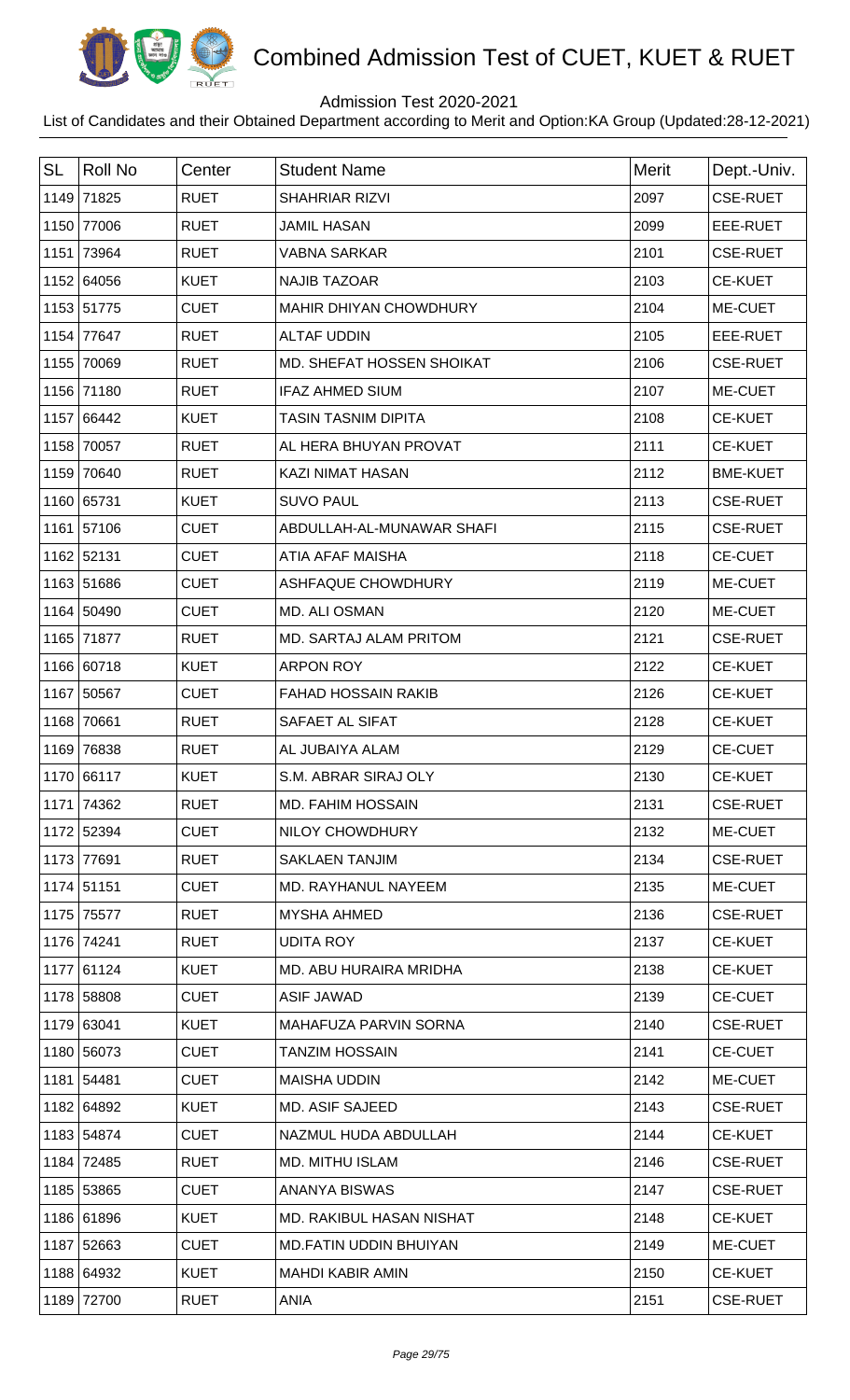

## Admission Test 2020-2021

| <b>SL</b> | <b>Roll No</b> | Center      | <b>Student Name</b>          | <b>Merit</b> | Dept.-Univ.     |
|-----------|----------------|-------------|------------------------------|--------------|-----------------|
|           | 1190 52299     | <b>CUET</b> | MOHAMMAD WAHIDUR RAHMAN      | 2152         | ME-CUET         |
|           | 1191 64926     | <b>KUET</b> | SHAIKH NIKITA MOHON          | 2154         | <b>CE-KUET</b>  |
|           | 1192 51944     | <b>CUET</b> | <b>MORSHEDUR RIGAN SAGAR</b> | 2155         | <b>CSE-RUET</b> |
|           | 1193 70783     | <b>RUET</b> | <b>RIAD HASAN SHIZAN</b>     | 2156         | ME-CUET         |
| 1194      | 72907          | <b>RUET</b> | <b>ATIA FAHMIDA</b>          | 2157         | <b>CSE-RUET</b> |
|           | 1195 66091     | <b>KUET</b> | <b>NAFIZ AHMED</b>           | 2158         | ME-RUET         |
| 1196      | 76675          | <b>RUET</b> | <b>RAKIBUL ISLAM</b>         | 2159         | ME-CUET         |
| 1197      | 70574          | <b>RUET</b> | <b>MARIA RABBI</b>           | 2160         | <b>CE-CUET</b>  |
| 1198      | 75160          | <b>RUET</b> | <b>SUMAIYA KHATUN</b>        | 2161         | <b>CE-KUET</b>  |
| 1199      | 77807          | <b>RUET</b> | <b>MST. MEHER NIGER</b>      | 2162         | <b>CSE-RUET</b> |
| 1200      | 77271          | <b>RUET</b> | MIR ASHIKUR RAHMAN           | 2163         | <b>CSE-RUET</b> |
| 1201      | 75884          | <b>RUET</b> | <b>ABDULLAH</b>              | 2164         | ME-RUET         |
| 1202      | 76187          | <b>RUET</b> | MD. OYASIQUR RAHMAN          | 2166         | <b>CE-KUET</b>  |
|           | 1203 50659     | <b>CUET</b> | OBIDULLAH MAHMUD JAMY        | 2167         | ME-CUET         |
| 1204      | 74530          | <b>RUET</b> | MD. NAZMUL HOSSEN            | 2168         | ME-RUET         |
| 1205      | 75983          | <b>RUET</b> | <b>LABIB JAHIN SAFIN</b>     | 2169         | <b>CE-KUET</b>  |
|           | 1206 53502     | <b>CUET</b> | <b>ARAFAT HOSSAIN</b>        | 2170         | <b>CSE-RUET</b> |
|           | 1207 66926     | <b>KUET</b> | <b>NREPEN BARAL</b>          | 2172         | ME-CUET         |
|           | 1208 51674     | <b>CUET</b> | RAJESH LALA                  | 2173         | ME-CUET         |
|           | 1209 61509     | <b>KUET</b> | MD. AL MUBIN SHEHAB          | 2174         | ME-RUET         |
| 1210      | 76607          | <b>RUET</b> | <b>BISHAL LAL DAS</b>        | 2175         | <b>CSE-RUET</b> |
|           | 1211 72780     | <b>RUET</b> | NOOR MOHAMMAD NAFI           | 2176         | <b>CSE-RUET</b> |
|           | 1212 56106     | <b>CUET</b> | SADIA SHARMIN PUSHPITA       | 2177         | ME-CUET         |
|           | 1213 56869     | <b>CUET</b> | MD. TANBIRUL ISLAM ZIYAN     | 2178         | ME-CUET         |
|           | 1214 76269     | <b>RUET</b> | MST. IPSHITA JAHAN SUMA      | 2180         | ME-CUET         |
|           | 1215 72371     | <b>RUET</b> | FAHMIDA RAHMAN LABONY        | 2181         | <b>CSE-RUET</b> |
|           | 1216 59359     | <b>CUET</b> | MD. NAFIS FUAD KHAN          | 2182         | ME-RUET         |
|           | 1217 51612     | <b>CUET</b> | SATTYAM SARKAR               | 2183         | ME-CUET         |
|           | 1218 60080     | <b>KUET</b> | MD TOUHIDUL ISLAM            | 2184         | <b>CSE-RUET</b> |
|           | 1219 78904     | <b>RUET</b> | MD. ASHRAFUL HOSSEN AKASH    | 2185         | <b>CSE-RUET</b> |
|           | 1220 71980     | <b>RUET</b> | <b>SHUVRA DEBNATH</b>        | 2186         | <b>ME-RUET</b>  |
|           | 1221 50042     | <b>CUET</b> | <b>SAIDA AFRIN</b>           | 2188         | ME-CUET         |
|           | 1222 61879     | <b>KUET</b> | <b>RIFAT HOSEN FAHIM</b>     | 2189         | <b>CSE-RUET</b> |
|           | 1223 60684     | <b>KUET</b> | <b>BRINTY SAHA</b>           | 2190         | <b>CE-KUET</b>  |
|           | 1224 59067     | <b>CUET</b> | SHAIRA AFRA REDHILA          | 2191         | <b>BME-KUET</b> |
|           | 1225 76533     | <b>RUET</b> | <b>MUSTAIN AHMED</b>         | 2192         | <b>CSE-RUET</b> |
|           | 1226 52278     | <b>CUET</b> | <b>SHADHAT HOSSAIN</b>       | 2193         | ME-CUET         |
|           | 1227 54951     | <b>CUET</b> | ANWARUL IQBAL RUMI           | 2194         | <b>CE-CUET</b>  |
| 1228      | 75612          | <b>RUET</b> | <b>MD. MYDUL HASAN</b>       | 2196         | <b>CE-KUET</b>  |
|           | 1229 77611     | <b>RUET</b> | <b>MARUF HASAN</b>           | 2197         | <b>CE-RUET</b>  |
|           | 1230 60155     | <b>KUET</b> | ABDULLAH AL MAMUN            | 2202         | <b>CSE-RUET</b> |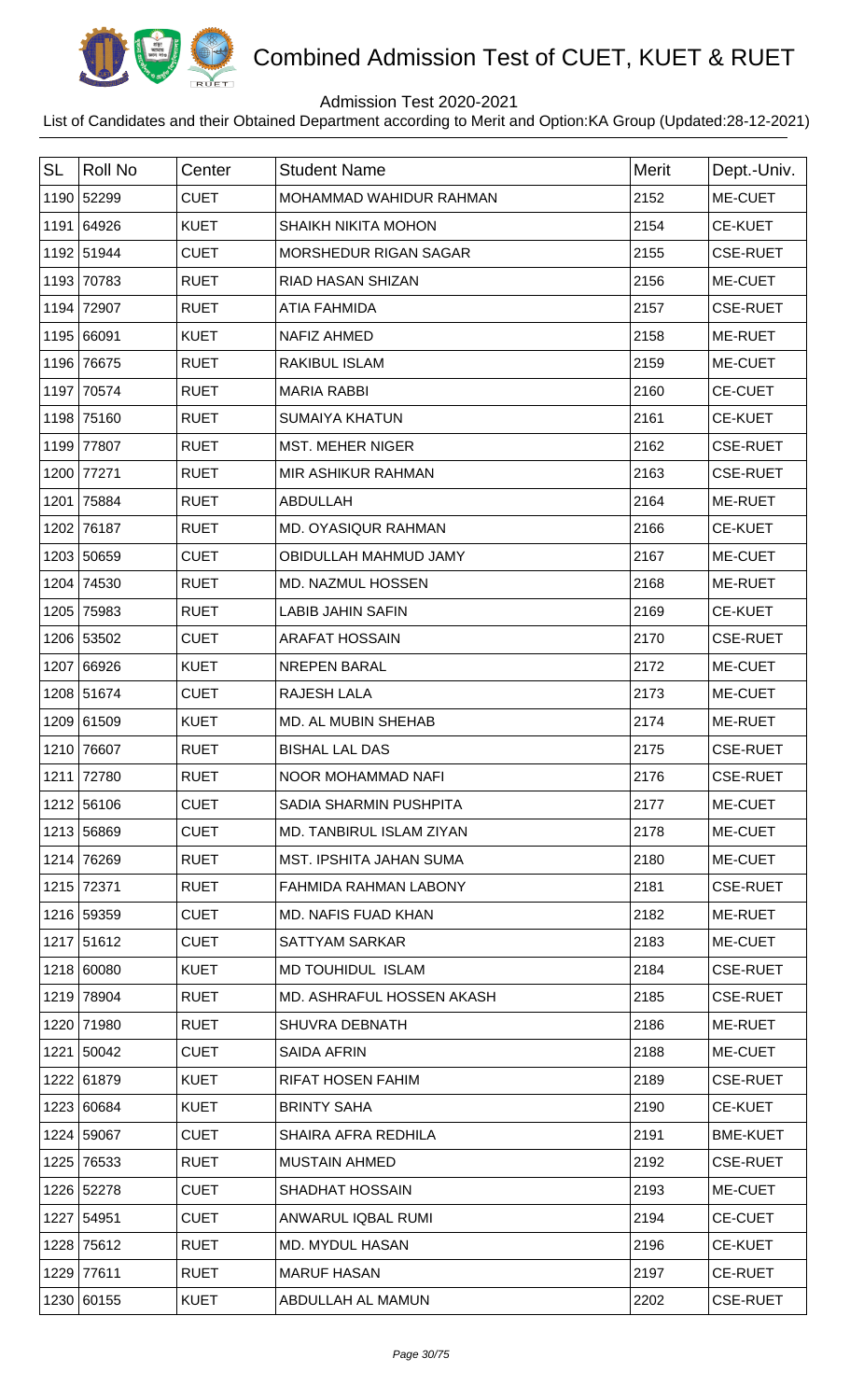

## Admission Test 2020-2021

| <b>SL</b> | <b>Roll No</b> | Center      | <b>Student Name</b>               | <b>Merit</b> | Dept.-Univ.     |
|-----------|----------------|-------------|-----------------------------------|--------------|-----------------|
|           | 1231 55006     | <b>CUET</b> | SYED ABDULLAH AL MASUM            | 2203         | <b>CSE-RUET</b> |
|           | 1232 64137     | <b>KUET</b> | PRITAM BANERJEE                   | 2204         | <b>CE-KUET</b>  |
|           | 1233 74358     | <b>RUET</b> | <b>MD. ASHIK EKBAL</b>            | 2205         | <b>CE-RUET</b>  |
|           | 1234 57272     | <b>CUET</b> | SAMIT BHATTACHARJEE               | 2207         | <b>CE-CUET</b>  |
|           | 1235 57266     | <b>CUET</b> | <b>NAJIA SULTANA</b>              | 2208         | <b>CE-CUET</b>  |
|           | 1236 75384     | <b>RUET</b> | S.M. RAFIUR RAHMAN                | 2209         | <b>BME-KUET</b> |
|           | 1237 77610     | <b>RUET</b> | <b>MD RABBUL HOSSAIN</b>          | 2210         | <b>CE-KUET</b>  |
|           | 1238 75222     | <b>RUET</b> | MD. TANVIR KABIR AKON             | 2211         | <b>CSE-RUET</b> |
|           | 1239 75161     | <b>RUET</b> | MD. TALHA JOBAYER ZIHAN           | 2212         | <b>CSE-RUET</b> |
|           | 1240 56351     | <b>CUET</b> | <b>ABID RANA</b>                  | 2214         | ME-RUET         |
|           | 1241 72119     | <b>RUET</b> | MD. F. A. SADIK                   | 2215         | <b>CSE-RUET</b> |
|           | 1242 75102     | <b>RUET</b> | <b>NUR-E MAHBUBUL ISLAM</b>       | 2216         | <b>CSE-RUET</b> |
|           | 1243 70381     | <b>RUET</b> | SHUVA SAHA                        | 2217         | <b>CE-CUET</b>  |
|           | 1244 71878     | <b>RUET</b> | MD. ABIDUR RAHMAN                 | 2218         | <b>CSE-RUET</b> |
|           | 1245 75153     | <b>RUET</b> | MD. SABBIR HASAN MILU             | 2220         | <b>CE-RUET</b>  |
|           | 1246 73985     | <b>RUET</b> | <b>NAFIS AHMED</b>                | 2221         | <b>CSE-RUET</b> |
|           | 1247 54639     | <b>CUET</b> | MD. SAMIUL ISLAM                  | 2222         | <b>CE-CUET</b>  |
| 1248      | 77822          | <b>RUET</b> | <b>EAZDAN MOSTAFA RAFIN</b>       | 2223         | <b>CSE-RUET</b> |
|           | 1249 62417     | <b>KUET</b> | <b>IMRAN HOSSAIN</b>              | 2224         | <b>CE-KUET</b>  |
|           | 1250 70128     | <b>RUET</b> | ANJUMAN ARA JANNAT                | 2226         | ME-RUET         |
|           | 1251 60464     | <b>KUET</b> | <b>ARIFA AKTER KHUKI</b>          | 2227         | <b>CE-KUET</b>  |
|           | 1252 52435     | <b>CUET</b> | MIM TASMIUL AHAD ABIR             | 2228         | <b>ME-CUET</b>  |
|           | 1253 78937     | <b>RUET</b> | <b>TASFIA JANNAT TASFI</b>        | 2230         | <b>CSE-RUET</b> |
|           | 1254 70333     | <b>RUET</b> | <b>SHADMAN SALEHEEN</b>           | 2231         | <b>CSE-RUET</b> |
|           | 1255 53742     | <b>CUET</b> | <b>JERIN ROMIJAH TULI</b>         | 2234         | <b>CSE-RUET</b> |
|           | 1256 65251     | <b>KUET</b> | <b>TURJO BASAK TANTU</b>          | 2236         | ME-RUET         |
|           | 1257 68689     | <b>KUET</b> | MOSAMMAD SADIA ISLAM PRETY        | 2237         | <b>CSE-RUET</b> |
|           | 1258 56914     | <b>CUET</b> | PEMON TALUKDAR                    | 2238         | <b>CSE-RUET</b> |
|           | 1259 50897     | <b>CUET</b> | MUHAMMAD NAIMUL ISLAM ASHRAFI     | 2239         | ME-CUET         |
|           | 1260 71348     | <b>RUET</b> | <b>KAZI RAMIM</b>                 | 2240         | <b>CE-CUET</b>  |
|           | 1261 50334     | <b>CUET</b> | ESHAT JAHAN ARIFA                 | 2241         | <b>BME-CUET</b> |
|           | 1262 51779     | <b>CUET</b> | MD. FAZLE RABBI RITHIK            | 2242         | <b>CSE-RUET</b> |
|           | 1263 51669     | <b>CUET</b> | PRIYOM BARUA                      | 2243         | <b>CE-CUET</b>  |
|           | 1264 59269     | <b>CUET</b> | <b>IFFAT AZIMA JIBAN</b>          | 2244         | ME-CUET         |
|           | 1265 52995     | <b>CUET</b> | ALIF MAHMUD NAFI                  | 2245         | ME-CUET         |
|           | 1266 63021     | <b>KUET</b> | <b>SWAPNIL SAHA</b>               | 2246         | <b>CE-KUET</b>  |
|           | 1267 76635     | <b>RUET</b> | <b>MASRAFI BIN MOBARAK BADHON</b> | 2247         | <b>CSE-RUET</b> |
|           | 1268 73890     | <b>RUET</b> | MD. SHAFI AHMED SUJA              | 2248         | <b>CSE-RUET</b> |
|           | 1269 54645     | <b>CUET</b> | <b>SIUM ISLAM</b>                 | 2250         | ME-CUET         |
|           | 1270 78600     | <b>RUET</b> | <b>TAHAMID SHARIYAR APON</b>      | 2251         | <b>CE-KUET</b>  |
|           | 1271 53447     | <b>CUET</b> | <b>MD. HASIBUL ERFAN</b>          | 2252         | <b>CE-CUET</b>  |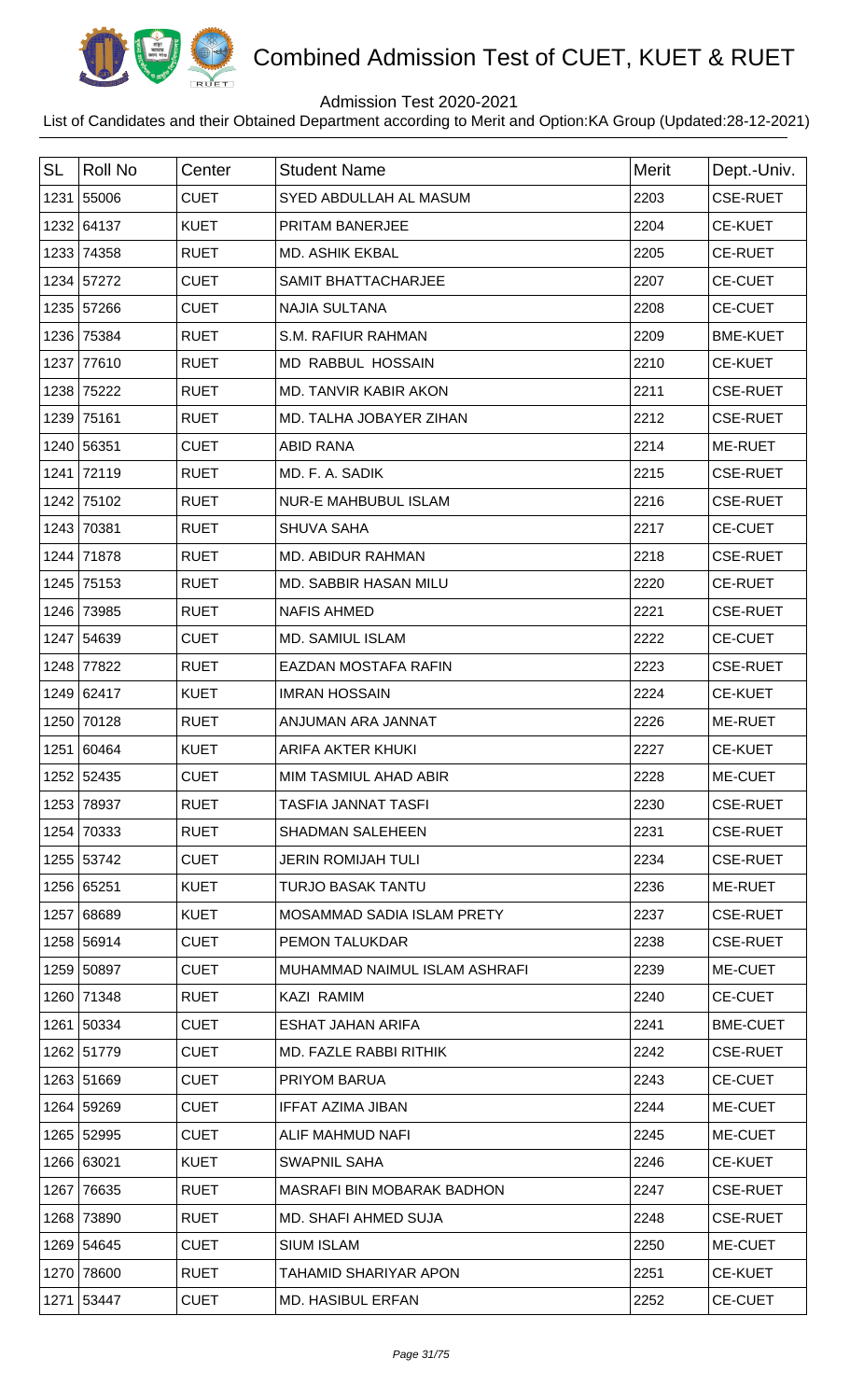

## Admission Test 2020-2021

| <b>SL</b> | Roll No    | Center      | <b>Student Name</b>           | <b>Merit</b> | Dept.-Univ.     |
|-----------|------------|-------------|-------------------------------|--------------|-----------------|
|           | 1272 74206 | <b>RUET</b> | <b>MAHMUDUL ALAM</b>          | 2253         | <b>CE-KUET</b>  |
|           | 1273 65068 | <b>KUET</b> | <b>MARIUM MEHRU</b>           | 2254         | ME-CUET         |
|           | 1274 75245 | <b>RUET</b> | <b>SANJIDA SARA</b>           | 2255         | <b>CSE-RUET</b> |
|           | 1275 77663 | <b>RUET</b> | <b>MD. ATIK MOUHTASIM</b>     | 2256         | <b>CSE-RUET</b> |
|           | 1276 63610 | <b>KUET</b> | MD. ABDULLAH AL MAMUN         | 2257         | ME-RUET         |
|           | 1277 50300 | <b>CUET</b> | RAHUL DEBNATH                 | 2259         | <b>ECE-RUET</b> |
|           | 1278 76055 | <b>RUET</b> | MD. JOHURUL ISLAM             | 2260         | ME-RUET         |
|           | 1279 70720 | <b>RUET</b> | <b>SRABONI HOSSAIN</b>        | 2261         | <b>BME-KUET</b> |
|           | 1280 52574 | <b>CUET</b> | <b>TAWHID HASAN</b>           | 2262         | <b>CE-CUET</b>  |
|           | 1281 57018 | <b>CUET</b> | <b>MEHERNUBA TAHIA</b>        | 2263         | <b>BME-CUET</b> |
|           | 1282 65933 | <b>KUET</b> | <b>SALEH MONOWER</b>          | 2264         | ME-RUET         |
|           | 1283 76645 | <b>RUET</b> | <b>ASRAFUL ISLAM</b>          | 2266         | ME-CUET         |
|           | 1284 62307 | <b>KUET</b> | <b>SHADMAN SHAKIB SHAWON</b>  | 2267         | ME-RUET         |
|           | 1285 55576 | <b>CUET</b> | <b>MOHAMMED WALID</b>         | 2268         | ME-CUET         |
|           | 1286 73369 | <b>RUET</b> | <b>ARCHITA LAHIRI</b>         | 2269         | <b>ECE-KUET</b> |
|           | 1287 72697 | <b>RUET</b> | MD RIFAT-IBN-AZAD             | 2270         | ME-RUET         |
|           | 1288 61072 | <b>KUET</b> | <b>SUJOY BISWAS</b>           | 2271         | CHE-KUET        |
|           | 1289 75047 | <b>RUET</b> | <b>RAFSAN RAKIN RAHAT</b>     | 2272         | ME-RUET         |
|           | 1290 60851 | <b>KUET</b> | <b>NUSRAT FATIMA</b>          | 2273         | <b>ESE-KUET</b> |
|           | 1291 60678 | <b>KUET</b> | MOHAMMAD ALFIN HOSSAIN        | 2274         | ME-RUET         |
|           | 1292 60104 | <b>KUET</b> | PROGGA DAS                    | 2275         | <b>BME-KUET</b> |
|           | 1293 76899 | <b>RUET</b> | <b>CHINMOY SARKAR</b>         | 2277         | <b>ME-RUET</b>  |
|           | 1294 70098 | <b>RUET</b> | <b>SHAHRIAR SHARON</b>        | 2280         | ME-RUET         |
|           | 1295 73771 | <b>RUET</b> | <b>MD. MAKSUDUL HASAN</b>     | 2281         | ME-RUET         |
|           | 1296 72586 | <b>RUET</b> | <b>MD MUNNA HASAN</b>         | 2282         | ME-CUET         |
|           | 1297 70293 | <b>RUET</b> | <b>SIRAJUM MONIR</b>          | 2283         | <b>CE-RUET</b>  |
|           | 1298 73777 | <b>RUET</b> | HUMAIRA TASNIM ADIBA          | 2285         | <b>ECE-RUET</b> |
|           | 1299 56284 | <b>CUET</b> | <b>ZUBYDAH NUR</b>            | 2286         | <b>CE-CUET</b>  |
|           | 1300 79092 | <b>RUET</b> | <b>FARHAN TANVIR RAFI</b>     | 2287         | ME-RUET         |
|           | 1301 59446 | <b>CUET</b> | <b>RICKY BARUA</b>            | 2288         | ME-CUET         |
|           | 1302 57064 | <b>CUET</b> | <b>SADMAN YEASIR</b>          | 2289         | <b>CE-CUET</b>  |
|           | 1303 76153 | <b>RUET</b> | MD. MINHAJUL ISLAM SAKIB      | 2290         | ME-RUET         |
|           | 1304 78803 | <b>RUET</b> | <b>MD. DANIEL ISLAM</b>       | 2291         | ME-RUET         |
|           | 1305 75967 | <b>RUET</b> | MD. FARZAD ZAIEF              | 2292         | ME-CUET         |
|           | 1306 64195 | <b>KUET</b> | <b>MOLLIK MAHIN UZ ZAMAN</b>  | 2293         | <b>ME-RUET</b>  |
|           | 1307 52678 | <b>CUET</b> | SK. JAVED HOSSEN              | 2295         | ME-CUET         |
|           | 1308 68714 | <b>KUET</b> | JOARDER MD. ASHIKUZZAMAN      | 2296         | <b>IEM-KUET</b> |
|           | 1309 60198 | <b>KUET</b> | <b>MD.SHEPON HOSHEN</b>       | 2298         | <b>CE-CUET</b>  |
|           | 1310 73379 | <b>RUET</b> | <b>MOHAMMAD MAHIN AHSAN</b>   | 2299         | <b>ECE-RUET</b> |
|           | 1311 72358 | <b>RUET</b> | <b>MST. HUMAJATUN FERDOUS</b> | 2300         | <b>CE-RUET</b>  |
|           | 1312 56910 | <b>CUET</b> | <b>JUSIYA SULTANA POPY</b>    | 2301         | <b>CE-CUET</b>  |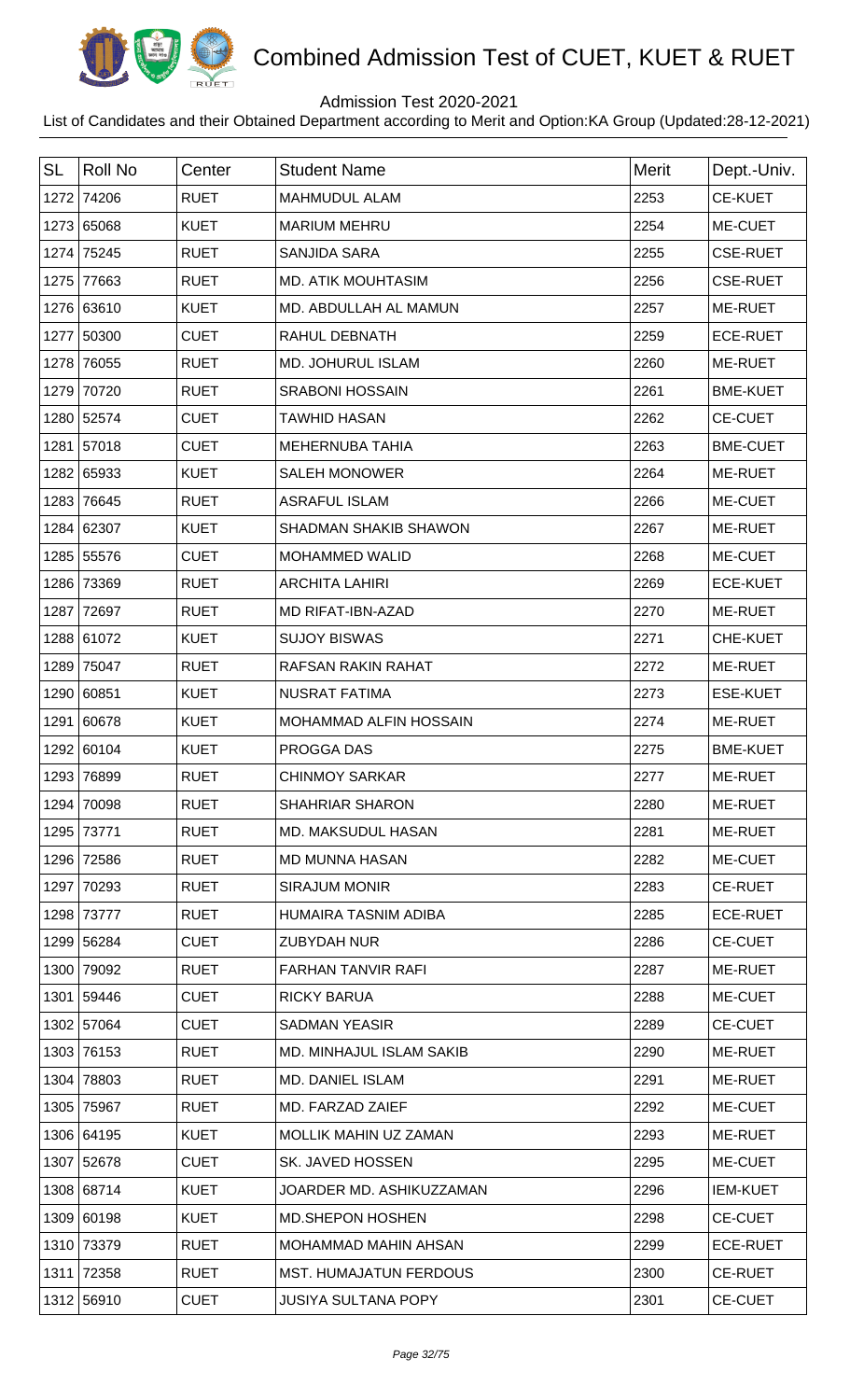

## Admission Test 2020-2021

| <b>SL</b> | <b>Roll No</b> | Center      | <b>Student Name</b>             | <b>Merit</b> | Dept.-Univ.     |
|-----------|----------------|-------------|---------------------------------|--------------|-----------------|
|           | 1313 70810     | <b>RUET</b> | <b>JARIN TASNIM MAESHA</b>      | 2302         | ME-RUET         |
|           | 1314 73677     | <b>RUET</b> | <b>MD. SAJIB HASAN</b>          | 2303         | ME-RUET         |
|           | 1315 52066     | <b>CUET</b> | MD. MAIN UDDIN                  | 2304         | ME-CUET         |
|           | 1316 54262     | <b>CUET</b> | <b>ARMAN MANNAN</b>             | 2305         | <b>CE-CUET</b>  |
| 1317      | 75886          | <b>RUET</b> | KANIZ AYSHA LAKHA               | 2306         | ME-RUET         |
|           | 1318 77617     | <b>RUET</b> | <b>JOYA CHAKRABORTY</b>         | 2307         | <b>CE-RUET</b>  |
|           | 1319 73784     | <b>RUET</b> | MD. NAVED ADNAN                 | 2308         | ME-RUET         |
|           | 1320 63382     | <b>KUET</b> | <b>JANNATUL FERDAUS DISHA</b>   | 2309         | <b>IEM-KUET</b> |
| 1321      | 56223          | <b>CUET</b> | MOHAMMAD ASHIKOOR RAHMAN RAHAT  | 2310         | ME-CUET         |
| 1322      | 75414          | <b>RUET</b> | S. M. TAHMID RAHMAN             | 2311         | <b>CE-CUET</b>  |
|           | 1323 60265     | <b>KUET</b> | <b>FARZANA RAHMAN</b>           | 2312         | <b>ECE-KUET</b> |
|           | 1324 64632     | <b>KUET</b> | <b>LABONNO RAHMAN</b>           | 2315         | <b>BME-KUET</b> |
| 1325      | 75887          | <b>RUET</b> | MD. ZUBAER RAHAMAN SAJIB        | 2316         | <b>IEM-KUET</b> |
|           | 1326 76094     | <b>RUET</b> | <b>MD. YASIR ARAFAT SAIKAT</b>  | 2317         | ME-RUET         |
| 1327      | 73782          | <b>RUET</b> | ALIF MD. MITHUN                 | 2318         | <b>CE-CUET</b>  |
|           | 1328 52326     | <b>CUET</b> | <b>AJMAIN DAIYAN</b>            | 2319         | <b>CE-CUET</b>  |
| 1329      | 74514          | <b>RUET</b> | MIZANUR RAHMAN NIROB            | 2320         | <b>CE-RUET</b>  |
|           | 1330 74910     | <b>RUET</b> | <b>DIPTA BITAN ADHIKARI</b>     | 2321         | <b>CE-RUET</b>  |
| 1331      | 77530          | <b>RUET</b> | <b>MAHMUDUR RAHMAN SIFAT</b>    | 2322         | <b>CE-CUET</b>  |
|           | 1332 65633     | <b>KUET</b> | <b>SHAYKOT SHAHRIAR</b>         | 2323         | ME-CUET         |
|           | 1333 53064     | <b>CUET</b> | <b>SHAHEEN ALAM</b>             | 2324         | <b>CE-CUET</b>  |
|           | 1334 68962     | <b>KUET</b> | JARIN TASNIM                    | 2326         | <b>ME-RUET</b>  |
|           | 1335 73900     | <b>RUET</b> | <b>SHAHARUK AHMED</b>           | 2327         | <b>CE-RUET</b>  |
|           | 1336 52941     | <b>CUET</b> | <b>MD. NAFIS TAHASIN BASHER</b> | 2328         | ME-CUET         |
|           | 1337 75451     | <b>RUET</b> | SOURAV ROY NISHORGO             | 2329         | ME-CUET         |
|           | 1338 63543     | <b>KUET</b> | MD. KAWSAR AHMED                | 2330         | ME-CUET         |
|           | 1339 75924     | <b>RUET</b> | <b>ARAF MASUD</b>               | 2331         | ME-RUET         |
|           | 1340 65210     | <b>KUET</b> | <b>MD. BADHON BABU</b>          | 2332         | ME-CUET         |
| 1341      | 77856          | <b>RUET</b> | PRIONTY MAJUMDER                | 2333         | <b>BME-KUET</b> |
|           | 1342 79118     | <b>RUET</b> | <b>MD. KAMRUL ISLAM</b>         | 2334         | <b>ECE-RUET</b> |
|           | 1343 50398     | <b>CUET</b> | AJOY CHANDRA BARMAN             | 2335         | ME-CUET         |
|           | 1344 55245     | <b>CUET</b> | SHEIK MD. SHAWON MIA            | 2336         | ME-CUET         |
|           | 1345 51872     | <b>CUET</b> | HUMAIRATUL JANNAT               | 2337         | ME-CUET         |
|           | 1346 56272     | <b>CUET</b> | ARNOB DAS                       | 2338         | ME-CUET         |
|           | 1347 56234     | <b>CUET</b> | SOURAV MITRA SUVRA              | 2339         | <b>CE-CUET</b>  |
|           | 1348 65881     | <b>KUET</b> | PARVES MOSSARROV                | 2340         | ME-CUET         |
|           | 1349 77775     | <b>RUET</b> | <b>SADMAN SAKIB</b>             | 2341         | ME-RUET         |
|           | 1350 70236     | <b>RUET</b> | MD. LABIB HASSAN                | 2342         | ME-RUET         |
|           | 1351 57161     | <b>CUET</b> | MD. FAIAZ ZAMAN DEHAN           | 2344         | <b>IEM-KUET</b> |
|           | 1352 64100     | <b>KUET</b> | <b>SAZID</b>                    | 2345         | ME-RUET         |
|           | 1353 76330     | <b>RUET</b> | MD. MASUM MUSHFIQ ANTU          | 2346         | <b>CE-RUET</b>  |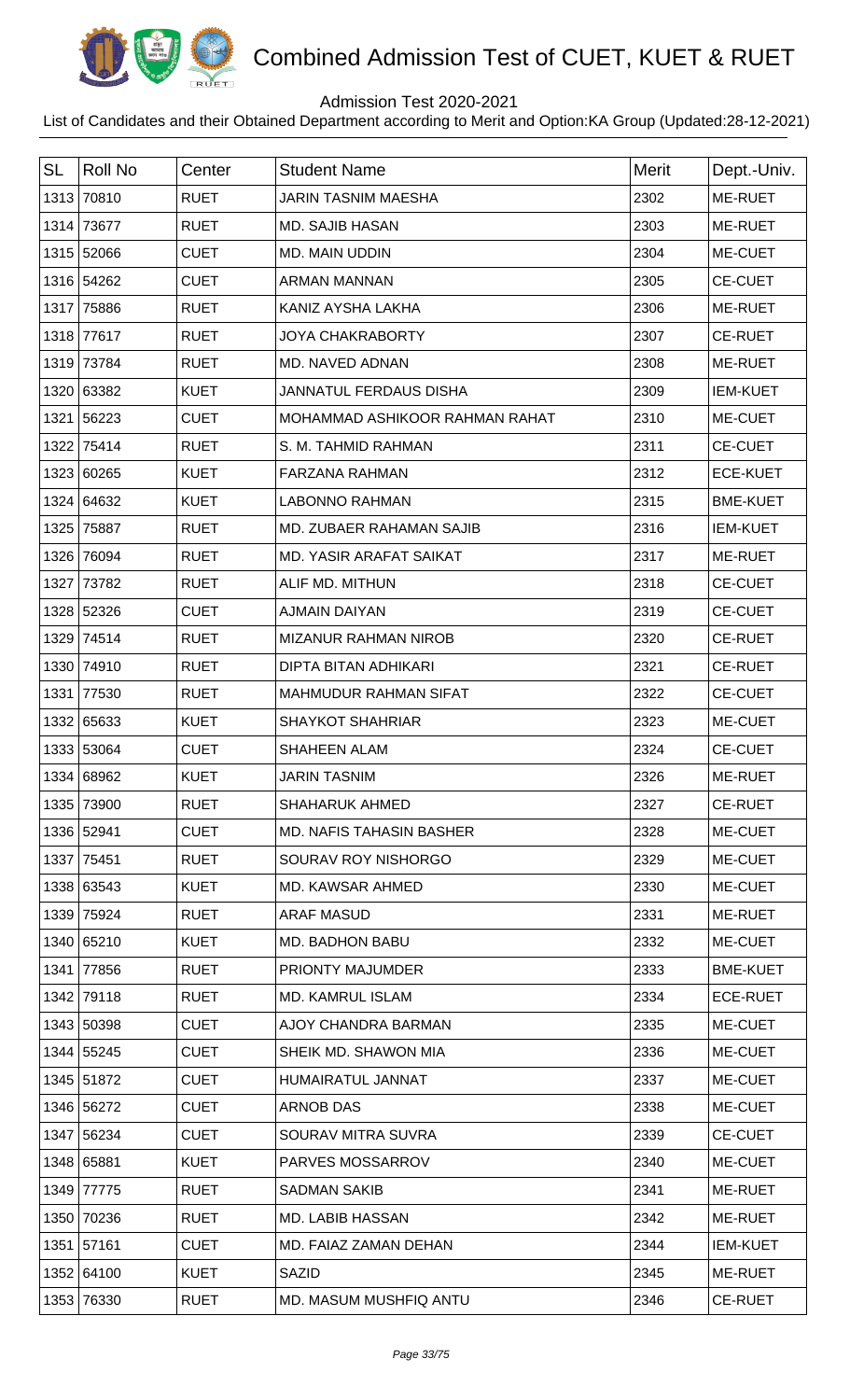

## Admission Test 2020-2021

| <b>SL</b> | Roll No    | Center      | <b>Student Name</b>       | <b>Merit</b> | Dept.-Univ.     |
|-----------|------------|-------------|---------------------------|--------------|-----------------|
|           | 1354 73301 | <b>RUET</b> | SHAHRIA ISLAM SHOPNO      | 2347         | ME-CUET         |
|           | 1355 53121 | <b>CUET</b> | MD. NUR E MAHMUD JAYED    | 2349         | ME-CUET         |
|           | 1356 56226 | <b>CUET</b> | <b>ARPAN DAS GUPTA</b>    | 2350         | ME-CUET         |
|           | 1357 51602 | <b>CUET</b> | <b>TASNOVA ISLAM</b>      | 2351         | ETE-CUET        |
|           | 1358 62023 | <b>KUET</b> | MD. RIDOY ALI             | 2352         | <b>CE-RUET</b>  |
|           | 1359 65751 | <b>KUET</b> | <b>CHIRONJIT ROY</b>      | 2353         | ME-CUET         |
|           | 1360 76431 | <b>RUET</b> | MD. ATIQ IQBAL            | 2354         | ME-RUET         |
|           | 1361 77528 | <b>RUET</b> | J.M. ARFAZ                | 2355         | ME-CUET         |
|           | 1362 56134 | <b>CUET</b> | <b>ITMAM OBAID SAMIN</b>  | 2356         | <b>CE-CUET</b>  |
|           | 1363 51791 | <b>CUET</b> | MOHAMMAD FAHIM AHMED      | 2357         | ME-CUET         |
|           | 1364 52265 | <b>CUET</b> | <b>KHADEMUL ISLAM</b>     | 2358         | <b>CE-CUET</b>  |
|           | 1365 77585 | <b>RUET</b> | MD. NAZMUL HAQUE ALVI     | 2359         | <b>CE-RUET</b>  |
|           | 1366 73492 | <b>RUET</b> | <b>MD. RAFIUL ISLAM</b>   | 2360         | ME-RUET         |
|           | 1367 76410 | <b>RUET</b> | A. N. M. NADIM MAHMUD     | 2361         | ME-RUET         |
|           | 1368 65151 | <b>KUET</b> | SAYODA SAYKA              | 2362         | <b>ECE-KUET</b> |
|           | 1369 65648 | <b>KUET</b> | <b>MAYSHA YESMIN</b>      | 2363         | <b>ECE-RUET</b> |
|           | 1370 77489 | <b>RUET</b> | <b>GOLAM WAHID</b>        | 2364         | ME-RUET         |
|           | 1371 51988 | <b>CUET</b> | <b>ASHRAFUN NAHIN</b>     | 2365         | ME-CUET         |
|           | 1372 55287 | <b>CUET</b> | S.M. MUSTAGHISUL AKBAR    | 2366         | <b>CE-CUET</b>  |
|           | 1373 77640 | <b>RUET</b> | MD. JONAYED DEWAN         | 2367         | <b>ECE-RUET</b> |
|           | 1374 50708 | <b>CUET</b> | MOHAMMAD MAHID HOSSAIN    | 2368         | ME-CUET         |
|           | 1375 75936 | <b>RUET</b> | <b>SANZIDA SAHRIN</b>     | 2369         | <b>CE-RUET</b>  |
|           | 1376 73154 | <b>RUET</b> | MD. REZWANUS SAMAM TOHA   | 2370         | ME-RUET         |
|           | 1377 70265 | <b>RUET</b> | MUHAIMEN UZ ZAMAN         | 2371         | ME-RUET         |
|           | 1378 71235 | <b>RUET</b> | <b>MD FAKHRUL ISLAM</b>   | 2372         | ME-CUET         |
|           | 1379 65128 | <b>KUET</b> | MD. TANJIM JAHAN          | 2373         | <b>ECE-RUET</b> |
|           | 1380 77837 | <b>RUET</b> | <b>AL KIBRIA</b>          | 2374         | ME-RUET         |
|           | 1381 79313 | <b>RUET</b> | <b>SHARIKA SALIM</b>      | 2375         | <b>ECE-KUET</b> |
|           | 1382 71081 | <b>RUET</b> | <b>MD. KHAIRUL ISLAM</b>  | 2376         | ME-CUET         |
|           | 1383 52552 | <b>CUET</b> | TAHSINA TASNIA ISLAM      | 2377         | <b>CE-CUET</b>  |
|           | 1384 77933 | <b>RUET</b> | <b>LAMIA AKTER</b>        | 2378         | <b>CHE-KUET</b> |
|           | 1385 59226 | <b>CUET</b> | <b>MARUF HASAN</b>        | 2379         | <b>CE-CUET</b>  |
|           | 1386 55471 | <b>CUET</b> | <b>FAISAL AHMED</b>       | 2380         | <b>CE-CUET</b>  |
|           | 1387 73987 | <b>RUET</b> | SHAHRIAR ABDUR RAHMAN     | 2381         | <b>ECE-RUET</b> |
|           | 1388 70289 | <b>RUET</b> | MD. RAJIN AHMED           | 2383         | ME-CUET         |
|           | 1389 55823 | <b>CUET</b> | MD. AKTARUJJAMAN ARMAN    | 2384         | ME-CUET         |
|           | 1390 76781 | <b>RUET</b> | KAZI PARVEZ AHMMED        | 2385         | <b>CE-RUET</b>  |
|           | 1391 77627 | <b>RUET</b> | MD.MASHUDUL ISLAM ALVI    | 2386         | <b>CE-CUET</b>  |
|           | 1392 77825 | <b>RUET</b> | <b>BADOL HALDER</b>       | 2387         | ME-RUET         |
|           | 1393 77862 | <b>RUET</b> | <b>MST. TAHMINA AKTER</b> | 2388         | <b>ECE-RUET</b> |
|           | 1394 70484 | <b>RUET</b> | <b>EMON BISWAS</b>        | 2389         | <b>CE-RUET</b>  |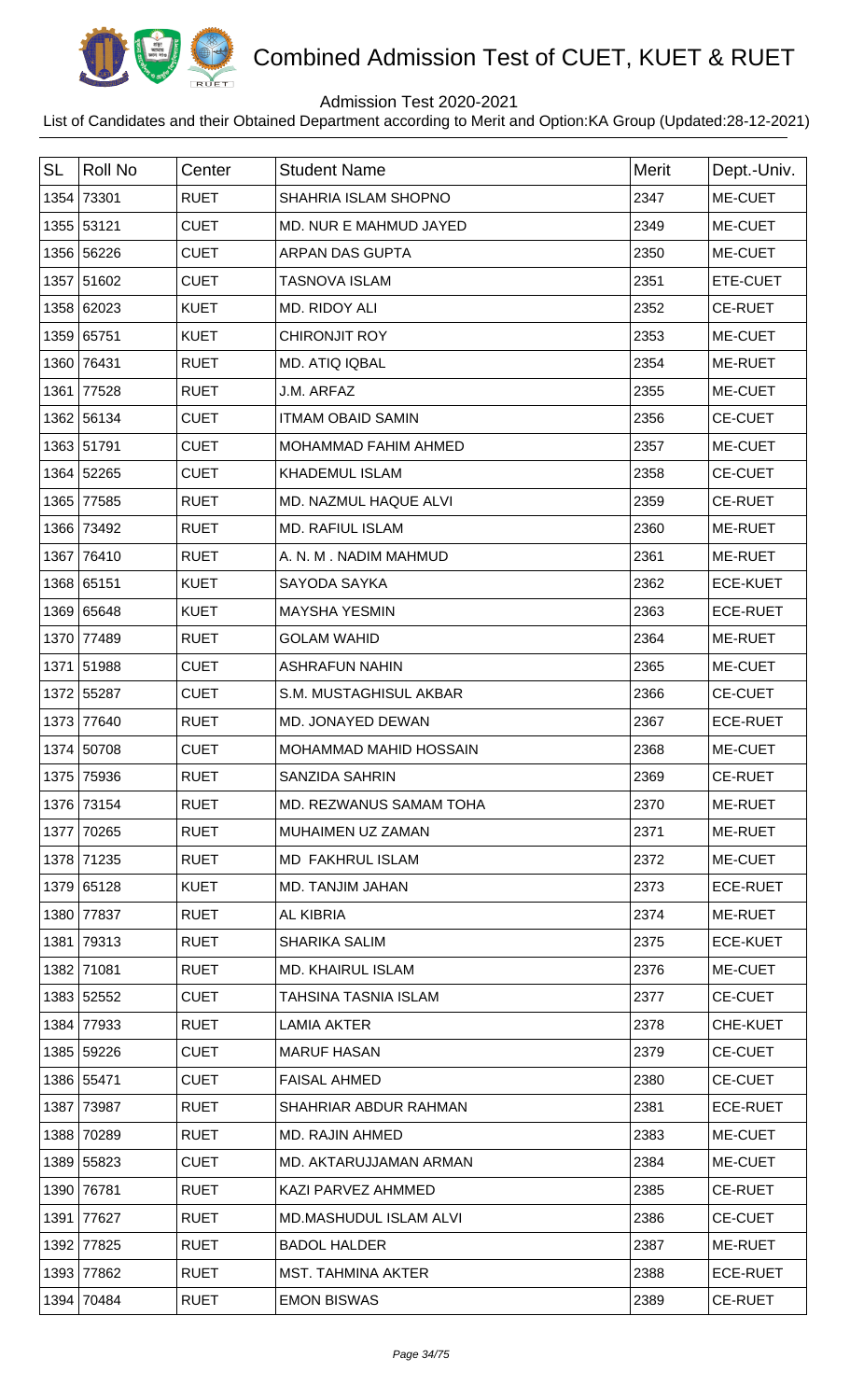

## Admission Test 2020-2021

| <b>SL</b> | <b>Roll No</b> | Center      | <b>Student Name</b>         | <b>Merit</b> | Dept.-Univ.     |
|-----------|----------------|-------------|-----------------------------|--------------|-----------------|
|           | 1395 54818     | <b>CUET</b> | <b>SREYASHI SAHA</b>        | 2390         | ME-CUET         |
|           | 1396 54965     | <b>CUET</b> | MUNTASHIR MAHMOOD           | 2392         | ME-CUET         |
|           | 1397 61404     | <b>KUET</b> | <b>SHAKIL FORAZI</b>        | 2394         | ME-CUET         |
|           | 1398 51761     | <b>CUET</b> | <b>SAIMA ISLAM</b>          | 2395         | ME-CUET         |
|           | 1399 64807     | <b>KUET</b> | SAIHUM ISHMAM               | 2396         | ME-RUET         |
|           | 1400 73247     | <b>RUET</b> | MD. ENAYET KARIM DINER      | 2397         | ME-RUET         |
| 1401      | 75093          | <b>RUET</b> | MD. SIFAT MIAH              | 2398         | ME-RUET         |
|           | 1402 61994     | <b>KUET</b> | <b>MD. ATIKUR RAHMAN</b>    | 2399         | ME-RUET         |
|           | 1403 74728     | <b>RUET</b> | <b>ROHANI KHATUN</b>        | 2400         | <b>CE-RUET</b>  |
|           | 1404 72874     | <b>RUET</b> | MD. RIDOY                   | 2401         | ME-RUET         |
|           | 1405 58761     | <b>CUET</b> | <b>SWAGATA MAZUMDER</b>     | 2402         | ME-CUET         |
|           | 1406 79202     | <b>RUET</b> | <b>JAHIN IBNAT RODELA</b>   | 2403         | ME-RUET         |
|           | 1407 58712     | <b>CUET</b> | <b>ADIBA SABREEN</b>        | 2404         | ETE-CUET        |
|           | 1408 52314     | <b>CUET</b> | SAIMUL ISLAM FORHAD         | 2405         | ME-CUET         |
|           | 1409 51485     | <b>CUET</b> | NAFIUL ALAM SNIGDHO         | 2406         | ME-RUET         |
|           | 1410 65050     | <b>KUET</b> | MAHIRA TANZIM MILA          | 2408         | <b>ECE-KUET</b> |
|           | 1411 72404     | <b>RUET</b> | MD. MAHIBUL HOSSAIN         | 2409         | <b>CE-RUET</b>  |
|           | 1412 56083     | <b>CUET</b> | MAHI AL WAHID               | 2411         | ME-CUET         |
|           | 1413 78942     | <b>RUET</b> | <b>FAHAD ISLAM</b>          | 2412         | ME-RUET         |
|           | 1414 51031     | <b>CUET</b> | MUHAMMAD MINHAJ UDDIN       | 2413         | ME-CUET         |
|           | 1415 75468     | <b>RUET</b> | MEHENAZ MEHERIN MOYURI      | 2414         | ME-RUET         |
|           | 1416 61991     | KUET        | SAMIRA KHAN                 | 2415         | <b>ECE-RUET</b> |
|           | 1417 74082     | <b>RUET</b> | MD. SABBIR AHMED SAJJAD     | 2416         | ME-RUET         |
|           | 1418 52955     | <b>CUET</b> | <b>HUMAIRA BINTE SHAHID</b> | 2417         | ME-CUET         |
|           | 1419 78769     | <b>RUET</b> | PARTHA SARATHI SARKER       | 2418         | <b>CE-CUET</b>  |
|           | 1420 72341     | <b>RUET</b> | PRODIP PRAMANIK             | 2419         | <b>CE-CUET</b>  |
| 1421      | 56704          | <b>CUET</b> | <b>RESHMA AKTER NASRIN</b>  | 2421         | <b>CE-CUET</b>  |
| 1422      | 74862          | <b>RUET</b> | MD. HEMEL AHMED             | 2422         | ME-CUET         |
|           | 1423 76704     | <b>RUET</b> | AHASAN HABIB NILOY          | 2423         | ME-CUET         |
|           | 1424 55598     | <b>CUET</b> | <b>DURJOY SAHA</b>          | 2425         | <b>ECE-RUET</b> |
|           | 1425 73385     | <b>RUET</b> | SADIA JAMAN                 | 2426         | ME-RUET         |
|           | 1426 51798     | <b>CUET</b> | <b>JOBAYER HOSSAIN</b>      | 2427         | ME-CUET         |
|           | 1427 71418     | <b>RUET</b> | <b>TOFAIA RABBI</b>         | 2428         | ME-CUET         |
|           | 1428 75456     | <b>RUET</b> | MD. TANVIR JANI             | 2429         | ME-CUET         |
|           | 1429 72466     | <b>RUET</b> | MD. HASANUR RAHMAN MILON    | 2430         | ME-RUET         |
|           | 1430 54209     | <b>CUET</b> | <b>SYED SADMAN SARAR</b>    | 2431         | ME-CUET         |
|           | 1431 71461     | <b>RUET</b> | <b>SAZID HASAN</b>          | 2432         | <b>ECE-RUET</b> |
|           | 1432 72941     | <b>RUET</b> | MD. JUMIAL HOSSAIN          | 2435         | <b>CE-RUET</b>  |
|           | 1433 62209     | <b>KUET</b> | MD. ABU ZOBAER              | 2437         | ME-RUET         |
| 1434      | 78888          | <b>RUET</b> | <b>SADIA ISLAM</b>          | 2438         | <b>CE-CUET</b>  |
|           | 1435 68987     | <b>KUET</b> | SIDDHARTHA SARKAR           | 2439         | <b>CE-RUET</b>  |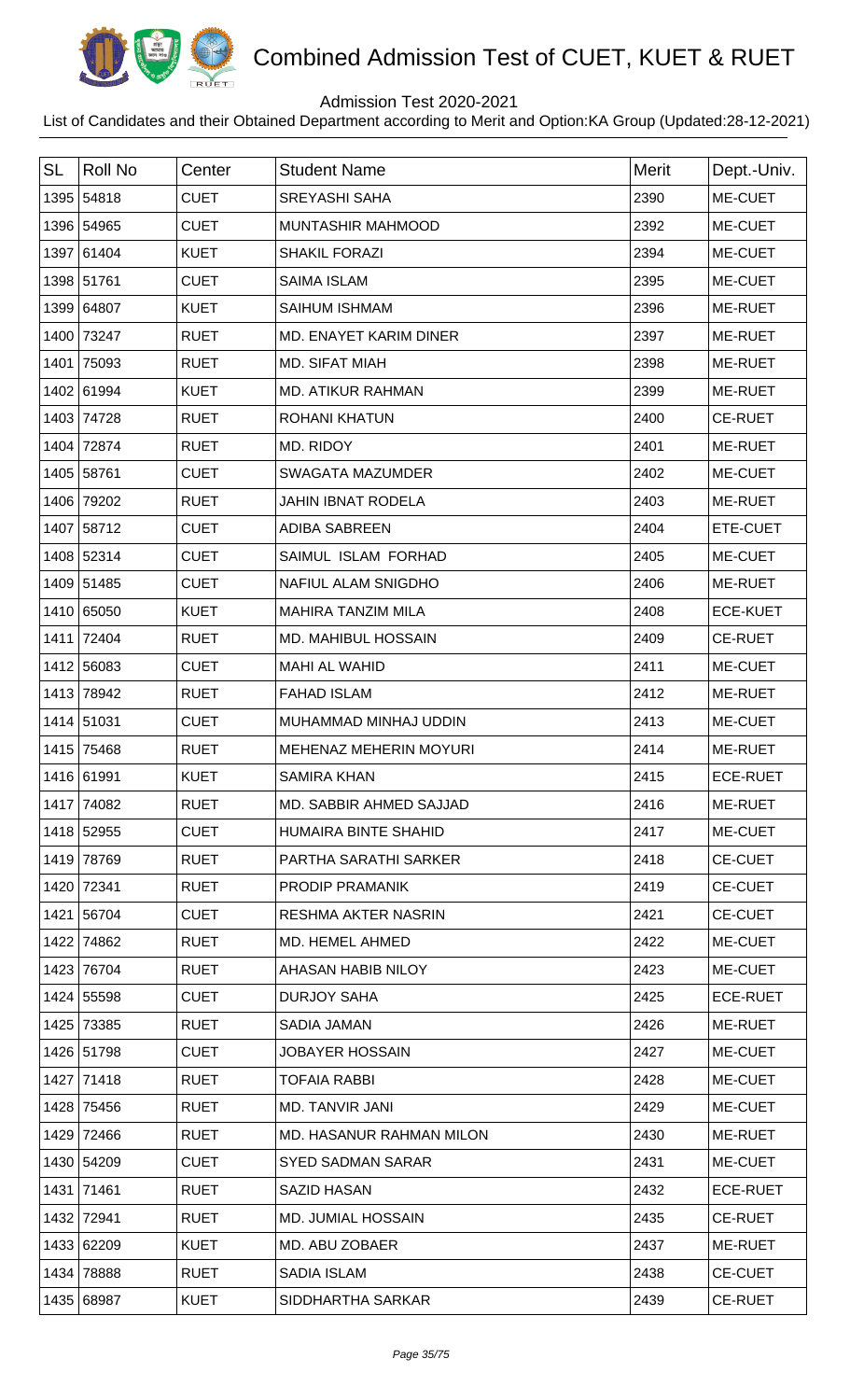

## Admission Test 2020-2021

| <b>SL</b> | <b>Roll No</b> | Center      | <b>Student Name</b>          | <b>Merit</b> | Dept.-Univ.     |
|-----------|----------------|-------------|------------------------------|--------------|-----------------|
|           | 1436 54790     | <b>CUET</b> | S M FAZLE RUHANI RANA        | 2440         | <b>CE-CUET</b>  |
|           | 1437 66087     | <b>KUET</b> | KAMRUL HASAN HIMEL CHOWDHURY | 2442         | <b>CE-RUET</b>  |
| 1438      | 75941          | <b>RUET</b> | <b>SIRAJUM MUNIR</b>         | 2443         | <b>ECE-RUET</b> |
|           | 1439 57400     | <b>CUET</b> | <b>KAUSER ALAM</b>           | 2444         | ME-CUET         |
|           | 1440 56930     | <b>CUET</b> | SAMIUL HOSSAIN               | 2445         | ME-RUET         |
| 1441      | 54766          | <b>CUET</b> | <b>SHITHI DATTA</b>          | 2446         | <b>BME-KUET</b> |
| 1442      | 74635          | <b>RUET</b> | MD. RAJWOAN ISLAM            | 2448         | ME-RUET         |
|           | 1443 55314     | <b>CUET</b> | <b>MD. IBTIDA YASIN</b>      | 2449         | ME-CUET         |
|           | 1444 66955     | <b>KUET</b> | MD. NAHID KHAN               | 2450         | <b>ME-RUET</b>  |
|           | 1445 60542     | <b>KUET</b> | MD. ZIHARUL ISLAM            | 2451         | <b>ECE-RUET</b> |
|           | 1446 75323     | <b>RUET</b> | K.M.FAZLE RABBI NIPUN        | 2452         | <b>ECE-KUET</b> |
| 1447      | 70572          | <b>RUET</b> | <b>SHYEKH BIN SOLAYMAN</b>   | 2455         | ME-RUET         |
| 1448      | 77320          | <b>RUET</b> | ANIKA TASNIM SADIA           | 2457         | <b>CE-CUET</b>  |
|           | 1449 50762     | <b>CUET</b> | <b>MAMJAD YOUSUF</b>         | 2458         | ME-CUET         |
|           | 1450 64882     | <b>KUET</b> | <b>MD.SAMIN KHAN HRIDOY</b>  | 2459         | CHE-KUET        |
| 1451      | 77095          | <b>RUET</b> | SHEIK MD YASIN               | 2460         | ME-RUET         |
|           | 1452 60108     | <b>KUET</b> | MD. SHAMIM HOSSAIN           | 2461         | ME-RUET         |
| 1453      | 74931          | <b>RUET</b> | RAJU AHMMED                  | 2462         | <b>CE-RUET</b>  |
|           | 1454 56693     | <b>CUET</b> | MOHAMMED SAMIN BIN SAIF      | 2463         | <b>CE-CUET</b>  |
|           | 1455 71174     | <b>RUET</b> | K.M. REZWAN AHMAD            | 2464         | ME-RUET         |
| 1456      | 73270          | <b>RUET</b> | ROHAN AL AHSAN               | 2465         | ME-RUET         |
|           | 1457 58705     | <b>CUET</b> | NAHIYAN EMDAD LAMIM          | 2466         | <b>IEM-KUET</b> |
|           | 1458 76551     | <b>RUET</b> | FERDOUS ZAMAN ZEEON          | 2468         | ME-RUET         |
|           | 1459 71480     | <b>RUET</b> | <b>JOY MOJUMDAR</b>          | 2469         | <b>CE-RUET</b>  |
|           | 1460 60492     | <b>KUET</b> | SHAIKH MAHDI BILLAH          | 2470         | CHE-KUET        |
|           | 1461 71776     | <b>RUET</b> | <b>MD. TANVIR HASAN</b>      | 2471         | <b>CE-RUET</b>  |
|           | 1462 71340     | <b>RUET</b> | ABDUR AL WASI                | 2472         | <b>ECE-KUET</b> |
|           | 1463 61771     | <b>KUET</b> | SYED RASIDUL ISLAM MARJAN    | 2473         | ME-RUET         |
|           | 1464 74725     | <b>RUET</b> | <b>SHAMIM AHMMED</b>         | 2474         | ME-RUET         |
|           | 1465 65980     | <b>KUET</b> | <b>MD. NAEEM UDDIN</b>       | 2476         | ME-CUET         |
|           | 1466 50937     | <b>CUET</b> | <b>MD. SHAFIN ALAM</b>       | 2477         | ME-RUET         |
|           | 1467 50408     | <b>CUET</b> | <b>TABIB WASIT KABIR</b>     | 2478         | <b>CE-CUET</b>  |
| 1468      | 75455          | <b>RUET</b> | <b>MD. TAREQ HASAN</b>       | 2479         | <b>CE-RUET</b>  |
|           | 1469 72773     | <b>RUET</b> | <b>IYASIR ARAFAT</b>         | 2482         | <b>ECE-RUET</b> |
|           | 1470 75843     | <b>RUET</b> | ARNIKAH NAWAR                | 2484         | <b>CE-RUET</b>  |
|           | 1471 63134     | <b>KUET</b> | MD. RAKIBUL HASSAN SHOVON    | 2485         | <b>CE-RUET</b>  |
|           | 1472 62517     | <b>KUET</b> | <b>MAHARAB HOSSAIN</b>       | 2486         | ME-RUET         |
|           | 1473 74099     | <b>RUET</b> | <b>MST. MARUFA KHATUN</b>    | 2488         | <b>CE-RUET</b>  |
|           | 1474 72136     | <b>RUET</b> | KANIZ FATEMA RATNA           | 2489         | <b>BME-KUET</b> |
|           | 1475 64750     | <b>KUET</b> | <b>JANNATUL MAUWA</b>        | 2491         | <b>CE-RUET</b>  |
|           | 1476 58937     | <b>CUET</b> | <b>CHANDRIMA DEB</b>         | 2493         | ME-CUET         |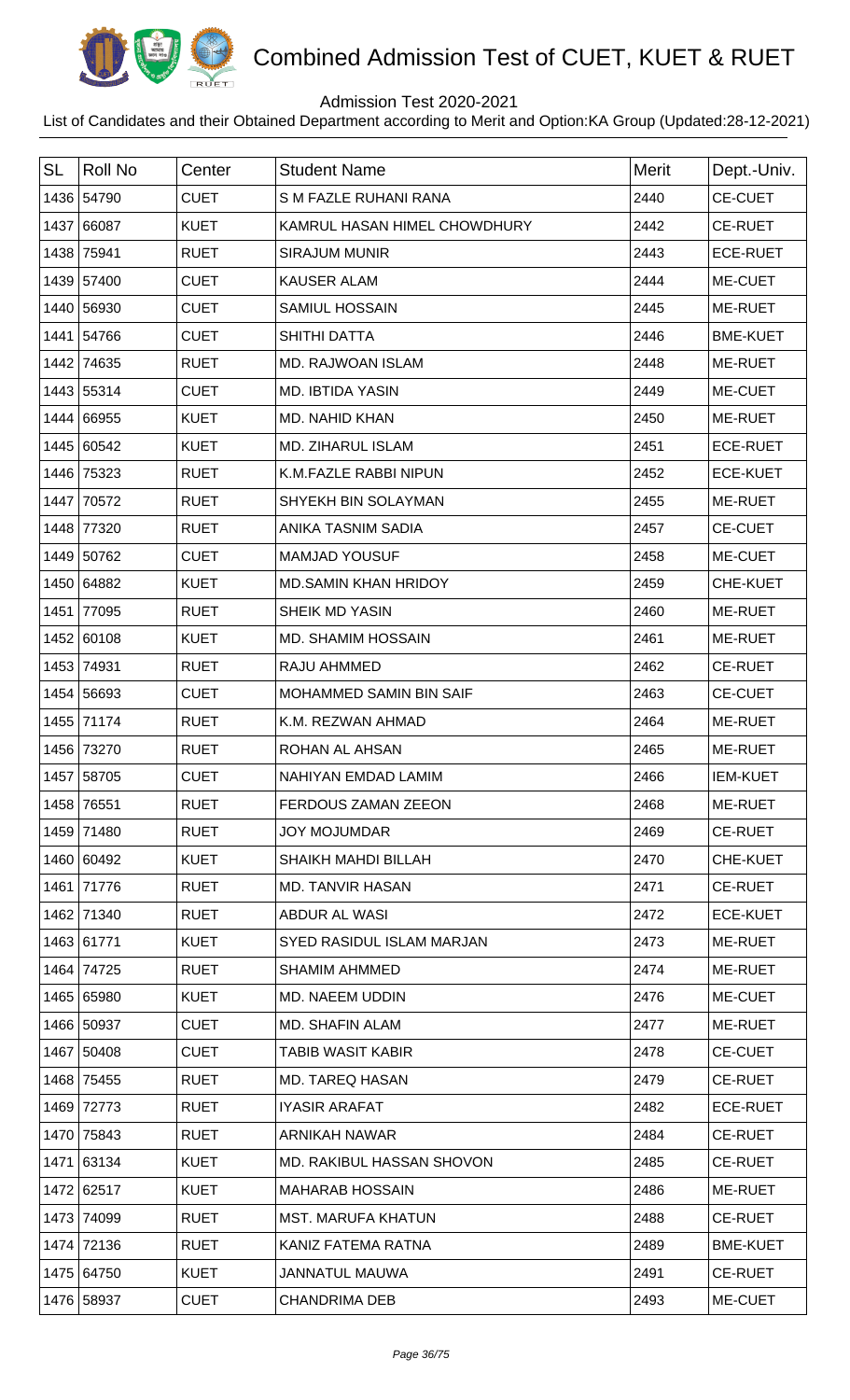

## Admission Test 2020-2021

| <b>SL</b> | Roll No    | Center      | <b>Student Name</b>            | <b>Merit</b> | Dept.-Univ.     |
|-----------|------------|-------------|--------------------------------|--------------|-----------------|
|           | 1477 58946 | <b>CUET</b> | AMARTHY DAS AMI                | 2495         | ME-CUET         |
|           | 1478 72932 | <b>RUET</b> | <b>G.M.MD. EMTIAZUR RAHMAN</b> | 2497         | ME-RUET         |
|           | 1479 75353 | <b>RUET</b> | <b>SUDIPA SARKER</b>           | 2498         | <b>CE-RUET</b>  |
|           | 1480 55250 | <b>CUET</b> | MD. TOWHIDUL ALAM              | 2499         | <b>ECE-RUET</b> |
|           | 1481 55844 | <b>CUET</b> | <b>ALINDA DEV BINOY</b>        | 2500         | ME-CUET         |
|           | 1482 71255 | <b>RUET</b> | <b>TASFIA JANNAT SHAILY</b>    | 2501         | ME-RUET         |
|           | 1483 59327 | <b>CUET</b> | NAJMUJ SHAHADATH NAIM          | 2502         | <b>CE-CUET</b>  |
|           | 1484 74498 | <b>RUET</b> | <b>SAIFUL ISLAM</b>            | 2503         | ME-RUET         |
|           | 1485 71905 | <b>RUET</b> | <b>SHUVO AHMED</b>             | 2504         | ME-CUET         |
|           | 1486 77077 | <b>RUET</b> | <b>MD. MOSTASIM BILLAH</b>     | 2505         | ME-RUET         |
|           | 1487 64383 | <b>KUET</b> | MD. RUMONUZZAMAN               | 2506         | <b>ECE-KUET</b> |
|           | 1488 75645 | <b>RUET</b> | <b>MD. SHAKIL KABIR</b>        | 2508         | ME-RUET         |
|           | 1489 53303 | <b>CUET</b> | MD. AFJALUR RAHMAN RAMIM       | 2509         | <b>CE-CUET</b>  |
|           | 1490 75870 | <b>RUET</b> | MD. ABDULLAH-ALL-NOMAN BADHON  | 2510         | ME-CUET         |
|           | 1491 75680 | <b>RUET</b> | <b>ADIBA AFRIN</b>             | 2512         | <b>CE-RUET</b>  |
|           | 1492 72882 | <b>RUET</b> | MD. MOHTASIM FUAD              | 2513         | <b>ECE-RUET</b> |
|           | 1493 51177 | <b>CUET</b> | SOWMYA SACHIN AVRO             | 2514         | CE-CUET         |
|           | 1494 74038 | <b>RUET</b> | <b>MD. KABIR HOSSAIN</b>       | 2515         | <b>CE-RUET</b>  |
|           | 1495 78833 | <b>RUET</b> | <b>MD. MONIRUL ISLAM</b>       | 2517         | ME-RUET         |
|           | 1496 56372 | <b>CUET</b> | SHAHED SUFIAN ALVE             | 2518         | ME-CUET         |
|           | 1497 71770 | <b>RUET</b> | PARTHA SARATHI BARMAN          | 2519         | ME-RUET         |
|           | 1498 79280 | <b>RUET</b> | AMMITA HAIDER AHON             | 2520         | ME-RUET         |
|           | 1499 71049 | <b>RUET</b> | MD. SAMIUL HASAN DICO          | 2521         | ME-RUET         |
|           | 1500 76611 | <b>RUET</b> | SHEIKH KAMAL PARVEZ            | 2522         | <b>ME-RUET</b>  |
|           | 1501 54224 | <b>CUET</b> | ANIKA TABASSUM TUBA            | 2523         | <b>ECE-RUET</b> |
|           | 1502 55776 | <b>CUET</b> | <b>HIMEL</b>                   | 2524         | ME-RUET         |
|           | 1503 76047 | <b>RUET</b> | SABIHA AFRIN MONI              | 2525         | <b>CE-RUET</b>  |
|           | 1504 54517 | <b>CUET</b> | <b>MD. SALMAN FARSE</b>        | 2526         | ME-RUET         |
|           | 1505 72996 | <b>RUET</b> | <b>IMAM MEHEDI ANTU</b>        | 2527         | CHE-KUET        |
|           | 1506 50033 | <b>CUET</b> | REHNUMA BINTE KAIUM            | 2528         | <b>CE-CUET</b>  |
|           | 1507 73003 | <b>RUET</b> | MD. ABU RAIHAN CHOWDHURY       | 2529         | ME-RUET         |
|           | 1508 53253 | <b>CUET</b> | <b>BIBI JOYNAB</b>             | 2530         | ME-CUET         |
|           | 1509 71200 | <b>RUET</b> | <b>DURJOY CHOWDHURY</b>        | 2531         | <b>CE-CUET</b>  |
|           | 1510 60734 | <b>KUET</b> | <b>SAMIA RAHMAN</b>            | 2532         | CHE-KUET        |
|           | 1511 79425 | <b>RUET</b> | <b>AJFAR SAJIN</b>             | 2533         | <b>CE-RUET</b>  |
|           | 1512 55149 | <b>CUET</b> | <b>JAMSHED KARIM CHOWDHURY</b> | 2534         | <b>CE-CUET</b>  |
|           | 1513 60382 | <b>KUET</b> | <b>NAWRIN NAWAR</b>            | 2535         | <b>CE-CUET</b>  |
|           | 1514 51936 | <b>CUET</b> | <b>MD. ASHIKUL ISLAM</b>       | 2536         | <b>ECE-RUET</b> |
|           | 1515 53924 | <b>CUET</b> | <b>IQBALL HOSSAIN NAYIME</b>   | 2537         | ME-CUET         |
|           | 1516 54578 | <b>CUET</b> | HIMADREE CHAUDHURY             | 2538         | ME-CUET         |
|           | 1517 68677 | <b>KUET</b> | <b>DEBASHISH BISWAS</b>        | 2539         | <b>CE-CUET</b>  |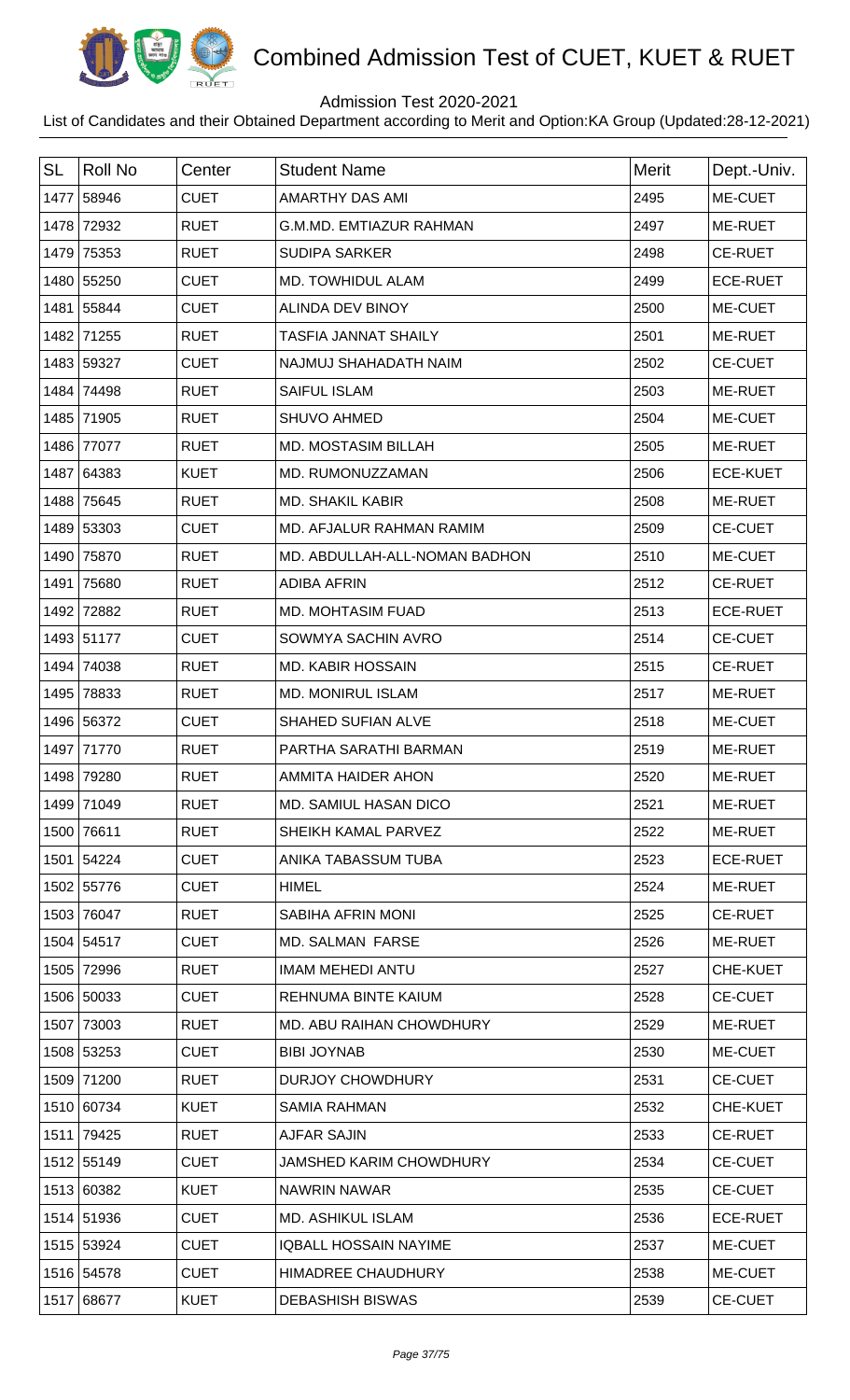

## Admission Test 2020-2021

| <b>SL</b> | <b>Roll No</b> | Center      | <b>Student Name</b>               | <b>Merit</b> | Dept.-Univ.     |
|-----------|----------------|-------------|-----------------------------------|--------------|-----------------|
|           | 1518 62888     | <b>KUET</b> | <b>MEHNAZ TASNIM NIJHUM</b>       | 2541         | <b>CE-CUET</b>  |
|           | 1519 64169     | <b>KUET</b> | MD. REZAUL KARIM                  | 2542         | ME-RUET         |
|           | 1520 56249     | <b>CUET</b> | FAHMIDA ALAM TAMIM                | 2543         | <b>ECE-KUET</b> |
|           | 1521 70557     | <b>RUET</b> | <b>RAKIN HOSSAIN</b>              | 2544         | ME-RUET         |
|           | 1522 71895     | <b>RUET</b> | <b>MD. FAHIM HASAN</b>            | 2545         | ME-CUET         |
|           | 1523 70802     | <b>RUET</b> | <b>WAZIH TAUSIF</b>               | 2546         | <b>CE-RUET</b>  |
|           | 1524 64059     | <b>KUET</b> | <b>SANDHIP TALUKDAR</b>           | 2547         | ME-RUET         |
|           | 1525 50547     | <b>CUET</b> | RAHAT ULLAH                       | 2548         | ME-CUET         |
|           | 1526 65079     | <b>KUET</b> | <b>MAISHA MEHNAZ</b>              | 2549         | <b>ECE-KUET</b> |
|           | 1527 71581     | <b>RUET</b> | SHAFIA TANHA ABONY                | 2551         | <b>CE-RUET</b>  |
|           | 1528 64206     | <b>KUET</b> | <b>SHAIKH ABU MUNAN</b>           | 2553         | <b>ECE-KUET</b> |
|           | 1529 52212     | <b>CUET</b> | <b>ISTIAK AHMED</b>               | 2554         | <b>CE-CUET</b>  |
|           | 1530 54106     | <b>CUET</b> | MD. ABU SUFIAN AL SABIT           | 2555         | ME-CUET         |
|           | 1531 50210     | <b>CUET</b> | <b>TANJILA RAHMAN JARIN</b>       | 2556         | ME-CUET         |
|           | 1532 77176     | <b>RUET</b> | <b>MD. ASIKUR RAHAMAN</b>         | 2557         | <b>ECE-KUET</b> |
|           | 1533 71154     | <b>RUET</b> | <b>ASHIK KAMRAN</b>               | 2558         | <b>ECE-KUET</b> |
|           | 1534 64953     | <b>KUET</b> | <b>IMRUL HASAN RONY</b>           | 2559         | ME-RUET         |
|           | 1535 74247     | <b>RUET</b> | MD. SAHAN AL RIAJ                 | 2561         | <b>CE-RUET</b>  |
|           | 1536 73785     | <b>RUET</b> | MD. ROBIUL AWAL EMON              | 2562         | <b>CE-RUET</b>  |
|           | 1537 63256     | <b>KUET</b> | S. M. SANOWER HOSEN SHIMUL        | 2564         | <b>CE-CUET</b>  |
|           | 1538 74060     | <b>RUET</b> | <b>MAHDEE HASSAN SAMI</b>         | 2565         | ME-CUET         |
|           | 1539 75519     | <b>RUET</b> | <b>MD. TANJIMUL ISLAM</b>         | 2567         | <b>ME-RUET</b>  |
|           | 1540 52020     | <b>CUET</b> | AHMED ZEWAIL SAMI                 | 2568         | <b>CE-CUET</b>  |
|           | 1541 74389     | <b>RUET</b> | <b>NASIF AHMED RIFAT</b>          | 2569         | ME-RUET         |
|           | 1542 70392     | <b>RUET</b> | AFRIN JAHAN                       | 2570         | <b>CE-CUET</b>  |
|           | 1543 71164     | <b>RUET</b> | MOHAMMAD RASHEDUL ALAM            | 2572         | ME-CUET         |
|           | 1544 72087     | <b>RUET</b> | <b>MAHMUDUL ISLAM TAHSIN</b>      | 2573         | ME-CUET         |
|           | 1545 75377     | <b>RUET</b> | <b>SUDIP KAR</b>                  | 2575         | <b>CE-CUET</b>  |
|           | 1546 68603     | <b>KUET</b> | RAKESH KUMAR GHOSH                | 2576         | <b>ECE-KUET</b> |
|           | 1547 58904     | <b>CUET</b> | MOHAMMAD IFTEKHAR CHOWDHURY TASIN | 2577         | <b>CE-CUET</b>  |
|           | 1548 50893     | <b>CUET</b> | MD. ABU NOMAN                     | 2578         | ME-CUET         |
|           | 1549 78190     | <b>RUET</b> | <b>RAFID HASAN</b>                | 2579         | <b>CE-CUET</b>  |
|           | 1550 77630     | <b>RUET</b> | <b>KAZI OMAR FARUK</b>            | 2580         | <b>IEM-KUET</b> |
|           | 1551 70733     | <b>RUET</b> | MD. AL SAYEKH DHUSOR              | 2581         | <b>ECE-KUET</b> |
|           | 1552 60194     | <b>KUET</b> | <b>UTSHO SAHA</b>                 | 2582         | ME-RUET         |
|           | 1553 53114     | <b>CUET</b> | <b>SOUVIK DEB</b>                 | 2583         | <b>CE-CUET</b>  |
|           | 1554 77421     | <b>RUET</b> | <b>MD. SADAD SAKLAIN SAMEER</b>   | 2584         | ME-RUET         |
|           | 1555 52946     | <b>CUET</b> | MOHAMMAD HASIBUL HOSSAIN          | 2585         | ME-CUET         |
|           | 1556 61650     | <b>KUET</b> | <b>MEHRAB ISLAM</b>               | 2586         | <b>ECE-KUET</b> |
|           | 1557 74846     | <b>RUET</b> | <b>ANJON KUMAR GHOSH</b>          | 2587         | ME-CUET         |
|           | 1558 74531     | <b>RUET</b> | MEHRAN AL BANNA YOUSHA            | 2588         | ME-RUET         |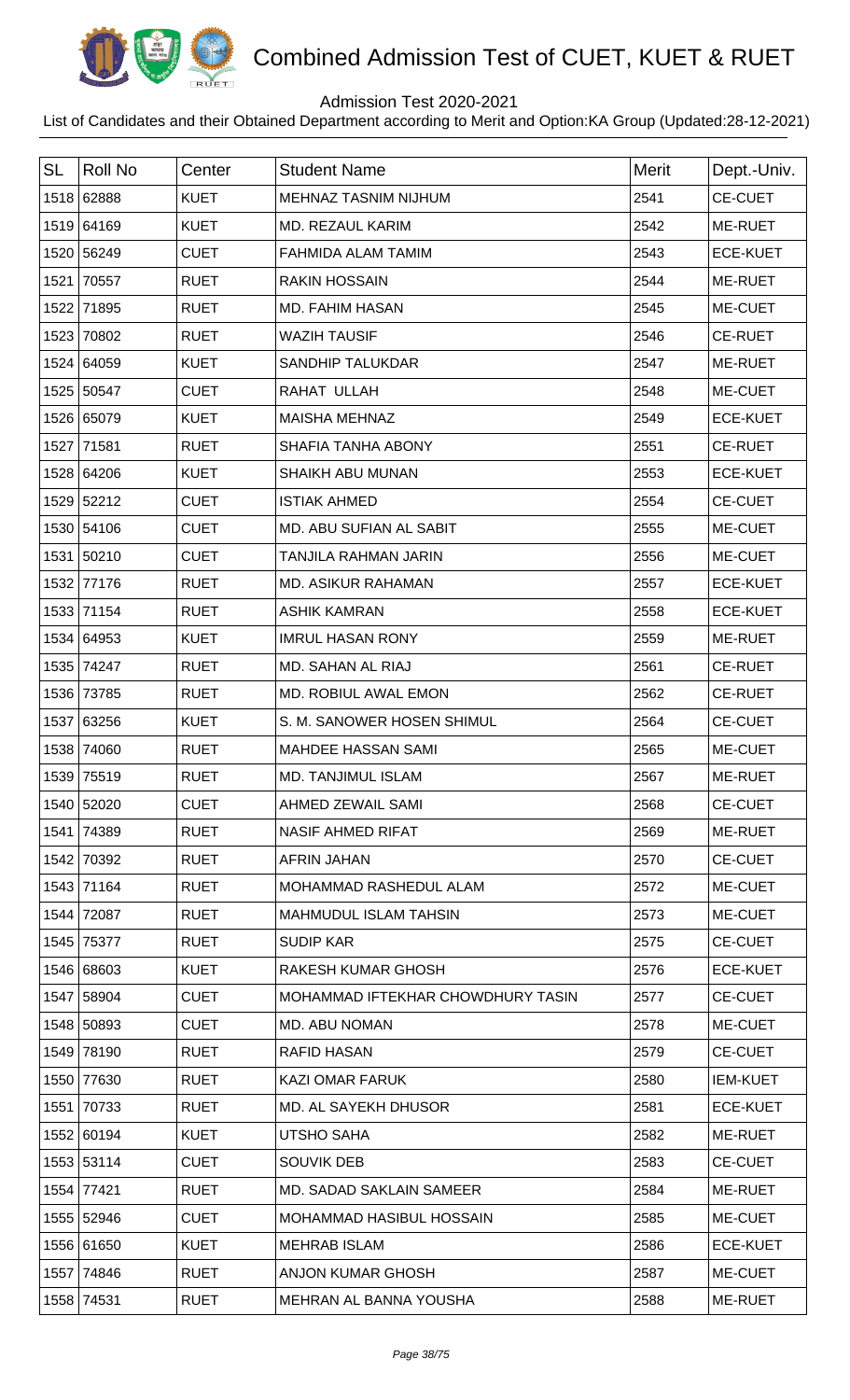

## Admission Test 2020-2021

| <b>SL</b> | <b>Roll No</b> | Center      | <b>Student Name</b>           | <b>Merit</b> | Dept.-Univ.     |
|-----------|----------------|-------------|-------------------------------|--------------|-----------------|
|           | 1559 55761     | <b>CUET</b> | <b>APRITA DEBNATH</b>         | 2589         | <b>CE-CUET</b>  |
|           | 1560 63380     | <b>KUET</b> | <b>JIBON KUMAR ROY</b>        | 2590         | <b>CE-CUET</b>  |
|           | 1561 65115     | <b>KUET</b> | <b>SHAKHEL MAHMUD</b>         | 2592         | ME-CUET         |
|           | 1562 54656     | <b>CUET</b> | MD. FAHAD BIN ALAM MAJUMDER   | 2593         | MTE-KUET        |
|           | 1563 65685     | <b>KUET</b> | <b>SAJIB KUMAR KAR</b>        | 2594         | ME-CUET         |
| 1564      | 71331          | <b>RUET</b> | MD. ABU BAKKAR SIDDQUE        | 2595         | <b>CE-RUET</b>  |
|           | 1565 57119     | <b>CUET</b> | ANISH DEB TURJO               | 2596         | ME-CUET         |
|           | 1566 55362     | <b>CUET</b> | FOYSAL BIN JOBAYER            | 2597         | <b>CE-CUET</b>  |
|           | 1567 50815     | <b>CUET</b> | MD. EFTAKHAR MAHMUD           | 2599         | <b>CE-CUET</b>  |
| 1568      | 76252          | <b>RUET</b> | <b>MD. TANVIR HASAN</b>       | 2600         | ME-RUET         |
|           | 1569 71121     | <b>RUET</b> | <b>ASHAB LABIB</b>            | 2601         | <b>CE-CUET</b>  |
|           | 1570 66906     | <b>KUET</b> | <b>SOHAN MONDAL</b>           | 2602         | <b>ECE-KUET</b> |
| 1571      | 77792          | <b>RUET</b> | <b>MST. TASNIM ANAM TUSTI</b> | 2603         | <b>BME-KUET</b> |
|           | 1572 55706     | <b>CUET</b> | MD. JAMINUR RAHMAN KHALID     | 2604         | ME-CUET         |
|           | 1573 54465     | <b>CUET</b> | KHONDOKAR RADWANUR RAHMAN     | 2606         | <b>ECE-RUET</b> |
|           | 1574 75935     | <b>RUET</b> | SAJID AKRAM BHUIYAN           | 2608         | ME-CUET         |
|           | 1575 68901     | <b>KUET</b> | <b>NAHIAN ALAM</b>            | 2609         | <b>ECE-KUET</b> |
|           | 1576 62577     | <b>KUET</b> | <b>ASHRAFUL</b>               | 2610         | ME-RUET         |
|           | 1577 64995     | <b>KUET</b> | SADIA ISLAM MUMU              | 2611         | <b>ECE-KUET</b> |
|           | 1578 72877     | <b>RUET</b> | ARIFUL ISLAM TUSHER           | 2612         | ME-RUET         |
|           | 1579 52058     | <b>CUET</b> | <b>MD. SHAFKATUL ISLAM</b>    | 2613         | <b>CE-CUET</b>  |
|           | 1580 61419     | <b>KUET</b> | <b>RAJIB MOLLA</b>            | 2614         | ME-CUET         |
| 1581      | 72733          | <b>RUET</b> | MD. SHAHARIAR HASAN JIM       | 2615         | ME-RUET         |
|           | 1582 60730     | <b>KUET</b> | FATTAH BIN SIDDIQUE           | 2616         | <b>IEM-KUET</b> |
|           | 1583 65801     | <b>KUET</b> | MOHAMMAD NAZMUL ISLAM         | 2617         | <b>BME-KUET</b> |
| 1584      | 77682          | <b>RUET</b> | <b>SHAMSUL ISLAM</b>          | 2618         | <b>CE-RUET</b>  |
|           | 1585 70997     | <b>RUET</b> | <b>TAMEEM TASNUBA CHHOA</b>   | 2619         | <b>CE-RUET</b>  |
|           | 1586 74398     | <b>RUET</b> | <b>MD. MOSIUR RAHMAN</b>      | 2620         | <b>CE-RUET</b>  |
| 1587      | 76783          | <b>RUET</b> | SAJIB PAL TOTOL               | 2621         | ME-CUET         |
| 1588      | 73382          | <b>RUET</b> | MARZIA AKTER MITU             | 2623         | <b>CE-RUET</b>  |
|           | 1589 50107     | <b>CUET</b> | MD.SUEZ                       | 2624         | ME-CUET         |
|           | 1590 74851     | <b>RUET</b> | MD. REZWAN KARIM              | 2625         | ME-CUET         |
| 1591      | 77959          | <b>RUET</b> | MD. ASHRAFUL AZAD             | 2626         | <b>TE-KUET</b>  |
|           | 1592 79342     | <b>RUET</b> | <b>JARIN TASNIM</b>           | 2627         | <b>CE-RUET</b>  |
|           | 1593 62991     | <b>KUET</b> | M. K PRITOM BARMON            | 2628         | <b>CE-RUET</b>  |
|           | 1594 66135     | <b>KUET</b> | CHOWDHURY MD. SAFIAN          | 2629         | <b>CE-RUET</b>  |
|           | 1595 51131     | <b>CUET</b> | MD. NAJEEM UDDIN              | 2630         | ME-CUET         |
|           | 1596 77641     | <b>RUET</b> | SANJIDUL ISLAM                | 2631         | ME-RUET         |
| 1597      | 75397          | <b>RUET</b> | <b>MD. SHAKIB HOSSAIN</b>     | 2632         | ME-CUET         |
|           | 1598 56601     | <b>CUET</b> | MOHAMMAD-AL-JAKARIA           | 2633         | <b>CE-CUET</b>  |
|           | 1599 55658     | <b>CUET</b> | <b>SHAWPNIL SIKDER</b>        | 2634         | ME-CUET         |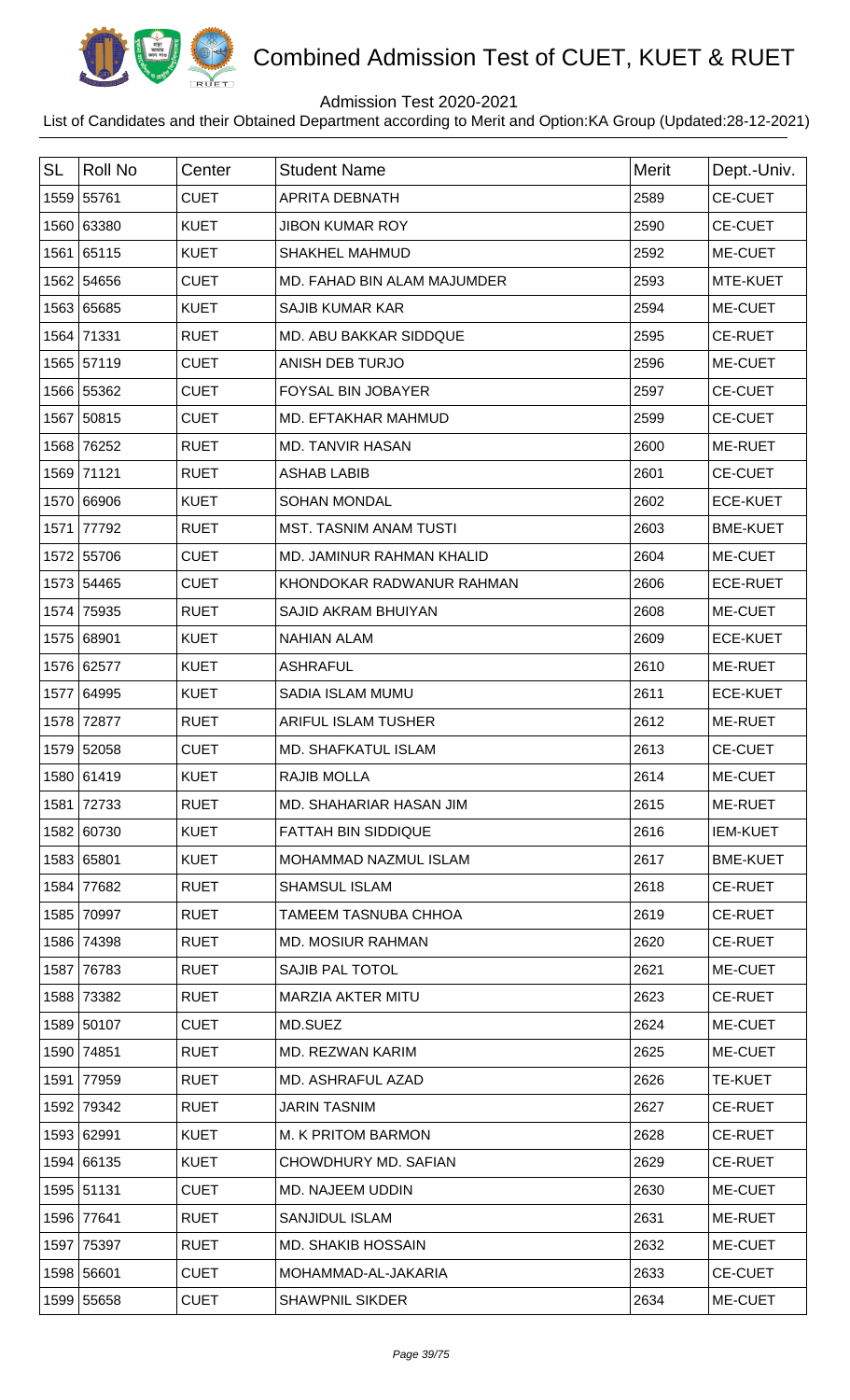

## Admission Test 2020-2021

| <b>SL</b> | <b>Roll No</b> | Center      | <b>Student Name</b>            | <b>Merit</b> | Dept.-Univ.     |
|-----------|----------------|-------------|--------------------------------|--------------|-----------------|
|           | 1600 59221     | <b>CUET</b> | SARAH HOSSAIN RITY MONI        | 2635         | ME-CUET         |
| 1601      | 73979          | <b>RUET</b> | <b>AHMED SHAKIB</b>            | 2636         | ME-CUET         |
|           | 1602 63128     | <b>KUET</b> | <b>MD. FAZLE RABBI</b>         | 2637         | <b>ME-RUET</b>  |
| 1603      | 70091          | <b>RUET</b> | NAWSHEEN SHARMILA              | 2638         | <b>ECE-RUET</b> |
|           | 1604 71851     | <b>RUET</b> | <b>MD. TASIN AHMED</b>         | 2639         | ME-RUET         |
|           | 1605 56696     | <b>CUET</b> | <b>ZUNAYED BIN IMAM</b>        | 2640         | ME-CUET         |
|           | 1606 68580     | <b>KUET</b> | MAISHA FARZANA TAMI            | 2641         | CHE-KUET        |
|           | 1607 52656     | <b>CUET</b> | <b>TASNIM TABASSUM SAMANTA</b> | 2642         | ME-CUET         |
|           | 1608 62499     | <b>KUET</b> | ABU MAHDI CHOWDHURY            | 2643         | ME-CUET         |
| 1609      | 71494          | <b>RUET</b> | MD. FIROZ ALAM                 | 2644         | <b>CE-CUET</b>  |
|           | 1610 50497     | <b>CUET</b> | SHAHINOOR KHAN                 | 2645         | <b>CE-CUET</b>  |
| 1611      | 56806          | <b>CUET</b> | <b>JUBAIDA JAHAN JERIN</b>     | 2647         | <b>CE-CUET</b>  |
| 1612      | 78923          | <b>RUET</b> | <b>NUR FAISAL KAIUM</b>        | 2648         | <b>CE-CUET</b>  |
|           | 1613 50991     | <b>CUET</b> | <b>ANOY SHIL</b>               | 2649         | <b>CE-CUET</b>  |
|           | 1614 53760     | <b>CUET</b> | <b>MEHEDI HASAN RAJON</b>      | 2650         | ME-CUET         |
| 1615      | 79358          | <b>RUET</b> | ABDUL WADUD SHIMUL             | 2653         | <b>CE-CUET</b>  |
|           | 1616 66288     | <b>KUET</b> | <b>TANHA FARZANA</b>           | 2654         | <b>ECE-RUET</b> |
|           | 1617 51848     | <b>CUET</b> | <b>MD BORHAN UDDIN</b>         | 2655         | ME-CUET         |
|           | 1618 71133     | <b>RUET</b> | NUSRAT JEBIN ANI               | 2658         | <b>BME-KUET</b> |
| 1619      | 70695          | <b>RUET</b> | <b>BADSHA OMAR FARUQUE</b>     | 2659         | <b>CE-RUET</b>  |
| 1620      | 73633          | <b>RUET</b> | <b>MST. HABIBA AKHTER</b>      | 2660         | <b>CE-RUET</b>  |
|           | 1621 53382     | <b>CUET</b> | MD. FAHIM AL AZAD              | 2661         | ME-RUET         |
|           | 1622 71514     | <b>RUET</b> | <b>MAHERJABIN ELMI</b>         | 2662         | CHE-KUET        |
|           | 1623 73826     | <b>RUET</b> | <b>ASADULLAH AL GALIB</b>      | 2663         | ME-RUET         |
|           | 1624 53322     | <b>CUET</b> | MD. MIZANUR RAHMAN CHOWDHURY   | 2664         | ME-CUET         |
| 1625      | 74696          | <b>RUET</b> | ARIAN RAHMAN ADITTA            | 2666         | <b>ECE-KUET</b> |
|           | 1626 51822     | <b>CUET</b> | AL BASET                       | 2667         | ME-CUET         |
|           | 1627 58892     | <b>CUET</b> | <b>MRITTIKA CHOWDHURY</b>      | 2668         | ME-CUET         |
|           | 1628 61721     | <b>KUET</b> | MD. TAHSIN AHMED KHAN SANVEE   | 2669         | <b>CE-CUET</b>  |
|           | 1629 56436     | <b>CUET</b> | MD. ABDUR RAHMAN NABIL         | 2672         | ME-CUET         |
|           | 1630 64639     | <b>KUET</b> | RIDOY KUMAR SAHA               | 2673         | <b>BME-KUET</b> |
|           | 1631 50603     | <b>CUET</b> | MD. SANAUL HAQUE JOY           | 2674         | ME-CUET         |
|           | 1632 69121     | <b>KUET</b> | <b>NAFISH FUAD ALVI</b>        | 2675         | <b>CE-RUET</b>  |
|           | 1633 76795     | <b>RUET</b> | ABDULLAH AL NOMAN              | 2676         | <b>ME-RUET</b>  |
|           | 1634 54629     | <b>CUET</b> | AMINA ANAN TANHA               | 2677         | ME-CUET         |
|           | 1635 58578     | <b>CUET</b> | <b>TANVIR FAISAL</b>           | 2678         | ME-CUET         |
|           | 1636 52301     | <b>CUET</b> | <b>NADIA NASRIN</b>            | 2679         | <b>CE-CUET</b>  |
|           | 1637 60563     | <b>KUET</b> | ASHRAFI ZAMAN SAMI             | 2680         | <b>ECE-KUET</b> |
|           | 1638 65830     | <b>KUET</b> | SANJANA ISLAM TULE             | 2681         | <b>ME-CUET</b>  |
|           | 1639 55734     | <b>CUET</b> | <b>NUR MOHAMMED</b>            | 2682         | ME-RUET         |
|           | 1640 76999     | <b>RUET</b> | SHAKIB MOHAMMAD EMON           | 2683         | ME-RUET         |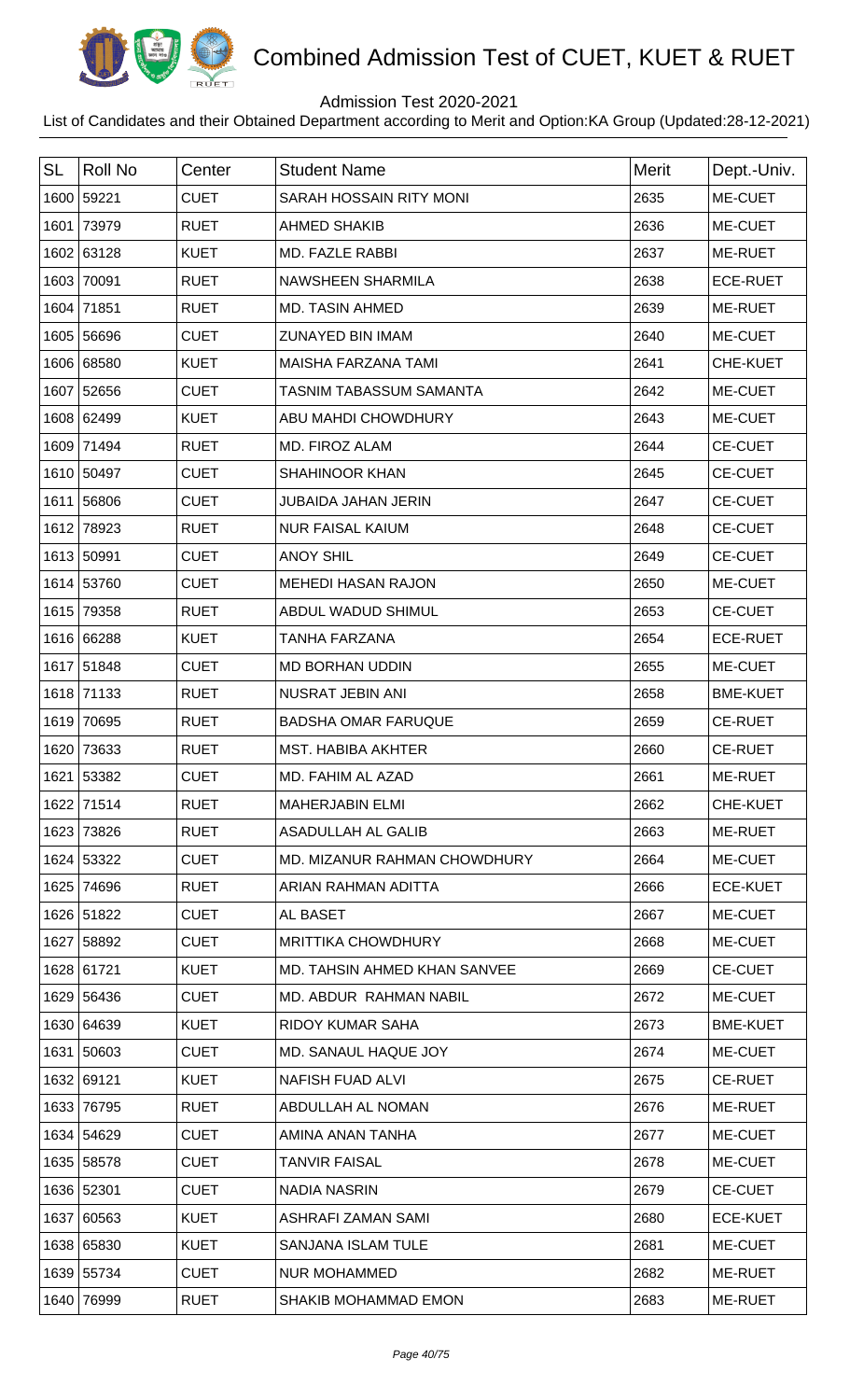

## Admission Test 2020-2021

| <b>SL</b> | <b>Roll No</b> | Center      | <b>Student Name</b>         | <b>Merit</b> | Dept.-Univ.     |
|-----------|----------------|-------------|-----------------------------|--------------|-----------------|
| 1641      | 71032          | <b>RUET</b> | <b>FAYSAL AHAMMED</b>       | 2684         | <b>CE-CUET</b>  |
|           | 1642 62121     | <b>KUET</b> | <b>SHEMANTO KARMOKAR</b>    | 2685         | CHE-KUET        |
|           | 1643 72308     | <b>RUET</b> | <b>TAPAN CHANDRA BARMAN</b> | 2688         | <b>CE-CUET</b>  |
|           | 1644 53565     | <b>CUET</b> | <b>MD MOBARAK HOSEN</b>     | 2689         | <b>CE-CUET</b>  |
|           | 1645 78738     | <b>RUET</b> | <b>SHARIKA TASNIM</b>       | 2691         | <b>ECE-RUET</b> |
|           | 1646 60814     | <b>KUET</b> | <b>SYED RAFIDUL ISLAM</b>   | 2692         | <b>IEM-KUET</b> |
| 1647      | 77259          | <b>RUET</b> | NUSHRATH JAHAN JENE         | 2693         | <b>ECE-KUET</b> |
|           | 1648 60478     | <b>KUET</b> | <b>SYED TOUFEQUL ISLAM</b>  | 2694         | ME-RUET         |
|           | 1649 64359     | <b>KUET</b> | MD. MAHFUJUR RAHMAN         | 2695         | <b>CE-CUET</b>  |
|           | 1650 61947     | <b>KUET</b> | <b>SABIT ARA ORPA</b>       | 2696         | ME-CUET         |
|           | 1651 60626     | <b>KUET</b> | <b>SAZIN AHMED</b>          | 2697         | <b>ECE-KUET</b> |
|           | 1652 71214     | <b>RUET</b> | <b>JOYANTA SAHA</b>         | 2698         | <b>CE-CUET</b>  |
|           | 1653 70421     | <b>RUET</b> | <b>FARJANA AFROZ</b>        | 2699         | <b>ECE-KUET</b> |
|           | 1654 75045     | <b>RUET</b> | MD. SADBIN ISLAM            | 2700         | ME-RUET         |
|           | 1655 78108     | <b>RUET</b> | <b>MEHEDI HASSAN</b>        | 2701         | <b>CE-CUET</b>  |
|           | 1656 56814     | <b>CUET</b> | YEASIN HOSSAIN              | 2702         | ME-RUET         |
|           | 1657 61759     | <b>KUET</b> | PRAPTY SAHA                 | 2703         | ME-RUET         |
|           | 1658 58970     | <b>CUET</b> | NOOR-A-JANNAT               | 2704         | ME-CUET         |
|           | 1659 72537     | <b>RUET</b> | MD. MUSHFIQUR RAHMAN CHABBI | 2705         | <b>CE-RUET</b>  |
|           | 1660 66014     | <b>KUET</b> | MD. SUMON MIA               | 2706         | <b>ECE-KUET</b> |
|           | 1661 71869     | <b>RUET</b> | <b>ANANYA BARMA</b>         | 2707         | <b>CHE-KUET</b> |
|           | 1662 74745     | <b>RUET</b> | <b>MEHEDI HASAN</b>         | 2708         | <b>CHE-KUET</b> |
|           | 1663 65157     | <b>KUET</b> | <b>TASBIR ALAM</b>          | 2709         | ME-RUET         |
|           | 1664 70465     | <b>RUET</b> | MD. MUSHFIQUR RAHMAN        | 2710         | ME-RUET         |
|           | 1665 60850     | <b>KUET</b> | <b>SK.SAJIDUL KAWSER</b>    | 2711         | ME-RUET         |
|           | 1666 71157     | <b>RUET</b> | MD. FORHAD HOSSIN           | 2712         | <b>CE-CUET</b>  |
|           | 1667 57155     | <b>CUET</b> | ASRAFUJ JAMAN JOWEL         | 2713         | ME-CUET         |
|           | 1668 54211     | <b>CUET</b> | ABDULLAH AL ARMAN           | 2714         | ME-RUET         |
|           | 1669 61736     | <b>KUET</b> | <b>TANHA ISLAM TANU</b>     | 2715         | <b>CE-RUET</b>  |
|           | 1670 53692     | <b>CUET</b> | <b>RIKI DAS</b>             | 2716         | ME-CUET         |
|           | 1671 55627     | <b>CUET</b> | <b>SANJIDA SULTANA</b>      | 2717         | ME-CUET         |
|           | 1672 73502     | <b>RUET</b> | <b>RAYAN KHAN</b>           | 2718         | ME-CUET         |
|           | 1673 71366     | <b>RUET</b> | <b>SALMAN MOHSIN</b>        | 2719         | CFPE-RUET       |
|           | 1674 53668     | <b>CUET</b> | NIZUM AHMED NIRAB           | 2720         | <b>CE-CUET</b>  |
|           | 1675 56701     | <b>CUET</b> | <b>SAJID AREFIN</b>         | 2721         | <b>CE-CUET</b>  |
|           | 1676 56201     | <b>CUET</b> | <b>ARIFUL ISLAM</b>         | 2722         | ME-CUET         |
|           | 1677 78906     | <b>RUET</b> | <b>SANJIDA RAHMAN</b>       | 2723         | <b>CE-RUET</b>  |
|           | 1678 55894     | <b>CUET</b> | AMENA AKHTER                | 2724         | ME-CUET         |
| 1679      | 75633          | <b>RUET</b> | <b>ADIN NOOR</b>            | 2725         | ME-RUET         |
|           | 1680 72467     | <b>RUET</b> | MD. MOMINUL HASAN           | 2726         | ME-RUET         |
|           | 1681 65013     | <b>KUET</b> | TASNIM ISLAM BUSHRA         | 2727         | <b>ECE-RUET</b> |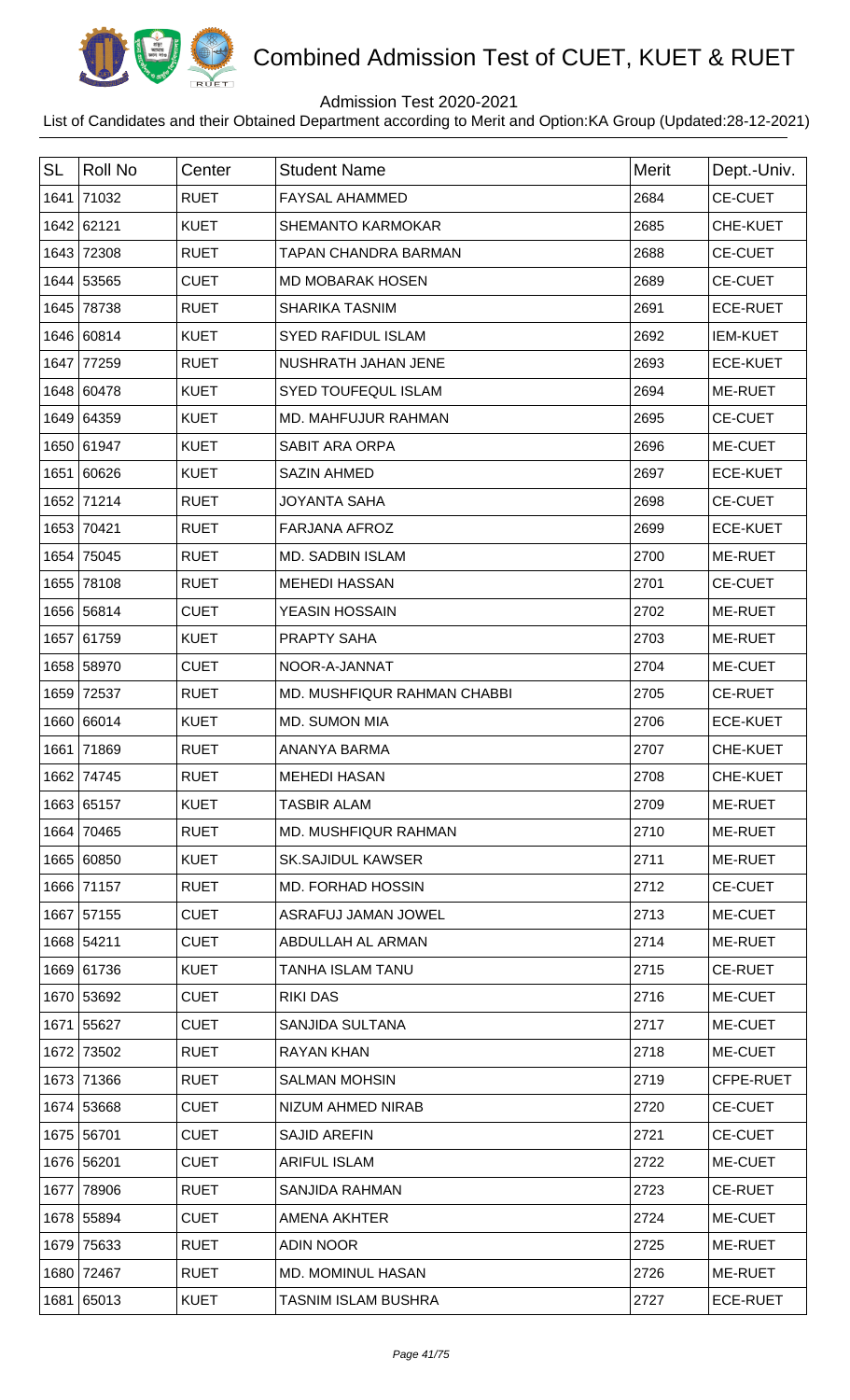

## Admission Test 2020-2021

| <b>SL</b> | Roll No    | Center      | <b>Student Name</b>             | Merit | Dept.-Univ.     |
|-----------|------------|-------------|---------------------------------|-------|-----------------|
|           | 1682 57021 | <b>CUET</b> | <b>TAHIA - TUN-TUBA</b>         | 2728  | ETE-CUET        |
|           | 1683 62746 | <b>KUET</b> | <b>OHIDUL ALAM</b>              | 2729  | <b>BME-KUET</b> |
|           | 1684 77614 | <b>RUET</b> | MD. MOHIBUL HAQUE               | 2730  | ME-RUET         |
|           | 1685 65520 | <b>KUET</b> | SHEIKH SHAZID EHSAN             | 2731  | ME-RUET         |
|           | 1686 70964 | <b>RUET</b> | AREFIN AHMED AZMI               | 2732  | ME-RUET         |
|           | 1687 71930 | <b>RUET</b> | <b>RIMON ALI</b>                | 2733  | <b>CE-RUET</b>  |
|           | 1688 62281 | <b>KUET</b> | SHAHRIAR HASAN TONEM            | 2734  | <b>CE-RUET</b>  |
|           | 1689 65223 | <b>KUET</b> | <b>ADITI MONDAL</b>             | 2737  | <b>ECE-KUET</b> |
|           | 1690 65853 | <b>KUET</b> | <b>IRFAT TASNIM MRITTIKA</b>    | 2738  | ME-RUET         |
|           | 1691 63262 | <b>KUET</b> | <b>FAHIM MONTASIR</b>           | 2739  | ME-CUET         |
|           | 1692 56736 | <b>CUET</b> | MD. ANAWRUL KABIR FAHAD         | 2740  | ME-CUET         |
|           | 1693 52696 | <b>CUET</b> | <b>HRITHIK NARAYAN BAIDYA</b>   | 2741  | ME-CUET         |
|           | 1694 64394 | <b>KUET</b> | MD. ANAMUL HAQUE AUNTO          | 2742  | <b>IEM-KUET</b> |
|           | 1695 55901 | <b>CUET</b> | MD. TANVIR AHAMMED SHIFAT       | 2743  | ME-CUET         |
|           | 1696 53896 | <b>CUET</b> | MD. PARVEZ MAHMUD               | 2744  | ME-CUET         |
|           | 1697 54512 | <b>CUET</b> | <b>ABDUR RAHAMAN</b>            | 2746  | ME-CUET         |
|           | 1698 75842 | <b>RUET</b> | MD. SHABAB RAHMAN               | 2747  | <b>CE-RUET</b>  |
|           | 1699 78178 | <b>RUET</b> | <b>MD. TAJIM AN NOOR</b>        | 2749  | <b>ECE-RUET</b> |
|           | 1700 70144 | <b>RUET</b> | <b>SHANTO SAHA</b>              | 2750  | <b>CE-CUET</b>  |
|           | 1701 54660 | <b>CUET</b> | NILOY BHOWMICK                  | 2752  | ME-CUET         |
|           | 1702 71513 | <b>RUET</b> | <b>BISHAL JAHIR</b>             | 2753  | ME-RUET         |
|           | 1703 54634 | <b>CUET</b> | <b>FARHEEN HOSSAIN</b>          | 2755  | <b>CE-CUET</b>  |
|           | 1704 76272 | <b>RUET</b> | SABBIR AHMED KHAN BADHON        | 2757  | ME-RUET         |
|           | 1705 54192 | <b>CUET</b> | ABDUL QUADIR HASSANY            | 2758  | ME-CUET         |
|           | 1706 74123 | <b>RUET</b> | S. A. FARUK                     | 2759  | <b>ME-RUET</b>  |
|           | 1707 70160 | <b>RUET</b> | <b>NURUL HOQUE RABBY</b>        | 2760  | ME-RUET         |
|           | 1708 66309 | <b>KUET</b> | <b>SADMAN SAKIB</b>             | 2761  | <b>CE-CUET</b>  |
|           | 1709 65956 | <b>KUET</b> | <b>MD. NAZAT KABIR</b>          | 2762  | <b>ECE-RUET</b> |
|           | 1710 75162 | <b>RUET</b> | <b>MST. MOBASHIRIN MUMU</b>     | 2764  | <b>CE-RUET</b>  |
|           | 1711 57048 | <b>CUET</b> | <b>MAKSUDUR RAHMAN MAKSUD</b>   | 2765  | <b>ECE-RUET</b> |
|           | 1712 63202 | <b>KUET</b> | <b>GOUTOM PAUL</b>              | 2766  | CHE-KUET        |
|           | 1713 51975 | <b>CUET</b> | <b>JANNATUL ADON ADITA</b>      | 2767  | ETE-CUET        |
|           | 1714 72459 | <b>RUET</b> | <b>TARIK BIN KHALED</b>         | 2768  | <b>CE-CUET</b>  |
|           | 1715 74652 | <b>RUET</b> | <b>MD. TAHOSAN ISLAM</b>        | 2769  | ME-RUET         |
|           | 1716 76520 | <b>RUET</b> | <b>MST. RUKAIYA ISLAM TONNI</b> | 2770  | <b>ECE-RUET</b> |
|           | 1717 64109 | <b>KUET</b> | <b>FARHAN LABIB RYTHM</b>       | 2771  | <b>CE-RUET</b>  |
|           | 1718 78585 | <b>RUET</b> | MD. SHAFE-UL-ALAM               | 2773  | <b>ECE-KUET</b> |
|           | 1719 68849 | <b>KUET</b> | KANIZ FATEMA MIM                | 2774  | <b>ECE-KUET</b> |
|           | 1720 65374 | <b>KUET</b> | <b>MD. REFAT HOSSAIN</b>        | 2775  | <b>CE-CUET</b>  |
|           | 1721 75042 | <b>RUET</b> | MD. HASIBUL ALAM                | 2776  | ME-RUET         |
|           | 1722 77567 | <b>RUET</b> | S. M. IMTIAZ SARWAR EMON        | 2777  | <b>CE-RUET</b>  |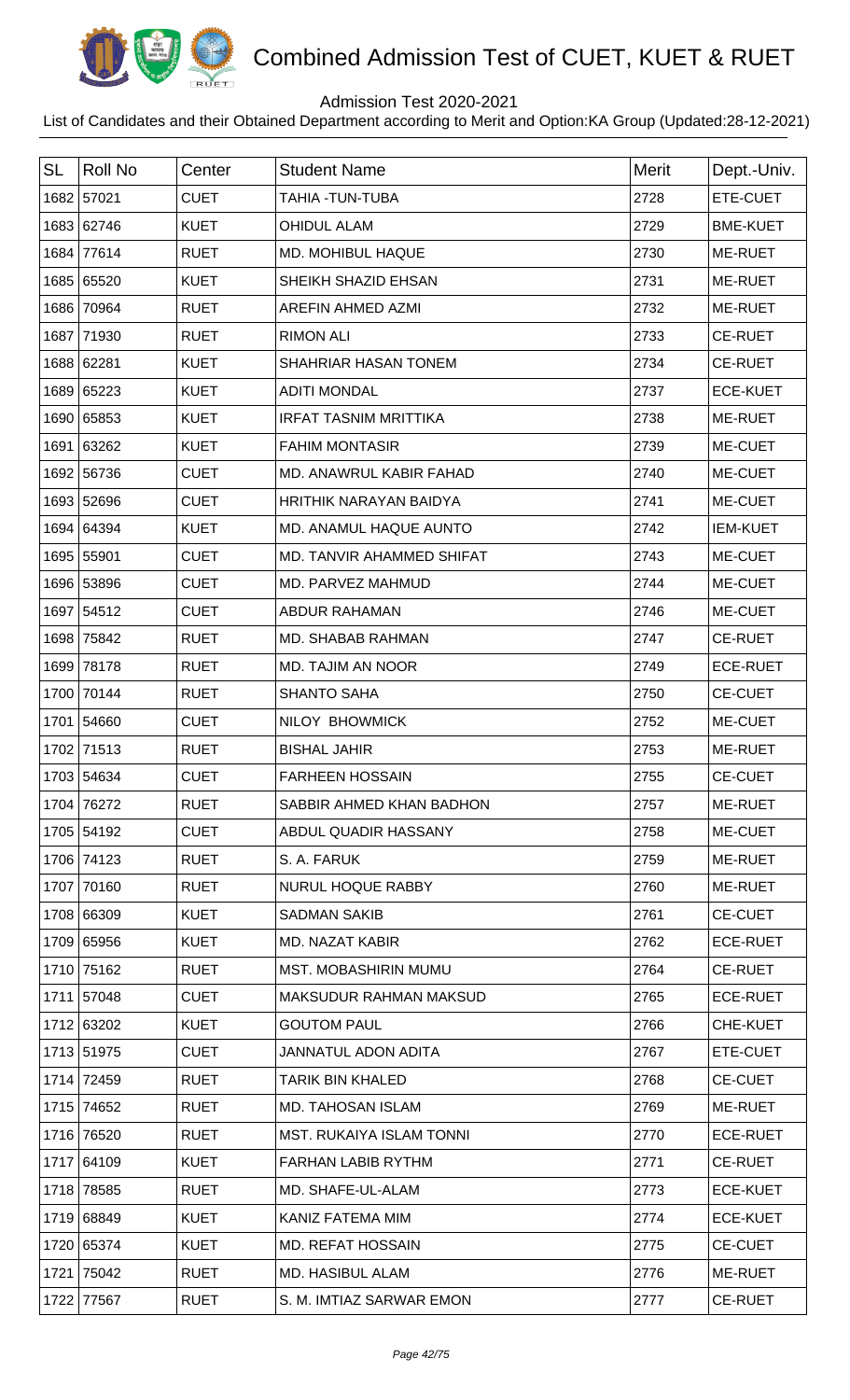

## Admission Test 2020-2021

| <b>SL</b> | <b>Roll No</b> | Center      | <b>Student Name</b>           | <b>Merit</b> | Dept.-Univ.     |
|-----------|----------------|-------------|-------------------------------|--------------|-----------------|
| 1723      | 70452          | <b>RUET</b> | RAFSANIA ISLAM                | 2778         | <b>ME-RUET</b>  |
|           | 1724 61578     | <b>KUET</b> | <b>MD. SANAULLAH AL GALIB</b> | 2779         | ME-RUET         |
|           | 1725 71799     | <b>RUET</b> | <b>ZANNATUN NAYEM</b>         | 2780         | <b>CE-RUET</b>  |
|           | 1726 50127     | <b>CUET</b> | PRANESH CHOWDHURY             | 2781         | ME-CUET         |
| 1727      | 70064          | <b>RUET</b> | <b>MOKSEDUL HASAN KHAN</b>    | 2782         | ME-RUET         |
|           | 1728 56957     | <b>CUET</b> | MOHAMMAD SAJID NAYEM          | 2783         | ME-CUET         |
| 1729      | 74281          | <b>RUET</b> | <b>MD. TASRIF SAHIR</b>       | 2784         | <b>CE-CUET</b>  |
|           | 1730 73592     | <b>RUET</b> | MOHAMMAD ASIBUL ISLAM         | 2785         | <b>CE-RUET</b>  |
| 1731      | 54314          | <b>CUET</b> | KAZI AHSAN AHMED AKAID        | 2786         | ME-CUET         |
| 1732      | 76799          | <b>RUET</b> | <b>KAZI ANTOR HABIB</b>       | 2787         | ME-RUET         |
|           | 1733 65872     | <b>KUET</b> | PROTTOY GHOSH                 | 2788         | <b>BME-KUET</b> |
|           | 1734 63882     | <b>KUET</b> | <b>ABUL HASAN</b>             | 2789         | ME-CUET         |
| 1735      | 72275          | <b>RUET</b> | RITIKA RANI BHAKTA            | 2790         | <b>CE-RUET</b>  |
|           | 1736 55533     | <b>CUET</b> | NUR-E-JANNAT                  | 2791         | <b>CE-CUET</b>  |
|           | 1737 71438     | <b>RUET</b> | MD. JAHIRUL ALAM MAJUMDER     | 2792         | ME-CUET         |
|           | 1738 78089     | <b>RUET</b> | MD. NADIAT NOWSHAD            | 2793         | ME-RUET         |
|           | 1739 68518     | <b>KUET</b> | NAZIAT BINTE HARUN            | 2794         | <b>CE-CUET</b>  |
|           | 1740 56420     | <b>CUET</b> | <b>MARIUM ISLAM AALA</b>      | 2795         | <b>ECE-KUET</b> |
|           | 1741 65723     | <b>KUET</b> | MD. BORHAN UDDIN SAKIB        | 2796         | ME-RUET         |
|           | 1742 60260     | <b>KUET</b> | <b>OMAMA NAZ YOUKI</b>        | 2797         | <b>CE-RUET</b>  |
|           | 1743 56328     | <b>CUET</b> | NAZMUL HAQUE NAQIB            | 2798         | <b>ECE-RUET</b> |
|           | 1744 57020     | <b>CUET</b> | MD. MAHDI HOSSAIN KHANDAKER   | 2799         | <b>ME-CUET</b>  |
|           | 1745 68583     | <b>KUET</b> | <b>RASEL HOSSAIN</b>          | 2800         | ME-CUET         |
|           | 1746 74232     | <b>RUET</b> | MD. JOUAD BIN ISLAM JOY       | 2801         | ME-RUET         |
|           | 1747 70941     | <b>RUET</b> | <b>MD. TAMZID SARKAR</b>      | 2802         | <b>ME-RUET</b>  |
|           | 1748 53365     | <b>CUET</b> | AYESHA NOOR HASHEMI           | 2803         | <b>BME-CUET</b> |
|           | 1749 52196     | <b>CUET</b> | MD. SHAHADAT HOSSEN CHY       | 2804         | MTE-KUET        |
|           | 1750 65643     | <b>KUET</b> | <b>AKASH GUSH</b>             | 2805         | MTE-KUET        |
| 1751      | 73648          | <b>RUET</b> | <b>FAHAD SAJID</b>            | 2806         | <b>IEM-KUET</b> |
|           | 1752 74158     | <b>RUET</b> | MD. ABDUR RAHIM               | 2807         | ME-RUET         |
|           | 1753 76185     | <b>RUET</b> | ZAMAN MOHAMMAD RAFSUN         | 2809         | <b>BME-KUET</b> |
|           | 1754 65196     | <b>KUET</b> | MD. RAKIBUL HASAN             | 2810         | ME-RUET         |
|           | 1755 74201     | <b>RUET</b> | <b>TOWHIDA MOSTARI</b>        | 2812         | <b>CE-RUET</b>  |
|           | 1756 77846     | <b>RUET</b> | MD. MUSABBIR HASAN            | 2813         | <b>ECE-KUET</b> |
|           | 1757 77459     | <b>RUET</b> | <b>MD. SHAMSUL ARAFIN</b>     | 2814         | <b>ECE-KUET</b> |
|           | 1758 69446     | <b>KUET</b> | MD. HASANUZZAMAN              | 2815         | ME-RUET         |
|           | 1759 77729     | <b>RUET</b> | AL-MOFA SHAHARIAR PRODHAN     | 2816         | ME-RUET         |
|           | 1760 56596     | <b>CUET</b> | <b>SABRINA HALIM</b>          | 2817         | <b>CE-CUET</b>  |
| 1761      | 72279          | <b>RUET</b> | MD. ABDULLAH AL NOMAN         | 2818         | <b>CE-RUET</b>  |
|           | 1762 74047     | <b>RUET</b> | MD. ABU TALHA                 | 2820         | ME-RUET         |
|           | 1763 76229     | <b>RUET</b> | <b>BAYEZID AKANDA</b>         | 2821         | ME-RUET         |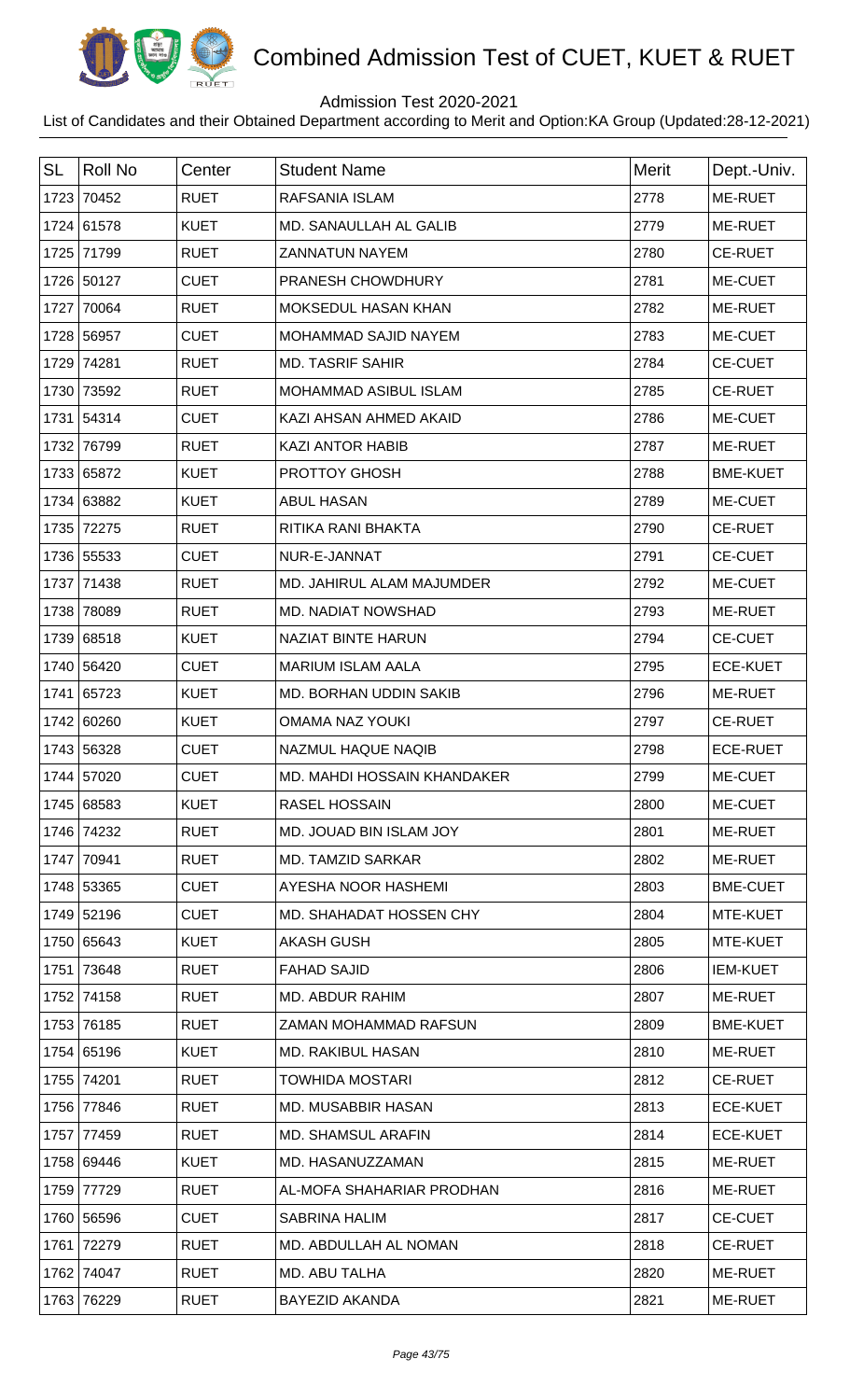

## Admission Test 2020-2021

| <b>SL</b> | Roll No    | Center      | <b>Student Name</b>             | Merit | Dept.-Univ.     |
|-----------|------------|-------------|---------------------------------|-------|-----------------|
| 1764      | 79002      | <b>RUET</b> | MD. NAYEMUR RAHMAN              | 2822  | ME-RUET         |
| 1765      | 77058      | <b>RUET</b> | MD. MAHFUZUL ALAM               | 2823  | <b>ECE-RUET</b> |
| 1766      | 79393      | <b>RUET</b> | MD. AL JOBAYAR RAHAMAN          | 2824  | <b>ME-RUET</b>  |
|           | 1767 51731 | <b>CUET</b> | MUHAMMAD BIN ABDUL KARIM        | 2825  | ME-CUET         |
| 1768      | 78755      | <b>RUET</b> | <b>MD. YEAMIM HOSSAIN</b>       | 2826  | <b>ME-RUET</b>  |
|           | 1769 56084 | <b>CUET</b> | MOHAMMAD ABRAR JAWAD CHOWDHURY  | 2827  | ME-CUET         |
|           | 1770 75512 | <b>RUET</b> | MD. MOHIBULLAH HASAN RUDRO      | 2828  | ME-CUET         |
|           | 1771 51261 | <b>CUET</b> | TANVIR ANJUM ADIB               | 2829  | <b>CE-CUET</b>  |
| 1772      | 76139      | <b>RUET</b> | <b>MAHMUD HASSAN SHANTO</b>     | 2831  | ME-RUET         |
|           | 1773 50335 | <b>CUET</b> | <b>FARIHA TASNIM ARPA</b>       | 2832  | ETE-CUET        |
| 1774      | 70532      | <b>RUET</b> | <b>JASMIN MUSTARY</b>           | 2833  | <b>ECE-RUET</b> |
|           | 1775 52887 | <b>CUET</b> | <b>MAAZ AHMED</b>               | 2834  | <b>ECE-RUET</b> |
|           | 1776 73331 | <b>RUET</b> | <b>MOTTASIM BILLAH</b>          | 2836  | <b>CE-CUET</b>  |
|           | 1777 57153 | <b>CUET</b> | <b>ASHRAFUL ISLAM RAFI</b>      | 2837  | ME-RUET         |
| 1778      | 73689      | <b>RUET</b> | <b>SADMAN SAKIB</b>             | 2838  | <b>CE-RUET</b>  |
|           | 1779 71244 | <b>RUET</b> | A. M. MAHDI ISLAM               | 2839  | <b>CE-CUET</b>  |
|           | 1780 76192 | <b>RUET</b> | MD. MONZURUL ALAM SARKAR        | 2840  | <b>ME-RUET</b>  |
| 1781      | 77523      | <b>RUET</b> | <b>MUHAMMAD F MUBIN</b>         | 2841  | <b>CE-RUET</b>  |
|           | 1782 61303 | <b>KUET</b> | <b>SWAGOTO RAY</b>              | 2843  | CHE-KUET        |
|           | 1783 64023 | <b>KUET</b> | <b>SHEUM MEHBUB</b>             | 2845  | <b>CE-RUET</b>  |
|           | 1784 69067 | <b>KUET</b> | TASMEYA SIDDIQUE MAYESHA        | 2846  | <b>BME-KUET</b> |
|           | 1785 73096 | <b>RUET</b> | <b>MD. MEHEDI HASSAN RABBI</b>  | 2848  | <b>ME-CUET</b>  |
|           | 1786 74864 | <b>RUET</b> | <b>MOST. NUSRAT JAHAN LUBNA</b> | 2849  | ME-RUET         |
|           | 1787 71095 | <b>RUET</b> | ABID AL AFF AKASH               | 2850  | ME-RUET         |
|           | 1788 54621 | <b>CUET</b> | ABUL KASHEM BEGH                | 2851  | ME-CUET         |
|           | 1789 54797 | <b>CUET</b> | <b>IRFANUL HUDA</b>             | 2852  | ME-RUET         |
|           | 1790 60501 | <b>KUET</b> | <b>G M AJMAIN ISHMAM ONTI</b>   | 2853  | ME-RUET         |
|           | 1791 50891 | <b>CUET</b> | ABDULLAH                        | 2854  | ME-CUET         |
|           | 1792 71075 | <b>RUET</b> | S.M. AUMLAN ISLAM RUPAK         | 2856  | <b>CE-RUET</b>  |
|           | 1793 76958 | <b>RUET</b> | <b>MD. ASHIKUL ISLAM SORON</b>  | 2858  | ME-CUET         |
|           | 1794 72837 | <b>RUET</b> | ASADULLAH AL GALIB              | 2859  | <b>ECE-RUET</b> |
|           | 1795 75731 | <b>RUET</b> | MD. SABIK-BIN-TAUHID            | 2860  | <b>CE-RUET</b>  |
|           | 1796 58726 | <b>CUET</b> | MOHAMMAD JONAID MOSTAFA         | 2861  | <b>CE-CUET</b>  |
|           | 1797 54205 | <b>CUET</b> | MD. SAKIB KHAN                  | 2862  | <b>CE-CUET</b>  |
|           | 1798 52248 | <b>CUET</b> | SYEDA ADIBA AFNAN               | 2864  | <b>CE-RUET</b>  |
|           | 1799 71578 | <b>RUET</b> | MD. MINHAJUL ISLAM KHANDOKAR    | 2865  | <b>ECE-RUET</b> |
|           | 1800 55051 | <b>CUET</b> | MD. SAIDUL ISLAM SAFAT          | 2866  | ME-CUET         |
|           | 1801 60729 | <b>KUET</b> | MOHAMMAD SHIPON HOSSAIN         | 2867  | <b>ECE-KUET</b> |
|           | 1802 69190 | <b>KUET</b> | <b>SADIA ISLAM</b>              | 2869  | <b>BME-KUET</b> |
|           | 1803 71168 | <b>RUET</b> | AFSANA AHMED                    | 2870  | ME-CUET         |
|           | 1804 64898 | <b>KUET</b> | MD. MEHERAB HOSSAIN             | 2872  | <b>ECE-KUET</b> |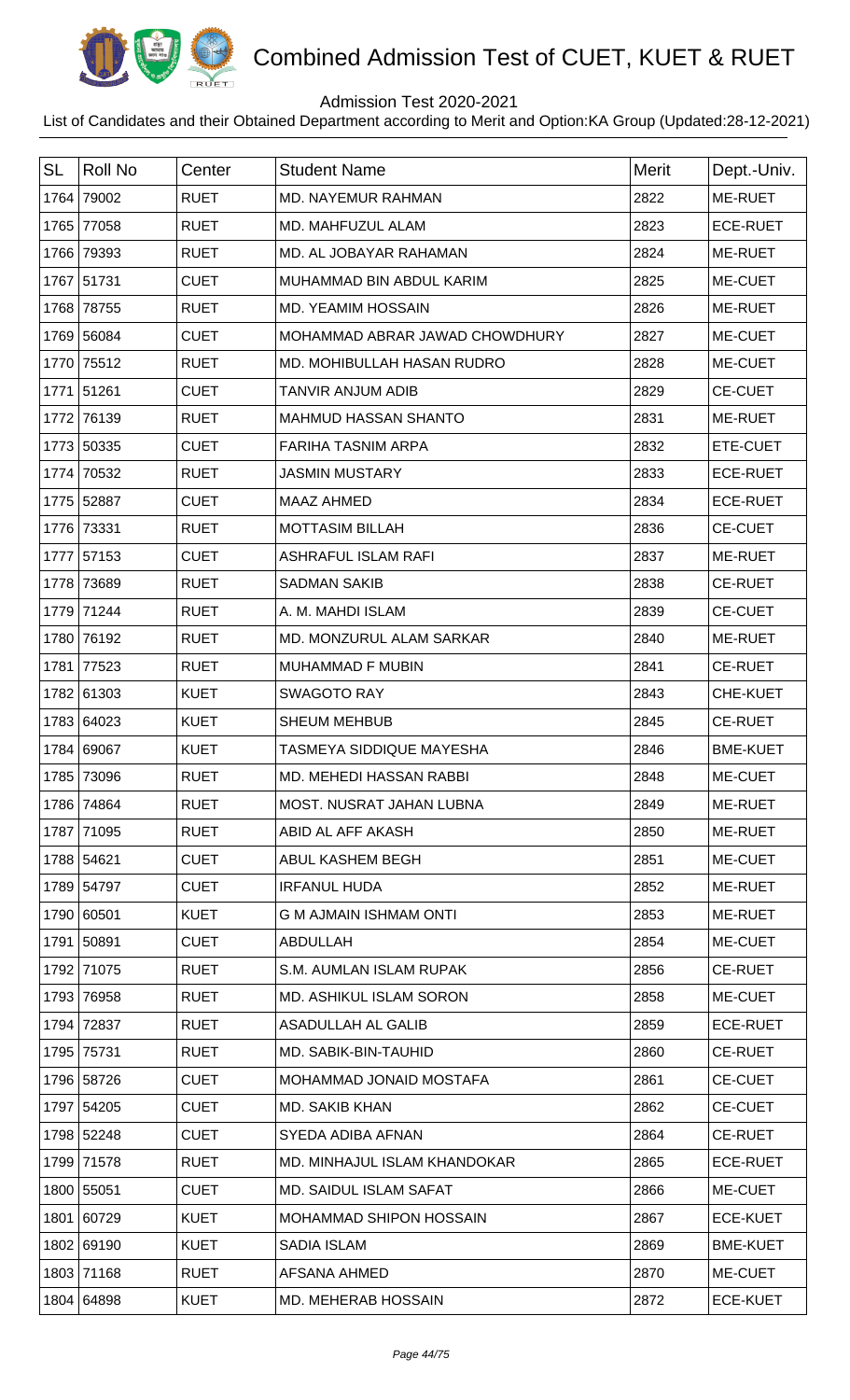

## Admission Test 2020-2021

| <b>SL</b> | <b>Roll No</b> | Center      | <b>Student Name</b>              | <b>Merit</b> | Dept.-Univ.     |
|-----------|----------------|-------------|----------------------------------|--------------|-----------------|
|           | 1805 64210     | <b>KUET</b> | <b>MD. RAKIBUL HASSAN</b>        | 2873         | <b>CE-RUET</b>  |
|           | 1806 76930     | <b>RUET</b> | <b>MOHAMMAD ALI</b>              | 2874         | <b>CE-CUET</b>  |
| 1807      | 73837          | <b>RUET</b> | AKHINUR HOSSAIN MIM              | 2876         | <b>CE-RUET</b>  |
|           | 1808 77245     | <b>RUET</b> | <b>MD. SADIK MOKTADIR MITHUN</b> | 2877         | <b>CE-RUET</b>  |
|           | 1809 70118     | <b>RUET</b> | <b>JHILIK SHAHID</b>             | 2878         | <b>CE-CUET</b>  |
|           | 1810 54127     | <b>CUET</b> | <b>RITTIK DEY</b>                | 2879         | ME-CUET         |
|           | 1811 54815     | <b>CUET</b> | AHONA BANIK SONGA                | 2880         | <b>CE-CUET</b>  |
|           | 1812 62079     | <b>KUET</b> | <b>NABILA FERDOUS</b>            | 2881         | <b>ECE-RUET</b> |
|           | 1813 72440     | <b>RUET</b> | MD. HAFFIZ MAHAMUD               | 2883         | ME-RUET         |
|           | 1814 75024     | <b>RUET</b> | <b>MD. EASIR RAHAT</b>           | 2884         | ME-RUET         |
|           | 1815 72100     | <b>RUET</b> | MD. SHAFIN ALAM                  | 2885         | <b>BME-KUET</b> |
|           | 1816 57224     | <b>CUET</b> | <b>AJWAD AHBAB</b>               | 2886         | ME-RUET         |
|           | 1817 62839     | <b>KUET</b> | MD. ALIF AHSAN SHANTO            | 2887         | ME-RUET         |
|           | 1818 71500     | <b>RUET</b> | SHAHRIAR MAHMUD ANIK             | 2888         | <b>ECE-RUET</b> |
|           | 1819 63847     | <b>KUET</b> | ANIKA ZAMAN DOLA                 | 2889         | <b>ECE-RUET</b> |
|           | 1820 54283     | <b>CUET</b> | DROHA DEB                        | 2891         | <b>ECE-RUET</b> |
|           | 1821 55777     | <b>CUET</b> | SYEDA TAHEYA                     | 2893         | <b>BME-CUET</b> |
|           | 1822 59404     | <b>CUET</b> | <b>MD. ISTIAK UDDIN TUSHER</b>   | 2894         | ME-CUET         |
|           | 1823 61517     | <b>KUET</b> | <b>AHASAN HABIB</b>              | 2896         | ME-CUET         |
|           | 1824 77626     | <b>RUET</b> | <b>TAHMID MOBASSIR</b>           | 2897         | <b>CE-RUET</b>  |
|           | 1825 76327     | <b>RUET</b> | <b>RAJESH MAJUMDER</b>           | 2898         | ME-RUET         |
|           | 1826 73326     | <b>RUET</b> | ABDULLAH MAHBOOB                 | 2899         | <b>CE-RUET</b>  |
| 1827      | 73118          | <b>RUET</b> | <b>UMMY TANJILA</b>              | 2900         | ME-RUET         |
|           | 1828 74561     | <b>RUET</b> | TONMOY PAUL SOUROV               | 2901         | <b>BME-CUET</b> |
|           | 1829 53326     | <b>CUET</b> | <b>SOWRAV GHOSH</b>              | 2902         | ME-CUET         |
|           | 1830 69445     | <b>KUET</b> | <b>SABRINA AMRIN</b>             | 2903         | ME-CUET         |
|           | 1831 69193     | <b>KUET</b> | MUMTAHINA HOSSAIN ANITA          | 2905         | <b>CE-CUET</b>  |
|           | 1832 59401     | <b>CUET</b> | <b>NUSAIBA TAHSIN</b>            | 2906         | ETE-CUET        |
|           | 1833 56322     | <b>CUET</b> | <b>TANZIR AHAMED</b>             | 2907         | <b>ECE-KUET</b> |
|           | 1834 55364     | <b>CUET</b> | MAHFUZUL HASAN OVI               | 2909         | ETE-CUET        |
|           | 1835 70798     | <b>RUET</b> | MD. ATIKUL ISLAM RANA            | 2910         | <b>CE-RUET</b>  |
|           | 1836 62608     | <b>KUET</b> | <b>MD. FOJLEA RABBI</b>          | 2911         | <b>ECE-RUET</b> |
|           | 1837 57047     | <b>CUET</b> | SADIA JANNAT VABNA               | 2913         | <b>CE-CUET</b>  |
|           | 1838 62096     | <b>KUET</b> | <b>SHOUVIK SAHA TIRTHO</b>       | 2914         | <b>CE-RUET</b>  |
|           | 1839 50954     | <b>CUET</b> | FARHAN MUNTASIR SHAHAT           | 2915         | ME-CUET         |
|           | 1840 56139     | <b>CUET</b> | MD. ASFAQUR RAHMAN               | 2916         | <b>CE-CUET</b>  |
| 1841      | 75207          | <b>RUET</b> | MD. NEYAMUL HAQUE                | 2917         | <b>CE-RUET</b>  |
|           | 1842 77394     | <b>RUET</b> | <b>LAMISUL ISLAM</b>             | 2918         | ME-RUET         |
|           | 1843 76586     | <b>RUET</b> | MD. ABU RAIHAN                   | 2919         | <b>CE-RUET</b>  |
| 1844      | 70359          | <b>RUET</b> | S.M. MUSTAKIM MAHMUD             | 2920         | ME-RUET         |
|           | 1845 74252     | <b>RUET</b> | ASHIKUR RAHMAN SANY              | 2921         | ME-RUET         |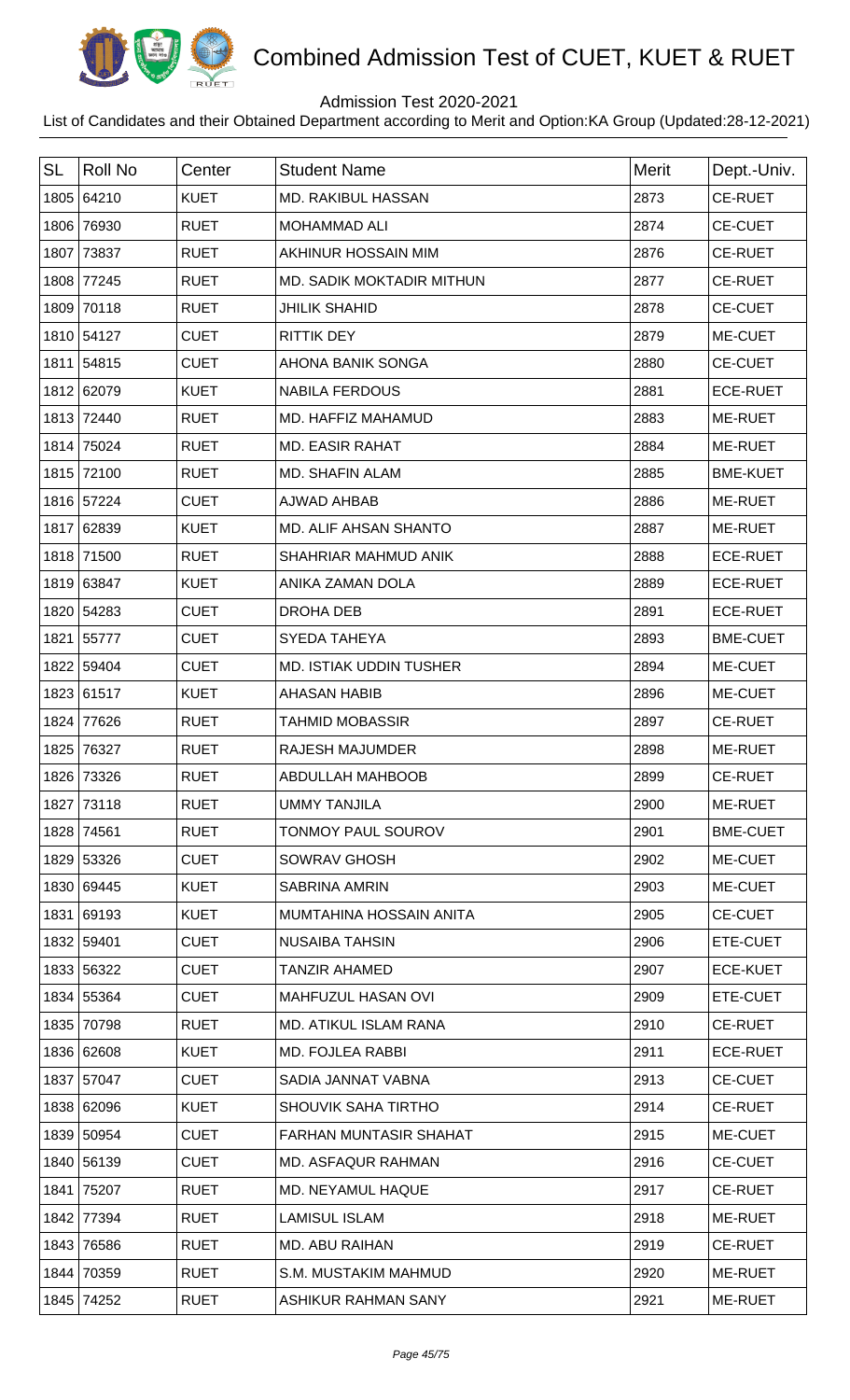

## Admission Test 2020-2021

| <b>SL</b> | <b>Roll No</b> | Center      | <b>Student Name</b>           | Merit | Dept.-Univ.      |
|-----------|----------------|-------------|-------------------------------|-------|------------------|
|           | 1846 78155     | <b>RUET</b> | SABBIR AHAMED                 | 2922  | ME-RUET          |
|           | 1847 54665     | <b>CUET</b> | PUJA ROY DIPA                 | 2923  | <b>ECE-RUET</b>  |
|           | 1848 56015     | <b>CUET</b> | <b>NAFIZ IMTIAZ RAFI</b>      | 2924  | ME-CUET          |
|           | 1849 62385     | <b>KUET</b> | MOST. TASNIA AKTER SUBORNO    | 2925  | <b>IEM-KUET</b>  |
|           | 1850 74073     | <b>RUET</b> | MD. SHOHANUR RAHAMAN SHOHAN   | 2926  | ME-RUET          |
|           | 1851 77882     | <b>RUET</b> | <b>NOURIN NUSRAT OYSHI</b>    | 2927  | <b>CE-RUET</b>   |
|           | 1852 55638     | <b>CUET</b> | <b>SUMAIYA JEBUN</b>          | 2928  | ME-CUET          |
|           | 1853 77689     | <b>RUET</b> | <b>MD ARIF HASNAT</b>         | 2929  | <b>ECE-RUET</b>  |
|           | 1854 55590     | <b>CUET</b> | <b>FARHAN LABIB ANIK</b>      | 2930  | ME-CUET          |
|           | 1855 64384     | <b>KUET</b> | SANJANA SARIVA AISHI          | 2931  | <b>IEM-KUET</b>  |
|           | 1856 77035     | <b>RUET</b> | MEHEERIN BINTA ALAM SHARMI    | 2932  | ETE-CUET         |
|           | 1857 55805     | <b>CUET</b> | CHINMOY KUMAR DAS DIP         | 2933  | ME-CUET          |
|           | 1858 79453     | <b>RUET</b> | MD. MAMUNUR RASHID RIFAT      | 2934  | ME-RUET          |
|           | 1859 76203     | <b>RUET</b> | MD. BIDDUT RAHMAN             | 2935  | <b>CE-RUET</b>   |
|           | 1860 68866     | <b>KUET</b> | SHAURAV SAHA SHAHOSH          | 2936  | <b>BECM-KUET</b> |
|           | 1861 55384     | <b>CUET</b> | <b>SUBRATA DEY</b>            | 2937  | <b>CE-CUET</b>   |
|           | 1862 75184     | <b>RUET</b> | MD. SAZZAD BIN JAHID          | 2938  | ME-RUET          |
|           | 1863 50414     | <b>CUET</b> | <b>MATIUR RAHMAN</b>          | 2939  | ME-RUET          |
|           | 1864 69182     | <b>KUET</b> | <b>TANHA ANIL</b>             | 2941  | <b>ECE-RUET</b>  |
|           | 1865 61842     | <b>KUET</b> | MD. MEHEDI HASAN JIM          | 2942  | ME-RUET          |
|           | 1866 66132     | <b>KUET</b> | <b>G.M.READY HASAN SANY</b>   | 2943  | <b>ECE-KUET</b>  |
|           | 1867   74353   | <b>RUET</b> | AL-AMIN                       | 2944  | <b>CE-RUET</b>   |
|           | 1868 74108     | <b>RUET</b> | MD. REGDWAN HOSSAIN UTSHAB    | 2945  | <b>ECE-RUET</b>  |
|           | 1869 55012     | <b>CUET</b> | <b>ANIKA PAUL</b>             | 2946  | ETE-CUET         |
|           | 1870 55543     | <b>CUET</b> | PRIYANTI DAM                  | 2947  | <b>CE-RUET</b>   |
|           | 1871 76249     | <b>RUET</b> | MD. KAWSER AHMED ITHUN        | 2948  | ME-RUET          |
|           | 1872 73726     | <b>RUET</b> | <b>MD. RASHEDUL ISLAM</b>     | 2949  | <b>CE-RUET</b>   |
|           | 1873 76484     | <b>RUET</b> | MD. RABBI                     | 2950  | ME-RUET          |
|           | 1874 61299     | <b>KUET</b> | MD. MEHEDI HASAN MASUM        | 2951  | <b>ME-RUET</b>   |
|           | 1875 62625     | <b>KUET</b> | <b>SABBIR HOSSAIN</b>         | 2952  | ME-RUET          |
|           | 1876 71279     | <b>RUET</b> | S. M. MUBASHSHIR MAHMOOD      | 2953  | <b>CE-RUET</b>   |
|           | 1877 73798     | <b>RUET</b> | <b>MD. ARIF HOSSEN SHANTO</b> | 2954  | <b>CE-CUET</b>   |
|           | 1878 71251     | <b>RUET</b> | ANIKA TABASSUM SHAMONTI       | 2955  | <b>CE-RUET</b>   |
|           | 1879 79247     | <b>RUET</b> | <b>DALIA SEGUFTA</b>          | 2956  | <b>ECE-RUET</b>  |
|           | 1880 52501     | <b>CUET</b> | ABRAR SHAHRIAR                | 2957  | ETE-CUET         |
|           | 1881 58831     | <b>CUET</b> | MD. AHNAF TAHMID              | 2958  | <b>CE-CUET</b>   |
|           | 1882 77818     | <b>RUET</b> | KAZI MAHPARA RAHMAN           | 2959  | <b>CE-RUET</b>   |
|           | 1883 56721     | <b>CUET</b> | <b>SAMIA MEHERUN</b>          | 2960  | <b>CE-CUET</b>   |
|           | 1884 75421     | <b>RUET</b> | MD. REZAYA RABBI RIFAT        | 2961  | ME-RUET          |
|           | 1885 64597     | <b>KUET</b> | <b>FAHIM FAISAL</b>           | 2963  | MTE-RUET         |
|           | 1886 57384     | <b>CUET</b> | NIZAM ABDULLA TOWSIF          | 2964  | <b>CE-CUET</b>   |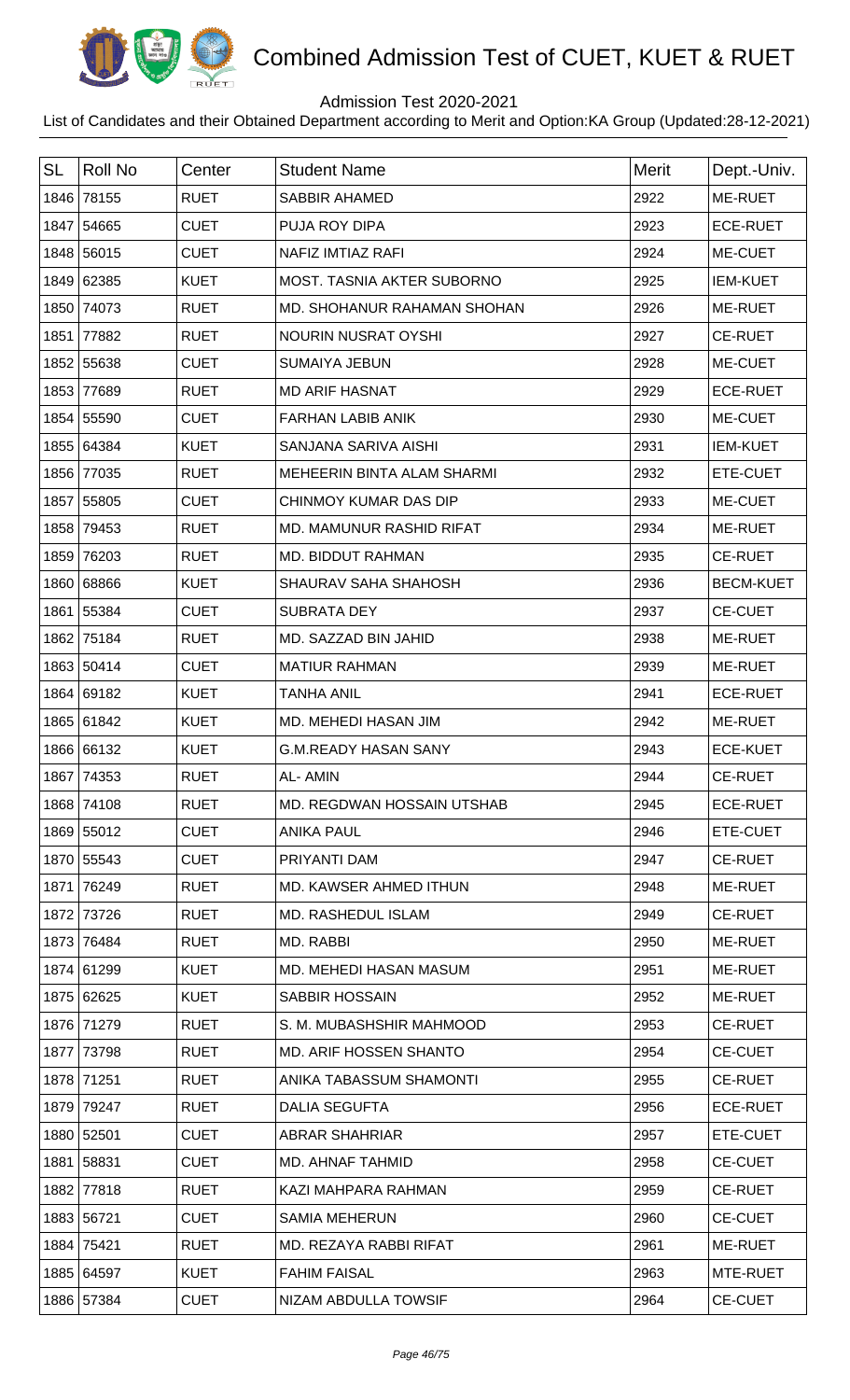

## Admission Test 2020-2021

| <b>SL</b> | <b>Roll No</b> | Center      | <b>Student Name</b>         | <b>Merit</b> | Dept.-Univ.     |
|-----------|----------------|-------------|-----------------------------|--------------|-----------------|
|           | 1887 55604     | <b>CUET</b> | <b>FAISAL AHMED</b>         | 2965         | <b>CE-CUET</b>  |
|           | 1888 60444     | <b>KUET</b> | MAHAMUDA SULTANA HENA       | 2966         | <b>CE-RUET</b>  |
|           | 1889 57058     | <b>CUET</b> | AHASAN SIFAT SAIKAM         | 2967         | <b>CE-CUET</b>  |
|           | 1890 65341     | <b>KUET</b> | <b>MASHRUR ISHRUQ NUR</b>   | 2968         | <b>IEM-KUET</b> |
|           | 1891 57302     | <b>CUET</b> | <b>MD. AHSAN HABIB</b>      | 2969         | MIE-CUET        |
|           | 1892 61197     | <b>KUET</b> | MD. RAKIBUZZAMAN RABIN      | 2970         | <b>ECE-KUET</b> |
|           | 1893 74320     | <b>RUET</b> | <b>IPSITA UTTAM SAHA</b>    | 2971         | <b>ECE-KUET</b> |
|           | 1894 79122     | <b>RUET</b> | <b>SUSMITA SHARMA OISHI</b> | 2972         | ME-RUET         |
|           | 1895 58522     | <b>CUET</b> | M. A. SADI                  | 2973         | ME-RUET         |
|           | 1896 50413     | <b>CUET</b> | MD. REZA- UN- NABI          | 2974         | <b>ECE-RUET</b> |
|           | 1897 64333     | <b>KUET</b> | <b>MD SAKIB</b>             | 2975         | <b>CE-RUET</b>  |
|           | 1898 54805     | <b>CUET</b> | <b>UMMA HABIBA</b>          | 2976         | <b>CE-CUET</b>  |
|           | 1899 71129     | <b>RUET</b> | MD. TOFAJJOL ISLAM          | 2977         | <b>CE-RUET</b>  |
|           | 1900 70223     | <b>RUET</b> | MD. ARIFUL ISLAM ALIF       | 2978         | <b>ECE-KUET</b> |
|           | 1901 63650     | <b>KUET</b> | <b>AVIJEET KUMAR ROY</b>    | 2979         | ME-RUET         |
|           | 1902 73594     | <b>RUET</b> | MD. KAFINUR RHAMAN          | 2980         | ME-RUET         |
|           | 1903 64343     | <b>KUET</b> | <b>ROHIT ROY</b>            | 2981         | ME-RUET         |
|           | 1904 74305     | <b>RUET</b> | <b>AHSAN HABIB PIAS</b>     | 2982         | <b>CE-RUET</b>  |
|           | 1905 76226     | <b>RUET</b> | MD. MAHIN RAHAMAN KONTHO    | 2983         | <b>ECE-RUET</b> |
|           | 1906 61575     | <b>KUET</b> | <b>SOUMYA GHOSH</b>         | 2984         | MTE-KUET        |
|           | 1907 76731     | <b>RUET</b> | SUZZADULLAH HIL GALIB       | 2985         | ME-RUET         |
|           | 1908 73803     | <b>RUET</b> | MD. MUSHFIQ PERVEZ          | 2986         | <b>CE-RUET</b>  |
|           | 1909 53792     | <b>CUET</b> | MD. SARWAR HOSSAIN MOLLAH   | 2988         | <b>CE-CUET</b>  |
|           | 1910 52850     | <b>CUET</b> | MD. IBRAHIM KHALIL ABIR     | 2989         | <b>CE-CUET</b>  |
|           | 1911 56898     | <b>CUET</b> | MD. SAZID KHAN              | 2990         | ME-RUET         |
|           | 1912 56107     | <b>CUET</b> | RIZUANUL ALAM               | 2991         | ETE-CUET        |
|           | 1913 68757     | <b>KUET</b> | <b>ANINDYA DAS</b>          | 2992         | ME-RUET         |
|           | 1914 75963     | <b>RUET</b> | <b>FATIN ISHTIAQUE AYON</b> | 2993         | <b>CE-RUET</b>  |
|           | 1915 52332     | <b>CUET</b> | <b>SHOWKOT HOSEN</b>        | 2994         | ETE-CUET        |
|           | 1916 69112     | <b>KUET</b> | AZHAN FAYAZ ALVEE           | 2995         | CHE-KUET        |
|           | 1917 73204     | <b>RUET</b> | <b>MD. TANVIR ISLAM</b>     | 2996         | <b>CE-RUET</b>  |
|           | 1918 76279     | <b>RUET</b> | MOHAMMAD MUNTASIR AL-MARUF  | 2997         | <b>IEM-KUET</b> |
|           | 1919 50560     | <b>CUET</b> | MD. RAYHAN MAJUMDER         | 2998         | <b>CE-RUET</b>  |
|           | 1920 52907     | <b>CUET</b> | <b>MD. SAIMON HAFIZ</b>     | 2999         | <b>ECE-RUET</b> |
|           | 1921 71339     | <b>RUET</b> | RAHIKIM MAKHTUM             | 3000         | <b>CE-RUET</b>  |
|           | 1922 54853     | <b>CUET</b> | <b>NESAR UDDIN</b>          | 3001         | ME-RUET         |
|           | 1923 60822     | <b>KUET</b> | <b>MD.MERAZ HOSSEN</b>      | 3002         | ME-RUET         |
|           | 1924 68804     | <b>KUET</b> | <b>ADNAN GALIB</b>          | 3004         | <b>BME-KUET</b> |
|           | 1925 53525     | <b>CUET</b> | MD. ROKONUZZAMAN            | 3005         | <b>CE-RUET</b>  |
|           | 1926 63694     | <b>KUET</b> | <b>FAHIM FAYSAL ARNAB</b>   | 3006         | <b>CE-RUET</b>  |
| 1927      | 72293          | <b>RUET</b> | MD. ABDULLAH AL MAMUN       | 3008         | <b>CE-RUET</b>  |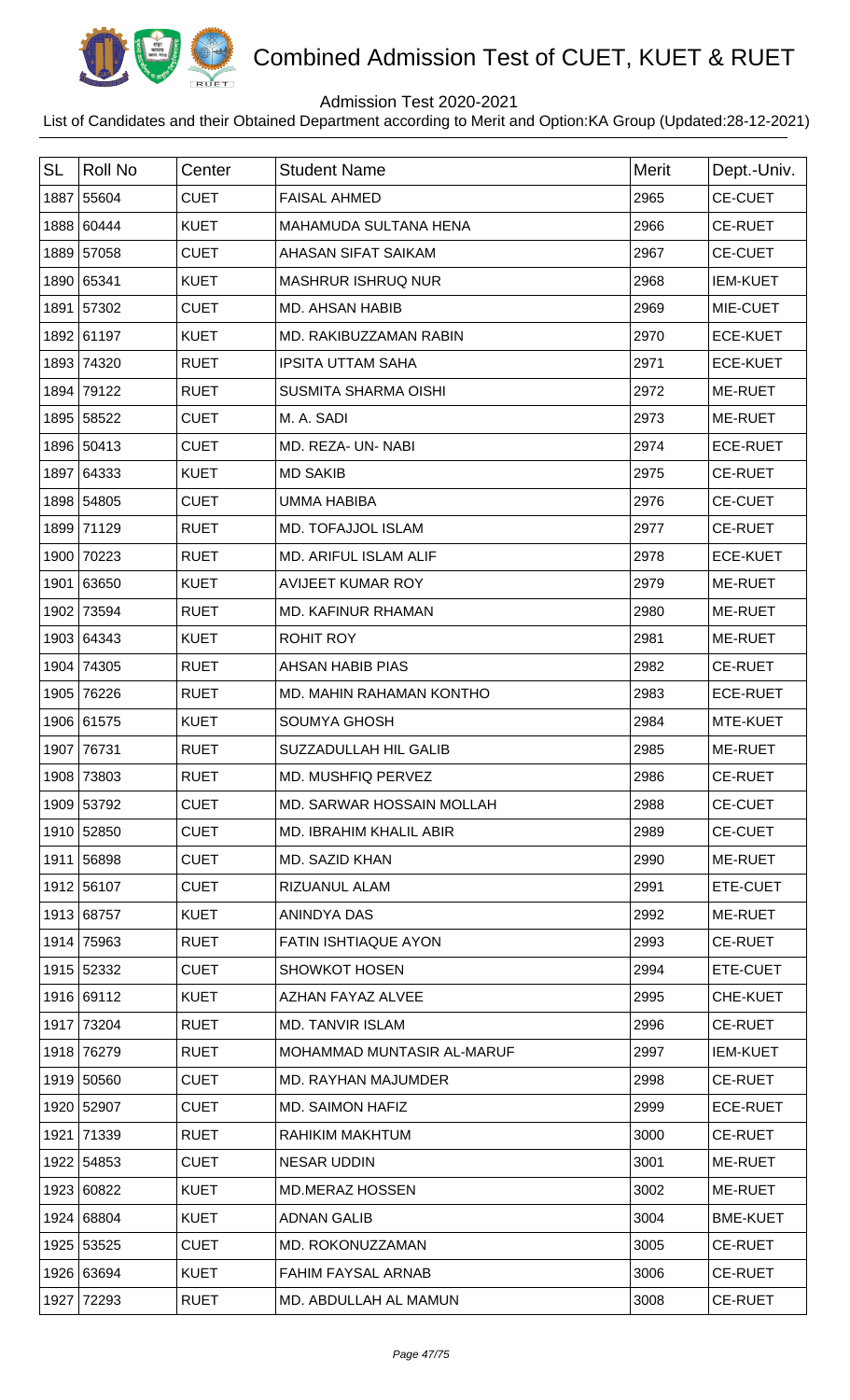

## Admission Test 2020-2021

| <b>SL</b> | <b>Roll No</b> | Center      | <b>Student Name</b>              | Merit | Dept.-Univ.     |
|-----------|----------------|-------------|----------------------------------|-------|-----------------|
|           | 1928 66886     | <b>KUET</b> | ABDULLAH AL MAMUN                | 3009  | <b>CE-RUET</b>  |
| 1929      | 74489          | <b>RUET</b> | MD. ABDUL BARIK                  | 3010  | <b>CE-RUET</b>  |
| 1930      | 72684          | <b>RUET</b> | <b>AMJAD HASAN NAFIS</b>         | 3011  | <b>CE-RUET</b>  |
| 1931      | 77109          | <b>RUET</b> | <b>MD. MOSIOUR RAHMAN POLLOB</b> | 3012  | <b>CE-RUET</b>  |
|           | 1932 73277     | <b>RUET</b> | <b>JAKARIA JAMAN</b>             | 3013  | <b>CE-RUET</b>  |
| 1933      | 76809          | <b>RUET</b> | <b>MUKIT HASAN LOBAN</b>         | 3014  | <b>CE-RUET</b>  |
|           | 1934 61708     | <b>KUET</b> | <b>MD. TASRIB AHMED MAHIN</b>    | 3015  | <b>IEM-KUET</b> |
|           | 1935 75237     | <b>RUET</b> | SIDRATUL MUNTAHA                 | 3016  | MTE-KUET        |
|           | 1936 57209     | <b>CUET</b> | MD. AHOSANUL HUQ MILON           | 3018  | <b>ECE-RUET</b> |
|           | 1937 66658     | <b>KUET</b> | MD. TANEEM IBN ALAM              | 3019  | <b>IEM-KUET</b> |
|           | 1938 75457     | <b>RUET</b> | RAKIBUL PARVEZ RAKIB             | 3020  | <b>CE-RUET</b>  |
| 1939      | 76178          | <b>RUET</b> | KHONDOKER MASRUR AHMED           | 3021  | <b>CE-RUET</b>  |
|           | 1940 73186     | <b>RUET</b> | AHAMED JUBAYER BHUIYAN           | 3023  | <b>CE-RUET</b>  |
| 1941      | 75558          | <b>RUET</b> | <b>SALIM SADMAN</b>              | 3024  | <b>CE-RUET</b>  |
|           | 1942 52572     | <b>CUET</b> | SYED MD, AHASAN HABIB            | 3025  | MIE-CUET        |
|           | 1943 74699     | <b>RUET</b> | <b>SHAON KUMAR KARMAKAR</b>      | 3026  | ETE-CUET        |
|           | 1944 65542     | <b>KUET</b> | MD. IQRAM HOSSAIN MOLLAH         | 3027  | <b>IEM-KUET</b> |
| 1945      | 77202          | <b>RUET</b> | ANIK HASAN BADHON                | 3028  | <b>CE-RUET</b>  |
|           | 1946 51922     | <b>CUET</b> | RUBAYET FERDOUS ALVI             | 3029  | ETE-CUET        |
| 1947      | 73863          | <b>RUET</b> | <b>WAKIL AHMED</b>               | 3031  | MIE-CUET        |
| 1948      | 70891          | <b>RUET</b> | <b>MD. HAFIJUL ISLAM</b>         | 3032  | <b>CE-RUET</b>  |
|           | 1949 72636     | <b>RUET</b> | MD. SHEIKH SADIQUR RAHMAN        | 3033  | <b>CE-RUET</b>  |
|           | 1950 64472     | <b>KUET</b> | <b>NUR FARHAN BUBUN</b>          | 3034  | <b>ECE-RUET</b> |
|           | 1951 75464     | <b>RUET</b> | AFSARA FARIHA MITY               | 3036  | <b>ECE-RUET</b> |
|           | 1952 52575     | <b>CUET</b> | ABU HAYAT MOHAMMAD NIBRAS        | 3037  | ETE-CUET        |
|           | 1953 61309     | <b>KUET</b> | A.Q.M. KAYESH BIN MAHBUB         | 3038  | <b>CE-RUET</b>  |
|           | 1954 65593     | <b>KUET</b> | <b>NAFIS FUAD</b>                | 3039  | <b>IEM-KUET</b> |
|           | 1955 56733     | <b>CUET</b> | <b>ANINDA PAUL</b>               | 3040  | <b>BME-CUET</b> |
|           | 1956 50562     | <b>CUET</b> | <b>SAJIA MASUD</b>               | 3041  | <b>CE-RUET</b>  |
|           | 1957 65423     | <b>KUET</b> | <b>TANVIR HOSSAIN</b>            | 3043  | <b>CE-RUET</b>  |
|           | 1958 55454     | <b>CUET</b> | <b>MINHAZ UDDIN</b>              | 3044  | <b>ECE-RUET</b> |
|           | 1959 63989     | <b>KUET</b> | MD. AHASANUR RAHMAN              | 3047  | <b>CE-RUET</b>  |
|           | 1960 54901     | <b>CUET</b> | <b>SUDIPTO HALDER</b>            | 3048  | MTE-KUET        |
|           | 1961 54937     | <b>CUET</b> | TRISHA SARKAR                    | 3049  | <b>BME-CUET</b> |
|           | 1962 78845     | <b>RUET</b> | TEHAMI NAIMUS SALAM              | 3051  | <b>CE-RUET</b>  |
|           | 1963 51993     | <b>CUET</b> | NAHIYAN ISHMAM NAWAR             | 3052  | <b>IPE-RUET</b> |
|           | 1964 71675     | <b>RUET</b> | <b>ANISUR RAHMAN</b>             | 3053  | <b>CE-RUET</b>  |
|           | 1965 50850     | <b>CUET</b> | <b>ISHRAT JAHAN MILY</b>         | 3054  | ETE-CUET        |
|           | 1966 64505     | <b>KUET</b> | MD. AOWLAD HOSSAIN OPI           | 3055  | <b>CE-RUET</b>  |
|           | 1967 66084     | <b>KUET</b> | S.M. ABU TAHER                   | 3056  | MTE-KUET        |
|           | 1968 72959     | <b>RUET</b> | SABIHA SULTANA SARA              | 3057  | <b>IEM-KUET</b> |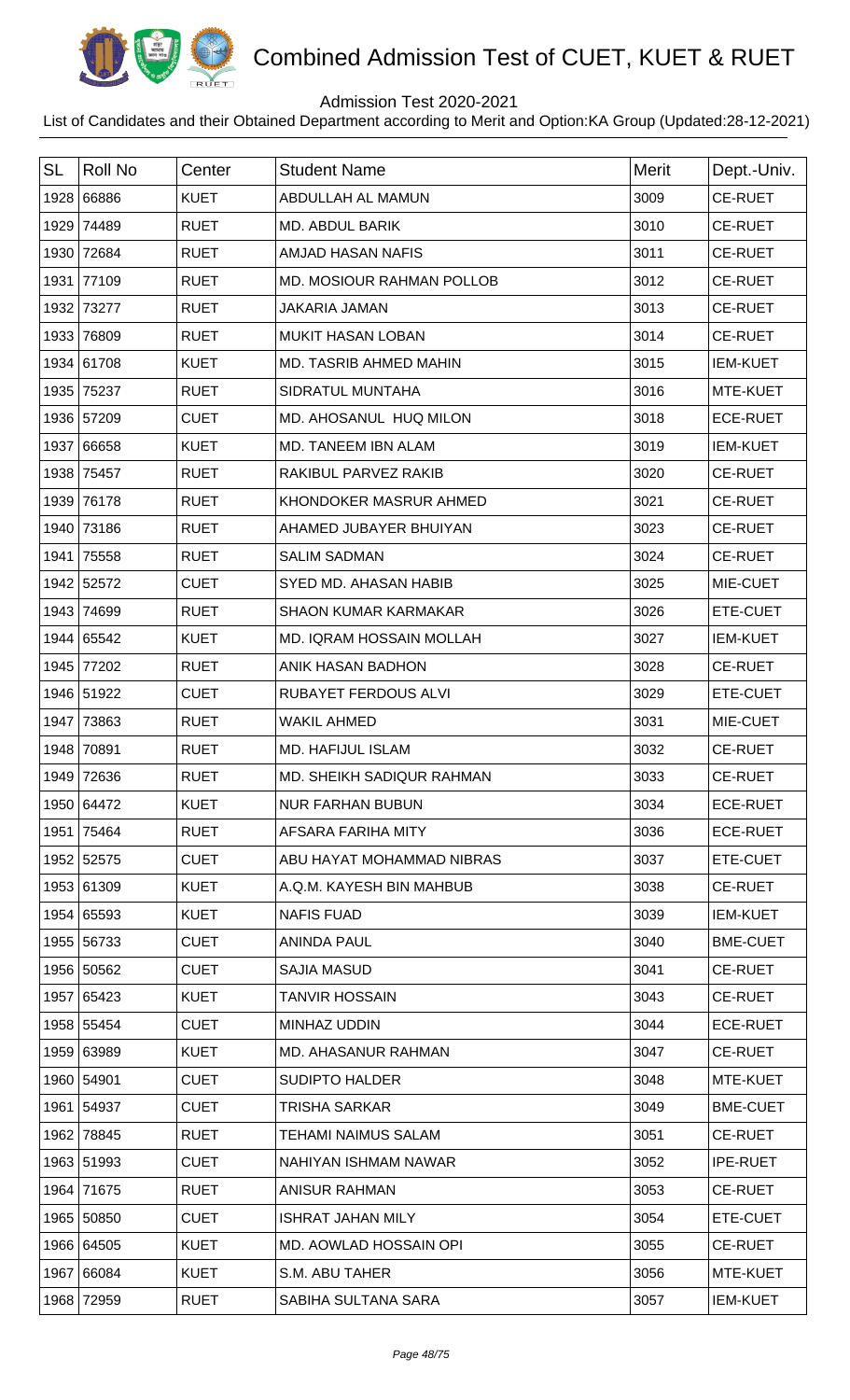

## Admission Test 2020-2021

| <b>SL</b> | <b>Roll No</b> | Center      | <b>Student Name</b>                  | Merit | Dept.-Univ.     |
|-----------|----------------|-------------|--------------------------------------|-------|-----------------|
|           | 1969 71852     | <b>RUET</b> | <b>MD.SAMIUL ISLAM SANY</b>          | 3058  | <b>CE-RUET</b>  |
|           | 1970 72973     | <b>RUET</b> | <b>MD. ASIQUL ISLAM</b>              | 3059  | <b>CE-RUET</b>  |
|           | 1971 74074     | <b>RUET</b> | MD. MEHEDI IMRAN                     | 3060  | <b>CE-RUET</b>  |
|           | 1972 70511     | <b>RUET</b> | <b>ISHRAT RAHMAN</b>                 | 3061  | <b>IEM-KUET</b> |
|           | 1973 63837     | <b>KUET</b> | PUSPITA RAHMAN                       | 3062  | <b>CE-RUET</b>  |
|           | 1974 77937     | <b>RUET</b> | <b>MUSRAT JAHAN</b>                  | 3063  | <b>BME-KUET</b> |
|           | 1975 73981     | <b>RUET</b> | TAUHIDA MOMOTAZ OYSHE                | 3064  | <b>CE-RUET</b>  |
|           | 1976 77319     | <b>RUET</b> | ANSURA TABASSUM BOISHAKHI            | 3065  | <b>CE-RUET</b>  |
|           | 1977 78632     | <b>RUET</b> | NAYEM HASAN MAHAFUZ                  | 3066  | <b>CE-RUET</b>  |
|           | 1978 51469     | <b>CUET</b> | <b>AFSANA DILRUBA</b>                | 3068  | ETE-CUET        |
|           | 1979 51578     | <b>CUET</b> | <b>TAHER INAN</b>                    | 3069  | <b>CE-RUET</b>  |
|           | 1980 73526     | <b>RUET</b> | <b>TANJINA AKTHER</b>                | 3071  | <b>CE-RUET</b>  |
|           | 1981 52331     | <b>CUET</b> | S.M.NAWSHIRWAN BADSHA                | 3072  | MIE-CUET        |
|           | 1982 70317     | <b>RUET</b> | <b>MD. HASIB KHAN</b>                | 3073  | <b>CE-RUET</b>  |
|           | 1983 59090     | <b>CUET</b> | MALIHA ASHRAF URBANA                 | 3074  | <b>IEM-KUET</b> |
| 1984      | 73163          | <b>RUET</b> | <b>AASTHA ROY</b>                    | 3075  | CHE-KUET        |
|           | 1985 76561     | <b>RUET</b> | MD. AFIQUR RAHAMAN KHAN              | 3076  | <b>CE-RUET</b>  |
|           | 1986 73719     | <b>RUET</b> | MD. SAMIUL HAQUE BISWAS              | 3077  | <b>ECE-RUET</b> |
|           | 1987 78809     | <b>RUET</b> | PROMA MONDOL                         | 3078  | <b>CE-RUET</b>  |
| 1988      | 75080          | <b>RUET</b> | MD. ROKUNUZAMAN ROKAN                | 3079  | <b>CE-RUET</b>  |
| 1989      | 74116          | <b>RUET</b> | KUMAR ANANTO UTSHAHO SARMA CHOWDHURY | 3080  | <b>CE-RUET</b>  |
|           | 1990 68704     | <b>KUET</b> | <b>BADRUNNESA</b>                    | 3081  | <b>ECE-KUET</b> |
|           | 1991 74447     | <b>RUET</b> | <b>SHEZAN MAHMUD</b>                 | 3082  | <b>CE-RUET</b>  |
|           | 1992 60726     | <b>KUET</b> | SAFFAT FARAH ANANNA                  | 3083  | <b>CE-RUET</b>  |
|           | 1993 55499     | <b>CUET</b> | ZARIN ANAN ADEEBA                    | 3086  | <b>CE-RUET</b>  |
|           | 1994 51865     | <b>CUET</b> | <b>TAMIM AHMED</b>                   | 3087  | ETE-CUET        |
|           | 1995 79057     | <b>RUET</b> | <b>REJUAN HOSSEN</b>                 | 3089  | <b>ECE-RUET</b> |
|           | 1996 75644     | <b>RUET</b> | <b>TOUFIQ ISLAM</b>                  | 3090  | ECE-RUET        |
|           | 1997 78921     | <b>RUET</b> | MD. MOHIUZZAMAN MOLLAH               | 3091  | <b>IEM-KUET</b> |
|           | 1998 64024     | <b>KUET</b> | MD. SHAKIB AL HASAN                  | 3092  | <b>CE-RUET</b>  |
|           | 1999 63046     | <b>KUET</b> | <b>IBRAHIM ISLAM SHANTA</b>          | 3093  | <b>ECE-RUET</b> |
|           | 2000 78614     | <b>RUET</b> | S. M SHAHID HASSAN                   | 3094  | <b>IEM-KUET</b> |
|           | 2001 60061     | <b>KUET</b> | ROJATUL RUMMAN SEEN                  | 3095  | <b>IEM-KUET</b> |
|           | 2002 51860     | <b>CUET</b> | <b>SACHIN BISWAS</b>                 | 3096  | ETE-CUET        |
|           | 2003 76151     | <b>RUET</b> | <b>TAIFUR HOSSAIN DHRUBO</b>         | 3097  | <b>CE-RUET</b>  |
|           | 2004 75955     | <b>RUET</b> | TAMANNA MAHJABIN ANCHOL              | 3098  | <b>IEM-KUET</b> |
|           | 2005 52586     | <b>CUET</b> | ABU AHSAN MOHAMMAD OSAMA             | 3099  | <b>CE-RUET</b>  |
|           | 2006 52623     | <b>CUET</b> | <b>MUSHFIQUE SAJIR</b>               | 3100  | MTE-KUET        |
|           | 2007 74329     | <b>RUET</b> | <b>DIBAKAR ROY</b>                   | 3101  | <b>ECE-RUET</b> |
|           | 2008 76198     | <b>RUET</b> | <b>SADMAN JEHAN</b>                  | 3102  | <b>CE-RUET</b>  |
|           | 2009 51003     | <b>CUET</b> | ANIRUDDHA SAHA                       | 3103  | <b>ECE-RUET</b> |
|           |                |             |                                      |       |                 |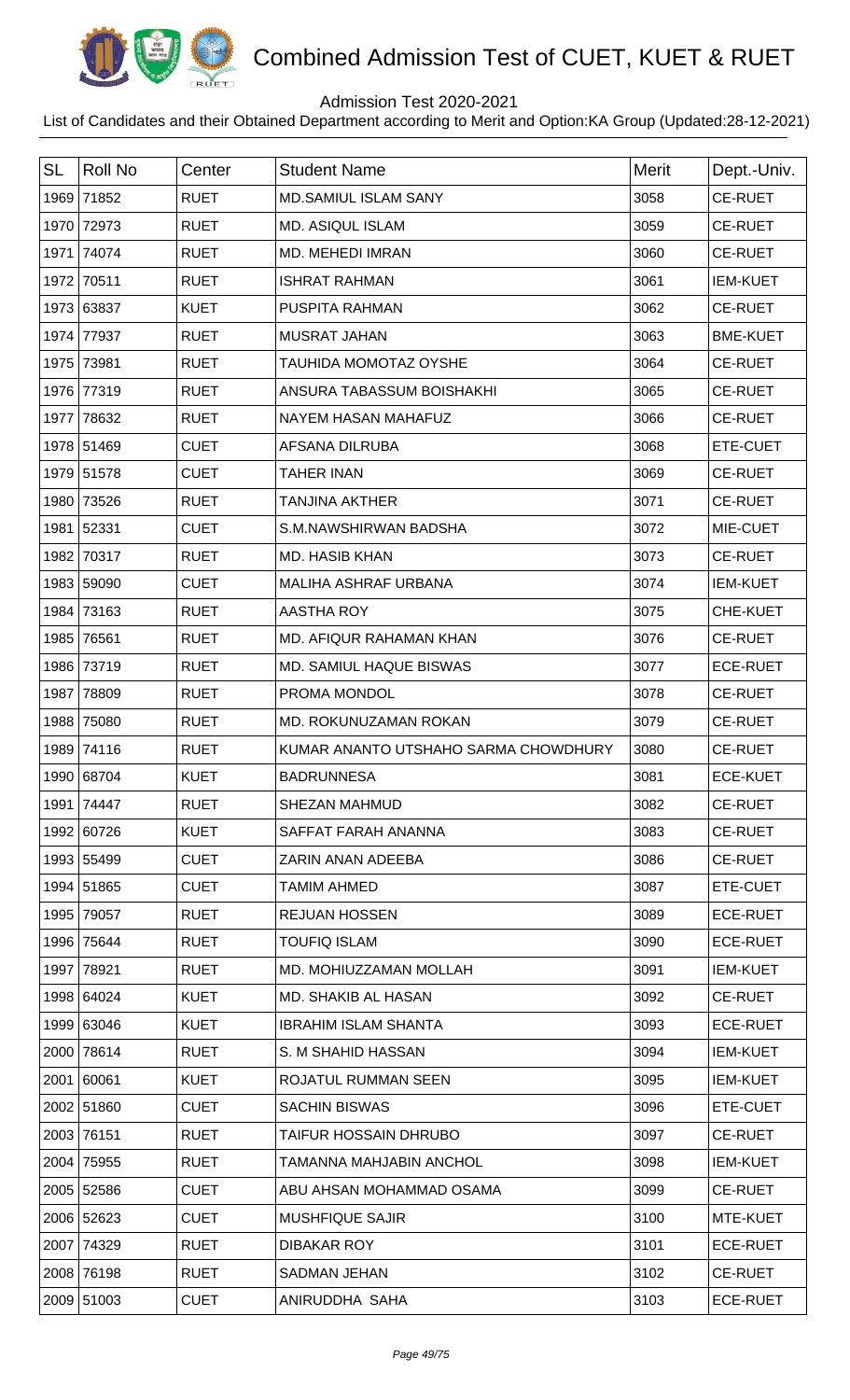

## Admission Test 2020-2021

| <b>SL</b> | <b>Roll No</b> | Center      | <b>Student Name</b>              | <b>Merit</b> | Dept.-Univ.     |
|-----------|----------------|-------------|----------------------------------|--------------|-----------------|
|           | 2010 50881     | <b>CUET</b> | <b>SHAHADAT HOSSEN</b>           | 3104         | ETE-CUET        |
|           | 2011 72151     | <b>RUET</b> | TAHAMINA AKTER RITU              | 3105         | <b>CE-RUET</b>  |
|           | 2012 70487     | <b>RUET</b> | KAZI JANNATUL FERDOUS SILVI      | 3106         | <b>CE-RUET</b>  |
|           | 2013 53266     | <b>CUET</b> | SYED MAHMUDUL IMRAN              | 3107         | <b>ECE-RUET</b> |
|           | 2014 56269     | <b>CUET</b> | MD. TANVIR AHMED.                | 3108         | ETE-CUET        |
|           | 2015 61011     | <b>KUET</b> | <b>MD. SHAHEB ALI</b>            | 3109         | <b>CE-RUET</b>  |
|           | 2016 77151     | <b>RUET</b> | AMRITO PAUL BADHON               | 3111         | <b>CE-RUET</b>  |
|           | 2017 54553     | <b>CUET</b> | <b>AVISHEK CHOWDHURY</b>         | 3112         | ETE-CUET        |
|           | 2018 75327     | <b>RUET</b> | <b>MD. RUPOK ISLAM</b>           | 3113         | <b>CE-RUET</b>  |
|           | 2019 52221     | <b>CUET</b> | <b>JUAIRIA MAHMUDA</b>           | 3114         | <b>CE-RUET</b>  |
|           | 2020 74657     | <b>RUET</b> | FARJANA TASNIM PROVA             | 3115         | <b>CE-RUET</b>  |
|           | 2021 73112     | <b>RUET</b> | MD. RAWNAKUL ISALM RUMI          | 3116         | <b>CE-RUET</b>  |
|           | 2022 73115     | <b>RUET</b> | SHUVONKOR SHUVO DEY PIJON        | 3117         | <b>CE-RUET</b>  |
|           | 2023 59094     | <b>CUET</b> | <b>MD.SABIR HOSSAIN</b>          | 3118         | <b>CE-RUET</b>  |
|           | 2024 65060     | <b>KUET</b> | <b>ASIF SADMAN KHAN</b>          | 3119         | <b>CE-RUET</b>  |
|           | 2025 56566     | <b>CUET</b> | <b>IFFAT ARA</b>                 | 3120         | ETE-CUET        |
|           | 2026 74209     | <b>RUET</b> | MOHD. NAZMUL ISLAM               | 3121         | <b>CE-RUET</b>  |
| 2027      | 74959          | <b>RUET</b> | SHAFAYATA SULTANA                | 3122         | <b>ECE-RUET</b> |
|           | 2028 51295     | <b>CUET</b> | <b>OSMAN BIN MAHFUZ</b>          | 3124         | <b>CE-RUET</b>  |
|           | 2029 63649     | <b>KUET</b> | NOWSHIN IBNAD LAMIA              | 3125         | <b>CE-RUET</b>  |
|           | 2030 60984     | <b>KUET</b> | <b>TANJIM BIN ISLAM</b>          | 3126         | <b>CE-RUET</b>  |
|           | 2031 79082     | <b>RUET</b> | MST. JUENA ISLAM                 | 3128         | <b>CE-RUET</b>  |
| 2032      | 76855          | <b>RUET</b> | <b>HAA-MEEM AL HAMRA</b>         | 3129         | <b>ECE-RUET</b> |
|           | 2033 71870     | <b>RUET</b> | ARAFAT RAHMAN ZIHAD              | 3130         | <b>CE-RUET</b>  |
|           | 2034 51891     | <b>CUET</b> | NASIMUL KHALED SAMI              | 3132         | MIE-CUET        |
|           | 2035 61956     | <b>KUET</b> | MAHFUZA MAESHA TURNY             | 3133         | <b>CE-RUET</b>  |
|           | 2036 65171     | <b>KUET</b> | <b>SUMIYA PARVIN</b>             | 3134         | <b>BME-KUET</b> |
|           | 2037 70481     | <b>RUET</b> | MD. RAZWAN KABIR KHAN            | 3135         | <b>IEM-KUET</b> |
|           | 2038 62816     | <b>KUET</b> | <b>ASIF IQBAL</b>                | 3136         | <b>ECE-KUET</b> |
|           | 2039 74634     | <b>RUET</b> | <b>MD. MUSHFIQUR RAHMAN</b>      | 3137         | <b>IEM-KUET</b> |
|           | 2040 77447     | <b>RUET</b> | MD. HASIN TANJIM CHOWDHURY BARNO | 3138         | <b>CE-RUET</b>  |
|           | 2041 61652     | <b>KUET</b> | <b>FARISA MEHRIN</b>             | 3139         | <b>CE-RUET</b>  |
| 2042      | 79443          | <b>RUET</b> | ASMA-UL-HUSNA                    | 3143         | <b>CE-RUET</b>  |
|           | 2043 74601     | <b>RUET</b> | <b>TOUHIDUL ISLAM</b>            | 3144         | <b>CE-RUET</b>  |
| 2044      | 70664          | <b>RUET</b> | K.M. MOKHLESUR ALAM SOURAV       | 3145         | <b>CE-RUET</b>  |
|           | 2045 50134     | <b>CUET</b> | <b>MD. SHAHINUR HASAN</b>        | 3146         | <b>ECE-KUET</b> |
|           | 2046 71580     | <b>RUET</b> | <b>MOHAMMED ABDULLAH</b>         | 3147         | <b>CE-RUET</b>  |
|           | 2047 53438     | <b>CUET</b> | TAHERUL HAQUE SHIFAT             | 3148         | <b>CE-RUET</b>  |
|           | 2048 71674     | <b>RUET</b> | <b>SONGI RANI</b>                | 3150         | <b>CE-RUET</b>  |
|           | 2049 59321     | <b>CUET</b> | <b>ATUL CHOWDHURY</b>            | 3151         | ETE-CUET        |
|           | 2050 63456     | <b>KUET</b> | MD. ROKY PK.                     | 3152         | <b>CE-RUET</b>  |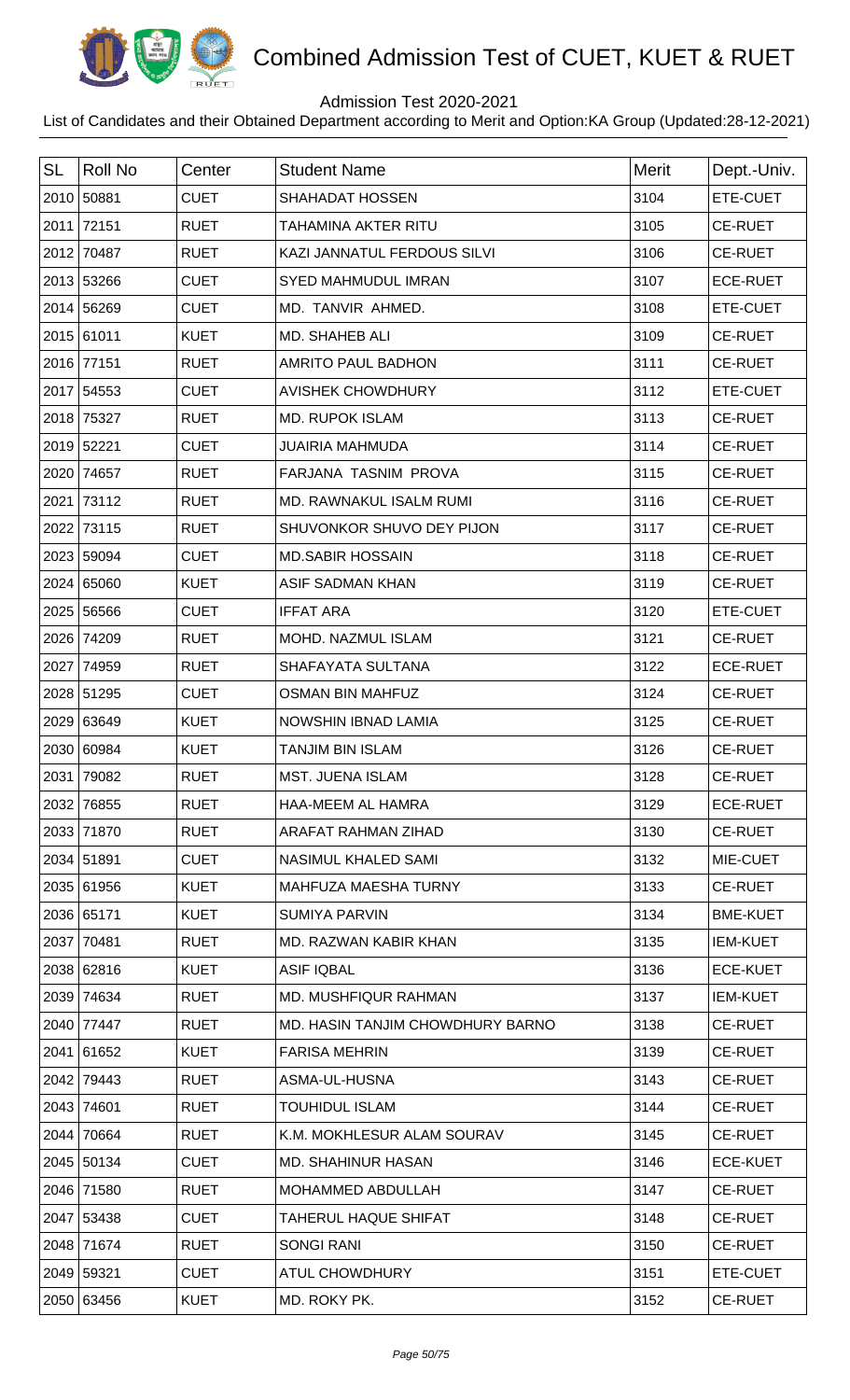

## Admission Test 2020-2021

| <b>SL</b> | <b>Roll No</b> | Center      | <b>Student Name</b>           | <b>Merit</b> | Dept.-Univ.     |
|-----------|----------------|-------------|-------------------------------|--------------|-----------------|
|           | 2051 75853     | <b>RUET</b> | ABDULLAH AL HASIB SIKDER      | 3153         | <b>ECE-KUET</b> |
|           | 2052 76691     | <b>RUET</b> | ROZIA AKTER ROZA              | 3154         | <b>CE-RUET</b>  |
|           | 2053 50990     | <b>CUET</b> | <b>TURJA TALUKDER</b>         | 3155         | ETE-CUET        |
|           | 2054 53419     | <b>CUET</b> | <b>ITTEHAD MAHMUD SHAWON</b>  | 3156         | <b>CE-RUET</b>  |
|           | 2055 77513     | <b>RUET</b> | <b>NAFIZ AHMED</b>            | 3157         | <b>CE-RUET</b>  |
|           | 2056 77804     | <b>RUET</b> | <b>AVIJEET KUMAR DAS</b>      | 3158         | <b>CE-RUET</b>  |
|           | 2057 71434     | <b>RUET</b> | <b>FAHAD BIN ISLAM</b>        | 3159         | MTE-RUET        |
|           | 2058 59271     | <b>CUET</b> | <b>FAHIM MONTASIR</b>         | 3160         | <b>CE-RUET</b>  |
|           | 2059 53408     | <b>CUET</b> | MUHAMMAD JUNAYED              | 3161         | ETE-CUET        |
|           | 2060 73500     | <b>RUET</b> | MD. SHAHRIAR KIBRIA JAWWAD    | 3162         | ETE-CUET        |
|           | 2061 55759     | <b>CUET</b> | <b>HRIDIKA CHANDA</b>         | 3163         | MIE-CUET        |
|           | 2062 52561     | <b>CUET</b> | NOWSHIN TABASSUM              | 3164         | ETE-CUET        |
|           | 2063 52385     | <b>CUET</b> | <b>FARHAN AHMED</b>           | 3165         | MIE-CUET        |
|           | 2064 64530     | <b>KUET</b> | MD. MAHFUZUR RAHMAN MASUM     | 3166         | <b>IEM-KUET</b> |
|           | 2065 75822     | <b>RUET</b> | ROWNAK JAHAN NISHITA          | 3167         | <b>CE-RUET</b>  |
|           | 2066 66203     | <b>KUET</b> | RUKAIYA AZAD ARIA             | 3168         | <b>BME-KUET</b> |
|           | 2067 55649     | <b>CUET</b> | <b>MD. ESFAR BIN MAHBUB</b>   | 3169         | <b>CE-RUET</b>  |
|           | 2068 72553     | <b>RUET</b> | <b>MODABBIR AHMED</b>         | 3170         | <b>IPE-RUET</b> |
|           | 2069 55572     | <b>CUET</b> | MD. RAKAYT HOSSAN RAFI        | 3171         | <b>IEM-KUET</b> |
|           | 2070 55261     | <b>CUET</b> | ARFANUL ALAM TONOY            | 3172         | <b>IEM-KUET</b> |
|           | 2071 55987     | <b>CUET</b> | <b>MIZANUR RAHMAN</b>         | 3174         | <b>ECE-KUET</b> |
|           | 2072 70206     | <b>RUET</b> | A.K.M. REDOWAN HOSSAIN MOLLAH | 3175         | <b>ECE-KUET</b> |
|           | 2073 52613     | <b>CUET</b> | <b>MONMIT KIBRIA</b>          | 3176         | <b>BME-KUET</b> |
|           | 2074 74250     | <b>RUET</b> | MD. MAHFUZUR RAHMAN           | 3177         | <b>IEM-KUET</b> |
|           | 2075 72570     | <b>RUET</b> | <b>DEBASHISH DAS</b>          | 3178         | ETE-RUET        |
|           | 2076 54064     | <b>CUET</b> | MD. OLLY ULLAH                | 3179         | CHE-KUET        |
|           | 2077 77345     | <b>RUET</b> | AHNAF HASAN SHAFIN            | 3181         | MTE-KUET        |
|           | 2078 70217     | <b>RUET</b> | MD. RASHEDUL ISLAM BABUL      | 3182         | CHE-KUET        |
|           | 2079 63275     | <b>KUET</b> | <b>SUMAYA RAHMAN</b>          | 3185         | <b>ECE-KUET</b> |
|           | 2080 65285     | <b>KUET</b> | NISHAT PERVEZ MEGHOBOTI       | 3186         | MTE-RUET        |
|           | 2081 75992     | <b>RUET</b> | <b>TASNIM S. RAHMAN</b>       | 3187         | CFPE-RUET       |
|           | 2082 64261     | <b>KUET</b> | <b>ASIF ARAFAT</b>            | 3188         | <b>ECE-KUET</b> |
|           | 2083 53181     | <b>CUET</b> | MD. MAHMUDUR RAHMAN           | 3189         | MIE-CUET        |
|           | 2084 78733     | <b>RUET</b> | <b>MD. MAINUL ISLAM</b>       | 3190         | <b>ECE-KUET</b> |
|           | 2085 79180     | <b>RUET</b> | MD. KHALID AL NAHID           | 3191         | <b>IPE-RUET</b> |
|           | 2086 73490     | <b>RUET</b> | <b>BIPASHA AKTER</b>          | 3192         | ETE-CUET        |
|           | 2087 73626     | <b>RUET</b> | ARIFUL ISLAM RIAD             | 3193         | MTE-RUET        |
|           | 2088 73135     | <b>RUET</b> | AISHEE JYOTI DHAR             | 3194         | <b>ECE-KUET</b> |
|           | 2089 52982     | <b>CUET</b> | <b>MOSABBIR HASSAN SHAHED</b> | 3195         | <b>ECE-KUET</b> |
|           | 2090 70467     | <b>RUET</b> | MD.NAIMUL HUDA NISAT          | 3196         | MTE-RUET        |
|           | 2091 65408     | <b>KUET</b> | HOMAYRA MOBESSHIRA HEMU       | 3197         | MTE-RUET        |
|           |                |             |                               |              |                 |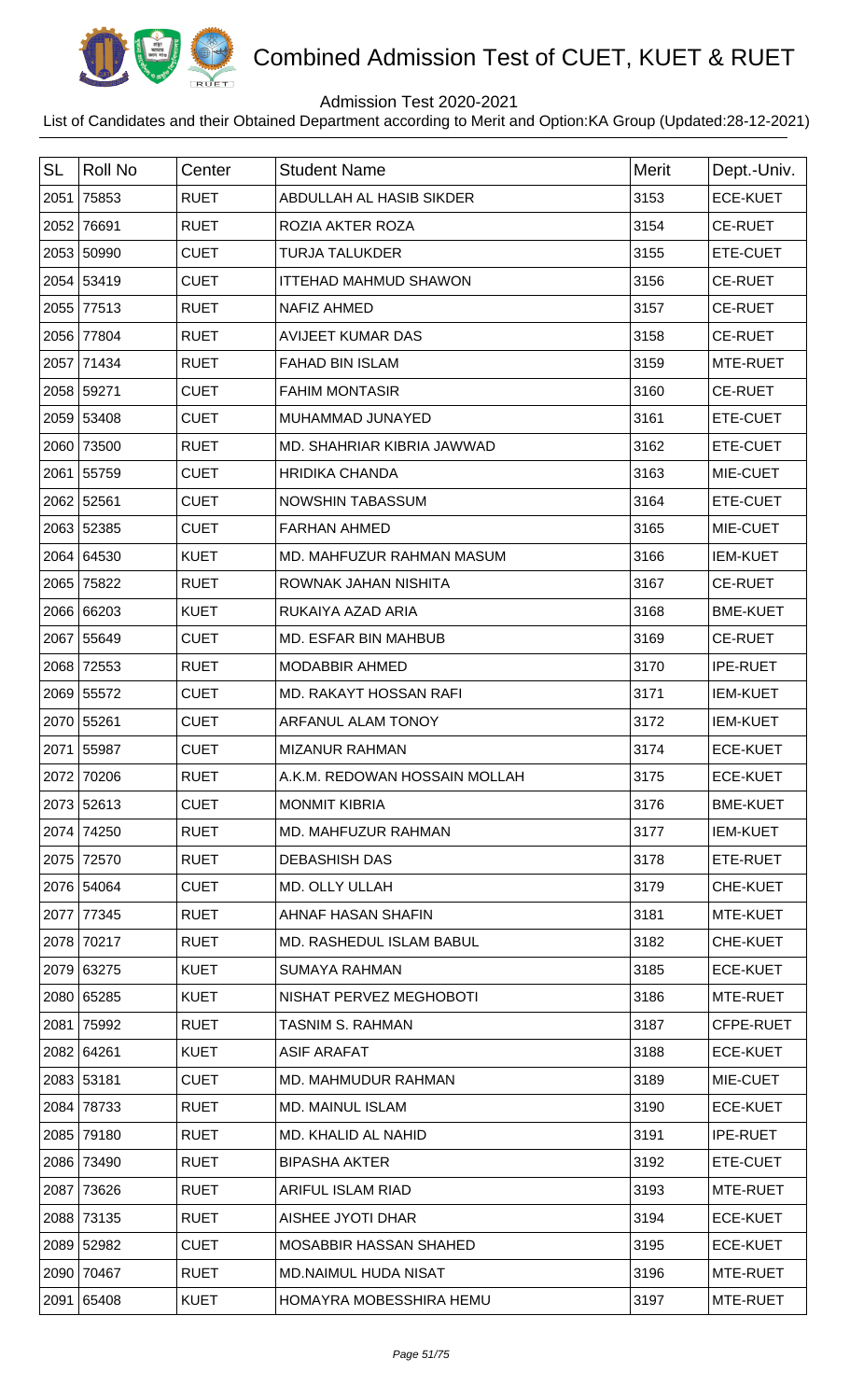

## Admission Test 2020-2021

| <b>SL</b> | <b>Roll No</b> | Center      | <b>Student Name</b>        | Merit | Dept.-Univ.     |
|-----------|----------------|-------------|----------------------------|-------|-----------------|
|           | 2092 66029     | <b>KUET</b> | <b>SPONDON ROY</b>         | 3198  | CHE-KUET        |
|           | 2093 50121     | <b>CUET</b> | <b>TUSI SAHA</b>           | 3199  | ETE-CUET        |
| 2094      | 64446          | <b>KUET</b> | <b>FARHAN HASAN SARNO</b>  | 3200  | <b>ECE-KUET</b> |
|           | 2095 77282     | <b>RUET</b> | MD. NYEEMUL HAQUE          | 3201  | <b>IPE-RUET</b> |
|           | 2096 53842     | <b>CUET</b> | <b>MD AJWAD HOSSAIN</b>    | 3202  | ETE-CUET        |
|           | 2097 71932     | <b>RUET</b> | MD. KAYED IBNET            | 3203  | ETE-RUET        |
| 2098      | 71344          | <b>RUET</b> | PAROMITA KARMAKAR          | 3205  | <b>BME-CUET</b> |
|           | 2099 63611     | <b>KUET</b> | MD. ALI EHSAN BAYAZID      | 3206  | CHE-KUET        |
| 2100      | 79487          | <b>RUET</b> | MD. ABU HANIF KHAN         | 3207  | CFPE-RUET       |
|           | 2101 52101     | <b>CUET</b> | MD. WAHID ISLAM CHOWDHURY  | 3209  | ETE-CUET        |
|           | 2102 63308     | <b>KUET</b> | ABDULLAH AL MAMUN PARVES   | 3210  | <b>IEM-KUET</b> |
|           | 2103 72646     | <b>RUET</b> | <b>ISTIAK MAHMUD</b>       | 3211  | <b>IEM-KUET</b> |
|           | 2104 60624     | <b>KUET</b> | AL ZOBAER SHOHAS           | 3212  | CHE-KUET        |
|           | 2105 57315     | <b>CUET</b> | FAZLA AHMOD SOHAN          | 3213  | ETE-CUET        |
|           | 2106 63479     | <b>KUET</b> | MIM AKTER KHADIZA          | 3215  | ETE-RUET        |
|           | 2107 73345     | <b>RUET</b> | NISHAT YASMIN ANIKA        | 3216  | ETE-CUET        |
|           | 2108 60768     | <b>KUET</b> | S.M. RIFAT MOSTAKIM        | 3217  | MTE-KUET        |
|           | 2109 60578     | <b>KUET</b> | SANIA JANNAT SHOVA         | 3218  | <b>IEM-KUET</b> |
|           | 2110 53826     | <b>CUET</b> | ANIKA TABASSUM             | 3219  | ETE-CUET        |
|           | 2111 71538     | <b>RUET</b> | <b>MD. ARIF SHAHRIAR</b>   | 3221  | CHE-KUET        |
| 2112      | 70701          | <b>RUET</b> | ASHIKUR RAHMAN KHAN ASIK   | 3222  | CFPE-RUET       |
|           | 2113 54583     | <b>CUET</b> | MD. SAIDUR RAHMAN RIYADH   | 3223  | ETE-CUET        |
|           | 2114 60990     | <b>KUET</b> | PRITAM KUMAR DAS           | 3224  | MTE-KUET        |
|           | 2115 70819     | <b>RUET</b> | MD. HASIBUL ISLAM          | 3225  | ETE-RUET        |
|           | 2116 73565     | <b>RUET</b> | <b>MD. POLASH AHMED</b>    | 3226  | ETE-CUET        |
|           | 2117 74592     | <b>RUET</b> | <b>MD.HABIBUR RAHMAN</b>   | 3227  | <b>CHE-KUET</b> |
|           | 2118 61084     | <b>KUET</b> | <b>MD EMON HASAN</b>       | 3228  | <b>IEM-KUET</b> |
|           | 2119 77875     | <b>RUET</b> | <b>SUMIT SARKER SHANTO</b> | 3229  | CHE-KUET        |
|           | 2120 58902     | <b>CUET</b> | DIP MUHURI                 | 3230  | <b>BME-CUET</b> |
| 2121      | 72901          | <b>RUET</b> | <b>MD. MUFIDUL ISLAM</b>   | 3231  | <b>CHE-KUET</b> |
|           | 2122 61968     | <b>KUET</b> | MD. AKRAMUDDOULA           | 3232  | <b>IEM-KUET</b> |
|           | 2123 53906     | <b>CUET</b> | S. M. UTSHAB               | 3233  | ETE-CUET        |
|           | 2124 78960     | <b>RUET</b> | PUNNO CHANDRA SAHA         | 3234  | <b>IPE-RUET</b> |
|           | 2125 51095     | <b>CUET</b> | <b>MD. SAFAUAT MARONE</b>  | 3235  | ETE-CUET        |
|           | 2126 76250     | <b>RUET</b> | MD. TANVIR RAHMAN TURAG    | 3236  | <b>IEM-KUET</b> |
|           | 2127 55227     | <b>CUET</b> | MD. ZAKARIA ISLAM MAHI     | 3237  | <b>BME-CUET</b> |
|           | 2128 71829     | <b>RUET</b> | <b>MD. NAFIUL HASNAT</b>   | 3238  | <b>IEM-KUET</b> |
|           | 2129 73617     | <b>RUET</b> | <b>MD. SHADMAN SAKIB</b>   | 3239  | <b>IEM-KUET</b> |
|           | 2130 57363     | <b>CUET</b> | <b>TANIA AKTER</b>         | 3242  | <b>BME-CUET</b> |
|           | 2131 72081     | <b>RUET</b> | MD ABUBAKKER SIDDIKE       | 3243  | CHE-KUET        |
|           | 2132 51816     | <b>CUET</b> | <b>NURUL SAJJAD</b>        | 3244  | MTE-RUET        |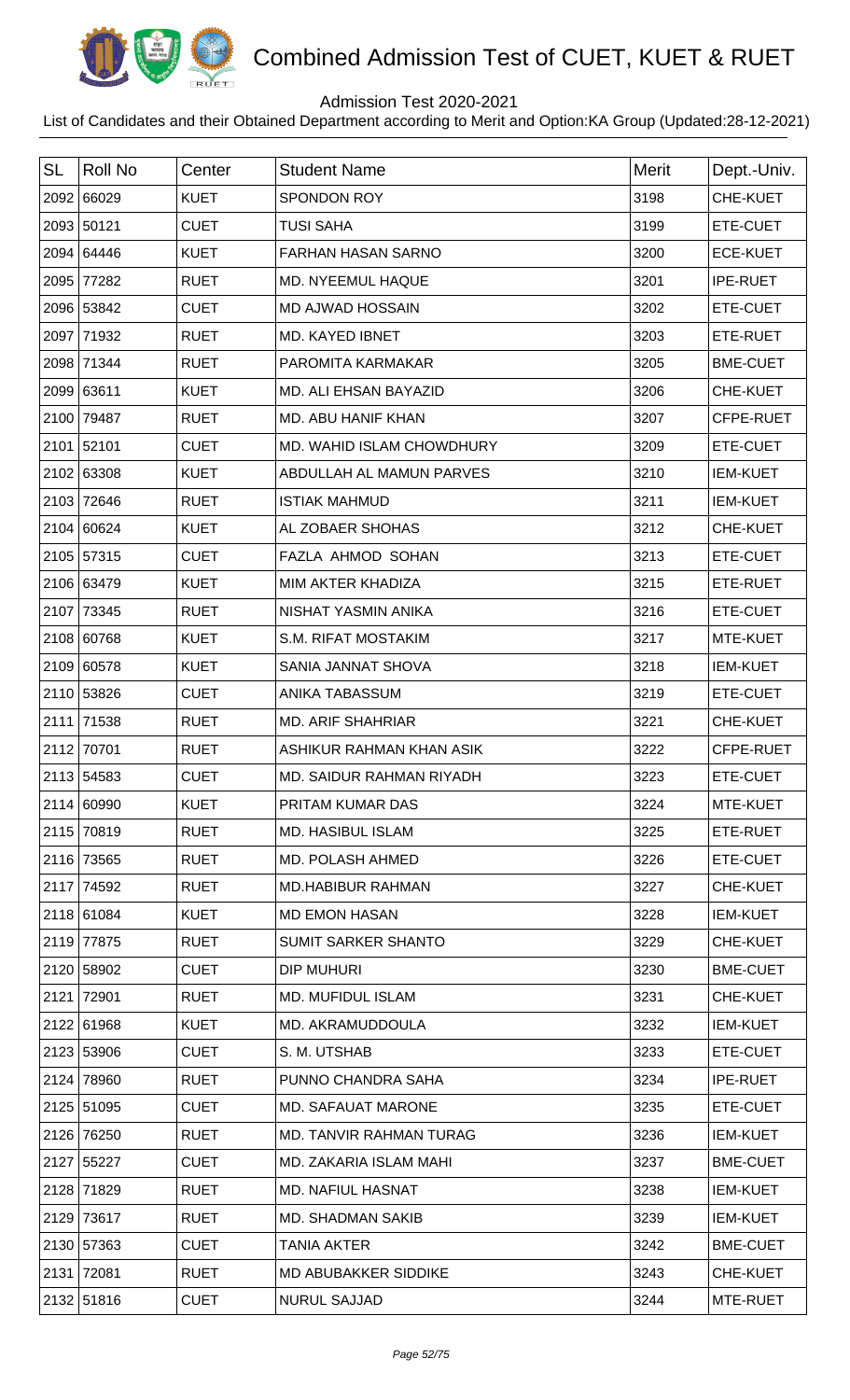

## Admission Test 2020-2021

| <b>SL</b> | Roll No    | Center      | <b>Student Name</b>           | <b>Merit</b> | Dept.-Univ.     |
|-----------|------------|-------------|-------------------------------|--------------|-----------------|
|           | 2133 62083 | <b>KUET</b> | <b>MD SAZIB AHAMMED</b>       | 3245         | CHE-KUET        |
|           | 2134 74378 | <b>RUET</b> | <b>NAFIS AZMAIN</b>           | 3247         | ETE-CUET        |
|           | 2135 52888 | <b>CUET</b> | <b>TASPIA HANIF ANNA</b>      | 3248         | ETE-CUET        |
|           | 2136 55563 | <b>CUET</b> | <b>MD. SAWKAT SIFAT</b>       | 3249         | <b>IEM-KUET</b> |
|           | 2137 71091 | <b>RUET</b> | <b>MAITRI CHOWDHURY ACHAL</b> | 3250         | ETE-CUET        |
|           | 2138 55216 | <b>CUET</b> | MD. SHAFKATUL BASITH JEHIN    | 3251         | ETE-RUET        |
|           | 2139 71618 | <b>RUET</b> | <b>MD. FAHAD SAMIT</b>        | 3252         | <b>IPE-RUET</b> |
|           | 2140 62093 | <b>KUET</b> | MD. MINHAZUR RAHMAN           | 3253         | <b>IEM-KUET</b> |
|           | 2141 75598 | <b>RUET</b> | <b>MD. RAFIUL ISLAM</b>       | 3254         | <b>IPE-RUET</b> |
|           | 2142 68561 | <b>KUET</b> | <b>MONTAKA SUMITA</b>         | 3255         | CHE-KUET        |
|           | 2143 52379 | <b>CUET</b> | <b>UPAMA DEVI</b>             | 3257         | <b>BME-CUET</b> |
|           | 2144 55655 | <b>CUET</b> | <b>RIDOY AHMED</b>            | 3258         | <b>IPE-RUET</b> |
|           | 2145 65409 | <b>KUET</b> | <b>MD. ATIQUL ISLAM</b>       | 3259         | ETE-RUET        |
|           | 2146 61282 | <b>KUET</b> | MD.ABID ULLAH MUHIB           | 3260         | <b>BME-CUET</b> |
|           | 2147 69398 | <b>KUET</b> | <b>SHUHITA RAHMAN</b>         | 3261         | CHE-KUET        |
|           | 2148 62204 | <b>KUET</b> | <b>MD. SHAHINUR ISLAM</b>     | 3262         | ETE-RUET        |
|           | 2149 64207 | <b>KUET</b> | MD. MAHDI HASAN MEHEDI        | 3263         | <b>IEM-KUET</b> |
|           | 2150 76263 | <b>RUET</b> | <b>MD. EASHIR ARAFAT</b>      | 3264         | MTE-RUET        |
|           | 2151 73017 | <b>RUET</b> | <b>RAKESH SARKER</b>          | 3265         | <b>IEM-KUET</b> |
|           | 2152 53206 | <b>CUET</b> | <b>ISRAT JAHAN SINTHIA</b>    | 3267         | <b>BME-CUET</b> |
|           | 2153 73157 | <b>RUET</b> | MD. ABU SAAD SHAH             | 3268         | <b>IPE-RUET</b> |
|           | 2154 74089 | <b>RUET</b> | YEASIR MAHMUD                 | 3272         | <b>ETE-CUET</b> |
|           | 2155 74436 | <b>RUET</b> | <b>MOSTOFA TANVIR SOUROV</b>  | 3274         | ETE-RUET        |
|           | 2156 72530 | <b>RUET</b> | ABRAR FAIYAZ ANAN CHOWDHURY   | 3275         | MTE-RUET        |
|           | 2157 79306 | <b>RUET</b> | ATIF ABRAR BISWAS             | 3276         | <b>IPE-RUET</b> |
|           | 2158 72930 | <b>RUET</b> | TANVIR KAMAL RATUL            | 3277         | <b>IEM-KUET</b> |
|           | 2159 65113 | <b>KUET</b> | <b>SADMAN SAKIB KHAN</b>      | 3278         | <b>IEM-KUET</b> |
|           | 2160 72998 | <b>RUET</b> | SAFAYET BIN SIDDIK SHAKHAR    | 3279         | <b>IPE-RUET</b> |
|           | 2161 73505 | <b>RUET</b> | KHANDOKAR SAKHAWAT HOSSEN     | 3281         | MTE-RUET        |
|           | 2162 58687 | <b>CUET</b> | NAZRATUN NAYEM                | 3282         | ETE-CUET        |
|           | 2163 72057 | <b>RUET</b> | <b>MD. RASEL RANA</b>         | 3284         | <b>IPE-RUET</b> |
|           | 2164 61459 | <b>KUET</b> | <b>ISMAIL HOSSAIN ANIK</b>    | 3285         | CFPE-RUET       |
|           | 2165 61291 | <b>KUET</b> | <b>DIPA SAHA</b>              | 3287         | <b>IEM-KUET</b> |
|           | 2166 77374 | <b>RUET</b> | <b>MST. SHAMIM ARA EMA</b>    | 3288         | <b>IPE-RUET</b> |
|           | 2167 63995 | <b>KUET</b> | M. AKTHER SHANTA              | 3289         | <b>IEM-KUET</b> |
|           | 2168 72612 | <b>RUET</b> | MD. ABDULLAH ALFAHMI          | 3290         | ETE-RUET        |
|           | 2169 74150 | <b>RUET</b> | <b>SHAHRIAR HASAN</b>         | 3292         | CFPE-RUET       |
|           | 2170 74040 | <b>RUET</b> | MD. SHAHRIAR ISLAM SIAM       | 3293         | CFPE-RUET       |
|           | 2171 63140 | <b>KUET</b> | <b>SAMIRAN SARDAR</b>         | 3294         | <b>IEM-KUET</b> |
|           | 2172 71712 | <b>RUET</b> | AL-ABID AHAD                  | 3298         | <b>IPE-RUET</b> |
|           | 2173 75380 | <b>RUET</b> | MD. ZAHID HASAN               | 3300         | ETE-CUET        |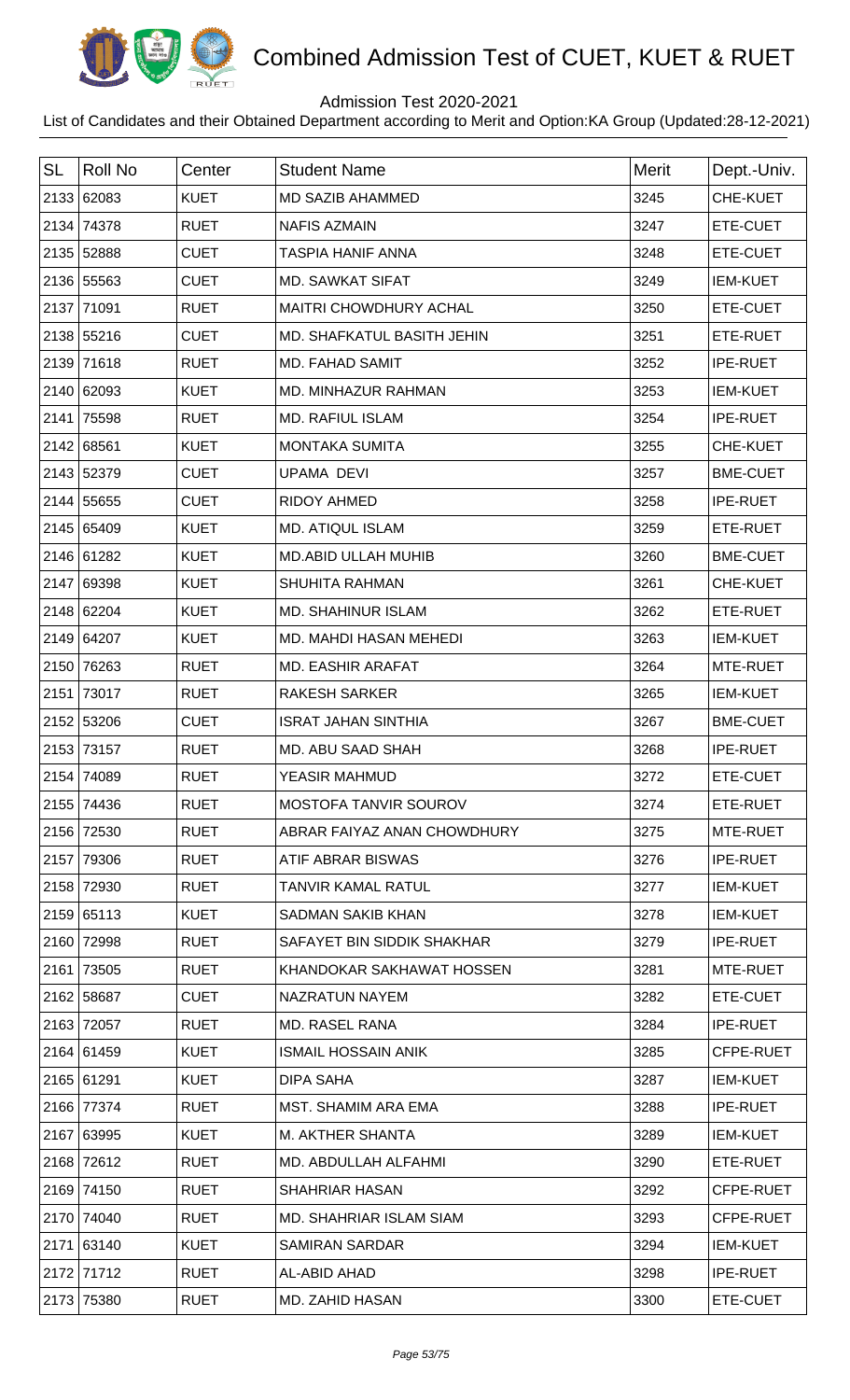

## Admission Test 2020-2021

| <b>SL</b> | <b>Roll No</b> | Center      | <b>Student Name</b>         | Merit | Dept.-Univ.     |
|-----------|----------------|-------------|-----------------------------|-------|-----------------|
|           | 2174 54423     | <b>CUET</b> | <b>TAHSIN NOOR</b>          | 3301  | ETE-RUET        |
|           | 2175 60538     | <b>KUET</b> | <b>ANTOR HAJRA</b>          | 3302  | ETE-RUET        |
|           | 2176 78830     | <b>RUET</b> | <b>SHOAIB AL GALIB</b>      | 3303  | MTE-RUET        |
|           | 2177 77079     | <b>RUET</b> | MD. MEHEDI HASAN POLASH     | 3304  | <b>IEM-KUET</b> |
|           | 2178 54508     | <b>CUET</b> | MD. RAIHANUL HAQUE RAHI     | 3305  | MTE-RUET        |
|           | 2179 59031     | <b>CUET</b> | MD. ZOHIRUL ISLAM RAIHAN    | 3307  | <b>IPE-RUET</b> |
|           | 2180 63339     | <b>KUET</b> | MD. SHAHARIAR IQBAL         | 3308  | <b>IEM-KUET</b> |
|           | 2181 77977     | <b>RUET</b> | <b>MAHID AFRI</b>           | 3310  | MTE-KUET        |
|           | 2182 60883     | <b>KUET</b> | PARTHA SARKER               | 3313  | <b>IEM-KUET</b> |
|           | 2183 74720     | <b>RUET</b> | MD. JAHID HASAN             | 3315  | ETE-RUET        |
|           | 2184 55980     | <b>CUET</b> | <b>SAZIDUR RAHMAN</b>       | 3316  | MIE-CUET        |
|           | 2185 75701     | <b>RUET</b> | ABU SALEH IBNE SAIEEF       | 3317  | <b>IPE-RUET</b> |
|           | 2186 77386     | <b>RUET</b> | RIDWAN MAHMOUD              | 3318  | ETE-CUET        |
|           | 2187 62099     | <b>KUET</b> | <b>MAMUN SHEAK</b>          | 3319  | <b>BME-CUET</b> |
|           | 2188 52869     | <b>CUET</b> | THAFIM RASHID DISHAN        | 3321  | CFPE-RUET       |
|           | 2189 52255     | <b>CUET</b> | MD. MARUF AHAMMED ASIF      | 3322  | <b>IPE-RUET</b> |
|           | 2190 72232     | <b>RUET</b> | RAZU AHMED JOY              | 3325  | <b>IEM-KUET</b> |
|           | 2191 79038     | <b>RUET</b> | ANIKA TASNIM TUSTY          | 3326  | <b>IEM-KUET</b> |
|           | 2192 66313     | <b>KUET</b> | <b>RUDRO ROY</b>            | 3327  | ETE-CUET        |
|           | 2193 73879     | <b>RUET</b> | ZOBAYER AL MUHAIMIN         | 3328  | MTE-KUET        |
|           | 2194 72775     | <b>RUET</b> | <b>MAZID SADAT SHAHRIAR</b> | 3329  | <b>BME-CUET</b> |
|           | 2195 52784     | <b>CUET</b> | SIFAT CHOWDHURY             | 3330  | <b>BME-CUET</b> |
|           | 2196 52733     | <b>CUET</b> | <b>FAHIM UDDIN US-SABIK</b> | 3331  | ETE-CUET        |
|           | 2197 52250     | <b>CUET</b> | PRANGON SARKAR INTU         | 3332  | ETE-CUET        |
|           | 2198 70542     | <b>RUET</b> | RAHNUMA ISLAM               | 3333  | <b>IPE-RUET</b> |
|           | 2199 66373     | <b>KUET</b> | RAJ GHOSAL                  | 3334  | <b>IEM-KUET</b> |
|           | 2200 73296     | <b>RUET</b> | ANN NAZMUS SHAKIB           | 3336  | <b>IEM-KUET</b> |
|           | 2201 56204     | <b>CUET</b> | <b>ASADUL AKTHER</b>        | 3338  | ETE-CUET        |
|           | 2202 53602     | <b>CUET</b> | RABAYA BUSHRA               | 3339  | <b>IEM-KUET</b> |
|           | 2203 77784     | <b>RUET</b> | SAUMIK HASAN ARPON          | 3341  | <b>IEM-KUET</b> |
|           | 2204 64930     | <b>KUET</b> | <b>ABDAY MOHAIMIN</b>       | 3342  | <b>IEM-KUET</b> |
|           | 2205 64858     | <b>KUET</b> | SAAD BIN MOSTAFA            | 3343  | MIE-CUET        |
|           | 2206 76461     | <b>RUET</b> | <b>MD. ZUBAER SIDDIQUI</b>  | 3345  | <b>IPE-RUET</b> |
|           | 2207 73309     | <b>RUET</b> | MD. FORHAD ALAM FUAD        | 3346  | ETE-RUET        |
|           | 2208 54302     | <b>CUET</b> | SAYEDA RAHMAN ANANNA        | 3347  | ETE-CUET        |
|           | 2209 70903     | <b>RUET</b> | PARTHO DAS ANTOR            | 3350  | <b>IPE-RUET</b> |
|           | 2210 65776     | <b>KUET</b> | <b>SHUMYA AKTHER</b>        | 3351  | ETE-RUET        |
|           | 2211 51569     | <b>CUET</b> | NASMA AKTHER                | 3352  | ETE-CUET        |
|           | 2212 76979     | <b>RUET</b> | <b>HAYATUL ISLAM NAVIN</b>  | 3353  | ETE-RUET        |
|           | 2213 75167     | <b>RUET</b> | <b>SAKIB BIN AKTER</b>      | 3354  | <b>IPE-RUET</b> |
|           | 2214 51505     | <b>CUET</b> | YOUSUF ASGOR MUMIN          | 3357  | ETE-CUET        |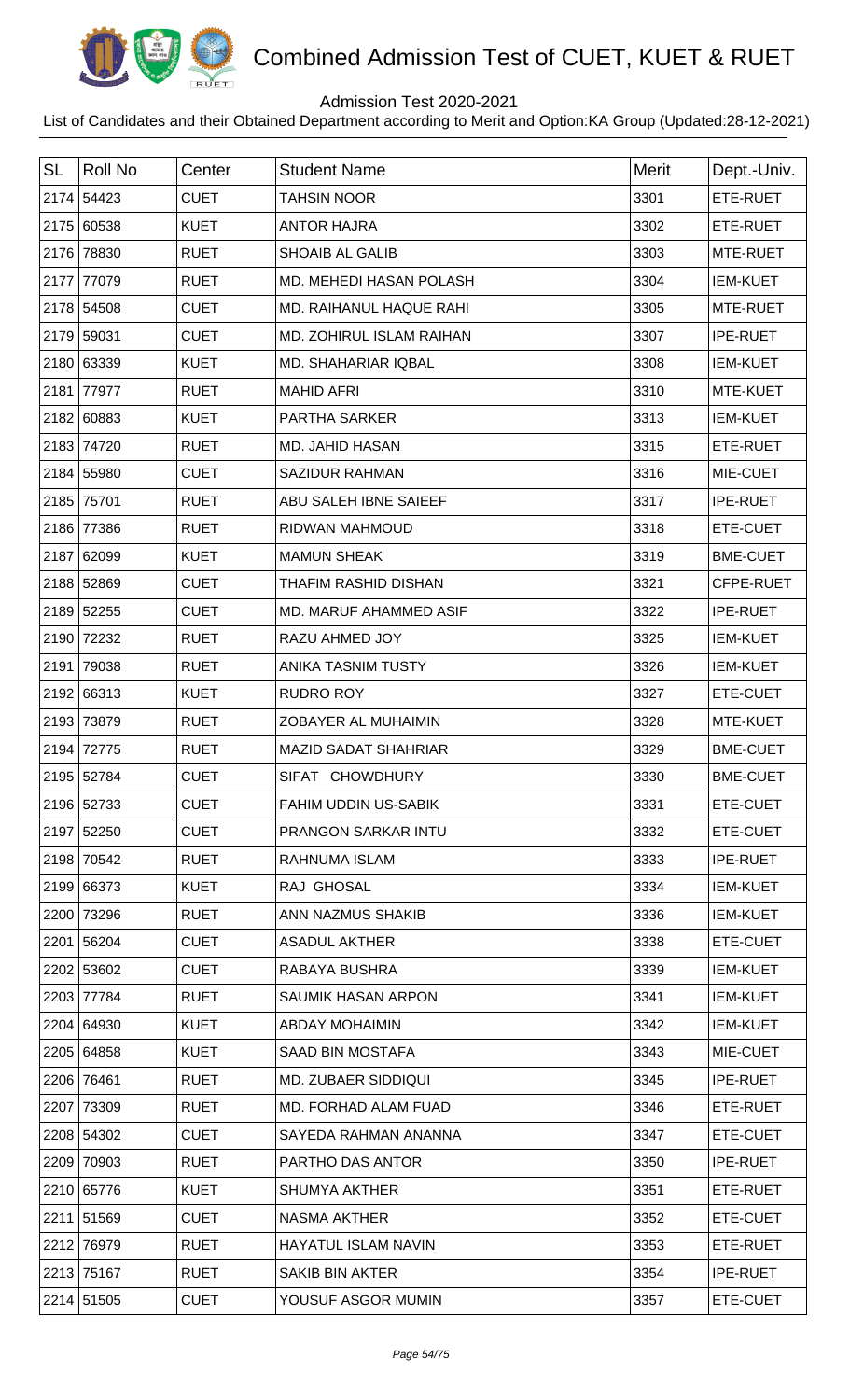

## Admission Test 2020-2021

| <b>SL</b> | Roll No    | Center      | <b>Student Name</b>             | Merit | Dept.-Univ.     |
|-----------|------------|-------------|---------------------------------|-------|-----------------|
|           | 2215 74963 | <b>RUET</b> | <b>SUKDEV BISWAS BADHAN</b>     | 3358  | <b>TE-KUET</b>  |
|           | 2216 53036 | <b>CUET</b> | <b>KAZI MD. SHAHRIAR</b>        | 3359  | ETE-CUET        |
|           | 2217 77391 | <b>RUET</b> | MD. SHAHRIAR HAQUE SIZU         | 3360  | <b>IPE-RUET</b> |
|           | 2218 71116 | <b>RUET</b> | <b>SAIF-IBN- HARUN</b>          | 3361  | <b>IPE-RUET</b> |
|           | 2219 70432 | <b>RUET</b> | MD.SUNVE CHOWDHURY              | 3362  | CFPE-RUET       |
|           | 2220 78776 | <b>RUET</b> | M. M. NEWAZ SHIUM               | 3363  | <b>IPE-RUET</b> |
|           | 2221 72250 | <b>RUET</b> | MD. MUSHTAQ TAHMID              | 3364  | <b>IPE-RUET</b> |
|           | 2222 79350 | <b>RUET</b> | <b>IFANUL ALAM</b>              | 3365  | MIE-CUET        |
|           | 2223 70716 | <b>RUET</b> | <b>FERDOUS RAHMAN</b>           | 3366  | CFPE-RUET       |
|           | 2224 72491 | <b>RUET</b> | <b>SUMAYA TASNIM</b>            | 3367  | MTE-RUET        |
|           | 2225 75735 | <b>RUET</b> | <b>SALIM SADMAN</b>             | 3369  | <b>IPE-RUET</b> |
|           | 2226 75199 | <b>RUET</b> | MD. ABID HASSAN NOYON           | 3370  | ETE-RUET        |
|           | 2227 70799 | <b>RUET</b> | AVIK MD. EMTIAZ AREFIN          | 3372  | MTE-RUET        |
|           | 2228 58662 | <b>CUET</b> | MISHU MITRA JAKEY               | 3373  | ETE-CUET        |
|           | 2229 73165 | <b>RUET</b> | <b>SADAP SIPAR ORTHI</b>        | 3374  | IPE-RUET        |
|           | 2230 76439 | <b>RUET</b> | <b>ISHTIAK AHMED</b>            | 3375  | CFPE-RUET       |
|           | 2231 76633 | <b>RUET</b> | <b>MST. AYSHA KHATUN</b>        | 3376  | ETE-RUET        |
|           | 2232 56177 | <b>CUET</b> | ANINDYA BARUA                   | 3377  | MIE-CUET        |
|           | 2233 56859 | <b>CUET</b> | <b>SWARUP DHAR</b>              | 3378  | <b>BME-CUET</b> |
|           | 2234 54882 | <b>CUET</b> | <b>SUMAYA AFRIN SRABONI</b>     | 3379  | ETE-RUET        |
|           | 2235 61273 | <b>KUET</b> | MD.RAFI AHMED                   | 3380  | CFPE-RUET       |
|           | 2236 60762 | <b>KUET</b> | <b>SAKIL AHAMED</b>             | 3381  | <b>IPE-RUET</b> |
|           | 2237 63045 | <b>KUET</b> | RITON JOY KUMAR RAJBONGSHI      | 3382  | <b>IPE-RUET</b> |
|           | 2238 65199 | <b>KUET</b> | <b>MD. MEHEDI HASAN</b>         | 3384  | <b>IPE-RUET</b> |
|           | 2239 70391 | <b>RUET</b> | <b>ISRAT JAHAN</b>              | 3386  | ETE-RUET        |
|           | 2240 64819 | <b>KUET</b> | <b>ADIBA IBNAT</b>              | 3388  | ETE-CUET        |
|           | 2241 65242 | <b>KUET</b> | <b>TURZA MOLLICK</b>            | 3389  | ETE-CUET        |
|           | 2242 73401 | <b>RUET</b> | <b>MASHIAT MASUD</b>            | 3390  | CFPE-RUET       |
|           | 2243 64868 | <b>KUET</b> | <b>NASIF BIN NAZRUL</b>         | 3391  | CFPE-RUET       |
|           | 2244 79451 | <b>RUET</b> | <b>JOYEETA DUTTA</b>            | 3392  | MTE-KUET        |
|           | 2245 72495 | <b>RUET</b> | ASIF REEDWAN MEEM               | 3393  | <b>IPE-RUET</b> |
|           | 2246 53371 | <b>CUET</b> | <b>TONMOY KUMAR DAS</b>         | 3395  | ETE-CUET        |
|           | 2247 63165 | <b>KUET</b> | <b>HASIBUL ISLAM</b>            | 3396  | MTE-KUET        |
|           | 2248 63938 | <b>KUET</b> | <b>AFIA AKTER</b>               | 3399  | <b>ESE-KUET</b> |
|           | 2249 74216 | <b>RUET</b> | MD. RAFIQUL ISLAM RAFI          | 3400  | <b>BME-CUET</b> |
|           | 2250 71454 | <b>RUET</b> | MD. AL RAFAT                    | 3401  | CFPE-RUET       |
|           | 2251 72400 | <b>RUET</b> | <b>MD. ISMAIL HOSSAIN SOHAG</b> | 3402  | MTE-RUET        |
|           | 2252 71365 | <b>RUET</b> | MD IFTEKHAIRUL ALAM SHOMEL      | 3403  | <b>IPE-RUET</b> |
|           | 2253 72892 | <b>RUET</b> | MD. FERDAOUS AL-FARABE          | 3404  | <b>IPE-RUET</b> |
|           | 2254 51055 | <b>CUET</b> | SUDIPTA DAS                     | 3405  | ETE-CUET        |
|           | 2255 74553 | <b>RUET</b> | MIRZA ANIKA MAHJABIN            | 3406  | ETE-RUET        |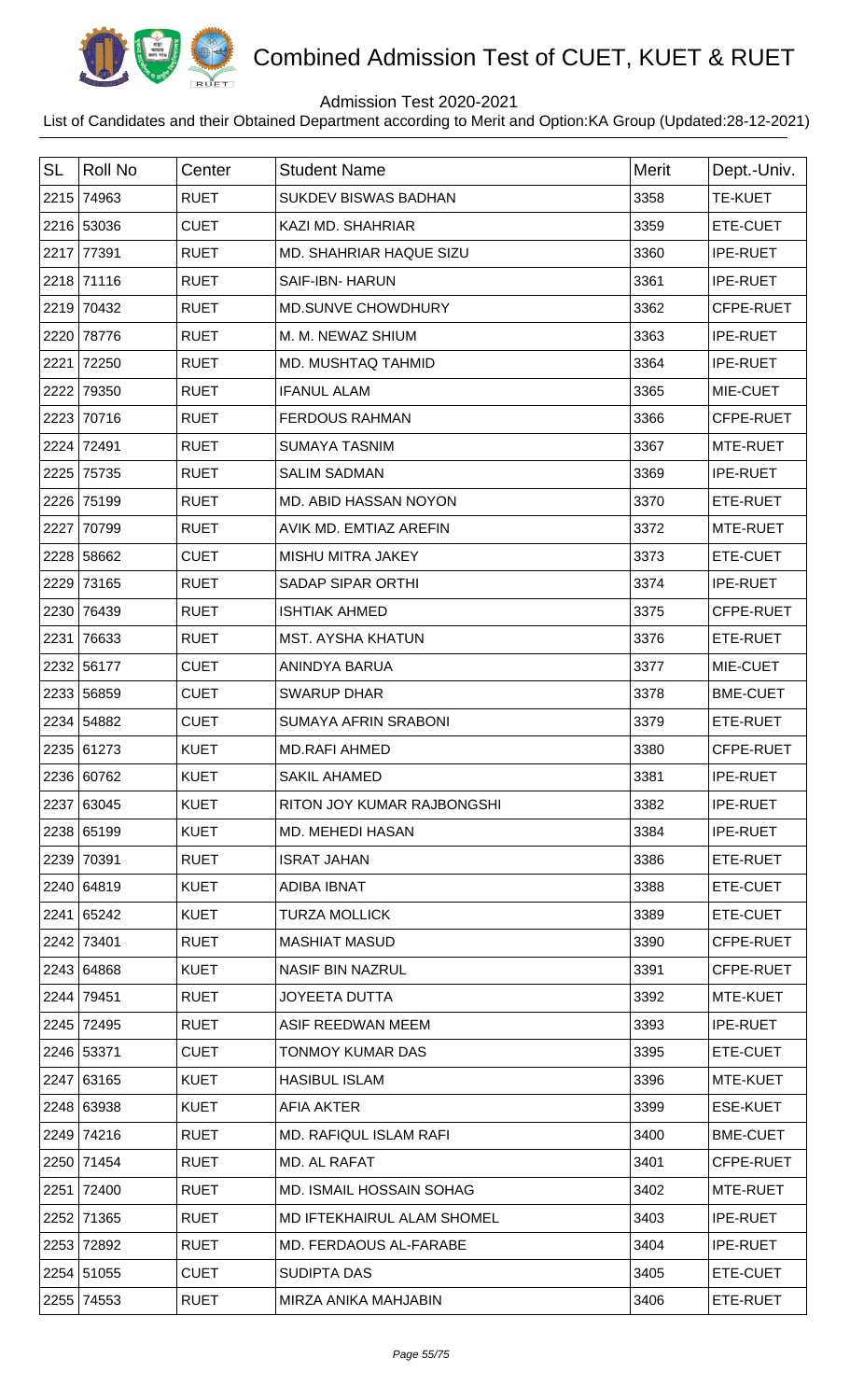

## Admission Test 2020-2021

| <b>SL</b> | Roll No    | Center      | <b>Student Name</b>          | <b>Merit</b> | Dept.-Univ.     |
|-----------|------------|-------------|------------------------------|--------------|-----------------|
|           | 2256 51623 | <b>CUET</b> | <b>MD. MONIRUL ISLAM</b>     | 3408         | MIE-CUET        |
|           | 2257 56365 | <b>CUET</b> | AHASAN ULLAH KHALID          | 3409         | MIE-CUET        |
|           | 2258 70062 | <b>RUET</b> | <b>MUSHFIK AHMED TAUSIF</b>  | 3410         | MSE-KUET        |
|           | 2259 60843 | <b>KUET</b> | MD. SHAOWN HOWLADER          | 3411         | MTE-KUET        |
|           | 2260 66467 | <b>KUET</b> | <b>QUAZI SAADMAN HASSAN</b>  | 3412         | <b>IPE-RUET</b> |
|           | 2261 64326 | <b>KUET</b> | <b>FAHIM FAHAD NABIL</b>     | 3413         | MTE-RUET        |
|           | 2262 75523 | <b>RUET</b> | <b>SIAM BILLAH</b>           | 3414         | MTE-RUET        |
|           | 2263 66039 | <b>KUET</b> | HABIBUR RAHMAN HABIB AL-AMIN | 3416         | <b>IPE-RUET</b> |
|           | 2264 62082 | <b>KUET</b> | <b>SUJIT SHAHA BANTY</b>     | 3417         | ETE-RUET        |
|           | 2265 53987 | <b>CUET</b> | MD. MAINUL HASAN             | 3418         | CFPE-RUET       |
|           | 2266 77565 | <b>RUET</b> | A. S. M. MOSTAIN BILLAH      | 3419         | ETE-RUET        |
|           | 2267 77653 | <b>RUET</b> | <b>MD. MIM MOSTAKIM</b>      | 3420         | CFPE-RUET       |
|           | 2268 70327 | <b>RUET</b> | MD. SHAHNAWAZ UTSOB          | 3421         | ETE-RUET        |
|           | 2269 51001 | <b>CUET</b> | <b>AFRIN TASNIM</b>          | 3422         | MTE-KUET        |
|           | 2270 53493 | <b>CUET</b> | RIFAT FARJANA PROMY          | 3423         | ETE-RUET        |
|           | 2271 52843 | <b>CUET</b> | ABDUS SATTER ASIF            | 3424         | MTE-KUET        |
|           | 2272 77454 | <b>RUET</b> | S. RAFIUL HASAN              | 3425         | ETE-RUET        |
|           | 2273 50916 | <b>CUET</b> | <b>TASFIA ISLAM</b>          | 3426         | <b>WRE-CUET</b> |
|           | 2274 76276 | <b>RUET</b> | NIZAM UDDIN BABU             | 3427         | <b>BME-CUET</b> |
|           | 2275 75581 | <b>RUET</b> | ABDULLAH AL MAMUN ZIHAN      | 3428         | MSE-KUET        |
|           | 2276 52469 | <b>CUET</b> | TAHMID FUAD KHAN.            | 3429         | MIE-CUET        |
|           | 2277 73586 | <b>RUET</b> | <b>JUBAYET HOSSAIN</b>       | 3431         | <b>IPE-RUET</b> |
|           | 2278 52579 | <b>CUET</b> | <b>NUSRAT JAHAN</b>          | 3432         | MIE-CUET        |
|           | 2279 76349 | <b>RUET</b> | <b>MD. TOUHID SARKER</b>     | 3433         | <b>IPE-RUET</b> |
|           | 2280 62112 | <b>KUET</b> | <b>SIAM MRIDHA</b>           | 3435         | MTE-RUET        |
|           | 2281 55740 | <b>CUET</b> | SHAKIL AHMED KHAN            | 3436         | <b>IPE-RUET</b> |
|           | 2282 62718 | <b>KUET</b> | <b>SUMAIYA NURTAJ</b>        | 3437         | ETE-RUET        |
|           | 2283 59445 | <b>CUET</b> | <b>BUSHRA TAFANNUM</b>       | 3438         | <b>BME-CUET</b> |
|           | 2284 64928 | <b>KUET</b> | MST. SHAHINA AKTHER SNAHA    | 3439         | MTE-KUET        |
|           | 2285 55080 | <b>CUET</b> | S.M. SHAHRIAR                | 3441         | MIE-CUET        |
|           | 2286 64416 | <b>KUET</b> | ASIF AL IQBAL MAHMUD RONON   | 3442         | <b>IPE-RUET</b> |
|           | 2287 78093 | <b>RUET</b> | MD. RATUL HASAN JOY          | 3444         | <b>IPE-RUET</b> |
|           | 2288 77765 | <b>RUET</b> | <b>JANNATUL AMIN JANNAT</b>  | 3445         | ETE-RUET        |
|           | 2289 71783 | <b>RUET</b> | <b>RAKIB HASAN</b>           | 3448         | ETE-RUET        |
|           | 2290 70647 | <b>RUET</b> | NUSRAT JAHAN MIMI            | 3449         | CFPE-RUET       |
|           | 2291 70779 | <b>RUET</b> | <b>SABIK BIN SHARIF</b>      | 3451         | CFPE-RUET       |
|           | 2292 70316 | <b>RUET</b> | MOONTAKIM AHMED AKIB         | 3453         | MTE-KUET        |
|           | 2293 61881 | <b>KUET</b> | <b>FARDOUS ZAMAN</b>         | 3454         | <b>IPE-RUET</b> |
|           | 2294 77474 | <b>RUET</b> | S. M. SHIHAB SHARAR          | 3455         | ETE-RUET        |
|           | 2295 63368 | <b>KUET</b> | K.M. SHAIK AL SAMI           | 3456         | <b>IPE-RUET</b> |
|           | 2296 75247 | <b>RUET</b> | MD. MAHBUBUR RAHMAN          | 3457         | MTE-RUET        |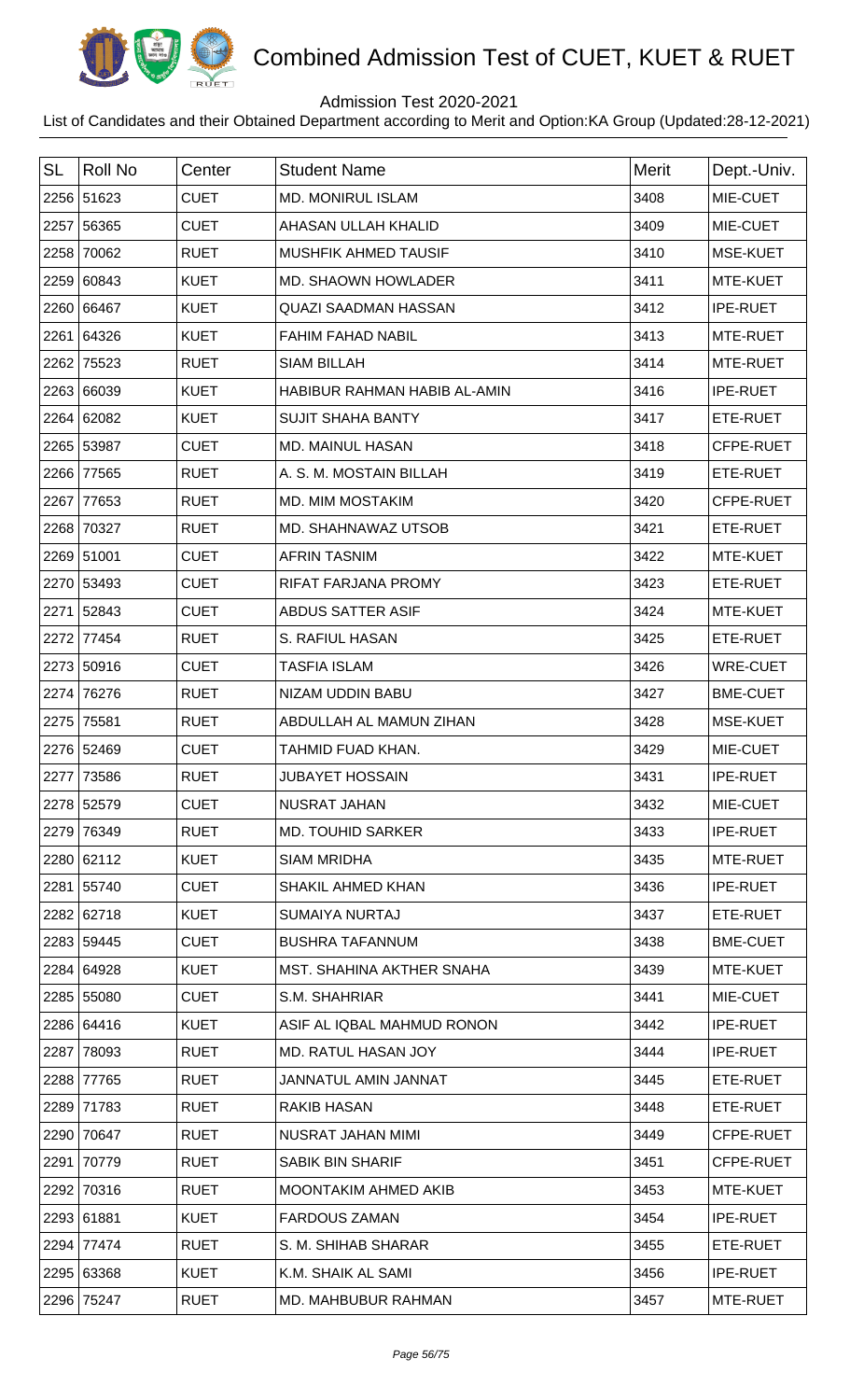

## Admission Test 2020-2021

| <b>SL</b> | <b>Roll No</b> | Center      | <b>Student Name</b>            | <b>Merit</b> | Dept.-Univ.      |
|-----------|----------------|-------------|--------------------------------|--------------|------------------|
| 2297      | 73344          | <b>RUET</b> | <b>ADEL MAHMOOD</b>            | 3458         | MTE-KUET         |
| 2298      | 78529          | <b>RUET</b> | SARKER SHADMAN ALINDA          | 3459         | MTE-RUET         |
| 2299      | 77577          | <b>RUET</b> | <b>MD. NUR ALOM</b>            | 3460         | MIE-CUET         |
|           | 2300 52928     | <b>CUET</b> | <b>ABDUR RAHMAN</b>            | 3461         | MIE-CUET         |
|           | 2301 58874     | <b>CUET</b> | <b>NILOY BISWAS</b>            | 3462         | MIE-CUET         |
|           | 2302 51657     | <b>CUET</b> | MOHAMMAD JUNAYED MAHMUD        | 3463         | MIE-CUET         |
|           | 2303 56296     | <b>CUET</b> | ANOY KUMAR DAS                 | 3464         | <b>IPE-RUET</b>  |
| 2304      | 74202          | <b>RUET</b> | MD. TANVIR - UL- KADER LABIB   | 3465         | <b>IPE-RUET</b>  |
|           | 2305 52234     | <b>CUET</b> | <b>IFTE KHARUL ISLAM NAHID</b> | 3466         | <b>IPE-RUET</b>  |
| 2306      | 70968          | <b>RUET</b> | <b>ATICK ISHRAK</b>            | 3467         | ETE-RUET         |
| 2307      | 73595          | <b>RUET</b> | HUMAIRA ADIBA TRISHA           | 3468         | MTE-RUET         |
| 2308      | 76651          | <b>RUET</b> | <b>MD. JAKIR HOSSAIN</b>       | 3469         | ETE-RUET         |
| 2309      | 56705          | <b>CUET</b> | <b>FARHAN TANVIR</b>           | 3470         | ETE-RUET         |
|           | 2310 55593     | <b>CUET</b> | SYED RIZWANUL HAQUE            | 3471         | <b>IPE-RUET</b>  |
| 2311      | 59471          | <b>CUET</b> | MD. ZIAUL HAQUE BHUIYAN        | 3472         | ETE-RUET         |
| 2312      | 74707          | <b>RUET</b> | SAMIUR RAHMAN RIFAT            | 3474         | <b>BECM-KUET</b> |
| 2313      | 76802          | <b>RUET</b> | <b>ABDUL MOMIN</b>             | 3475         | ETE-RUET         |
| 2314      | 74557          | <b>RUET</b> | SUMAIYA KABIR SHASHIN          | 3476         | MTE-RUET         |
|           | 2315 77141     | <b>RUET</b> | RUBABA TASNIM RAHMAN           | 3477         | MTE-KUET         |
|           | 2316 61663     | <b>KUET</b> | <b>SHANTONU NONDA</b>          | 3478         | <b>IPE-RUET</b>  |
| 2317      | 73853          | <b>RUET</b> | <b>MD. SAKIB SHARIAR</b>       | 3479         | MTE-KUET         |
|           | 2318 70200     | <b>RUET</b> | <b>MD. FARDIN ISLAM</b>        | 3480         | <b>IPE-RUET</b>  |
|           | 2319 54193     | <b>CUET</b> | MD. TARIQUL ISLAM RHIDOY       | 3481         | MIE-CUET         |
|           | 2320 63806     | <b>KUET</b> | <b>ABDUR RAHIM</b>             | 3484         | CFPE-RUET        |
| 2321      | 66898          | <b>KUET</b> | <b>SIAM JUBAYER</b>            | 3485         | MSE-KUET         |
| 2322      | 70540          | <b>RUET</b> | <b>TANBIHASH AFNAN</b>         | 3486         | MSE-KUET         |
|           | 2323 56751     | <b>CUET</b> | <b>SHAHED HOSSAIN</b>          | 3487         | <b>BECM-KUET</b> |
|           | 2324 51229     | <b>CUET</b> | <b>EMONUR RAHMAN FAHIM</b>     | 3488         | <b>IPE-RUET</b>  |
| 2325      | 74627          | <b>RUET</b> | <b>ARUNAV RAHUL</b>            | 3489         | ETE-RUET         |
|           | 2326 56429     | <b>CUET</b> | <b>FARDIN KHALED</b>           | 3490         | MIE-CUET         |
|           | 2327 50462     | <b>CUET</b> | CHOWDHURY SAIMA RAWSHAN        | 3491         | <b>BME-CUET</b>  |
|           | 2328 55685     | <b>CUET</b> | FAHMIDA FAIZA                  | 3492         | <b>BME-CUET</b>  |
|           | 2329 60378     | <b>KUET</b> | MD. SAGOR MIA                  | 3493         | CFPE-RUET        |
|           | 2330 73540     | <b>RUET</b> | MYSHA MAYMUNA HAPPY            | 3494         | <b>IPE-RUET</b>  |
| 2331      | 76010          | <b>RUET</b> | MUTAWASSIT ALAM DEPTA          | 3495         | ETE-RUET         |
|           | 2332 53308     | <b>CUET</b> | MD. MANZUR- E- ELAHI           | 3496         | MIE-CUET         |
|           | 2333 71758     | <b>RUET</b> | MD. MARUF HASAN SARDAR         | 3497         | <b>IPE-RUET</b>  |
|           | 2334 54549     | <b>CUET</b> | PRADDUT KURI PRETOM            | 3498         | <b>IPE-RUET</b>  |
|           | 2335 66481     | <b>KUET</b> | <b>MD. ATAUR RAHMAN</b>        | 3499         | CFPE-RUET        |
|           | 2336 63979     | <b>KUET</b> | <b>SHAJIB AHMED TURJO</b>      | 3501         | MTE-RUET         |
|           | 2337 76924     | <b>RUET</b> | <b>SALMAN SHAJID SAIF</b>      | 3503         | IPE-RUET         |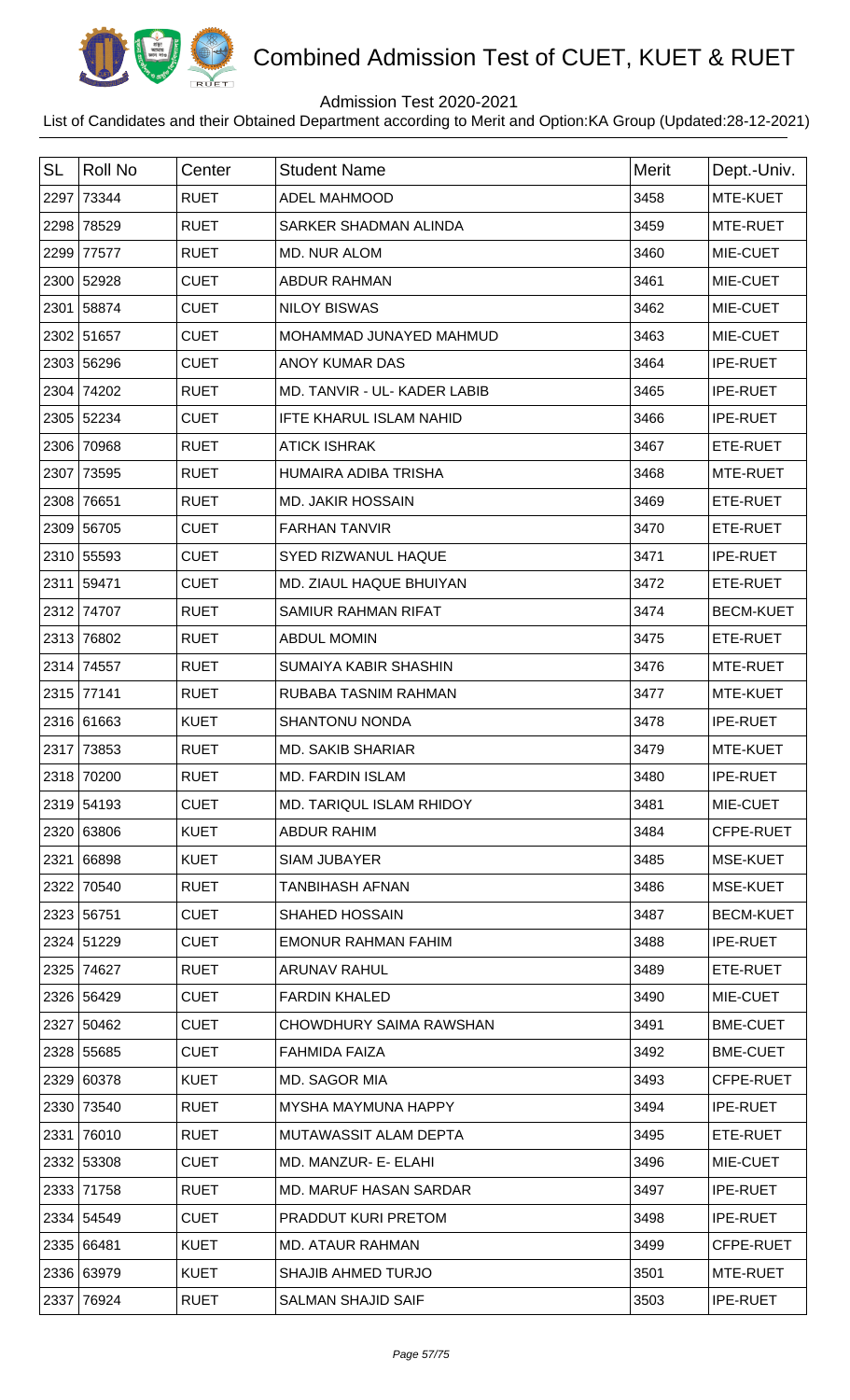

## Admission Test 2020-2021

| <b>SL</b> | <b>Roll No</b> | Center      | <b>Student Name</b>          | <b>Merit</b> | Dept.-Univ.      |
|-----------|----------------|-------------|------------------------------|--------------|------------------|
|           | 2338 57324     | <b>CUET</b> | <b>MD. JAKIR HOSSAIN</b>     | 3504         | ETE-RUET         |
|           | 2339 72202     | <b>RUET</b> | <b>ATKIAYA GALIBA ANAN</b>   | 3506         | MTE-KUET         |
|           | 2340 66248     | <b>KUET</b> | <b>REZWANUL KARIM</b>        | 3507         | <b>IPE-RUET</b>  |
|           | 2341 64970     | <b>KUET</b> | MUKTADIRUL MOMEN JIM         | 3508         | ETE-RUET         |
|           | 2342 61623     | <b>KUET</b> | <b>SADMAN HASIB EMON</b>     | 3509         | ETE-RUET         |
|           | 2343 56572     | <b>CUET</b> | SADIK SOHAN ALI              | 3510         | MTE-RUET         |
|           | 2344 75652     | <b>RUET</b> | <b>SOWMIK ROY</b>            | 3511         | <b>IPE-RUET</b>  |
|           | 2345 71105     | <b>RUET</b> | <b>TAUFIQUE AHAMMED</b>      | 3512         | <b>IPE-RUET</b>  |
|           | 2346 72356     | <b>RUET</b> | <b>MD. ISTIAK SYFULLAH</b>   | 3514         | MTE-RUET         |
|           | 2347 72844     | <b>RUET</b> | <b>MD ABDUR RABBI</b>        | 3515         | MTE-KUET         |
|           | 2348 78711     | <b>RUET</b> | <b>NAZIA NAHIAN</b>          | 3516         | ETE-RUET         |
|           | 2349 53450     | <b>CUET</b> | MD. MEHEDI HASSAN            | 3517         | ETE-RUET         |
|           | 2350 60005     | <b>KUET</b> | <b>MUHAIMIN ZUMAR</b>        | 3518         | MSE-KUET         |
|           | 2351 69363     | <b>KUET</b> | ANINDO SUNDAR BISWAS         | 3519         | MTE-KUET         |
|           | 2352 60754     | <b>KUET</b> | <b>MAMUN OR RASHID</b>       | 3520         | MTE-RUET         |
|           | 2353 56006     | <b>CUET</b> | <b>HASIBUL ISLAM ASHIK</b>   | 3521         | <b>IPE-RUET</b>  |
|           | 2354 60055     | <b>KUET</b> | <b>SHAWON MALLIK</b>         | 3522         | ETE-RUET         |
|           | 2355 72266     | <b>RUET</b> | <b>IDRAK AL RAKIN</b>        | 3524         | <b>IPE-RUET</b>  |
|           | 2356 78757     | <b>RUET</b> | <b>MD. MISBAH KHAN SHIAM</b> | 3525         | <b>BME-CUET</b>  |
|           | 2357 72590     | <b>RUET</b> | <b>SHRABON MITRO</b>         | 3526         | <b>IPE-RUET</b>  |
|           | 2358 60846     | <b>KUET</b> | <b>MUZADDID MEHRAB</b>       | 3527         | MTE-KUET         |
|           | 2359 56568     | <b>CUET</b> | <b>SARAF ANZUM SHREYA</b>    | 3528         | ETE-RUET         |
|           | 2360 60234     | <b>KUET</b> | <b>SAIMA NAWAR</b>           | 3529         | MTE-KUET         |
|           | 2361 51781     | <b>CUET</b> | <b>MAHADI HASAN SHAISOB</b>  | 3530         | ETE-RUET         |
|           | 2362 72482     | <b>RUET</b> | SHAH MD TASRIFUR RAHIM       | 3531         | <b>IPE-RUET</b>  |
|           | 2363 62923     | <b>KUET</b> | <b>MD. SAFIAT SIKDER</b>     | 3532         | ETE-RUET         |
|           | 2364 60152     | <b>KUET</b> | <b>AYON GANGULY</b>          | 3534         | ETE-RUET         |
|           | 2365 76051     | <b>RUET</b> | <b>MD. ALIF HOSSAIN</b>      | 3535         | ETE-RUET         |
|           | 2366 70324     | <b>RUET</b> | <b>NAZIB ABRAR</b>           | 3536         | MTE-RUET         |
|           | 2367 60252     | <b>KUET</b> | <b>MD. RABBY MOLLAH</b>      | 3537         | MTE-KUET         |
|           | 2368 75841     | <b>RUET</b> | R. RAFIUL HAQUE AYON         | 3538         | CFPE-RUET        |
|           | 2369 56747     | <b>CUET</b> | <b>AYON BARUA</b>            | 3539         | MIE-CUET         |
|           | 2370 73298     | <b>RUET</b> | S. M. AL MERAZ               | 3540         | MTE-RUET         |
|           | 2371 77870     | <b>RUET</b> | <b>MOJAHIDUL ISLAM FAHIM</b> | 3541         | MIE-CUET         |
|           | 2372 74472     | <b>RUET</b> | <b>MD. AKKHOR HASAN</b>      | 3543         | MTE-RUET         |
|           | 2373 64428     | <b>KUET</b> | <b>MD. IMRAN HOSSEN</b>      | 3544         | <b>BECM-KUET</b> |
|           | 2374 50833     | <b>CUET</b> | MD. TARIKUL ISLAM NAHID      | 3545         | <b>BME-CUET</b>  |
|           | 2375 59186     | <b>CUET</b> | <b>SHOWMIK BHOWMIK</b>       | 3546         | MIE-CUET         |
|           | 2376 75123     | <b>RUET</b> | <b>MISRAT JAHAN MADHOBI</b>  | 3547         | CFPE-RUET        |
|           | 2377 52641     | <b>CUET</b> | SAJIA MAMTAZ NUHA            | 3548         | <b>BME-CUET</b>  |
|           | 2378 72956     | <b>RUET</b> | MOHSHINA AKTER RITU          | 3551         | ETE-RUET         |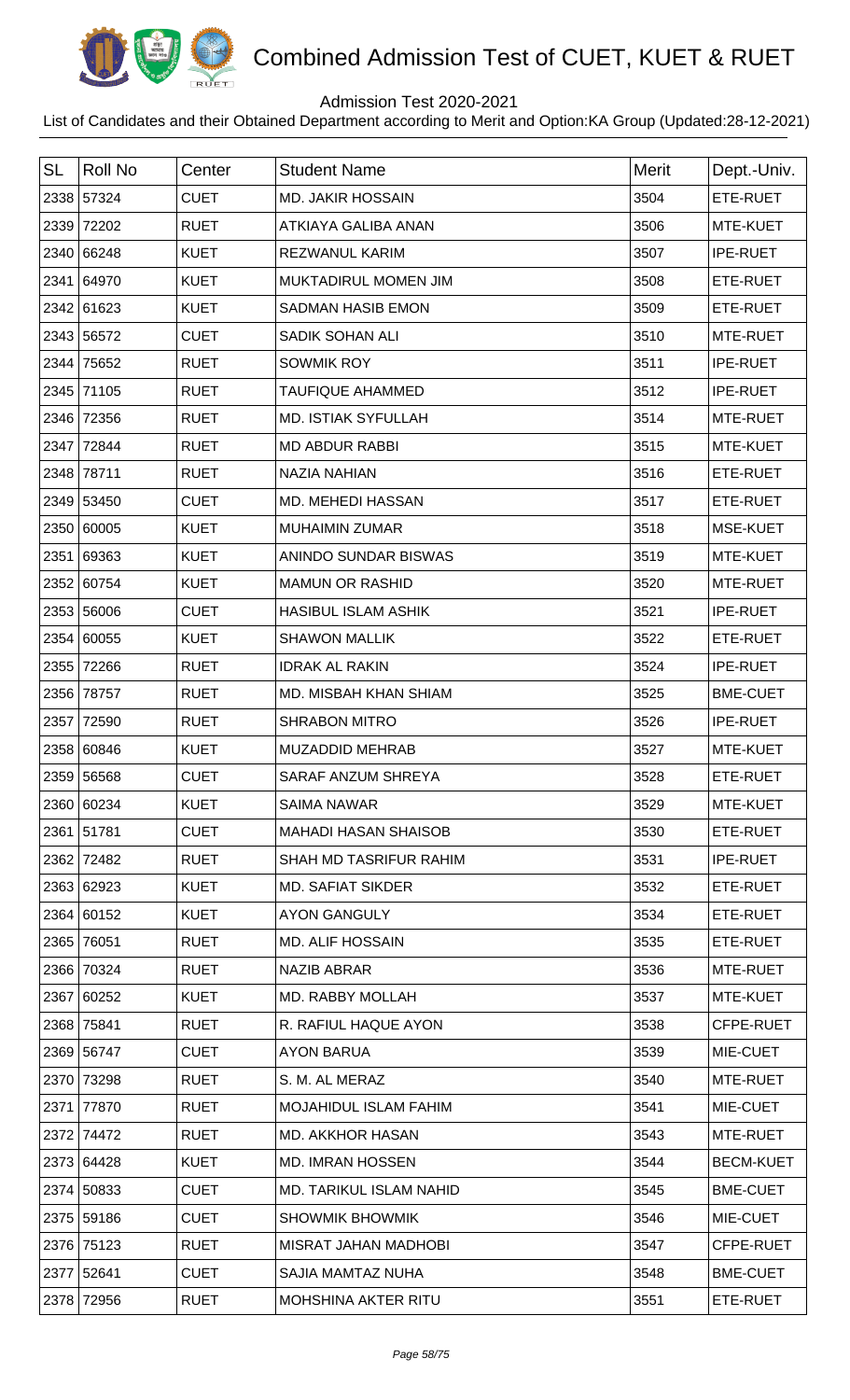

## Admission Test 2020-2021

| <b>SL</b> | <b>Roll No</b> | Center      | <b>Student Name</b>            | <b>Merit</b> | Dept.-Univ.      |
|-----------|----------------|-------------|--------------------------------|--------------|------------------|
|           | 2379 72255     | <b>RUET</b> | <b>SM AFIF SARWAT</b>          | 3552         | <b>ESE-KUET</b>  |
|           | 2380 77930     | <b>RUET</b> | MD. MEHEDI HASAN SARKER SHAKIB | 3553         | ETE-RUET         |
|           | 2381 66037     | <b>KUET</b> | <b>SHAH SULTAN SHISHIR</b>     | 3554         | CFPE-RUET        |
|           | 2382 75322     | <b>RUET</b> | MD. ABULICH LUPON              | 3555         | ETE-RUET         |
|           | 2383 79472     | <b>RUET</b> | MD. MOSTAFIZUR RAHMAN          | 3556         | <b>BME-CUET</b>  |
|           | 2384 58696     | <b>CUET</b> | DIP PAUL                       | 3559         | <b>BME-CUET</b>  |
|           | 2385 79420     | <b>RUET</b> | <b>FAMIN SALEKIN</b>           | 3560         | ETE-RUET         |
|           | 2386 75443     | <b>RUET</b> | URBASHI URMI VAGGASREE         | 3561         | ETE-RUET         |
|           | 2387 64190     | <b>KUET</b> | SAIKAT KUMAR BISWAS            | 3562         | CFPE-RUET        |
|           | 2388 60493     | <b>KUET</b> | <b>MAHIA MAHJABIN</b>          | 3564         | <b>TE-KUET</b>   |
|           | 2389 70127     | <b>RUET</b> | MONOWAR HOSSAIN FAHIM          | 3565         | ETE-RUET         |
|           | 2390 68831     | <b>KUET</b> | <b>ARUNIMA SARKER</b>          | 3566         | <b>ESE-KUET</b>  |
|           | 2391 73668     | <b>RUET</b> | <b>LAMIA RAHMAN</b>            | 3567         | MSE-KUET         |
|           | 2392 59384     | <b>CUET</b> | <b>SHRABONI DEVI</b>           | 3568         | ETE-RUET         |
|           | 2393 74272     | <b>RUET</b> | MD. EMDADUL HAQUE EMON         | 3570         | MTE-RUET         |
|           | 2394 73256     | <b>RUET</b> | <b>SAIFUL ISLAM</b>            | 3571         | ETE-RUET         |
|           | 2395 50108     | <b>CUET</b> | MINHAJUL ISLAM MAHADI          | 3572         | MIE-CUET         |
|           | 2396 54762     | <b>CUET</b> | RUDRA CHAKRABORTY              | 3573         | <b>BME-CUET</b>  |
|           | 2397 54694     | <b>CUET</b> | MIZANUR RAHMAN                 | 3574         | MIE-CUET         |
|           | 2398 52795     | <b>CUET</b> | <b>AURIANA CHOWDHURY</b>       | 3575         | MIE-CUET         |
|           | 2399 73452     | <b>RUET</b> | MD. MAHERUL ISLAM MARUF        | 3576         | MTE-RUET         |
|           | 2400 65638     | <b>KUET</b> | <b>JAHIDUL ISLAM</b>           | 3577         | <b>BECM-KUET</b> |
|           | 2401 74020     | <b>RUET</b> | MD. ABU SIAN                   | 3579         | MTE-RUET         |
|           | 2402 56725     | <b>CUET</b> | SHEIKH MOHAMMAD RAKIB          | 3580         | ETE-RUET         |
|           | 2403 74944     | <b>RUET</b> | MD. ASHADUZZAMAN               | 3581         | ETE-RUET         |
|           | 2404 62469     | <b>KUET</b> | <b>MD FAHIM TANVIR</b>         | 3582         | <b>ESE-KUET</b>  |
|           | 2405 76472     | <b>RUET</b> | <b>MD. OMAR FARUK</b>          | 3583         | CFPE-RUET        |
|           | 2406 78695     | <b>RUET</b> | <b>MD.TAKOAT HOSSAIN</b>       | 3584         | ETE-RUET         |
|           | 2407 59296     | <b>CUET</b> | NAWSHIN ANJUM                  | 3586         | <b>BME-CUET</b>  |
|           | 2408 72799     | <b>RUET</b> | <b>MD. AHSAN HABIB</b>         | 3587         | MTE-RUET         |
|           | 2409 76790     | <b>RUET</b> | SANJANA JEBIN CHOWA            | 3588         | MSE-CUET         |
|           | 2410 52930     | <b>CUET</b> | KAZI TANJIBA NASIR             | 3590         | ETE-RUET         |
|           | 2411 52307     | <b>CUET</b> | MOHAMMAD ABU JAFOR             | 3591         | MSE-CUET         |
|           | 2412 77415     | <b>RUET</b> | <b>ANIK DAS</b>                | 3592         | MTE-RUET         |
|           | 2413 65912     | <b>KUET</b> | MD. REJWAN KHAN                | 3593         | <b>ESE-KUET</b>  |
|           | 2414 51299     | <b>CUET</b> | TASNIMUR RAHMAN FAYAD          | 3594         | MSE-CUET         |
|           | 2415 52622     | <b>CUET</b> | <b>FARDIN KAISER</b>           | 3598         | ETE-RUET         |
|           | 2416 61133     | <b>KUET</b> | <b>KRISNA CHANDRA PAUL</b>     | 3599         | MTE-RUET         |
|           | 2417 60809     | <b>KUET</b> | <b>SK. MUSFIQUR RAHMAN</b>     | 3600         | MSE-KUET         |
|           | 2418 78040     | <b>RUET</b> | <b>SUJAN SAHA</b>              | 3601         | <b>ESE-KUET</b>  |
|           | 2419 70442     | <b>RUET</b> | <b>MARUF QURAISHI</b>          | 3602         | CFPE-RUET        |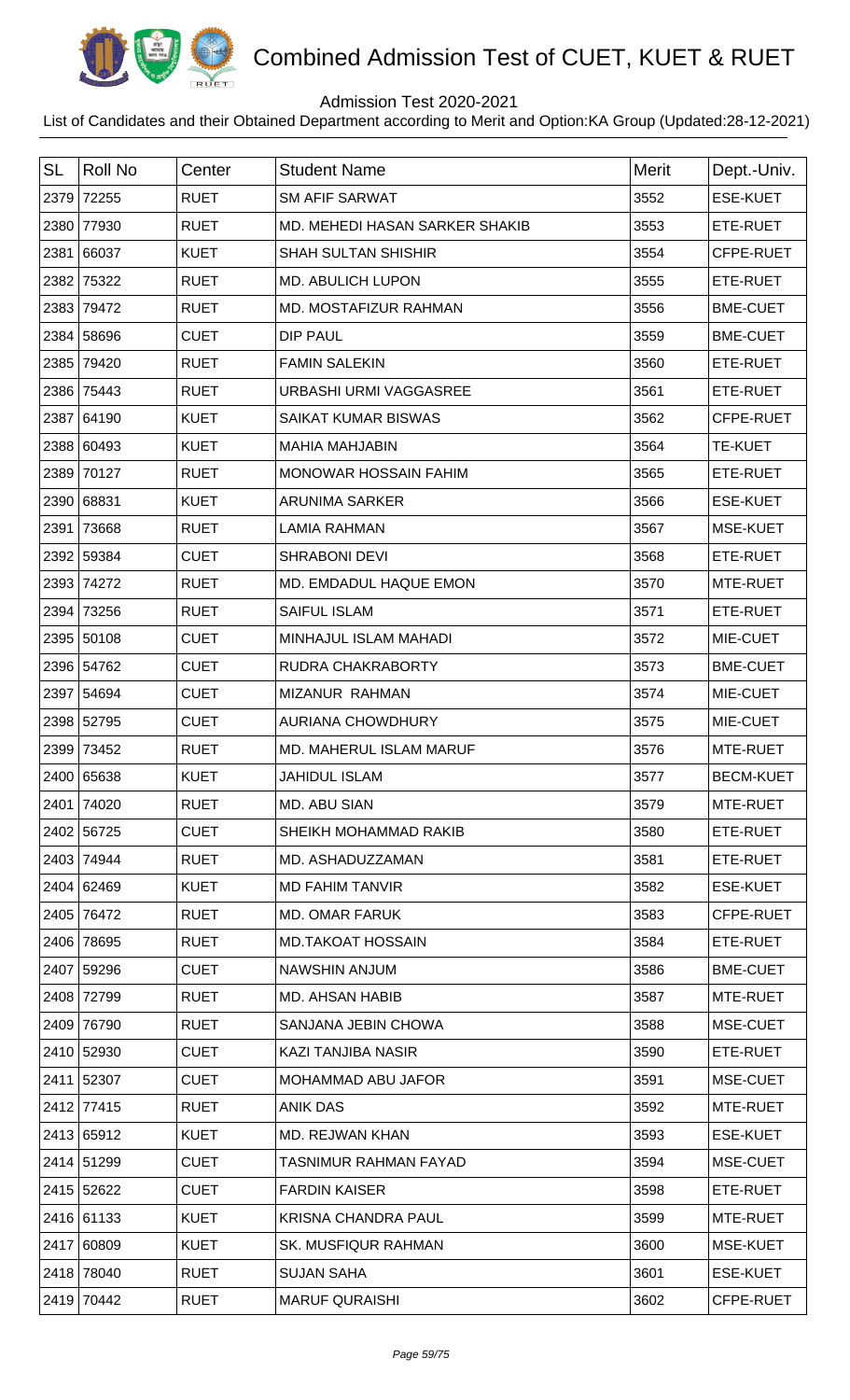

## Admission Test 2020-2021

| <b>SL</b> | <b>Roll No</b> | Center      | <b>Student Name</b>             | <b>Merit</b> | Dept.-Univ.      |
|-----------|----------------|-------------|---------------------------------|--------------|------------------|
|           | 2420 76434     | <b>RUET</b> | MD. OHIDUL ISLAM                | 3603         | MTE-RUET         |
|           | 2421 64852     | <b>KUET</b> | RAHATUNNESSA URME               | 3604         | MSE-KUET         |
| 2422      | 78619          | <b>RUET</b> | <b>ATIKA TANZIN</b>             | 3605         | MTE-RUET         |
|           | 2423 54993     | <b>CUET</b> | KHONDAKAR FARIHA TASNIM         | 3606         | MTE-RUET         |
|           | 2424 76946     | <b>RUET</b> | <b>HABLUL MONIM NABIL</b>       | 3607         | MTE-RUET         |
|           | 2425 62732     | <b>KUET</b> | <b>MOST. SADIA AKTER</b>        | 3609         | MSE-KUET         |
|           | 2426 74741     | <b>RUET</b> | <b>MD.ATIUR RAHMAN</b>          | 3611         | CFPE-RUET        |
|           | 2427 77505     | <b>RUET</b> | MD. NISHAT ANAM                 | 3613         | CFPE-RUET        |
|           | 2428 75027     | <b>RUET</b> | <b>MD. SAMIUL ALIM SADIK</b>    | 3614         | <b>GCE-RUET</b>  |
|           | 2429 77190     | <b>RUET</b> | <b>RUPOK ISLAM AVI</b>          | 3615         | MTE-RUET         |
|           | 2430 65099     | <b>KUET</b> | <b>SUMAIYA SULTANA</b>          | 3616         | <b>ESE-KUET</b>  |
|           | 2431 60343     | <b>KUET</b> | ABABIL ARSHAD RYAN              | 3618         | MSE-KUET         |
|           | 2432 53657     | <b>CUET</b> | <b>TAQWA TAHMID</b>             | 3619         | MTE-RUET         |
|           | 2433 55215     | <b>CUET</b> | ANTU ROY CHOWDHURY              | 3620         | MTE-RUET         |
|           | 2434 77622     | <b>RUET</b> | <b>SUMAIYA RAHMAN OISHY</b>     | 3621         | MTE-RUET         |
|           | 2435 65986     | <b>KUET</b> | <b>SYED MEHEDI HASAN</b>        | 3622         | MTE-RUET         |
|           | 2436 73659     | <b>RUET</b> | <b>MD. ISTIHAD ABID</b>         | 3623         | MTE-RUET         |
|           | 2437 66649     | <b>KUET</b> | MD. MUSFIQUR RAHMAN SEFAT       | 3625         | MSE-KUET         |
|           | 2438 55794     | <b>CUET</b> | <b>MADHURIMA DAS</b>            | 3626         | MTE-RUET         |
|           | 2439 61120     | <b>KUET</b> | KAWSER UDDIN KHONDOKER          | 3627         | ESE-KUET         |
|           | 2440 75985     | <b>RUET</b> | <b>ANIKA TAHASIN</b>            | 3629         | MSE-RUET         |
|           | 2441 65077     | <b>KUET</b> | <b>MEHJABEEN NUSRAT</b>         | 3630         | MSE-KUET         |
|           | 2442 74600     | <b>RUET</b> | AHMED AZMAIN SHAHRIAR SHAFI     | 3631         | PME-CUET         |
|           | 2443 75825     | <b>RUET</b> | DEEDHITY DHARA                  | 3633         | MTE-RUET         |
|           | 2444 61811     | <b>KUET</b> | <b>SOUMIK DAS</b>               | 3634         | MTE-RUET         |
|           | 2445 53932     | <b>CUET</b> | <b>RAFID AMIN</b>               | 3636         | LE-KUET          |
|           | 2446 78531     | <b>RUET</b> | <b>IFTEKHAR HOSSAIN</b>         | 3637         | MTE-RUET         |
|           | 2447 76396     | <b>RUET</b> | <b>MAKSHUDUR RAHMAN</b>         | 3638         | MTE-RUET         |
|           | 2448 53504     | <b>CUET</b> | <b>MD. NAFIS SHAHRIAR NILOY</b> | 3639         | <b>BECM-KUET</b> |
|           | 2449 66230     | <b>KUET</b> | MD. ANAS BIN HOSSEN             | 3640         | MSE-KUET         |
|           | 2450 73902     | <b>RUET</b> | <b>JANNATUL MAWA TAKI</b>       | 3643         | MSE-CUET         |
|           | 2451 58830     | <b>CUET</b> | MUHAMMAD MONJUR ALAM MAINU      | 3644         | <b>WRE-CUET</b>  |
|           | 2452 51892     | <b>CUET</b> | <b>MUSARAT HABIB</b>            | 3645         | MSE-CUET         |
|           | 2453 63957     | <b>KUET</b> | ARPITA DUTTA                    | 3647         | MTE-RUET         |
|           | 2454 64091     | <b>KUET</b> | MOSA. NAWRIN JAHAN NITU         | 3648         | MTE-RUET         |
|           | 2455 73462     | <b>RUET</b> | <b>NIBIR SAHA</b>               | 3650         | MTE-RUET         |
|           | 2456 62063     | <b>KUET</b> | ABDULLAH AL NAGHIB              | 3651         | URP-KUET         |
|           | 2457 68786     | <b>KUET</b> | DHRUBO BISWAS TOY               | 3652         | <b>BECM-KUET</b> |
|           | 2458 58553     | <b>CUET</b> | <b>NAWSHIN NAWAR</b>            | 3654         | MTE-RUET         |
|           | 2459 55796     | <b>CUET</b> | MD. SHAGOR AHMED                | 3655         | PME-CUET         |
|           | 2460 75077     | <b>RUET</b> | <b>ISTIAK AHMED</b>             | 3656         | MSE-CUET         |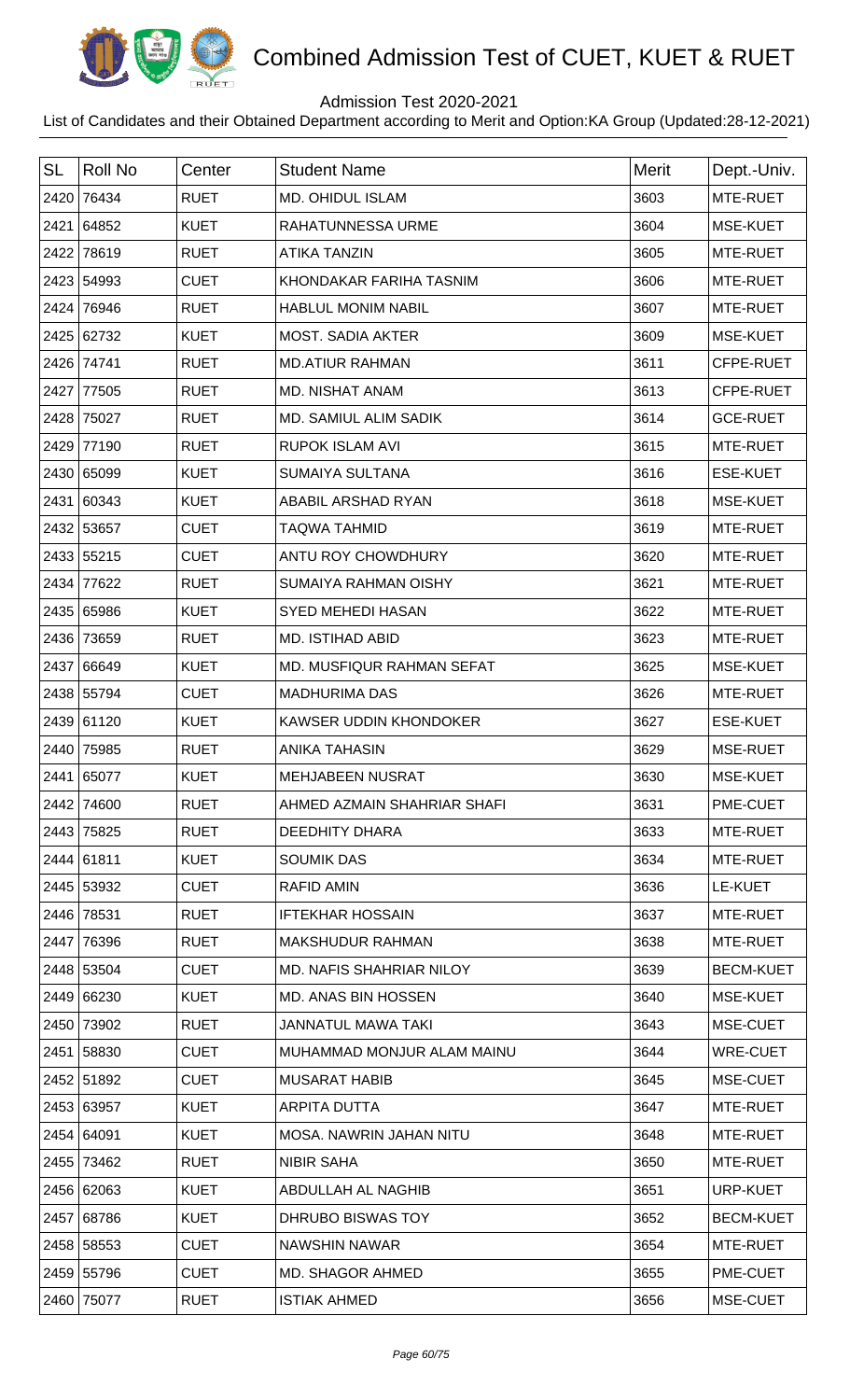

## Admission Test 2020-2021

| <b>SL</b> | <b>Roll No</b> | Center      | <b>Student Name</b>             | <b>Merit</b> | Dept.-Univ.      |
|-----------|----------------|-------------|---------------------------------|--------------|------------------|
|           | 2461 74465     | <b>RUET</b> | ABDULLAH AL MAMUN               | 3657         | MSE-KUET         |
|           | 2462 55479     | <b>CUET</b> | <b>DILSHAD SULTANA</b>          | 3658         | <b>ESE-KUET</b>  |
|           | 2463 74859     | <b>RUET</b> | MD. MEHEDI HASAN                | 3659         | MTE-RUET         |
|           | 2464 66532     | <b>KUET</b> | <b>SUMIT SARKER</b>             | 3660         | <b>BECM-KUET</b> |
|           | 2465 55975     | <b>CUET</b> | AYSWARIA SHASTI CHOWDHURY       | 3663         | MTE-RUET         |
|           | 2466 53194     | <b>CUET</b> | <b>SK. IMTEAZ AHMED</b>         | 3664         | MTE-RUET         |
|           | 2467 66489     | <b>KUET</b> | <b>SUJANA KABIR</b>             | 3668         | MTE-RUET         |
|           | 2468 63433     | <b>KUET</b> | MD. JAHIDUL ISLAM               | 3669         | MSE-KUET         |
|           | 2469 52021     | <b>CUET</b> | MD. MOFFAJJEL HOSSAIN           | 3670         | MTE-RUET         |
|           | 2470 56625     | <b>CUET</b> | <b>TANJIM SAMAD</b>             | 3673         | MTE-RUET         |
|           | 2471 76880     | <b>RUET</b> | AL NIMRA KABIR                  | 3674         | MSE-KUET         |
|           | 2472 52637     | <b>CUET</b> | <b>SOWRAN DEV</b>               | 3675         | MSE-CUET         |
|           | 2473 71178     | <b>RUET</b> | <b>MOSTOFA SHAKIL RAFI</b>      | 3676         | PME-CUET         |
|           | 2474 75686     | <b>RUET</b> | <b>MALIHA TANJIM</b>            | 3677         | MSE-KUET         |
|           | 2475 53074     | <b>CUET</b> | MD. RASHEDUZZAMAN MUNNA         | 3678         | <b>TE-KUET</b>   |
|           | 2476 55719     | <b>CUET</b> | MD. MEHERAZUL KARIM             | 3679         | PME-CUET         |
|           | 2477 75516     | <b>RUET</b> | MD. MUBASSHIRUL ISLAM SHIHAB    | 3680         | MSE-KUET         |
|           | 2478 76452     | <b>RUET</b> | <b>MD. MAKSUDUR RAHMAN</b>      | 3681         | <b>TE-KUET</b>   |
|           | 2479 60056     | <b>KUET</b> | MD. ARAFAT HAQUE                | 3682         | MSE-KUET         |
|           | 2480 55310     | <b>CUET</b> | ABDULLA AL MUHIT                | 3684         | <b>ESE-KUET</b>  |
|           | 2481 61250     | <b>KUET</b> | MD. RIFAT                       | 3685         | MSE-CUET         |
|           | 2482 50538     | <b>CUET</b> | <b>MD. ABTAHI CHOWDHURY</b>     | 3686         | <b>MSE-KUET</b>  |
|           | 2483 61119     | <b>KUET</b> | <b>SHEIKH SAFI HASSAN</b>       | 3689         | MSE-KUET         |
|           | 2484 77716     | <b>RUET</b> | <b>MD. ROHAN PARVEZ</b>         | 3690         | <b>TE-KUET</b>   |
|           | 2485 51818     | <b>CUET</b> | <b>SAROWER HOSEN TANIM</b>      | 3691         | <b>ESE-KUET</b>  |
|           | 2486 63899     | <b>KUET</b> | <b>BIJON KUMAR SHAHA</b>        | 3692         | MSE-RUET         |
|           | 2487 51455     | <b>CUET</b> | <b>IRIN SULTANA</b>             | 3693         | MSE-CUET         |
|           | 2488 70614     | <b>RUET</b> | <b>MAHMUDA ISLAM</b>            | 3694         | MSE-KUET         |
|           | 2489 73400     | <b>RUET</b> | <b>AFNAN AKHTER</b>             | 3695         | MSE-RUET         |
|           | 2490 64272     | <b>KUET</b> | <b>SAMIR MAZUMDER</b>           | 3696         | <b>BECM-KUET</b> |
|           | 2491 68817     | <b>KUET</b> | <b>HAIYATUN BINTEY HYE TOWA</b> | 3698         | <b>BECM-KUET</b> |
|           | 2492 63149     | <b>KUET</b> | DONMARK MANDOL                  | 3700         | WRE-CUET         |
|           | 2493 50765     | <b>CUET</b> | INZAMAM UDDIN MAHAMUD ALIF      | 3701         | PME-CUET         |
|           | 2494 74895     | <b>RUET</b> | <b>TAHMINA KHATUN</b>           | 3702         | URP-RUET         |
|           | 2495 52156     | <b>CUET</b> | <b>KAMRUL HASAN EMON</b>        | 3703         | MSE-CUET         |
|           | 2496 68892     | <b>KUET</b> | ADRITA ANWAR                    | 3704         | <b>ESE-KUET</b>  |
|           | 2497 69032     | <b>KUET</b> | <b>MONZUR MAHMUD</b>            | 3705         | <b>ESE-KUET</b>  |
|           | 2498 76382     | <b>RUET</b> | AUOSHAFUR ISLAM TALUKDER        | 3706         | MSE-RUET         |
|           | 2499 73537     | <b>RUET</b> | <b>MST. NISHAT NABILAH</b>      | 3707         | MSE-RUET         |
|           | 2500 60034     | <b>KUET</b> | <b>FAIZUL KABIR NILOY</b>       | 3709         | MSE-RUET         |
|           | 2501 58759     | <b>CUET</b> | NAZIBA BUSHRA                   | 3712         | <b>BECM-KUET</b> |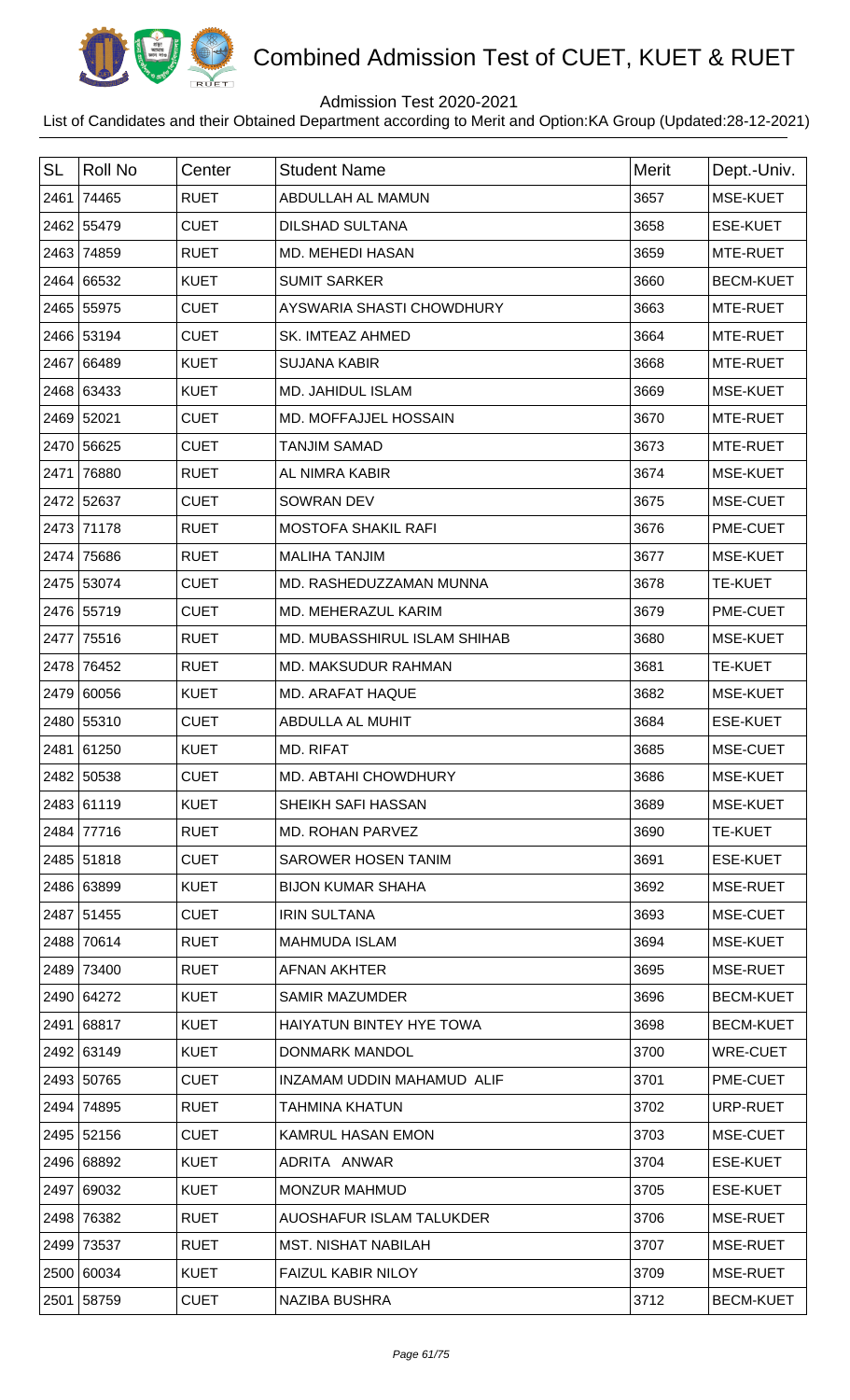

## Admission Test 2020-2021

| <b>SL</b> | Roll No    | Center      | <b>Student Name</b>              | <b>Merit</b> | Dept.-Univ.      |
|-----------|------------|-------------|----------------------------------|--------------|------------------|
|           | 2502 55498 | <b>CUET</b> | ALIF AHMED TAHA                  | 3713         | MSE-CUET         |
|           | 2503 74586 | <b>RUET</b> | <b>SAMIA AFSANA</b>              | 3714         | MSE-RUET         |
|           | 2504 55096 | <b>CUET</b> | <b>THASINA TAKIA JUTHY</b>       | 3716         | MSE-CUET         |
|           | 2505 60937 | <b>KUET</b> | MD. EKRAMUL HAQUE BHUIYAN        | 3717         | <b>WRE-CUET</b>  |
|           | 2506 70946 | <b>RUET</b> | <b>TAWFIQ MAHMUD KHAN</b>        | 3718         | PME-CUET         |
|           | 2507 70807 | <b>RUET</b> | <b>MD. ABU SHOAIB</b>            | 3719         | MSE-KUET         |
|           | 2508 51752 | <b>CUET</b> | <b>MD SHIHABUL ISLAM</b>         | 3720         | MSE-CUET         |
|           | 2509 51513 | <b>CUET</b> | <b>RIDWAN KADER</b>              | 3721         | MSE-CUET         |
|           | 2510 56769 | <b>CUET</b> | <b>RABIUL HAQUE SAJID</b>        | 3722         | MSE-KUET         |
|           | 2511 70806 | <b>RUET</b> | <b>ALAMIN MOLLA NAYAN</b>        | 3723         | <b>ESE-KUET</b>  |
|           | 2512 57251 | <b>CUET</b> | <b>TANGILA AKTER</b>             | 3724         | MSE-CUET         |
|           | 2513 76569 | <b>RUET</b> | <b>MD. MOTASIM BILLAH SADIK</b>  | 3725         | MSE-KUET         |
|           | 2514 62057 | <b>KUET</b> | <b>ABIR AHSAN</b>                | 3726         | MSE-KUET         |
|           | 2515 53162 | <b>CUET</b> | <b>SEHEBA YAMEEN</b>             | 3727         | <b>WRE-CUET</b>  |
|           | 2516 68718 | <b>KUET</b> | <b>HASIBUL ISLAM SHAWON</b>      | 3728         | <b>ESE-KUET</b>  |
|           | 2517 63244 | <b>KUET</b> | <b>SETU RANI SAHA</b>            | 3729         | <b>TE-KUET</b>   |
|           | 2518 73788 | <b>RUET</b> | MD. SADEKUZZAMAN NISHAT          | 3730         | MSE-KUET         |
|           | 2519 64200 | <b>KUET</b> | <b>MOST. ANIKA TASNIM</b>        | 3731         | <b>ESE-KUET</b>  |
|           | 2520 75448 | <b>RUET</b> | MD. SAIFUL ISLAM SHANTO          | 3732         | MSE-RUET         |
|           | 2521 62475 | <b>KUET</b> | <b>NANDINI BISWAS</b>            | 3733         | <b>TE-KUET</b>   |
|           | 2522 55694 | <b>CUET</b> | <b>MD. FARHAN SHAHRIAR ISLAM</b> | 3734         | MSE-CUET         |
|           | 2523 71993 | <b>RUET</b> | <b>SUPREO SAHA PRANTO</b>        | 3735         | <b>MSE-KUET</b>  |
|           | 2524 55594 | <b>CUET</b> | MOHAMMAD SHAHARIAR KABIR         | 3738         | MSE-KUET         |
|           | 2525 76447 | <b>RUET</b> | <b>AUDITI SARKER</b>             | 3739         | MSE-RUET         |
|           | 2526 77198 | <b>RUET</b> | PRANTA GOON                      | 3740         | <b>BECM-KUET</b> |
|           | 2527 53904 | <b>CUET</b> | <b>EKRA BISMA</b>                | 3741         | MSE-CUET         |
|           | 2528 77313 | <b>RUET</b> | SAMIA CHOWDHURY                  | 3745         | MSE-CUET         |
|           | 2529 55762 | <b>CUET</b> | <b>JANNATUL MAWYA PRITY</b>      | 3746         | MSE-CUET         |
|           | 2530 56738 | <b>CUET</b> | <b>PUJA BHOWMIK</b>              | 3747         | <b>WRE-CUET</b>  |
|           | 2531 53337 | <b>CUET</b> | ANANYA AUDITI CHOWDHURY          | 3748         | <b>ESE-KUET</b>  |
|           | 2532 65444 | <b>KUET</b> | MD HASIBUL HASSAN JOY            | 3749         | <b>ESE-KUET</b>  |
|           | 2533 53732 | <b>CUET</b> | <b>WAHID ABRAR TONMOY</b>        | 3750         | MSE-RUET         |
|           | 2534 50536 | <b>CUET</b> | <b>MEHEDI HASAN</b>              | 3754         | <b>ESE-KUET</b>  |
|           | 2535 65715 | <b>KUET</b> | MD.JABED ALAM                    | 3755         | <b>ESE-KUET</b>  |
|           | 2536 73872 | <b>RUET</b> | SAZID MAHMUD ZUHAN               | 3756         | MSE-KUET         |
|           | 2537 54623 | <b>CUET</b> | MD. FAHAD ALAM EMON              | 3757         | MSE-CUET         |
|           | 2538 61044 | <b>KUET</b> | <b>JOBAYER HOSSAIN</b>           | 3758         | <b>ESE-KUET</b>  |
|           | 2539 50504 | <b>CUET</b> | RAMEEN MAHMOOD                   | 3759         | MSE-KUET         |
|           | 2540 62232 | <b>KUET</b> | MD. SIZAN CHOUDHURI MOON         | 3760         | <b>BECM-RUET</b> |
|           | 2541 64681 | <b>KUET</b> | MD. FORHAD HOSSAIN               | 3761         | <b>BECM-KUET</b> |
|           | 2542 60020 | <b>KUET</b> | <b>ISRAT JAHAN ISHA</b>          | 3762         | <b>ESE-KUET</b>  |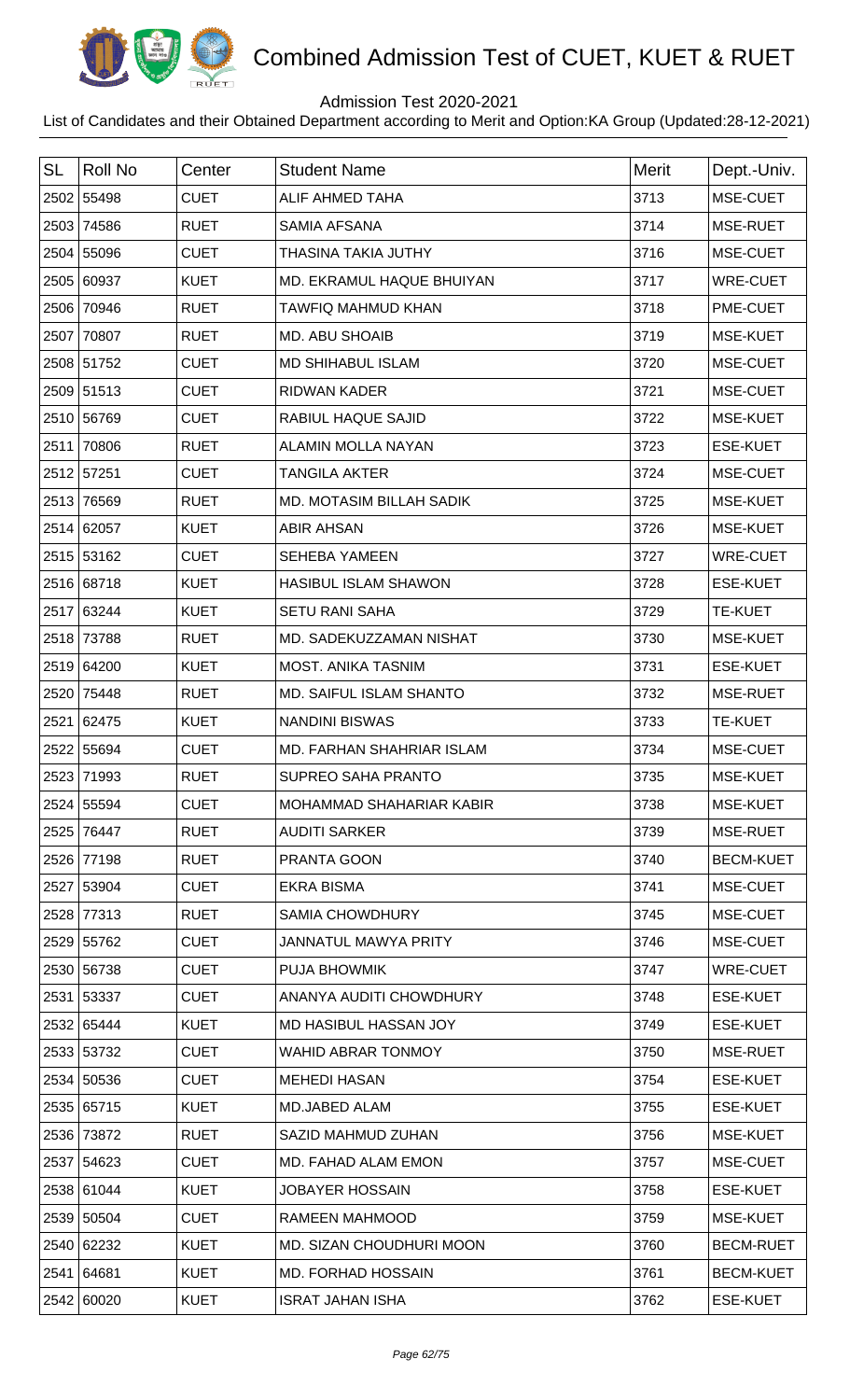

## Admission Test 2020-2021

| <b>SL</b> | Roll No    | Center      | <b>Student Name</b>           | <b>Merit</b> | Dept.-Univ.      |
|-----------|------------|-------------|-------------------------------|--------------|------------------|
|           | 2543 55387 | <b>CUET</b> | <b>UPANTA BAIDYA</b>          | 3763         | PME-CUET         |
|           | 2544 50569 | <b>CUET</b> | A.K.M ABDUL MUHIB             | 3764         | MSE-CUET         |
|           | 2545 71141 | <b>RUET</b> | <b>MD. SAKIB HASAN SAIKOT</b> | 3765         | MSE-KUET         |
|           | 2546 61474 | <b>KUET</b> | <b>MD. RONY ISLAM</b>         | 3766         | <b>BECM-KUET</b> |
|           | 2547 53056 | <b>CUET</b> | <b>MD NAFIS UL ABID</b>       | 3767         | <b>BECM-RUET</b> |
|           | 2548 63655 | <b>KUET</b> | ABDULLAH AL MAHMUD            | 3768         | MSE-KUET         |
|           | 2549 77841 | <b>RUET</b> | <b>JUNAIDUL ISLAM</b>         | 3770         | MSE-KUET         |
|           | 2550 72489 | <b>RUET</b> | <b>MD. FUAD HASAN</b>         | 3771         | MSE-KUET         |
|           | 2551 60399 | <b>KUET</b> | <b>JYOTI PROKASH MONDAL</b>   | 3772         | <b>ESE-KUET</b>  |
| 2552      | 76668      | <b>RUET</b> | MD. SAZZAD HOSSAIN            | 3774         | MSE-CUET         |
|           | 2553 55028 | <b>CUET</b> | <b>FATEMA BINTEY SAYED</b>    | 3776         | <b>ESE-KUET</b>  |
|           | 2554 74479 | <b>RUET</b> | SHOWVIK DAS                   | 3777         | MSE-RUET         |
|           | 2555 70707 | <b>RUET</b> | NADIA ISLAM TONNY             | 3778         | <b>BECM-KUET</b> |
|           | 2556 61854 | <b>KUET</b> | MD. FAHIM AL RAKIB            | 3779         | <b>GCE-RUET</b>  |
|           | 2557 72190 | <b>RUET</b> | <b>MD. TANZIM SHAHRIAR</b>    | 3780         | MSE-RUET         |
|           | 2558 62252 | <b>KUET</b> | MD. ABUL GOFRAN BANNA         | 3781         | MSE-KUET         |
|           | 2559 54859 | <b>CUET</b> | ZANNAT-E-AFRA EASMIN ETU      | 3782         | <b>ESE-KUET</b>  |
|           | 2560 63246 | <b>KUET</b> | SHAHRIAR HAQUE NAFI           | 3783         | <b>BECM-KUET</b> |
|           | 2561 52599 | <b>CUET</b> | <b>JOYTUN NATH</b>            | 3784         | PME-CUET         |
|           | 2562 56924 | <b>CUET</b> | MAHMUD ABDUL AZIZ ROHAN       | 3786         | <b>ESE-KUET</b>  |
|           | 2563 52817 | <b>CUET</b> | NAFISA MALIAT KASHFIA         | 3787         | <b>MSE-KUET</b>  |
|           | 2564 66209 | <b>KUET</b> | TAMIM HASAN PAROSH            | 3789         | <b>MSE-KUET</b>  |
|           | 2565 52617 | <b>CUET</b> | <b>SAYED ISTIAK AKASH</b>     | 3790         | <b>ESE-KUET</b>  |
|           | 2566 77337 | <b>RUET</b> | <b>TASHIKUR RAHMAN</b>        | 3791         | MSE-KUET         |
|           | 2567 52024 | <b>CUET</b> | SUMAYA AKTER SADIA            | 3792         | <b>TE-KUET</b>   |
|           | 2568 52315 | <b>CUET</b> | SHEIKH AFIF BIN AFTAB         | 3793         | PME-CUET         |
|           | 2569 74118 | <b>RUET</b> | <b>TASDID BIN KABIR</b>       | 3794         | MSE-KUET         |
|           | 2570 54615 | <b>CUET</b> | MD. NAZMUL HUDA SOJIB         | 3795         | MSE-CUET         |
|           | 2571 64028 | <b>KUET</b> | <b>MD. HASIBUR RAHMAN</b>     | 3796         | <b>TE-KUET</b>   |
|           | 2572 60374 | <b>KUET</b> | <b>JABER BIN KABIR</b>        | 3797         | <b>ESE-KUET</b>  |
|           | 2573 53907 | <b>CUET</b> | ARIFUL HASSAN                 | 3798         | PME-CUET         |
|           | 2574 76601 | <b>RUET</b> | MD. ASHRAFUL ISLAM            | 3799         | <b>ESE-KUET</b>  |
|           | 2575 57070 | <b>CUET</b> | MD. MINHAJUL ISLAM            | 3800         | <b>WRE-CUET</b>  |
|           | 2576 78848 | <b>RUET</b> | FAHMIDA HOSSAIN MUNIA         | 3803         | MSE-KUET         |
|           | 2577 73729 | <b>RUET</b> | <b>MD. MUNTASIR MONOAR</b>    | 3804         | MSE-KUET         |
|           | 2578 52695 | <b>CUET</b> | KHONDAKER TAMANNA NIZAM       | 3805         | MSE-CUET         |
|           | 2579 55659 | <b>CUET</b> | <b>MD. NAZMUL AHSAN</b>       | 3806         | PME-CUET         |
|           | 2580 55487 | <b>CUET</b> | PINKY DEBNATH                 | 3807         | URP-CUET         |
|           | 2581 50595 | <b>CUET</b> | TURFA BINTE SULTAN            | 3808         | MSE-KUET         |
|           | 2582 60111 | <b>KUET</b> | RABEYA RAHMAN                 | 3810         | MSE-KUET         |
|           | 2583 55267 | <b>CUET</b> | SAKHAWAT HOSSAIN              | 3811         | PME-CUET         |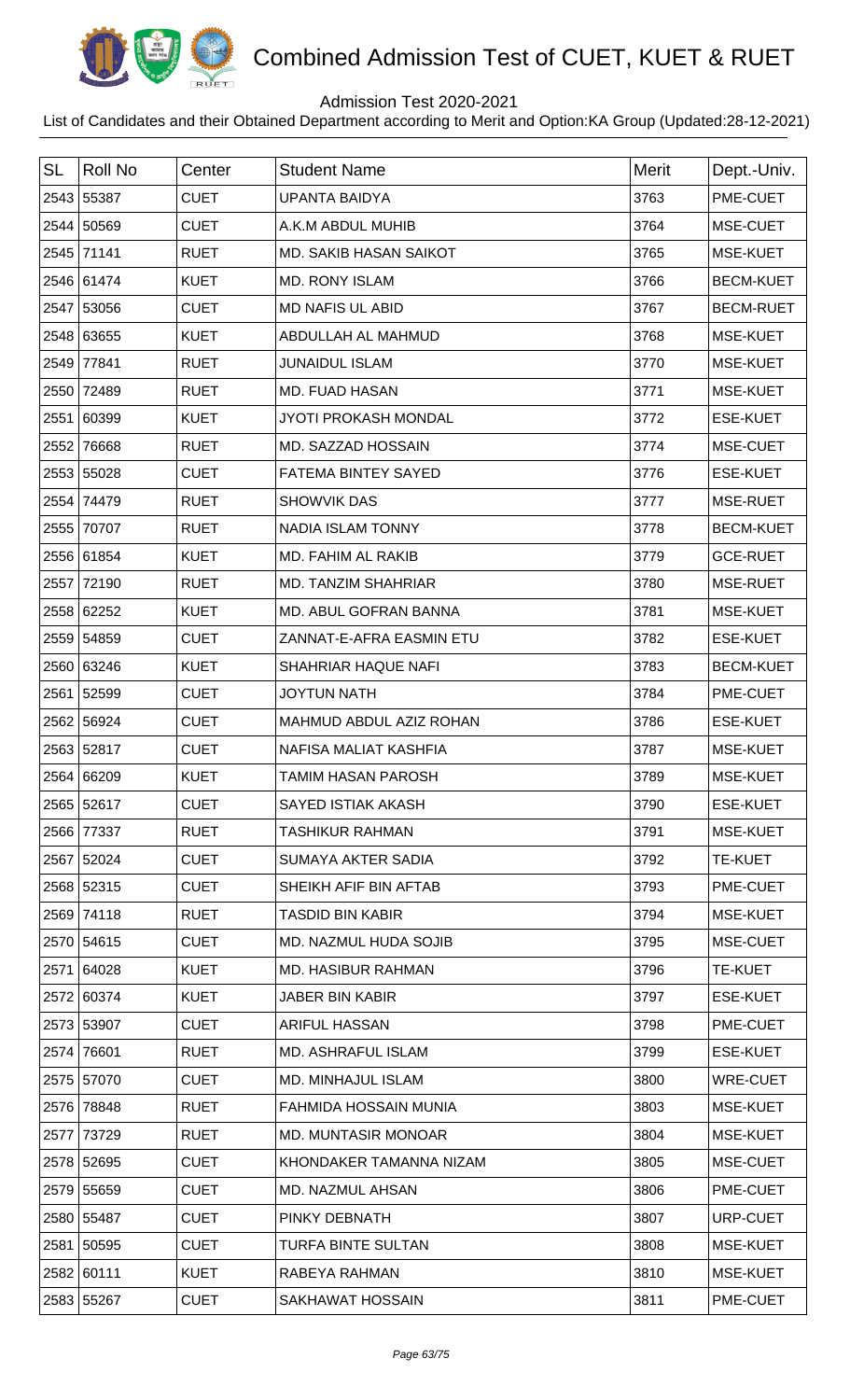

## Admission Test 2020-2021

| <b>SL</b> | <b>Roll No</b> | Center      | <b>Student Name</b>            | <b>Merit</b> | Dept.-Univ.      |
|-----------|----------------|-------------|--------------------------------|--------------|------------------|
| 2584      | 72573          | <b>RUET</b> | <b>MD. FARDIN AHOSAN SOJIB</b> | 3812         | MSE-RUET         |
|           | 2585 53092     | <b>CUET</b> | THIRTHA KARMAKAR               | 3813         | MSE-KUET         |
|           | 2586 61134     | <b>KUET</b> | <b>TASNIM GALIB NILOY</b>      | 3815         | MSE-RUET         |
|           | 2587 54173     | <b>CUET</b> | S. M. SHAMSUDDOHA              | 3816         | MSE-KUET         |
|           | 2588 66401     | <b>KUET</b> | <b>TANJILA FARIHA</b>          | 3817         | MSE-KUET         |
| 2589      | 73703          | <b>RUET</b> | <b>JOSEPH AHMED</b>            | 3818         | PME-CUET         |
|           | 2590 63818     | <b>KUET</b> | <b>HABIBUR RAHMAN</b>          | 3819         | MSE-RUET         |
|           | 2591 52169     | <b>CUET</b> | A.K.M. RAFID UDDIN CHOWDHURY   | 3820         | MSE-CUET         |
| 2592      | 72028          | <b>RUET</b> | MD. BIDDUT ALI                 | 3821         | <b>BECM-RUET</b> |
|           | 2593 54941     | <b>CUET</b> | SADIA JAHAN SUPTA              | 3822         | <b>TE-KUET</b>   |
| 2594      | 74856          | <b>RUET</b> | ROLA AL HOWA SARIKA            | 3823         | <b>TE-KUET</b>   |
|           | 2595 66540     | <b>KUET</b> | <b>SAMIAN HASIB MUNNA</b>      | 3824         | PME-CUET         |
|           | 2596 57204     | <b>CUET</b> | <b>UMMAY HABIBA TITHI</b>      | 3826         | MSE-CUET         |
|           | 2597 55558     | <b>CUET</b> | MOHAMMAD HASHERUN MAHIN SHAFIN | 3827         | MSE-CUET         |
|           | 2598 75257     | <b>RUET</b> | <b>MOST. AKIA ANJUM SRISTY</b> | 3828         | <b>TE-KUET</b>   |
|           | 2599 60472     | <b>KUET</b> | SK. IBNUS SABIL JILANI         | 3829         | MSE-KUET         |
|           | 2600 56655     | <b>CUET</b> | MD. ASHIKUR RAHMAN TALUKDAR    | 3830         | MSE-CUET         |
|           | 2601 66820     | <b>KUET</b> | AHNAF AL RASHID                | 3831         | MSE-KUET         |
|           | 2602 56920     | <b>CUET</b> | RABIUL AWAL MUNSHI             | 3832         | MSE-KUET         |
|           | 2603 62874     | <b>KUET</b> | MD. RAFIUL ISLAM NAYAN         | 3835         | <b>BECM-KUET</b> |
|           | 2604 74747     | <b>RUET</b> | MD. JOBIED                     | 3836         | <b>TE-KUET</b>   |
|           | 2605 53666     | <b>CUET</b> | <b>IFTHEKHARUL ALAM ASIF</b>   | 3837         | MSE-CUET         |
|           | 2606 79272     | <b>RUET</b> | SADIA AFROSE DRISHTY           | 3839         | MSE-RUET         |
|           | 2607 50199     | <b>CUET</b> | ANIKA TABASSUM MIM             | 3841         | MSE-CUET         |
|           | 2608 54415     | <b>CUET</b> | MD. ASHIKUZZAMAN               | 3842         | PME-CUET         |
|           | 2609 64732     | <b>KUET</b> | SUDIPTA DAS                    | 3843         | MSE-KUET         |
|           | 2610 57035     | <b>CUET</b> | <b>FOUZIA HAMIM SAMIA</b>      | 3844         | <b>WRE-CUET</b>  |
|           | 2611 77135     | <b>RUET</b> | MD. MAZHARUL ISLAM             | 3848         | <b>BECM-KUET</b> |
|           | 2612 76225     | <b>RUET</b> | MOHAMMOD TASBI KHAN            | 3849         | MSE-RUET         |
|           | 2613 51114     | <b>CUET</b> | <b>MIZANUR RAHMAN</b>          | 3850         | MSE-RUET         |
|           | 2614 53168     | <b>CUET</b> | <b>SULTAN MAHMUD</b>           | 3851         | <b>WRE-CUET</b>  |
|           | 2615 62715     | <b>KUET</b> | K. M. ASHIK MAHMUD             | 3852         | <b>WRE-CUET</b>  |
|           | 2616 76663     | <b>RUET</b> | SOHARAB HOSSAIN SHANTO         | 3853         | MSE-KUET         |
|           | 2617 61473     | <b>KUET</b> | MD. ARIFUL ISLAM ZISHAN        | 3854         | MSE-KUET         |
|           | 2618 64397     | <b>KUET</b> | <b>HILLOL SARKAR</b>           | 3858         | <b>BECM-KUET</b> |
|           | 2619 60370     | <b>KUET</b> | <b>WALIZA AHAMED SOPTY</b>     | 3859         | MSE-KUET         |
|           | 2620 76576     | <b>RUET</b> | <b>SHABIHA MAHBUB</b>          | 3860         | PME-CUET         |
|           | 2621 56834     | <b>CUET</b> | HRIKPRABHA SARMA BRITI         | 3861         | <b>WRE-CUET</b>  |
|           | 2622 65447     | <b>KUET</b> | <b>WASIKUL ISLAM</b>           | 3862         | MSE-KUET         |
|           | 2623 70945     | <b>RUET</b> | MD. MERAZ HASAN                | 3863         | MSE-KUET         |
|           | 2624 58764     | <b>CUET</b> | MAHIA RAHMAN MUMU              | 3864         | WRE-CUET         |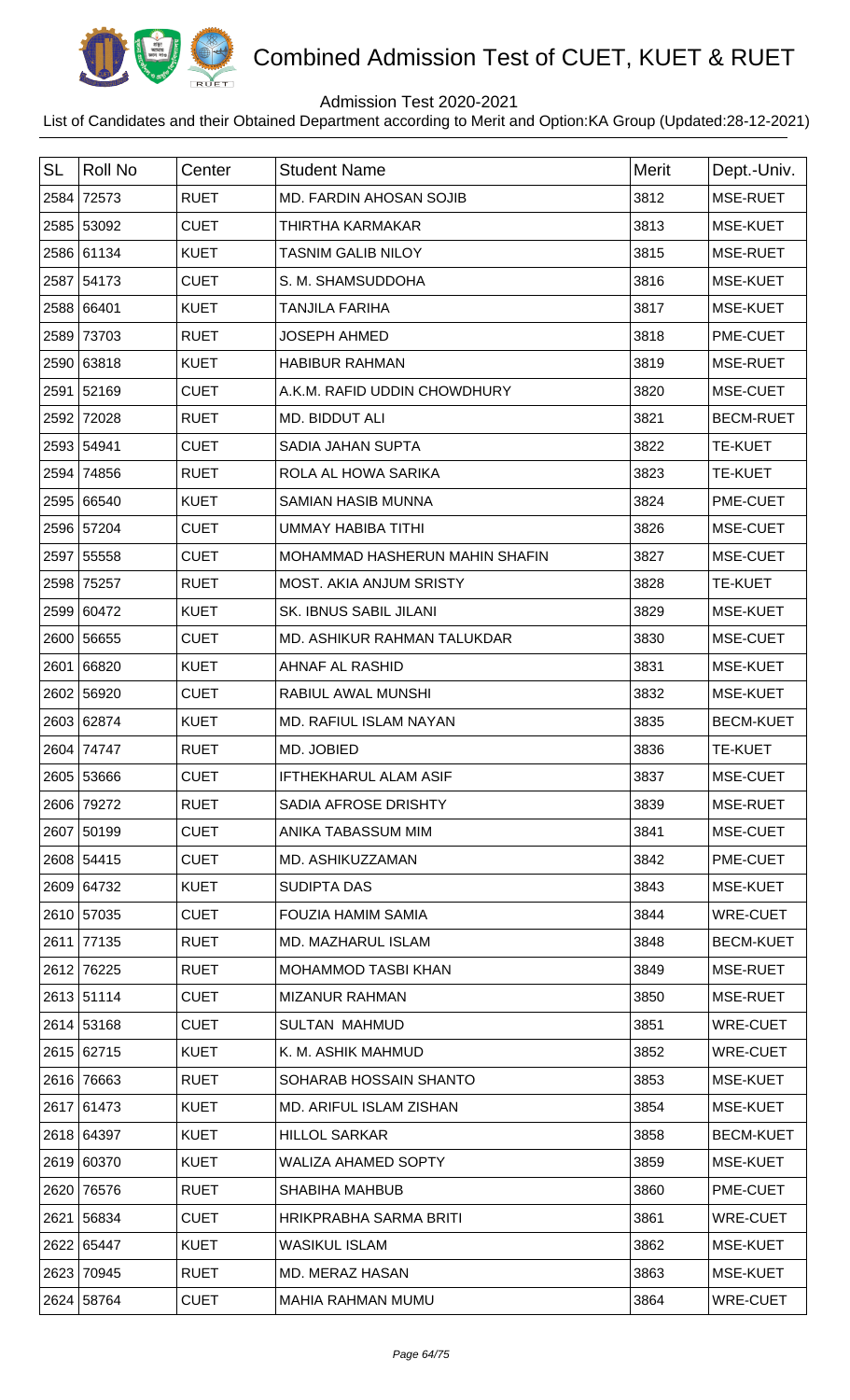

## Admission Test 2020-2021

| <b>SL</b> | Roll No    | Center      | <b>Student Name</b>                | Merit | Dept.-Univ.      |
|-----------|------------|-------------|------------------------------------|-------|------------------|
|           | 2625 65481 | <b>KUET</b> | MD. MEHEDI HASAN                   | 3865  | MSE-RUET         |
|           | 2626 54752 | <b>CUET</b> | <b>TAFHEEMUL HOQ</b>               | 3868  | <b>GCE-RUET</b>  |
|           | 2627 55023 | <b>CUET</b> | <b>S.M.NURUL ALAM</b>              | 3870  | <b>BECM-KUET</b> |
|           | 2628 52310 | <b>CUET</b> | <b>SHUVO BAIDYA</b>                | 3871  | PME-CUET         |
|           | 2629 64879 | <b>KUET</b> | MAISHA CHOWDHURY KARABI            | 3873  | MSE-RUET         |
|           | 2630 53332 | <b>CUET</b> | PRITHU DEY                         | 3874  | MSE-RUET         |
|           | 2631 74684 | <b>RUET</b> | <b>SUDIPTO KUMAR SEN</b>           | 3875  | MSE-KUET         |
|           | 2632 72668 | <b>RUET</b> | MD. ASHIQUR RAHMAN                 | 3876  | MSE-KUET         |
|           | 2633 50625 | <b>CUET</b> | <b>ZARIN TASNIM</b>                | 3877  | <b>TE-KUET</b>   |
|           | 2634 54368 | <b>CUET</b> | FATAMA TOJ JOHORA                  | 3878  | MSE-KUET         |
|           | 2635 60868 | <b>KUET</b> | <b>RAKIBUL ISLAM SADAT</b>         | 3879  | <b>TE-KUET</b>   |
|           | 2636 62179 | <b>KUET</b> | <b>URMI SAHA</b>                   | 3881  | MSE-KUET         |
|           | 2637 74127 | <b>RUET</b> | <b>SUSAN SHOILI WARESI</b>         | 3882  | TE-KUET          |
|           | 2638 71859 | <b>RUET</b> | MD. SADICKUZZAMAN                  | 3883  | PME-CUET         |
|           | 2639 55034 | <b>CUET</b> | <b>ISHTIAK MAHMUD</b>              | 3884  | MSE-RUET         |
|           | 2640 75385 | <b>RUET</b> | <b>SHARMIN ISLAM</b>               | 3886  | MSE-RUET         |
|           | 2641 50424 | <b>CUET</b> | <b>ATAUR RAHMAN</b>                | 3887  | PME-CUET         |
|           | 2642 55374 | <b>CUET</b> | <b>TUTUL DUTTA</b>                 | 3888  | <b>WRE-CUET</b>  |
|           | 2643 63121 | <b>KUET</b> | MUHAIMINUL ISLAM                   | 3889  | PME-CUET         |
|           | 2644 66304 | <b>KUET</b> | <b>RAHAT AZMAIN RUPAK</b>          | 3890  | MSE-RUET         |
|           | 2645 54888 | <b>CUET</b> | <b>SUMAIYA SIDDIQUE</b>            | 3891  | PME-CUET         |
|           | 2646 53478 | <b>CUET</b> | <b>MD. SHAHRIAR HOSSAIN MUNSHI</b> | 3893  | MSE-RUET         |
|           | 2647 52324 | <b>CUET</b> | <b>SK. SAIMA TABASSUM</b>          | 3894  | PME-CUET         |
|           | 2648 79323 | <b>RUET</b> | MD. NAFAY MAHMUD                   | 3896  | MSE-RUET         |
|           | 2649 50119 | <b>CUET</b> | <b>TASNIA HAFIZ</b>                | 3897  | PME-CUET         |
|           | 2650 66088 | <b>KUET</b> | AKASH KUMAR KUNDU                  | 3898  | MSE-RUET         |
|           | 2651 63793 | <b>KUET</b> | <b>MD. FARHAN ISLAM SOBUJ</b>      | 3899  | <b>BECM-KUET</b> |
|           | 2652 53146 | <b>CUET</b> | <b>MD.ABDUL KARIM</b>              | 3900  | PME-CUET         |
|           | 2653 57429 | <b>CUET</b> | MD. NURE ALAM SIDDIQUE             | 3901  | <b>BECM-KUET</b> |
|           | 2654 56140 | <b>CUET</b> | FAIROOZ HUMAIRA CHOWDHURY          | 3902  | WRE-CUET         |
|           | 2655 56350 | <b>CUET</b> | <b>MD. JAHIDUL ISLAM</b>           | 3903  | MSE-RUET         |
|           | 2656 64672 | <b>KUET</b> | <b>TANJUM</b>                      | 3904  | LE-KUET          |
|           | 2657 78737 | <b>RUET</b> | MIN ALFI SHAHRIN                   | 3905  | <b>GCE-RUET</b>  |
|           | 2658 62530 | <b>KUET</b> | NUR MOHAMMAD RIYAD KAWSAR          | 3906  | MSE-RUET         |
|           | 2659 62074 | <b>KUET</b> | MD KALED SHIFULLAH SHADE           | 3907  | <b>BECM-KUET</b> |
|           | 2660 56203 | <b>CUET</b> | NUSHRAT BHUIYAN NISHU              | 3908  | MSE-RUET         |
|           | 2661 72805 | <b>RUET</b> | <b>SAFIN TANJIM HOSSAIN</b>        | 3909  | MSE-RUET         |
|           | 2662 60306 | <b>KUET</b> | <b>MD. KAWSAR AKON</b>             | 3912  | <b>BECM-KUET</b> |
|           | 2663 52950 | <b>CUET</b> | <b>SALMA FOWZIA</b>                | 3914  | <b>WRE-CUET</b>  |
|           | 2664 62330 | <b>KUET</b> | <b>MST. AFRIN ZANNATH ANNI</b>     | 3915  | MSE-RUET         |
|           | 2665 55897 | <b>CUET</b> | <b>SURAIYA BINTE HARUN</b>         | 3916  | MSE-RUET         |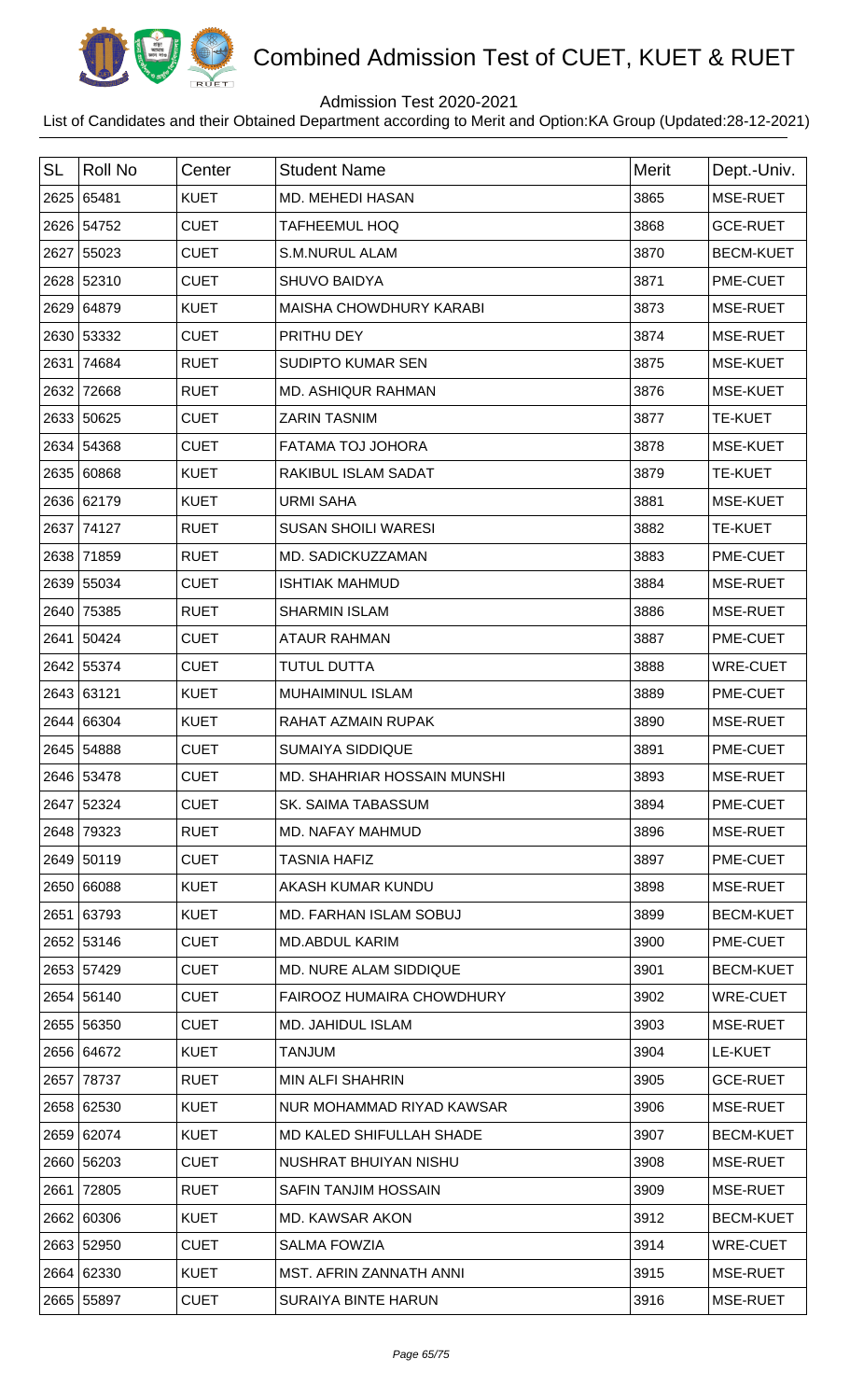

## Admission Test 2020-2021

| <b>SL</b> | <b>Roll No</b> | Center      | <b>Student Name</b>           | Merit | Dept.-Univ.      |
|-----------|----------------|-------------|-------------------------------|-------|------------------|
|           | 2666 52804     | <b>CUET</b> | SAKHAWAT HOSSAIN AKANDA       | 3917  | MSE-RUET         |
|           | 2667 65677     | <b>KUET</b> | MD. SALEH FAHAD               | 3918  | <b>WRE-CUET</b>  |
| 2668      | 71264          | <b>RUET</b> | SOUMIK HASAN TARAFDER         | 3919  | MSE-RUET         |
|           | 2669 52151     | <b>CUET</b> | KAZI NAZIFA ANJUM             | 3920  | <b>BECM-KUET</b> |
|           | 2670 61870     | <b>KUET</b> | SHIHABUR RAHMAN APU           | 3921  | <b>WRE-CUET</b>  |
| 2671      | 63432          | <b>KUET</b> | <b>RIFAT RAFIU</b>            | 3922  | MSE-RUET         |
|           | 2672 50222     | <b>CUET</b> | ARITRA BARUA DIBYA            | 3924  | <b>WRE-CUET</b>  |
|           | 2673 55265     | <b>CUET</b> | <b>MD. IBRAHIM KHALIL</b>     | 3925  | <b>WRE-CUET</b>  |
|           | 2674 55032     | <b>CUET</b> | <b>NAHID HASAN</b>            | 3927  | <b>TE-KUET</b>   |
|           | 2675 54343     | <b>CUET</b> | <b>MD. SAIDUL ISLAM</b>       | 3929  | PME-CUET         |
|           | 2676 76961     | <b>RUET</b> | <b>IFFAT JAHAN PEAULY</b>     | 3930  | MSE-RUET         |
| 2677      | 63550          | <b>KUET</b> | SHOUVIK KUMAR PAUL            | 3931  | <b>BECM-KUET</b> |
|           | 2678 58769     | <b>CUET</b> | <b>FARDIN MAHMUND</b>         | 3932  | MSE-RUET         |
| 2679      | 75189          | <b>RUET</b> | <b>MD. SHARUJJAMAN SAJEEB</b> | 3935  | MSE-RUET         |
| 2680      | 60295          | <b>KUET</b> | <b>SAFWAN AHMAD</b>           | 3936  | <b>BECM-KUET</b> |
|           | 2681 53385     | <b>CUET</b> | <b>SUSMITA DATTA TRINA</b>    | 3937  | PME-CUET         |
| 2682      | 74200          | <b>RUET</b> | <b>MAHFARA MAMPI</b>          | 3938  | MSE-RUET         |
| 2683      | 70352          | <b>RUET</b> | <b>MD.SOJEEB HOSSEN</b>       | 3939  | MSE-RUET         |
|           | 2684 69430     | <b>KUET</b> | NAFIS MOHAMMAD FARABI         | 3940  | MSE-RUET         |
|           | 2685 66694     | <b>KUET</b> | <b>TANZIM AKHTER</b>          | 3941  | <b>BECM-KUET</b> |
|           | 2686 50112     | <b>CUET</b> | MOHAMMAD SAHEDUL ISLAM SAGOR  | 3942  | MSE-RUET         |
|           | 2687 53164     | <b>CUET</b> | PUJA TALUKDER SHANTA          | 3943  | <b>WRE-CUET</b>  |
|           | 2688 68655     | <b>KUET</b> | SADIA ISLAM ANIKA             | 3944  | <b>BECM-KUET</b> |
|           | 2689 72231     | <b>RUET</b> | MD. HAYAT MAHMUD              | 3945  | MSE-RUET         |
|           | 2690 51721     | <b>CUET</b> | <b>FARIN TASNIM FARIHA</b>    | 3946  | <b>TE-KUET</b>   |
| 2691      | 75979          | <b>RUET</b> | RUBAIYA KHAN                  | 3948  | MSE-RUET         |
|           | 2692 79079     | <b>RUET</b> | KHALIFA RAIHAN AFIF           | 3949  | MSE-RUET         |
|           | 2693 76011     | <b>RUET</b> | RAMISHA ANAN                  | 3951  | MSE-RUET         |
| 2694      | 73059          | <b>RUET</b> | RAISA BINTE KARIM             | 3952  | MSE-RUET         |
|           | 2695 52396     | <b>CUET</b> | SAYEEDUL ALAM FAHAD           | 3953  | <b>WRE-CUET</b>  |
|           | 2696 54024     | <b>CUET</b> | SAKIB AL HASAN                | 3955  | <b>BECM-KUET</b> |
|           | 2697 51212     | <b>CUET</b> | <b>MUSHFIQUL ALAM</b>         | 3956  | <b>WRE-CUET</b>  |
|           | 2698 74133     | <b>RUET</b> | PRONAB MUNSHI RAJU            | 3957  | <b>BECM-KUET</b> |
|           | 2699 56414     | <b>CUET</b> | <b>FAISAL MAHMUD RIFAT</b>    | 3958  | <b>BECM-KUET</b> |
|           | 2700 61453     | <b>KUET</b> | MUHAMMAD TASNEEM              | 3959  | <b>BECM-KUET</b> |
|           | 2701 52502     | <b>CUET</b> | <b>NAFIS SHAHRIAR</b>         | 3960  | MSE-RUET         |
|           | 2702 59241     | <b>CUET</b> | <b>SHEHAB MAHMUD</b>          | 3961  | <b>TE-KUET</b>   |
|           | 2703 74500     | <b>RUET</b> | <b>JANNATUL FERDOUSE</b>      | 3963  | MSE-RUET         |
|           | 2704 64916     | <b>KUET</b> | <b>ARPA DEY</b>               | 3966  | MSE-RUET         |
|           | 2705 50123     | <b>CUET</b> | SADIA AKHTER SARA             | 3968  | URP-CUET         |
|           | 2706 72933     | <b>RUET</b> | SUDIPTO SAHA PRIOM            | 3971  | <b>BECM-RUET</b> |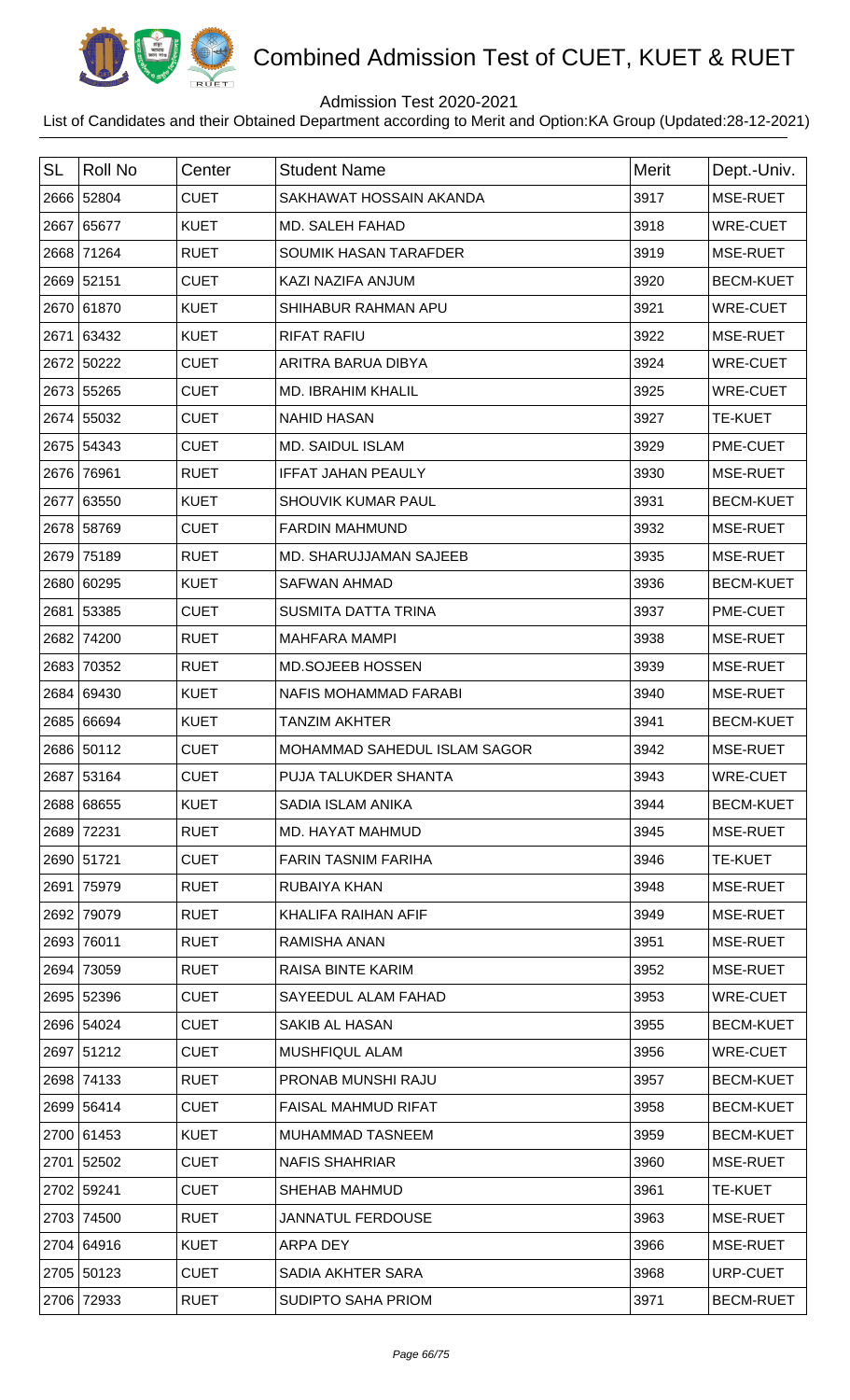

## Admission Test 2020-2021

| <b>SL</b> | <b>Roll No</b> | Center      | <b>Student Name</b>             | Merit | Dept.-Univ.      |
|-----------|----------------|-------------|---------------------------------|-------|------------------|
|           | 2707 72135     | <b>RUET</b> | SHAPNARUP BANDHYA               | 3972  | MSE-RUET         |
|           | 2708 73699     | <b>RUET</b> | MD. FOYSAL AHMED                | 3974  | <b>BECM-KUET</b> |
|           | 2709 63816     | <b>KUET</b> | <b>MD. SABBIR HOSEN RAHAT</b>   | 3975  | <b>BECM-RUET</b> |
|           | 2710 61345     | <b>KUET</b> | MUSFIQUR RAHMAN TAMAL           | 3976  | <b>TE-KUET</b>   |
|           | 2711 76909     | <b>RUET</b> | S. M. IFTE KHAIRUL HUSSAIN      | 3978  | MSE-RUET         |
|           | 2712 63949     | <b>KUET</b> | <b>MD. MASHIUR RAHMAN</b>       | 3979  | MSE-RUET         |
|           | 2713 55486     | <b>CUET</b> | ERIN AKTER SUMAIYA              | 3980  | MSE-RUET         |
|           | 2714 71047     | <b>RUET</b> | <b>MOST. NUSAIBA NUR OLIVIA</b> | 3981  | <b>BECM-KUET</b> |
| 2715      | 72734          | <b>RUET</b> | MD. AZWAD RIYAN                 | 3982  | <b>BECM-RUET</b> |
|           | 2716 78096     | <b>RUET</b> | <b>SALMA ANIKA</b>              | 3983  | <b>BECM-RUET</b> |
|           | 2717 55978     | <b>CUET</b> | NUSRAT MAHJABIN TAHA            | 3984  | WRE-CUET         |
|           | 2718 77400     | <b>RUET</b> | <b>MD. IMRUL KAYES</b>          | 3987  | MSE-RUET         |
|           | 2719 52797     | <b>CUET</b> | <b>HOMYRA AKTER</b>             | 3989  | MSE-RUET         |
|           | 2720 53024     | <b>CUET</b> | MD. FARDOUS HASAN BAPPY         | 3990  | MSE-RUET         |
| 2721      | 53299          | <b>CUET</b> | <b>SIMANTO ROY</b>              | 3991  | <b>WRE-CUET</b>  |
|           | 2722 53405     | <b>CUET</b> | <b>ASRAFUL HAQUE MAHI</b>       | 3993  | <b>WRE-CUET</b>  |
| 2723      | 73011          | <b>RUET</b> | MINHAZUL ABEDIN EKRAM           | 3995  | MSE-RUET         |
| 2724      | 68922          | <b>KUET</b> | <b>TAUHID HASAN TAJ</b>         | 3998  | <b>BECM-KUET</b> |
|           | 2725 61374     | <b>KUET</b> | MD. JAKARIA HOSSAIN TONMOY      | 4000  | <b>BECM-KUET</b> |
|           | 2726 54544     | <b>CUET</b> | <b>KEVIN PRANTO BISWAS</b>      | 4001  | MSE-RUET         |
| 2727      | 75072          | <b>RUET</b> | RADIAH RAWNOCK PROMI            | 4002  | <b>BECM-RUET</b> |
|           | 2728 65048     | <b>KUET</b> | <b>ABID SAIFULLAH</b>           | 4003  | PME-CUET         |
|           | 2729 77174     | <b>RUET</b> | <b>JAHID HASAN RAKIB</b>        | 4004  | <b>BECM-KUET</b> |
|           | 2730 65887     | <b>KUET</b> | <b>ASIFUL HOQUE FARABI</b>      | 4006  | PME-CUET         |
| 2731      | 68842          | <b>KUET</b> | MD. SIHABUL ISLAM ARPON         | 4007  | <b>BECM-KUET</b> |
| 2732      | 70970          | <b>RUET</b> | <b>MD. RASEL ISLAM</b>          | 4009  | <b>BECM-KUET</b> |
|           | 2733 59360     | <b>CUET</b> | <b>HERA DUTTA</b>               | 4010  | <b>WRE-CUET</b>  |
|           | 2734 55607     | <b>CUET</b> | <b>MD. ISA SALEKIN</b>          | 4011  | <b>WRE-CUET</b>  |
|           | 2735 75130     | <b>RUET</b> | <b>SAIKOT PRAMANIK</b>          | 4012  | <b>BECM-RUET</b> |
|           | 2736 69015     | <b>KUET</b> | S.M.RAKIBUZZAMAN                | 4013  | <b>TE-KUET</b>   |
| 2737      | 74509          | <b>RUET</b> | <b>MD. MURAD HOSSEN</b>         | 4015  | <b>TE-KUET</b>   |
|           | 2738 69180     | <b>KUET</b> | AYSHATUL JANNAT                 | 4016  | <b>BECM-KUET</b> |
| 2739      | 75709          | <b>RUET</b> | TRISHNA PANDIT TOMA             | 4019  | <b>BECM-RUET</b> |
|           | 2740 52508     | <b>CUET</b> | ABRAR LABIB AHMED               | 4021  | PME-CUET         |
|           | 2741 51046     | <b>CUET</b> | WASIF MAHMUD CHOWDHURY          | 4022  | WRE-CUET         |
|           | 2742 76177     | <b>RUET</b> | MD. ABDUL WAHID JONY            | 4023  | <b>TE-KUET</b>   |
|           | 2743 53644     | <b>CUET</b> | <b>MD. AMINUL ISLAM</b>         | 4024  | PME-CUET         |
|           | 2744 76478     | <b>RUET</b> | SABIQUNE NAHAR NITI             | 4025  | <b>BECM-KUET</b> |
|           | 2745 55676     | <b>CUET</b> | MD. NAZRUL ISLAM                | 4026  | <b>GCE-RUET</b>  |
|           | 2746 72811     | <b>RUET</b> | AHMED AHSAN NAYEEM              | 4028  | <b>GCE-RUET</b>  |
|           | 2747 77342     | <b>RUET</b> | ASMAUL HOSNA HRIDI              | 4029  | <b>BECM-RUET</b> |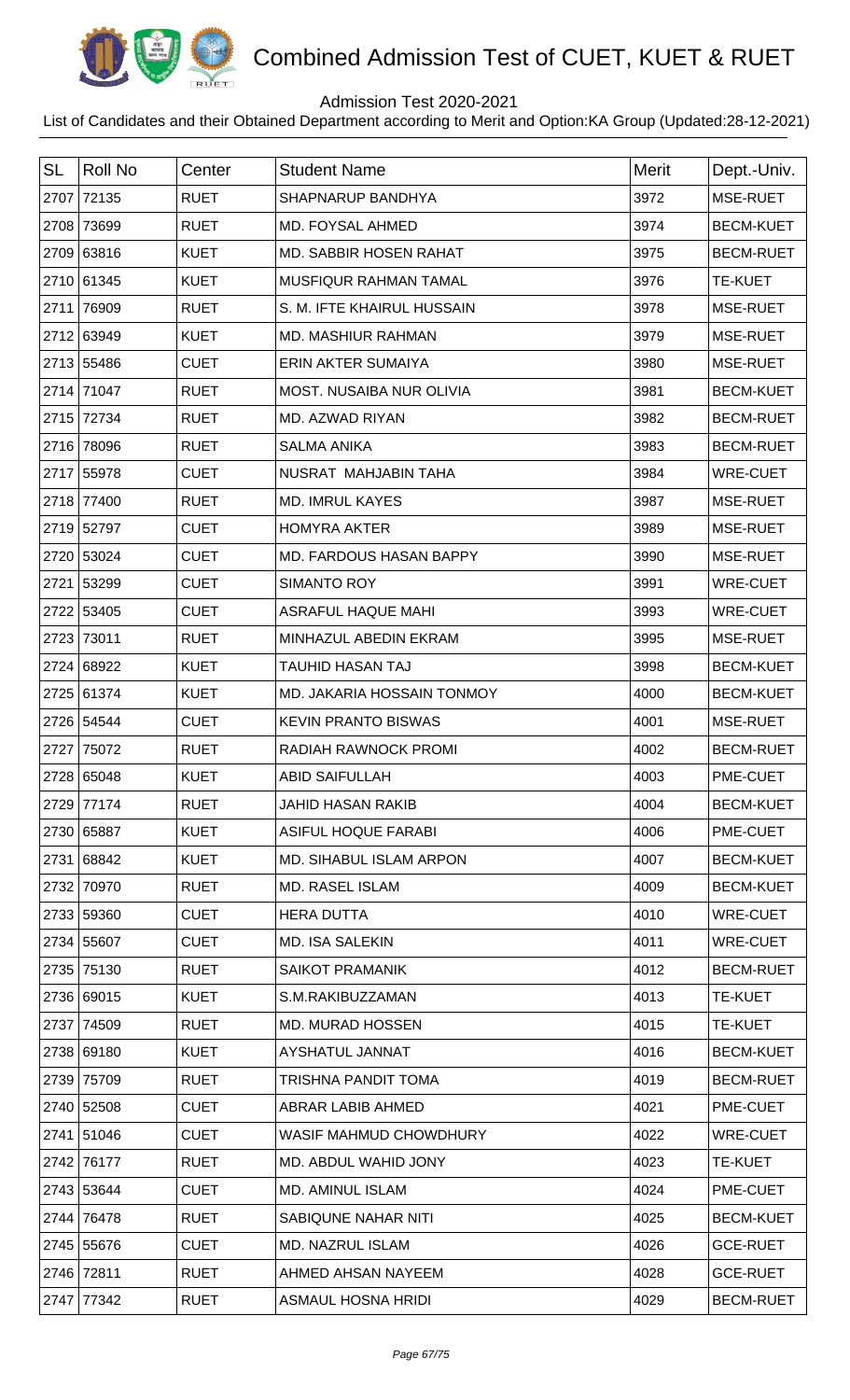

## Admission Test 2020-2021

| <b>SL</b> | Roll No    | Center      | <b>Student Name</b>        | <b>Merit</b> | Dept.-Univ.      |
|-----------|------------|-------------|----------------------------|--------------|------------------|
|           | 2748 59144 | <b>CUET</b> | SOHRAB HOSSAIN PRINCE      | 4030         | <b>GCE-RUET</b>  |
|           | 2749 57090 | <b>CUET</b> | <b>MD. MAHMUDUR RAHMAN</b> | 4031         | URP-KUET         |
|           | 2750 75541 | <b>RUET</b> | <b>MD. SALEHIN KARIM</b>   | 4032         | <b>BECM-RUET</b> |
|           | 2751 64496 | <b>KUET</b> | S.M. NAHID HASAN           | 4033         | <b>BECM-KUET</b> |
|           | 2752 76088 | <b>RUET</b> | S. MAHMUD NABIL            | 4034         | <b>GCE-RUET</b>  |
|           | 2753 57152 | <b>CUET</b> | <b>MD. RAJAUL KARIM</b>    | 4035         | <b>BECM-KUET</b> |
|           | 2754 66013 | <b>KUET</b> | <b>MD. SAJID HASAN</b>     | 4036         | <b>BECM-KUET</b> |
|           | 2755 77369 | <b>RUET</b> | MD. MINHAZUL ISLAM         | 4038         | <b>GCE-RUET</b>  |
|           | 2756 55708 | <b>CUET</b> | MOHAMMAD SAZZADUR RAHAMAN  | 4039         | <b>BECM-KUET</b> |
|           | 2757 71926 | <b>RUET</b> | <b>JAHIDUL ISLAM ANIR</b>  | 4040         | WRE-CUET         |
|           | 2758 73827 | <b>RUET</b> | MD.TASNIMUL HAQUE TAUHID   | 4042         | WRE-CUET         |
|           | 2759 54773 | <b>CUET</b> | AMIYA RATAN RAY            | 4045         | <b>BECM-KUET</b> |
|           | 2760 51284 | <b>CUET</b> | FARZANA HOQUE NITISHA      | 4047         | URP-CUET         |
|           | 2761 53869 | <b>CUET</b> | RIFAT MEHJABIN AURY        | 4048         | <b>BECM-KUET</b> |
|           | 2762 77563 | <b>RUET</b> | <b>SADMAN SOUMIK</b>       | 4050         | <b>TE-KUET</b>   |
|           | 2763 64674 | <b>KUET</b> | <b>MD. EMON MOLLA</b>      | 4051         | URP-RUET         |
|           | 2764 75875 | <b>RUET</b> | NAFEES IBNE ALAM           | 4054         | <b>BECM-KUET</b> |
|           | 2765 59120 | <b>CUET</b> | <b>TAWHIDUL KARIM RAFE</b> | 4055         | <b>TE-KUET</b>   |
|           | 2766 72670 | <b>RUET</b> | AHMADULLAH HRIDOY.         | 4056         | <b>BECM-KUET</b> |
|           | 2767 70039 | <b>RUET</b> | RAFID BIN SIDDIQUE         | 4058         | <b>BECM-KUET</b> |
|           | 2768 73242 | <b>RUET</b> | <b>TUBA KHAN</b>           | 4059         | TE-KUET          |
|           | 2769 69434 | <b>KUET</b> | MD. AHSAN TAMJID TALHA     | 4060         | <b>BECM-KUET</b> |
|           | 2770 76524 | <b>RUET</b> | MD. ABEER SHAHRIAR TONMOY  | 4064         | <b>TE-KUET</b>   |
|           | 2771 72183 | <b>RUET</b> | MD. MAHMUDUL HASAN         | 4066         | <b>BECM-KUET</b> |
|           | 2772 75255 | <b>RUET</b> | JANNAT HOSSAIN ARPA        | 4067         | <b>GCE-RUET</b>  |
|           | 2773 52378 | <b>CUET</b> | KABUJ BIN ALAM             | 4068         | <b>BECM-KUET</b> |
|           | 2774 71860 | <b>RUET</b> | <b>UTSHO SAHA</b>          | 4069         | <b>TE-KUET</b>   |
|           | 2775 53512 | <b>CUET</b> | MD. WALI ULLAH             | 4070         | <b>BECM-KUET</b> |
|           | 2776 74902 | <b>RUET</b> | YEAMIMA ALAM FAIZA         | 4071         | <b>BECM-RUET</b> |
|           | 2777 76662 | <b>RUET</b> | <b>MD. SAMIUR RAHMAN</b>   | 4072         | <b>BECM-KUET</b> |
|           | 2778 53965 | <b>CUET</b> | EHOSANUL HAQUE TEPANTOR    | 4073         | <b>GCE-RUET</b>  |
|           | 2779 63560 | <b>KUET</b> | SUMAIYA SHIMU              | 4074         | <b>TE-KUET</b>   |
|           | 2780 59492 | <b>CUET</b> | MD. MEHEDI HASAN           | 4075         | <b>TE-KUET</b>   |
|           | 2781 64664 | <b>KUET</b> | <b>MD. MOHMINUL ISLAM</b>  | 4077         | <b>BECM-KUET</b> |
|           | 2782 74822 | <b>RUET</b> | MD. FARHAN JAKIB           | 4078         | <b>BECM-RUET</b> |
|           | 2783 62615 | <b>KUET</b> | RONI CHANDRA BARMON        | 4079         | <b>TE-KUET</b>   |
|           | 2784 62368 | <b>KUET</b> | <b>MEHEDI HASAN</b>        | 4080         | <b>BECM-KUET</b> |
|           | 2785 50940 | <b>CUET</b> | SUMAIYA KHANAM             | 4081         | URP-CUET         |
|           | 2786 72282 | <b>RUET</b> | MD. BIPLOB HOSEN TONMOY    | 4082         | <b>BECM-KUET</b> |
|           | 2787 50996 | <b>CUET</b> | MD. AMINUL ISLAM           | 4083         | <b>BECM-KUET</b> |
|           | 2788 71972 | <b>RUET</b> | <b>ASHIFUR RAHMAN</b>      | 4085         | <b>BECM-RUET</b> |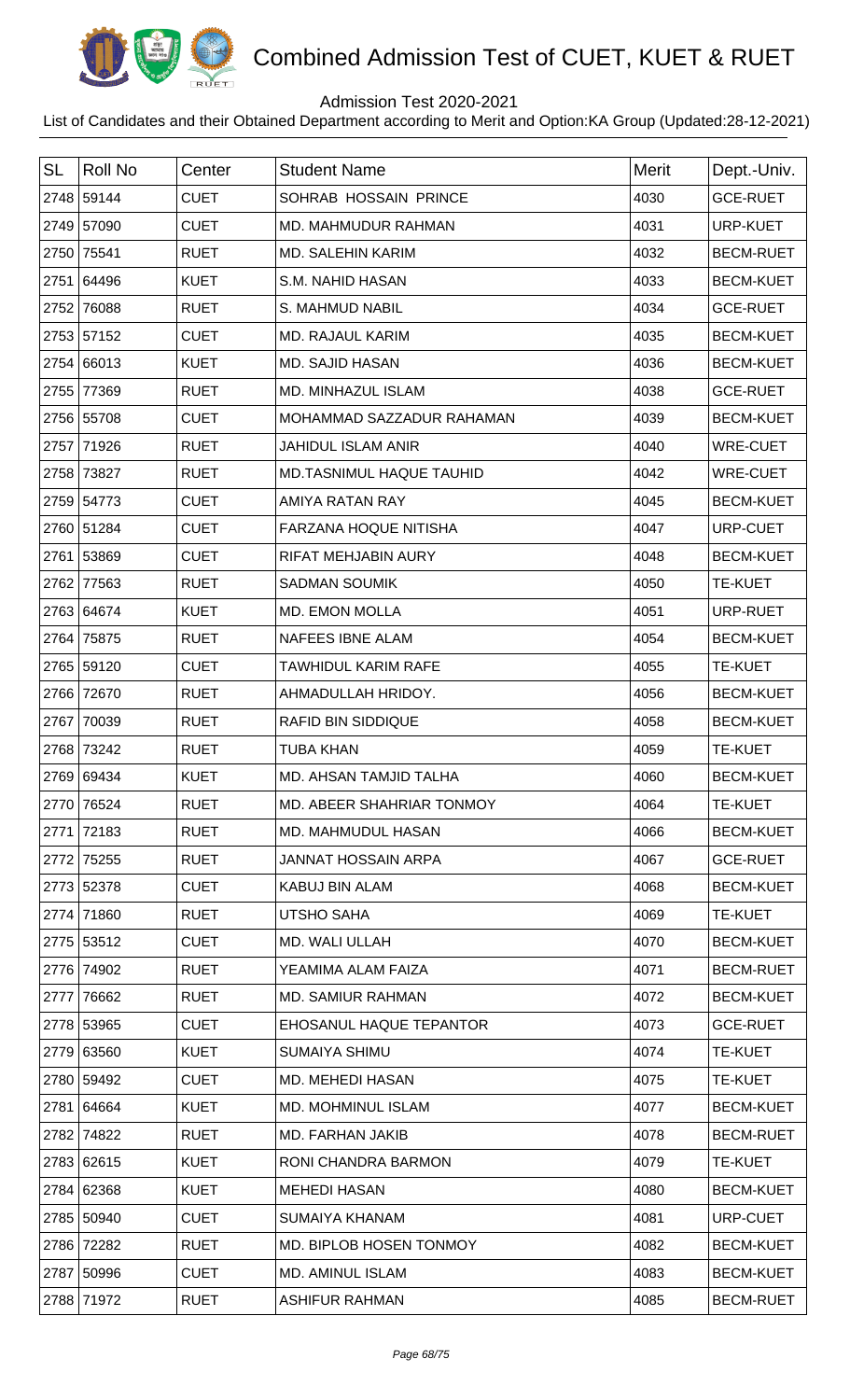

## Admission Test 2020-2021

| <b>SL</b> | <b>Roll No</b> | Center      | <b>Student Name</b>             | Merit | Dept.-Univ.      |
|-----------|----------------|-------------|---------------------------------|-------|------------------|
|           | 2789 64315     | <b>KUET</b> | MD. SOHANUR RAHMAN              | 4086  | <b>GCE-RUET</b>  |
| 2790      | 72779          | <b>RUET</b> | <b>SHOAIB AHMED</b>             | 4091  | <b>TE-KUET</b>   |
| 2791      | 74330          | <b>RUET</b> | <b>MD. ATIKUR RAHMAN</b>        | 4092  | <b>TE-KUET</b>   |
|           | 2792 57410     | <b>CUET</b> | <b>MD. SHAHINUR ISLAM</b>       | 4093  | URP-CUET         |
|           | 2793 52362     | <b>CUET</b> | AJWAD KADER CHOWDHURY           | 4094  | URP-CUET         |
|           | 2794 61305     | <b>KUET</b> | <b>JONAYEDUL ALAM</b>           | 4097  | <b>BECM-RUET</b> |
| 2795      | 74005          | <b>RUET</b> | MD. SAKIB BIN RAFIQUE SHUROV    | 4098  | <b>BECM-RUET</b> |
|           | 2796 64138     | <b>KUET</b> | <b>MAHIR FAYSAL</b>             | 4099  | <b>TE-KUET</b>   |
| 2797      | 60220          | <b>KUET</b> | <b>SHAKAWAT HOSHEN</b>          | 4100  | <b>BECM-RUET</b> |
| 2798      | 72077          | <b>RUET</b> | <b>ASIF MAHMUD</b>              | 4101  | <b>BECM-RUET</b> |
| 2799      | 70085          | <b>RUET</b> | <b>ANNAFI JIM</b>               | 4102  | <b>BECM-RUET</b> |
|           | 2800 51194     | <b>CUET</b> | <b>JANNATUL MAWA NUSRAT</b>     | 4103  | URP-CUET         |
|           | 2801 51601     | <b>CUET</b> | <b>BIKASH DEVNATH</b>           | 4104  | <b>TE-KUET</b>   |
|           | 2802 79087     | <b>RUET</b> | SAMIUL HASAN SAMI               | 4105  | LE-KUET          |
|           | 2803 51603     | <b>CUET</b> | SHUVO DEB NATH                  | 4106  | <b>BECM-RUET</b> |
| 2804      | 72822          | <b>RUET</b> | <b>ASIYA SULTANA</b>            | 4109  | <b>BECM-RUET</b> |
|           | 2805 62174     | <b>KUET</b> | <b>ARNOB KUNDU</b>              | 4111  | <b>TE-KUET</b>   |
| 2806      | 73406          | <b>RUET</b> | SULTANA MUSFIRAT NEGAR PARVIN   | 4112  | <b>BECM-RUET</b> |
| 2807      | 72735          | <b>RUET</b> | MD. NADIM HOSSAIN               | 4113  | <b>BECM-RUET</b> |
|           | 2808 60154     | <b>KUET</b> | <b>TASNIMUL ALAM KHAN</b>       | 4117  | <b>BECM-RUET</b> |
|           | 2809 60741     | <b>KUET</b> | <b>TANVIR REZA NILOY</b>        | 4119  | <b>GCE-RUET</b>  |
|           | 2810 53250     | <b>CUET</b> | ALFATTAH TANJIM BIN MOTALIB     | 4120  | <b>BECM-RUET</b> |
|           | 2811 75678     | <b>RUET</b> | <b>SHAIRA ANOWARA</b>           | 4122  | <b>TE-KUET</b>   |
|           | 2812 63729     | <b>KUET</b> | RAIHAN KOBIR HIMEL              | 4124  | <b>GCE-RUET</b>  |
|           | 2813 52336     | <b>CUET</b> | <b>FOYSAL IQBAL</b>             | 4126  | <b>BECM-RUET</b> |
|           | 2814 74114     | <b>RUET</b> | <b>MD. ZAFOR IQBAL</b>          | 4127  | <b>TE-KUET</b>   |
|           | 2815 56178     | <b>CUET</b> | PARTHIB DAS                     | 4130  | <b>BECM-RUET</b> |
|           | 2816 53862     | <b>CUET</b> | <b>MOHAMMAD TAWFIQUR RAHMAN</b> | 4131  | <b>TE-KUET</b>   |
|           | 2817 65770     | <b>KUET</b> | FUAD AL MUBIN                   | 4132  | <b>TE-KUET</b>   |
|           | 2818 69336     | <b>KUET</b> | SAIMA AFIA ROJA                 | 4133  | <b>URP-KUET</b>  |
|           | 2819 65025     | <b>KUET</b> | <b>UDAY DAS</b>                 | 4134  | <b>TE-KUET</b>   |
|           | 2820 76169     | <b>RUET</b> | <b>SHAHARIN TALUKDAR</b>        | 4135  | <b>TE-KUET</b>   |
| 2821      | 72000          | <b>RUET</b> | SADIA SIDDIKA                   | 4136  | <b>BECM-RUET</b> |
|           | 2822 52188     | <b>CUET</b> | TAMJID HASSAN ANONNO            | 4138  | <b>BECM-RUET</b> |
|           | 2823 56276     | <b>CUET</b> | <b>FUAD AHMED KHAN</b>          | 4140  | <b>TE-KUET</b>   |
|           | 2824 78941     | <b>RUET</b> | MST. JANNATUL BAISHAKHI         | 4141  | <b>GCE-RUET</b>  |
|           | 2825 56756     | <b>CUET</b> | MINHAJUR RAHMAN MUNNA           | 4142  | <b>TE-KUET</b>   |
|           | 2826 65622     | <b>KUET</b> | AFROJA ALAM ANIKA               | 4143  | <b>TE-KUET</b>   |
|           | 2827 51408     | <b>CUET</b> | <b>MD. YEASIN ARAFAT</b>        | 4144  | <b>GCE-RUET</b>  |
|           | 2828 75084     | <b>RUET</b> | MOST. SUMAIYA AFRIN NADIRA      | 4145  | LE-KUET          |
|           | 2829 72891     | <b>RUET</b> | MD. ANAMUL HAQUE MONY           | 4146  | <b>TE-KUET</b>   |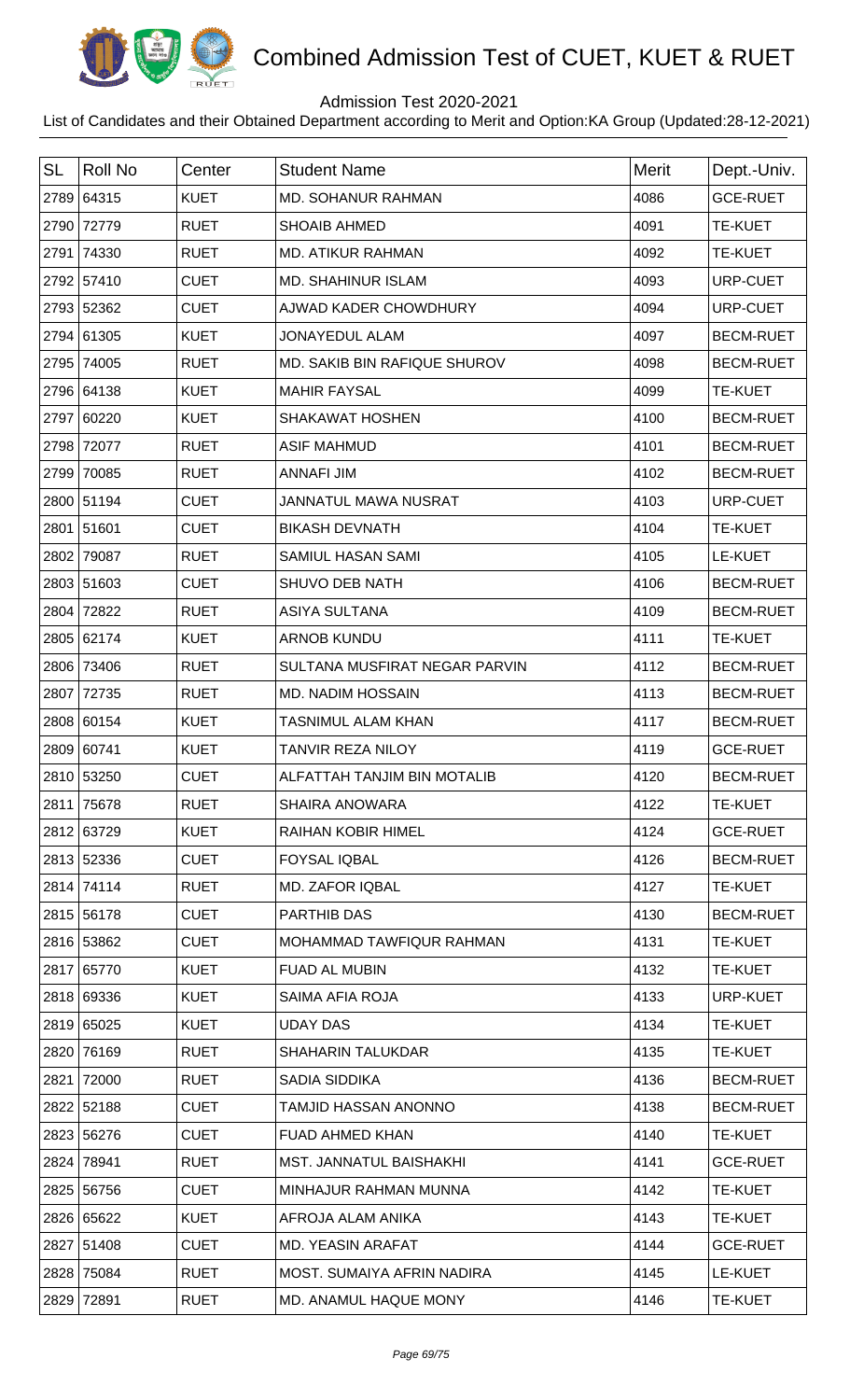

## Admission Test 2020-2021

| <b>SL</b> | <b>Roll No</b> | Center      | <b>Student Name</b>                | <b>Merit</b> | Dept.-Univ.     |
|-----------|----------------|-------------|------------------------------------|--------------|-----------------|
|           | 2830 72820     | <b>RUET</b> | <b>SHAON ISLAM</b>                 | 4151         | <b>GCE-RUET</b> |
|           | 2831 56742     | <b>CUET</b> | <b>MD. TASDIK BIN YOUSUF SABIK</b> | 4152         | <b>GCE-RUET</b> |
|           | 2832 65737     | <b>KUET</b> | <b>TAUFIQUE SAMI</b>               | 4153         | <b>TE-KUET</b>  |
| 2833      | 72749          | <b>RUET</b> | <b>PARTHA SARKER</b>               | 4154         | TE-KUET         |
|           | 2834 75813     | <b>RUET</b> | ABDULLAH MUBASSHIR                 | 4156         | <b>TE-KUET</b>  |
|           | 2835 51748     | <b>CUET</b> | <b>MD. SAIMON ISLAM</b>            | 4157         | URP-CUET        |
|           | 2836 60947     | <b>KUET</b> | <b>SAIMA AKTER BABLY</b>           | 4158         | <b>GCE-RUET</b> |
|           | 2837 71805     | <b>RUET</b> | <b>NABEEL AHSAN</b>                | 4160         | <b>GCE-RUET</b> |
|           | 2838 51882     | <b>CUET</b> | <b>AFFAN BIN ISLAM</b>             | 4162         | <b>GCE-RUET</b> |
|           | 2839 51032     | <b>CUET</b> | <b>ARPA DAS</b>                    | 4163         | <b>GCE-RUET</b> |
|           | 2840 66026     | <b>KUET</b> | MD. MAHAFUJUR RAHMAN SABUJ         | 4164         | <b>TE-KUET</b>  |
|           | 2841 52662     | <b>CUET</b> | FAUZIA JAHAN NAURIN                | 4166         | <b>GCE-RUET</b> |
| 2842      | 76430          | <b>RUET</b> | ABDUL KADER MIDUL                  | 4167         | <b>TE-KUET</b>  |
|           | 2843 70983     | <b>RUET</b> | MD. FAIYAZ HOSSAIN                 | 4168         | <b>TE-KUET</b>  |
|           | 2844 61570     | <b>KUET</b> | MD. RAKIBUJJAMAN                   | 4169         | <b>TE-KUET</b>  |
|           | 2845 63367     | <b>KUET</b> | <b>NAZMUL HUDA</b>                 | 4170         | <b>TE-KUET</b>  |
|           | 2846 71257     | <b>RUET</b> | M. SHIHAB AHMED                    | 4171         | <b>TE-KUET</b>  |
| 2847      | 75262          | <b>RUET</b> | F.M. ZUNAYED ISLAM PRIOM           | 4174         | <b>TE-KUET</b>  |
|           | 2848 66130     | <b>KUET</b> | SAIKET RAIHAN HRIDOY               | 4176         | TE-KUET         |
|           | 2849 76251     | <b>RUET</b> | <b>MD RAKIBUL ISLAM</b>            | 4177         | <b>GCE-RUET</b> |
|           | 2850 74448     | <b>RUET</b> | <b>MEHERIN HOSSAIN</b>             | 4178         | <b>GCE-RUET</b> |
|           | 2851 60740     | <b>KUET</b> | <b>MD.ADNAN RAHMAN</b>             | 4179         | <b>TE-KUET</b>  |
|           | 2852 78128     | <b>RUET</b> | NISHAT ANJUM TAKY                  | 4182         | <b>GCE-RUET</b> |
|           | 2853 54168     | <b>CUET</b> | MD JAMIUL HASAN                    | 4183         | <b>GCE-RUET</b> |
| 2854      | 73024          | <b>RUET</b> | MD. NAYMUR RASHID RIFAT            | 4185         | <b>TE-KUET</b>  |
| 2855      | 75769          | <b>RUET</b> | <b>MARIUM KHATUN ZIM</b>           | 4186         | <b>GCE-RUET</b> |
|           | 2856 60371     | <b>KUET</b> | MD. MAHIDUL ISLAM MAHIR            | 4187         | LE-KUET         |
|           | 2857 52591     | <b>CUET</b> | <b>SHAHIDA AKTER</b>               | 4188         | LE-KUET         |
|           | 2858 74258     | <b>RUET</b> | MD. REDWANUL HAQUE ASIF            | 4189         | <b>GCE-RUET</b> |
|           | 2859 52731     | <b>CUET</b> | <b>NASRIN AKTER</b>                | 4190         | LE-KUET         |
|           | 2860 66399     | <b>KUET</b> | TAHMID AHNAF                       | 4191         | <b>GCE-RUET</b> |
|           | 2861 56321     | <b>CUET</b> | MD. SADNAN YASAR J ISAN            | 4192         | <b>GCE-RUET</b> |
|           | 2862 61391     | <b>KUET</b> | <b>OMEYO KHAN</b>                  | 4194         | <b>GCE-RUET</b> |
|           | 2863 52321     | <b>CUET</b> | MUMTAHINA AN NOOR JAHED            | 4195         | LE-KUET         |
|           | 2864 52775     | <b>CUET</b> | THARIM SADMAN ABDULLAH             | 4196         | LE-KUET         |
|           | 2865 70498     | <b>RUET</b> | <b>NOSHIN TASNIM</b>               | 4197         | URP-KUET        |
|           | 2866 78082     | <b>RUET</b> | ALVEE ISHRAQUE                     | 4198         | <b>GCE-RUET</b> |
|           | 2867 50164     | <b>CUET</b> | <b>MEHEDUR RAHMAN</b>              | 4199         | LE-KUET         |
|           | 2868 53527     | <b>CUET</b> | MD. JAHIDUL ISLAM                  | 4200         | <b>GCE-RUET</b> |
|           | 2869 78780     | <b>RUET</b> | <b>MST. HUMYRA KHATUN</b>          | 4201         | LE-KUET         |
|           | 2870 74421     | <b>RUET</b> | <b>MD. KHAIRUL ISLAM</b>           | 4203         | <b>GCE-RUET</b> |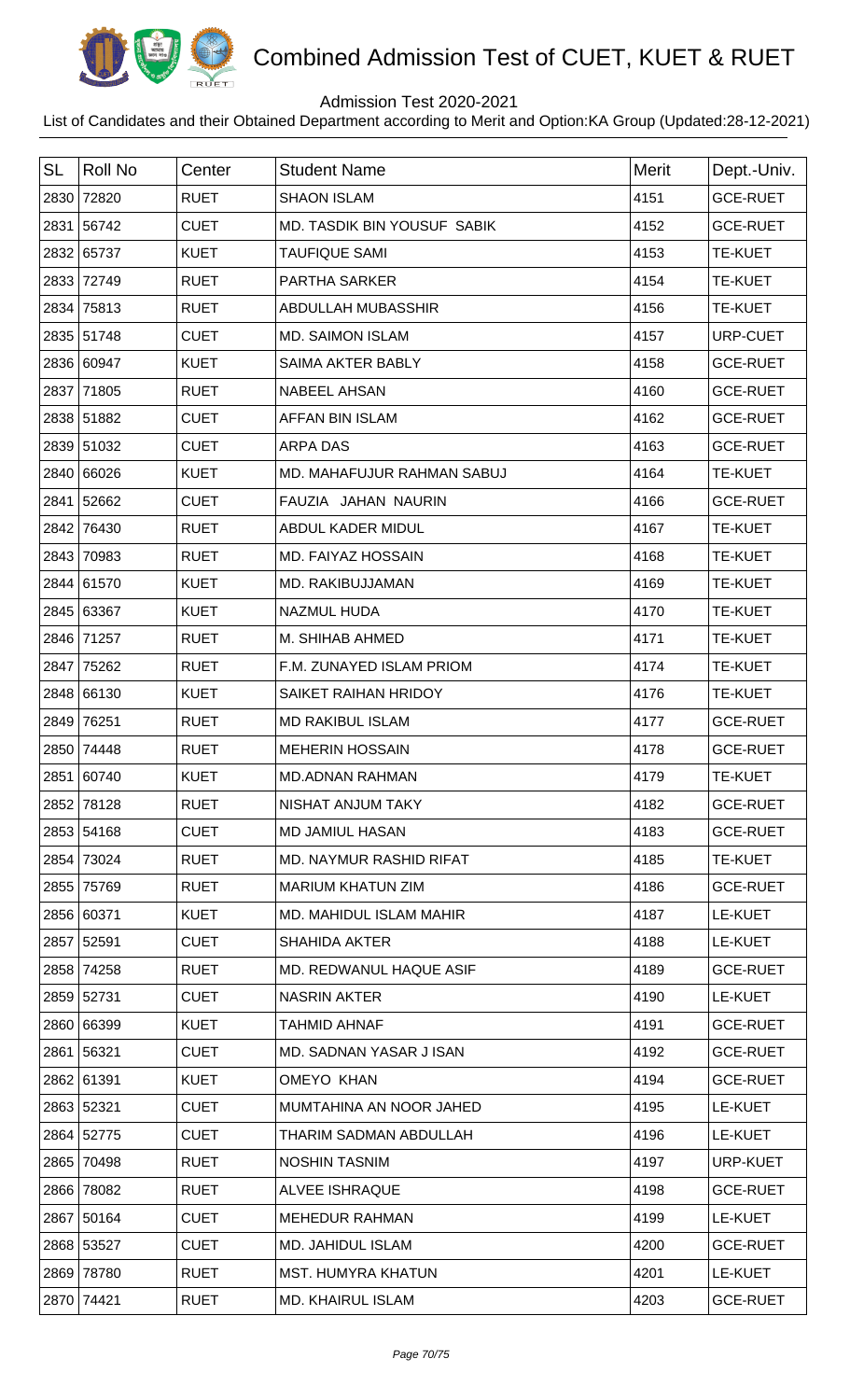

## Admission Test 2020-2021

| <b>SL</b> | <b>Roll No</b> | Center      | <b>Student Name</b>           | Merit | Dept.-Univ.     |
|-----------|----------------|-------------|-------------------------------|-------|-----------------|
|           | 2871 51558     | <b>CUET</b> | RAKIB AHMED CHOWDHURY         | 4205  | <b>GCE-RUET</b> |
|           | 2872 79149     | <b>RUET</b> | RUBAYA TASNIM                 | 4206  | URP-RUET        |
| 2873      | 77582          | <b>RUET</b> | MD. NASER AHMED               | 4207  | <b>GCE-RUET</b> |
|           | 2874 70272     | <b>RUET</b> | <b>IKTHER RAHMAN AKASH</b>    | 4208  | <b>GCE-RUET</b> |
|           | 2875 52858     | <b>CUET</b> | <b>TAHMIDUR RAHMAN SIAM</b>   | 4209  | LE-KUET         |
|           | 2876 76242     | <b>RUET</b> | MD. ABDUR RAHIM KHAN          | 4211  | <b>GCE-RUET</b> |
|           | 2877 75591     | <b>RUET</b> | MD. NAZMUS SHADAT MAHIN       | 4212  | <b>GCE-RUET</b> |
|           | 2878 54610     | <b>CUET</b> | MUHAMMAD IMTIAZ HOSSAIN       | 4213  | <b>GCE-RUET</b> |
|           | 2879 68732     | <b>KUET</b> | <b>JANNATUL NAIMA MIM</b>     | 4214  | <b>GCE-RUET</b> |
|           | 2880 72235     | <b>RUET</b> | MD. SHARIAR HASSAN FAHIM      | 4218  | <b>GCE-RUET</b> |
|           | 2881 62220     | <b>KUET</b> | MD. JUBAYER HOSSAIN SAYEM     | 4219  | LE-KUET         |
|           | 2882 50329     | <b>CUET</b> | <b>UMMA SUMAIYA TANISHA</b>   | 4220  | LE-KUET         |
|           | 2883 58592     | <b>CUET</b> | AWSAFUR RAHIM ISMAM           | 4223  | URP-CUET        |
|           | 2884 75783     | <b>RUET</b> | MD. NAZMUL HASAN              | 4225  | <b>GCE-RUET</b> |
|           | 2885 55407     | <b>CUET</b> | <b>SHARBANI BHOWMIC</b>       | 4226  | URP-CUET        |
|           | 2886 74493     | <b>RUET</b> | MD. RIADUN NABI               | 4227  | <b>GCE-RUET</b> |
|           | 2887 74075     | <b>RUET</b> | <b>ATKIA ANJUM</b>            | 4229  | <b>URP-KUET</b> |
| 2888      | 77193          | <b>RUET</b> | <b>MD. SAGIDUL ISLAM</b>      | 4231  | <b>GCE-RUET</b> |
|           | 2889 60704     | <b>KUET</b> | SHRAYOSHI DEY ARPA            | 4232  | <b>GCE-RUET</b> |
|           | 2890 56254     | <b>CUET</b> | <b>TASMIA BINTE FAIZUR</b>    | 4233  | <b>URP-KUET</b> |
|           | 2891 73392     | <b>RUET</b> | <b>MD. SAJID AHMED</b>        | 4234  | LE-KUET         |
|           | 2892 70177     | <b>RUET</b> | MD. SIYAM AHAMED              | 4235  | <b>GCE-RUET</b> |
|           | 2893 52808     | <b>CUET</b> | <b>TANISHA MAHABUB</b>        | 4236  | URP-CUET        |
|           | 2894 59479     | <b>CUET</b> | <b>SAPTARSHI DEV</b>          | 4239  | URP-CUET        |
|           | 2895 66861     | <b>KUET</b> | MOHAMMAD NAHIAN FERDOES NABIL | 4240  | <b>GCE-RUET</b> |
|           | 2896 63500     | <b>KUET</b> | PRONGA ROY                    | 4243  | <b>URP-KUET</b> |
|           | 2897 51197     | <b>CUET</b> | <b>TANMOY KUMAR ESH</b>       | 4244  | URP-CUET        |
|           | 2898 65326     | <b>KUET</b> | TAKI MD. TAJOAR GENIUS        | 4245  | URP-CUET        |
|           | 2899 55203     | <b>CUET</b> | <b>SHAYONTO RAYHAN</b>        | 4246  | URP-CUET        |
|           | 2900 54359     | <b>CUET</b> | <b>RAISA HOQUE</b>            | 4248  | <b>GCE-RUET</b> |
|           | 2901 64596     | <b>KUET</b> | ASHIKA AKBAR                  | 4249  | URP-KUET        |
|           | 2902 73573     | <b>RUET</b> | <b>MD. TANVIR HASAN RIMAL</b> | 4252  | LE-KUET         |
|           | 2903 55098     | <b>CUET</b> | S.M. ABEDUZZAMAN              | 4253  | URP-CUET        |
|           | 2904 52769     | <b>CUET</b> | <b>MISSON DAS</b>             | 4255  | <b>GCE-RUET</b> |
|           | 2905 52931     | <b>CUET</b> | SIDDIQUE TAHIAN RAJDIP        | 4258  | LE-KUET         |
|           | 2906 53189     | <b>CUET</b> | NRIPENDRO BISWAS              | 4259  | LE-KUET         |
|           | 2907 75882     | <b>RUET</b> | <b>NAUSHIN FERDAUS</b>        | 4260  | <b>GCE-RUET</b> |
|           | 2908 61138     | <b>KUET</b> | SHUVO DIP ROY                 | 4261  | LE-KUET         |
|           | 2909 75328     | <b>RUET</b> | MD. OBAIDUL ISLAM             | 4262  | <b>GCE-RUET</b> |
|           | 2910 73515     | <b>RUET</b> | ISHRAK HAMIM MAHI             | 4265  | <b>GCE-RUET</b> |
|           | 2911 50677     | <b>CUET</b> | <b>FAHMIDA SULTANA</b>        | 4266  | URP-CUET        |
|           |                |             |                               |       |                 |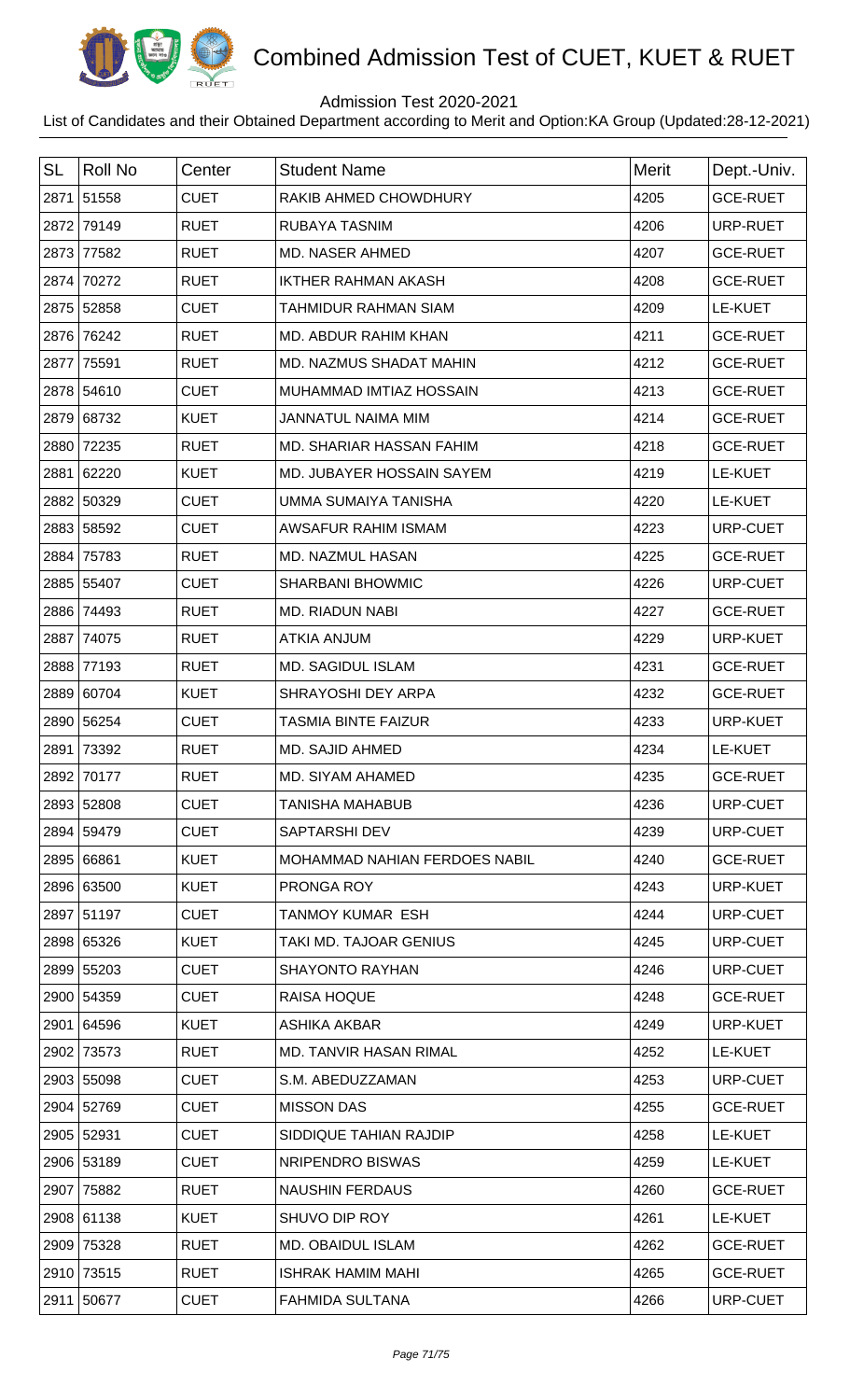

## Admission Test 2020-2021

| <b>SL</b> | Roll No    | Center      | <b>Student Name</b>         | Merit | Dept.-Univ.     |
|-----------|------------|-------------|-----------------------------|-------|-----------------|
|           | 2912 63514 | <b>KUET</b> | KHAN HABIBUR RAHMAN         | 4268  | <b>GCE-RUET</b> |
|           | 2913 61611 | <b>KUET</b> | <b>ARIAN MAHIN SIKDER</b>   | 4269  | LE-KUET         |
|           | 2914 50934 | <b>CUET</b> | SYED RIAZ MAHMUD.           | 4270  | LE-KUET         |
|           | 2915 56493 | <b>CUET</b> | PRERANA BAIDYA              | 4271  | LE-KUET         |
|           | 2916 75454 | <b>RUET</b> | KHONDOKER MUSHFIKUR RAHMAN  | 4272  | <b>GCE-RUET</b> |
|           | 2917 53521 | <b>CUET</b> | MOHAMMAD ABDUR RAHAMAN RAHI | 4273  | URP-CUET        |
| 2918      | 70761      | <b>RUET</b> | <b>MAJEDUL ISLAM</b>        | 4274  | <b>URP-KUET</b> |
| 2919      | 72036      | <b>RUET</b> | <b>ASIF AHMED SHOURAV</b>   | 4276  | URP-RUET        |
|           | 2920 56077 | <b>CUET</b> | <b>ASIF MAHMUD EMON</b>     | 4277  | <b>GCE-RUET</b> |
| 2921      | 79157      | <b>RUET</b> | <b>ISTIAQUE AHMED</b>       | 4278  | <b>GCE-RUET</b> |
|           | 2922 56575 | <b>CUET</b> | <b>TASHRIK IBNE ZAKIR</b>   | 4282  | <b>GCE-RUET</b> |
| 2923      | 73508      | <b>RUET</b> | SAYMON MAHMUD BHUYAN        | 4283  | <b>GCE-RUET</b> |
|           | 2924 61861 | <b>KUET</b> | MD. SHAYED AL SHAHAB SHAKIB | 4284  | LE-KUET         |
| 2925      | 72326      | <b>RUET</b> | SALAUDDIN JAKI OBIK         | 4286  | LE-KUET         |
|           | 2926 64986 | <b>KUET</b> | <b>MAISHA TASLIM MRIDU</b>  | 4288  | LE-KUET         |
| 2927      | 77441      | <b>RUET</b> | FABLIHA AFAF PROGYA         | 4289  | LE-KUET         |
|           | 2928 52402 | <b>CUET</b> | AMIT SHARMA CHOWDHURY       | 4290  | LE-KUET         |
| 2929      | 61225      | <b>KUET</b> | SHAH MD. ISHTYAK            | 4291  | LE-KUET         |
|           | 2930 53744 | <b>CUET</b> | <b>SUJOY CHANDRA DEY</b>    | 4293  | LE-KUET         |
| 2931      | 78013      | <b>RUET</b> | <b>DIP DAS</b>              | 4294  | LE-KUET         |
| 2932      | 71462      | <b>RUET</b> | AFRIN JAMIR PROMA           | 4295  | LE-KUET         |
|           | 2933 77487 | <b>RUET</b> | <b>NAWSIN NASIA PROMI</b>   | 4298  | <b>URP-KUET</b> |
|           | 2934 77042 | <b>RUET</b> | <b>FAIAZ HASAN</b>          | 4301  | LE-KUET         |
|           | 2935 51395 | <b>CUET</b> | <b>MD.TAYEBIN TASLIM</b>    | 4305  | URP-CUET        |
|           | 2936 55787 | <b>CUET</b> | ABDUL AL AHAD               | 4306  | LE-KUET         |
|           | 2937 62135 | <b>KUET</b> | NUSAIBA BINTE MAMUN         | 4307  | LE-KUET         |
|           | 2938 60086 | <b>KUET</b> | <b>SADIA AFRIN</b>          | 4308  | LE-KUET         |
|           | 2939 74595 | <b>RUET</b> | <b>ISRAT JAHAN RIA</b>      | 4309  | URP-KUET        |
|           | 2940 64692 | <b>KUET</b> | TABASSUM HAQUE ARPITA       | 4310  | LE-KUET         |
|           | 2941 71108 | <b>RUET</b> | Z. M. TAIF AL HOSSAIN       | 4311  | LE-KUET         |
|           | 2942 75411 | <b>RUET</b> | SYEDA ROUNAK SADIA          | 4312  | LE-KUET         |
|           | 2943 76585 | <b>RUET</b> | MD. RIFATUL ABDAL EFTI      | 4313  | LE-KUET         |
|           | 2944 69001 | <b>KUET</b> | KAZI MUSFIQ SADMAN          | 4314  | LE-KUET         |
|           | 2945 56576 | <b>CUET</b> | MD. WALIUR RAHMAN OLI       | 4315  | URP-CUET        |
|           | 2946 69268 | <b>KUET</b> | SHREELA HALDER              | 4316  | LE-KUET         |
|           | 2947 70531 | <b>RUET</b> | MD. ABRAR FAHIM             | 4318  | <b>LE-KUET</b>  |
|           | 2948 72240 | <b>RUET</b> | KOUSHIK SAHA                | 4320  | LE-KUET         |
|           | 2949 54153 | <b>CUET</b> | AL JAMI ISLAM ANIK          | 4321  | LE-KUET         |
|           | 2950 55259 | <b>CUET</b> | <b>HARUNUR RASHID</b>       | 4322  | LE-KUET         |
|           | 2951 54983 | <b>CUET</b> | NUSRAT JAHAN PRANTIKA       | 4323  | URP-CUET        |
|           | 2952 63110 | <b>KUET</b> | MD. ADITTOY PARVEZ KUNTOL   | 4325  | LE-KUET         |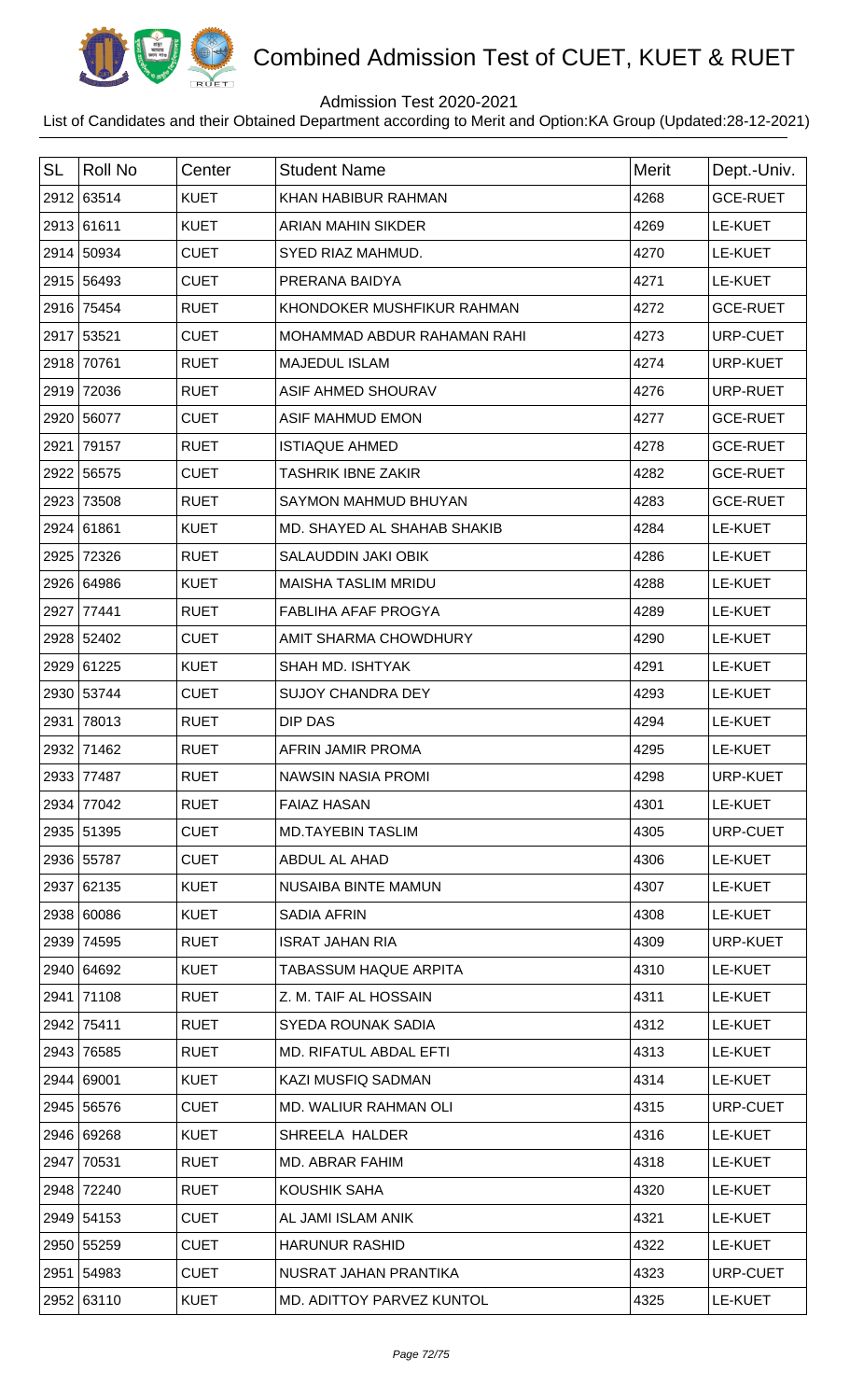

# Combined Admission Test of CUET, KUET & RUET

## Admission Test 2020-2021

List of Candidates and their Obtained Department according to Merit and Option:KA Group (Updated:28-12-2021)

| <b>SL</b> | <b>Roll No</b> | Center      | <b>Student Name</b>            | <b>Merit</b> | Dept.-Univ.     |
|-----------|----------------|-------------|--------------------------------|--------------|-----------------|
|           | 2953 58753     | <b>CUET</b> | MOHAMMED IRFAN UDDIN           | 4327         | URP-CUET        |
|           | 2954 59032     | <b>CUET</b> | KAMRUN NAHAR SHIMU             | 4328         | LE-KUET         |
|           | 2955 79135     | <b>RUET</b> | MD. HAFIZUR RAHMAN             | 4332         | LE-KUET         |
|           | 2956 71039     | <b>RUET</b> | SARKER MD.SADNAN SHEZAN        | 4333         | LE-KUET         |
|           | 2957 71020     | <b>RUET</b> | MD. ASKAR IBNAY ZAYED          | 4334         | LE-KUET         |
|           | 2958 63442     | <b>KUET</b> | KHANDAKAR ISTIAK MUNTASIR      | 4335         | LE-KUET         |
|           | 2959 74630     | <b>RUET</b> | MD. RAZIN AHMED                | 4337         | LE-KUET         |
|           | 2960 71574     | <b>RUET</b> | <b>NAHID BIN NASIR</b>         | 4338         | LE-KUET         |
|           | 2961 65345     | <b>KUET</b> | <b>ANIKA TAHSIN</b>            | 4339         | LE-KUET         |
|           | 2962 69096     | <b>KUET</b> | <b>ASHIKUR RAHMAN ANTOR</b>    | 4342         | LE-KUET         |
|           | 2963 50961     | <b>CUET</b> | MD. MAHABUB                    | 4345         | URP-RUET        |
| 2964      | 79320          | <b>RUET</b> | <b>FARDEEN REZA KHAN</b>       | 4346         | LE-KUET         |
|           | 2965 66308     | <b>KUET</b> | <b>MD. SHAER SAKIB</b>         | 4348         | LE-KUET         |
|           | 2966 54259     | <b>CUET</b> | <b>MEHEDI HASSAN KHOKA</b>     | 4349         | LE-KUET         |
|           | 2967 60596     | <b>KUET</b> | MD. MAHABUB ALOM REFAET        | 4351         | LE-KUET         |
|           | 2968 54331     | <b>CUET</b> | SHANJID BIN SHAHJAHAN          | 4354         | URP-CUET        |
|           | 2969 54958     | <b>CUET</b> | <b>FARHAN SAYED</b>            | 4355         | LE-KUET         |
|           | 2970 55369     | <b>CUET</b> | ABDULLAH AL RIAZ               | 4356         | URP-CUET        |
| 2971      | 65588          | <b>KUET</b> | <b>MD.WAMY HASAN</b>           | 4357         | URP-KUET        |
|           | 2972 61648     | <b>KUET</b> | MD. MAMUN                      | 4359         | URP-CUET        |
|           | 2973 73574     | <b>RUET</b> | AFIA ANJUM LIMA                | 4363         | URP-RUET        |
|           | 2974 57055     | <b>CUET</b> | KOUSHIK KUMAR SHILL            | 4364         | URP-CUET        |
|           | 2975 75712     | <b>RUET</b> | MD. ISAHAQUE                   | 4365         | URP-CUET        |
|           | 2976 66559     | <b>KUET</b> | MD ATIKUZZAMAN                 | 4366         | URP-RUET        |
|           | 2977 78631     | <b>RUET</b> | <b>JANNATUL FERDOUS ASHA</b>   | 4367         | URP-KUET        |
|           | 2978 50147     | <b>CUET</b> | TASFIA ALI MUTTAKI             | 4370         | URP-CUET        |
|           | 2979 61795     | <b>KUET</b> | MD. ALAMIN HOSSEN              | 4371         | URP-RUET        |
|           | 2980 78790     | <b>RUET</b> | <b>NABILA MUSTARY</b>          | 4373         | URP-RUET        |
|           | 2981 63002     | <b>KUET</b> | <b>MD. TAUFIQ ISLAM</b>        | 4374         | URP-RUET        |
|           | 2982 50877     | <b>CUET</b> | MAHMUDUL HASAN BHUIYAN         | 4375         | URP-CUET        |
|           | 2983 55965     | <b>CUET</b> | SHARMILA JAFRIN JUIN           | 4376         | URP-KUET        |
|           | 2984 51249     | <b>CUET</b> | SHARMEN SULTANA SHATHY         | 4377         | URP-CUET        |
|           | 2985 52631     | <b>CUET</b> | MD. HOSSAIN SARKAR RONY        | 4379         | <b>URP-KUET</b> |
|           | 2986 50853     | <b>CUET</b> | <b>MD. ARMAN HOSSAIN</b>       | 4380         | URP-KUET        |
|           | 2987 55589     | <b>CUET</b> | <b>MOLLIKA MAFIZ</b>           | 4382         | URP-KUET        |
|           | 2988 77595     | <b>RUET</b> | <b>TASNIA JAHAN</b>            | 4383         | URP-KUET        |
|           | 2989 52909     | <b>CUET</b> | <b>MD. HASIN RAIHAN TOWSIF</b> | 4387         | URP-KUET        |
|           | 2990 58686     | <b>CUET</b> | PULAK RANJAN DAS               | 4388         | <b>URP-KUET</b> |
|           | 2991 51870     | <b>CUET</b> | SADIA AFRIN MAISHA             | 4391         | URP-KUET        |
|           | 2992 50317     | <b>CUET</b> | MD. ALI FAHIM                  | 4399         | URP-KUET        |
|           | 2993 74986     | <b>RUET</b> | <b>SOURAV PODDER</b>           | 4401         | URP-RUET        |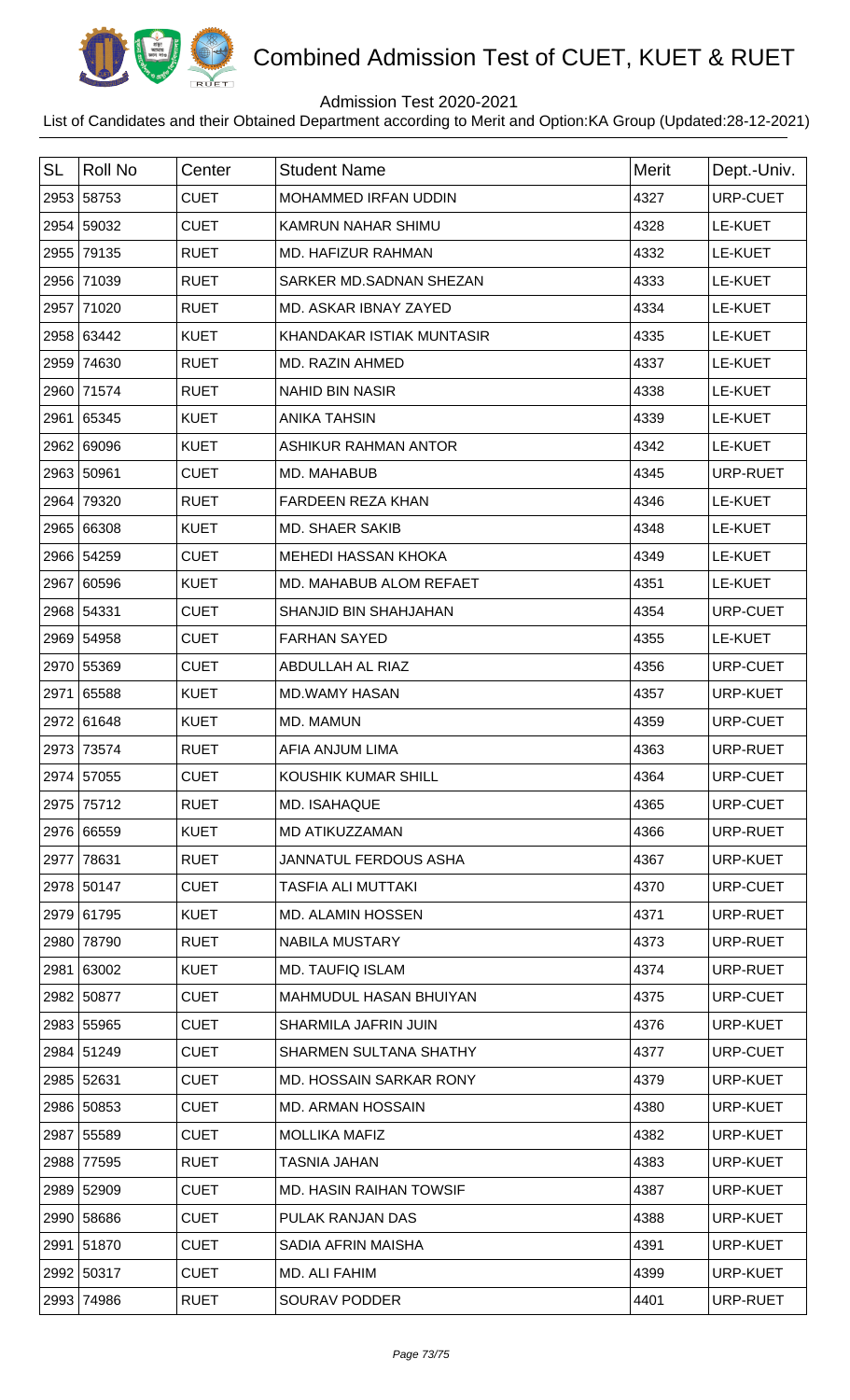

# Combined Admission Test of CUET, KUET & RUET

## Admission Test 2020-2021

List of Candidates and their Obtained Department according to Merit and Option:KA Group (Updated:28-12-2021)

| <b>SL</b> | <b>Roll No</b> | Center      | <b>Student Name</b>           | <b>Merit</b> | Dept.-Univ.     |
|-----------|----------------|-------------|-------------------------------|--------------|-----------------|
|           | 2994 51287     | <b>CUET</b> | <b>ASIF SAIMAN</b>            | 4403         | <b>URP-KUET</b> |
|           | 2995 50919     | <b>CUET</b> | MD. RAKIB UDDIN               | 4405         | <b>URP-KUET</b> |
|           | 2996 77220     | <b>RUET</b> | SHAHEED AL MAGFUR             | 4406         | URP-KUET        |
|           | 2997 58762     | <b>CUET</b> | <b>ADHORA PAUL</b>            | 4407         | URP-KUET        |
|           | 2998 79254     | <b>RUET</b> | <b>SHADMAN AKIF RAYEN</b>     | 4411         | <b>URP-KUET</b> |
| 2999      | 71483          | <b>RUET</b> | MD. NAIMUR RAHMAN JOY         | 4413         | URP-KUET        |
|           | 3000 52630     | <b>CUET</b> | SADIA SAMANTA                 | 4415         | <b>URP-KUET</b> |
|           | 3001 60863     | <b>KUET</b> | <b>JANNATUL FERDOUS</b>       | 4416         | <b>URP-KUET</b> |
|           | 3002 51308     | <b>CUET</b> | ANANTA KARMAKAR               | 4417         | URP-KUET        |
|           | 3003 52643     | <b>CUET</b> | SADIA HUMAIRA FAIZA           | 4420         | <b>URP-KUET</b> |
|           | 3004 75619     | <b>RUET</b> | <b>SHAMIA TASNIM SHRABONY</b> | 4421         | URP-RUET        |
|           | 3005 76157     | <b>RUET</b> | FATEMA TUZ ZOHURA MIM         | 4423         | URP-KUET        |
|           | 3006 58514     | <b>CUET</b> | <b>AFRA IBNATH</b>            | 4424         | <b>URP-KUET</b> |
|           | 3007 69291     | <b>KUET</b> | SHUVO AHMED HRIDOY            | 4426         | URP-KUET        |
|           | 3008 73539     | <b>RUET</b> | NOOR MUHAMMAD SAYEM ANABIL    | 4430         | URP-RUET        |
|           | 3009 65161     | <b>KUET</b> | <b>MEHRIN BEG MOU</b>         | 4432         | URP-KUET        |
|           | 3010 68613     | <b>KUET</b> | AYAN BISWAS ANTU              | 4433         | URP-KUET        |
|           | 3011 50122     | <b>CUET</b> | MD. MEHEDI HASAN MOON         | 4434         | URP-KUET        |
|           | 3012 54269     | <b>CUET</b> | <b>MD NADIM MIA</b>           | 4435         | URP-RUET        |
|           | 3013 60192     | <b>KUET</b> | ARIFUL ISLAM ROCKY            | 4436         | URP-KUET        |
|           | 3014 78858     | <b>RUET</b> | MD. ASHIQULLAH RAHMAN         | 4437         | URP-RUET        |
|           | 3015 75192     | <b>RUET</b> | NABILA ANJUM TARIN            | 4439         | URP-KUET        |
|           | 3016 76729     | <b>RUET</b> | ARIF SALEH MAHMUD MAHI        | 4441         | <b>URP-KUET</b> |
|           | 3017 70313     | <b>RUET</b> | MD. MAHIM ZAMAN               | 4443         | URP-RUET        |
|           | 3018 55214     | <b>CUET</b> | ABDUL AHAD BIN FEROZ          | 4444         | URP-KUET        |
|           | 3019 60735     | <b>KUET</b> | SUMAYA S. F ZARIN             | 4447         | URP-KUET        |
|           | 3020 50308     | <b>CUET</b> | <b>SHAMIM AL HASAN</b>        | 4448         | URP-KUET        |
| 3021      | 72655          | <b>RUET</b> | <b>SHAFIN AHMMED</b>          | 4449         | URP-RUET        |
|           | 3022 73323     | <b>RUET</b> | MEHEDI HASAN SONCHOY          | 4450         | URP-RUET        |
|           | 3023 56020     | <b>CUET</b> | MD. JAHIDUR RAHMAN MOLLA      | 4452         | URP-KUET        |
|           | 3024 76228     | <b>RUET</b> | MD. MAHFUZUR RAHMAN MEHEDI    | 4454         | URP-KUET        |
|           | 3025 70429     | <b>RUET</b> | ASIF AHAMED SHEAM             | 4455         | URP-KUET        |
|           | 3026 78950     | <b>RUET</b> | TAHIM AZMIM TANHA             | 4456         | URP-KUET        |
|           | 3027 61959     | <b>KUET</b> | <b>ERFAN KHAN</b>             | 4458         | URP-KUET        |
|           | 3028 66430     | <b>KUET</b> | KAIFUL ISLAM ANI              | 4463         | URP-KUET        |
|           | 3029 71390     | <b>RUET</b> | <b>NAEEM AMIN IMRAN</b>       | 4465         | URP-KUET        |
|           | 3030 62024     | <b>KUET</b> | <b>THANDA PAUL</b>            | 4466         | URP-RUET        |
|           | 3031 73092     | <b>RUET</b> | MD. ABDUL MOMIN               | 4467         | URP-RUET        |
|           | 3032 54418     | <b>CUET</b> | <b>JANNATUL HIRA</b>          | 4468         | URP-KUET        |
|           | 3033 63238     | <b>KUET</b> | MUHMANIN MAHMUD NAYAN         | 4469         | URP-KUET        |
|           | 3034 60188     | <b>KUET</b> | HRIDOY HALDER                 | 4471         | URP-KUET        |